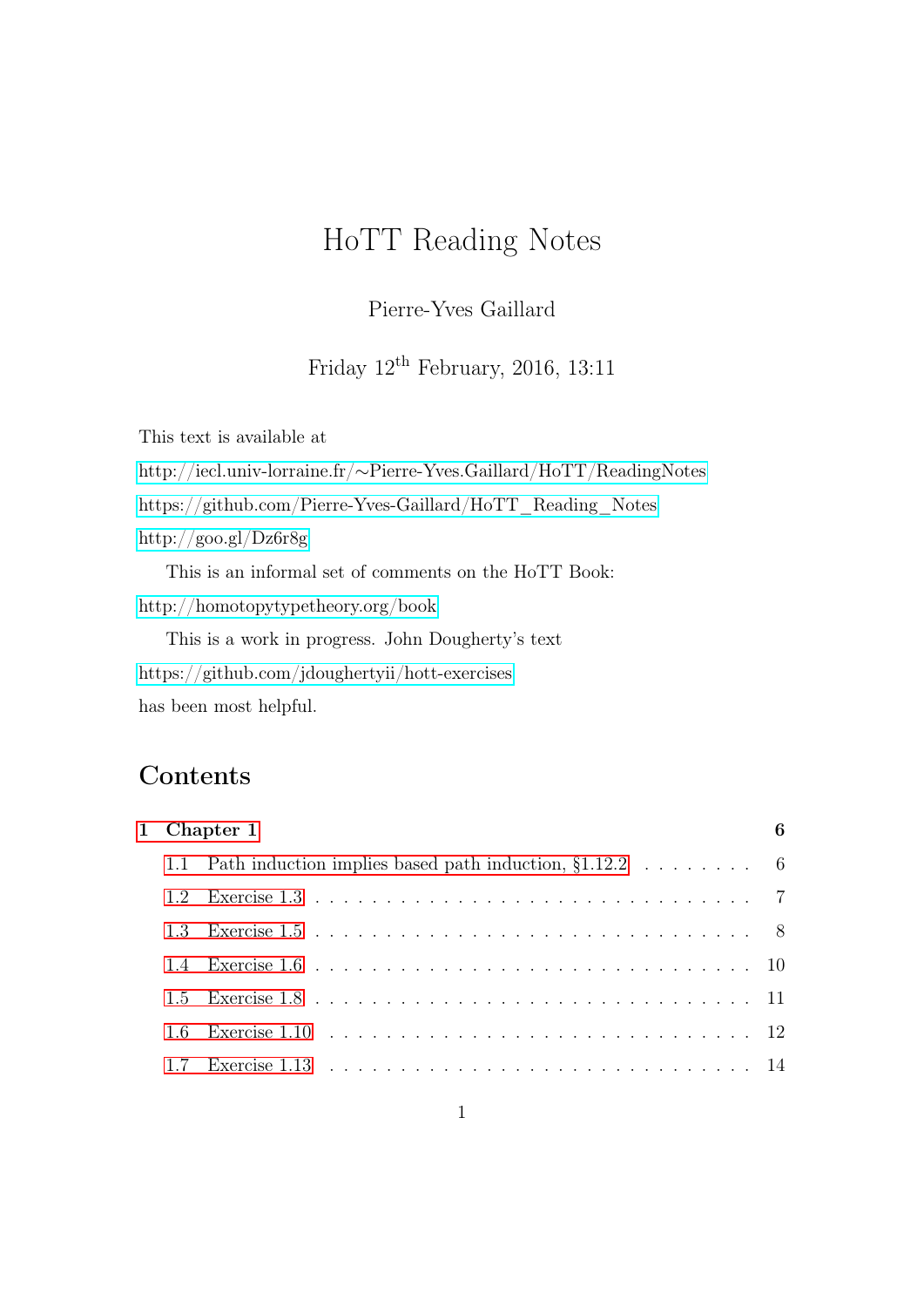| $\overline{2}$ |     | Chapter 2                                             | 14       |
|----------------|-----|-------------------------------------------------------|----------|
|                | 2.1 |                                                       | 14       |
|                | 2.2 |                                                       | 14       |
|                | 2.3 |                                                       | 15       |
|                | 2.4 | Commutative diagram summarizing $\S\S 2.9$ and $2.10$ | 15       |
|                | 2.5 |                                                       | 16       |
|                |     | 2.5.1                                                 | 16       |
|                |     | 2.5.2                                                 | 17       |
|                |     | 2.5.3                                                 | 17       |
|                | 2.6 |                                                       | 18       |
|                | 2.7 |                                                       | 18       |
|                | 2.8 |                                                       | 19       |
|                | 2.9 |                                                       | 20       |
|                |     |                                                       | 21       |
|                |     |                                                       | 21       |
|                |     |                                                       | 22       |
|                |     |                                                       | 22       |
|                |     |                                                       | 22       |
|                |     |                                                       | 23       |
|                |     |                                                       | 24       |
|                |     |                                                       | 24       |
| 3              |     | Chapter 3                                             | $\bf 25$ |
|                | 3.1 |                                                       | 25       |
|                | 3.2 |                                                       | 25       |
|                |     |                                                       |          |
|                | 3.3 |                                                       | 26       |
|                | 3.4 |                                                       | 26       |
|                | 3.5 |                                                       | 27       |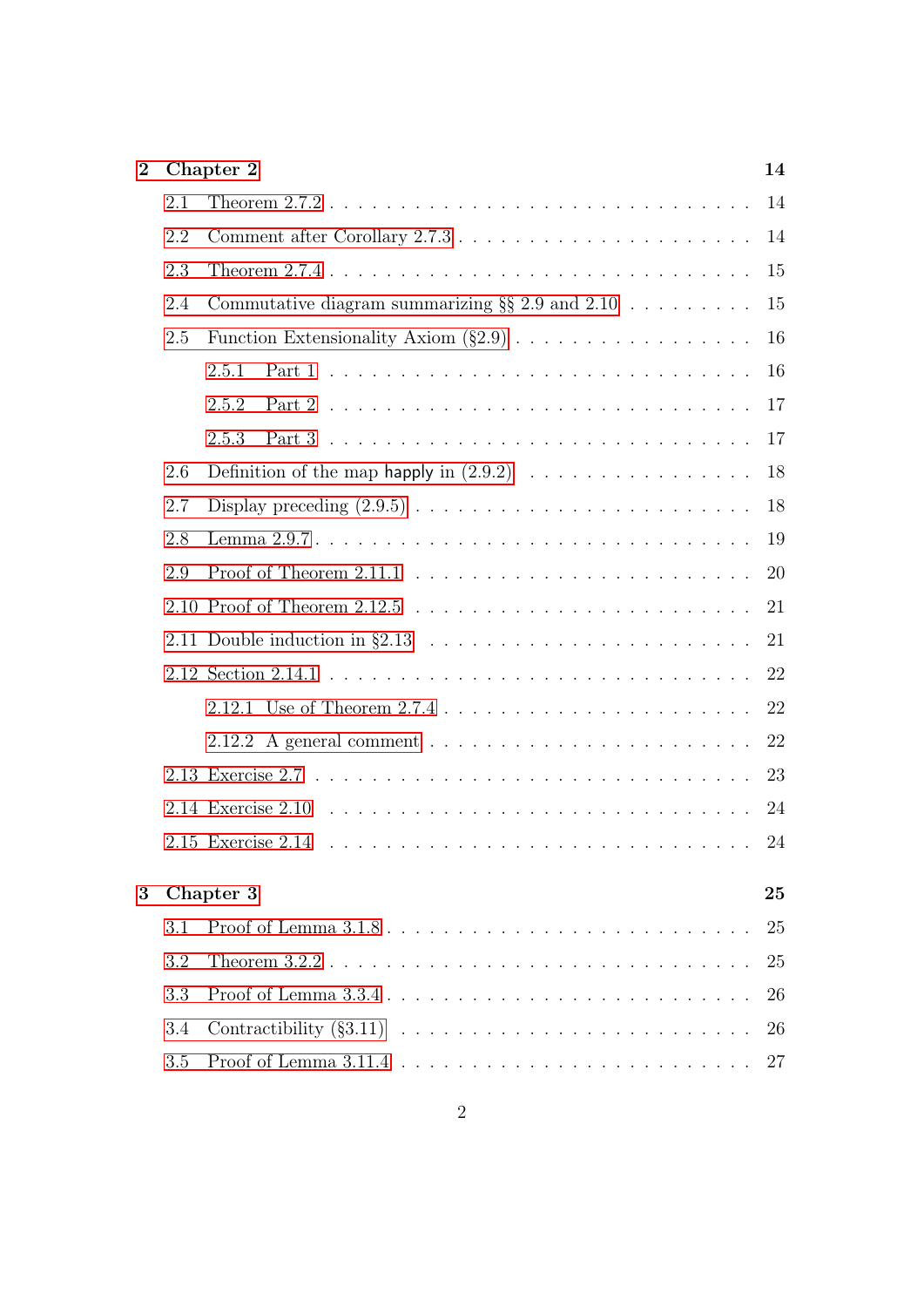|                  | 3.6 |                                                                                 | 27 |
|------------------|-----|---------------------------------------------------------------------------------|----|
|                  | 3.7 |                                                                                 | 27 |
|                  | 3.8 |                                                                                 | 28 |
|                  | 3.9 |                                                                                 | 28 |
|                  |     |                                                                                 | 29 |
|                  |     |                                                                                 | 30 |
|                  |     |                                                                                 | 30 |
| $\boldsymbol{4}$ |     | Chapter 4                                                                       | 31 |
|                  | 4.1 |                                                                                 | 31 |
|                  | 4.2 |                                                                                 | 33 |
|                  | 4.3 |                                                                                 | 34 |
|                  | 4.4 |                                                                                 | 34 |
|                  | 4.5 |                                                                                 | 34 |
|                  | 4.6 |                                                                                 | 35 |
|                  | 4.7 |                                                                                 | 35 |
|                  | 4.8 |                                                                                 | 37 |
|                  | 4.9 |                                                                                 | 38 |
|                  |     |                                                                                 | 41 |
|                  |     |                                                                                 | 41 |
| $\bf{5}$         |     | Chapter 5                                                                       | 42 |
|                  | 5.1 |                                                                                 | 42 |
|                  | 5.2 |                                                                                 | 43 |
|                  | 5.3 |                                                                                 | 43 |
|                  | 5.4 |                                                                                 | 44 |
|                  | 5.5 |                                                                                 | 45 |
|                  | 5.6 | Proof of Theorem 5.8.4 (iii) $\ldots \ldots \ldots \ldots \ldots \ldots \ldots$ | 45 |
|                  |     |                                                                                 |    |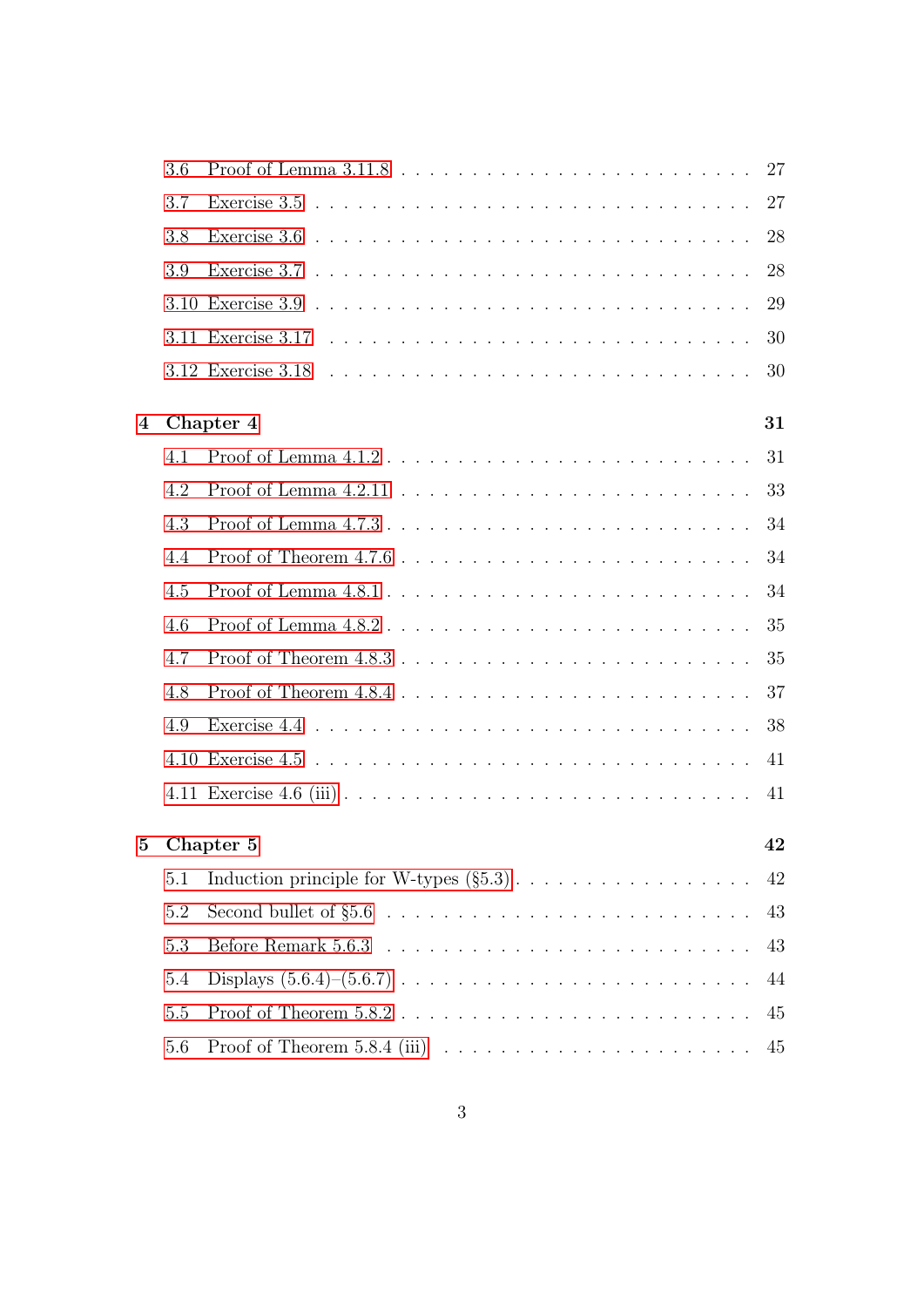| 6 |      | Chapter 6                                                                                  | 45 |
|---|------|--------------------------------------------------------------------------------------------|----|
|   | 6.1  |                                                                                            | 45 |
|   | 6.2  |                                                                                            | 46 |
|   | 6.3  |                                                                                            | 46 |
|   | 6.4  |                                                                                            | 47 |
|   | 6.5  |                                                                                            | 47 |
|   | 6.6  |                                                                                            | 49 |
|   | 6.7  |                                                                                            | 50 |
|   | 6.8  |                                                                                            | 50 |
|   | 6.9  |                                                                                            | 50 |
|   | 6.10 |                                                                                            | 51 |
|   |      |                                                                                            | 52 |
| 7 |      | Chapter 7                                                                                  | 53 |
|   | 7.1  |                                                                                            | 53 |
|   | 7.2  |                                                                                            | 53 |
|   | 7.3  |                                                                                            | 54 |
|   | 7.4  | Induction principle for n-truncations $(\S 7.3) \ldots \ldots \ldots \ldots$               | 54 |
|   | 7.5  | Defining quotients via truncations $\ldots \ldots \ldots \ldots \ldots \ldots$             | 55 |
|   | 7.6  | Proof of Theorem $7.3.2\ldots\ldots\ldots\ldots\ldots\ldots\ldots\ldots\ldots\ldots\ldots$ | 55 |
|   | 7.7  |                                                                                            | 56 |
|   |      |                                                                                            | 56 |
|   | 7.9  |                                                                                            | 57 |
|   |      |                                                                                            | 58 |
|   |      |                                                                                            | 59 |
|   |      |                                                                                            | 59 |
|   |      |                                                                                            | 60 |
|   |      |                                                                                            | 60 |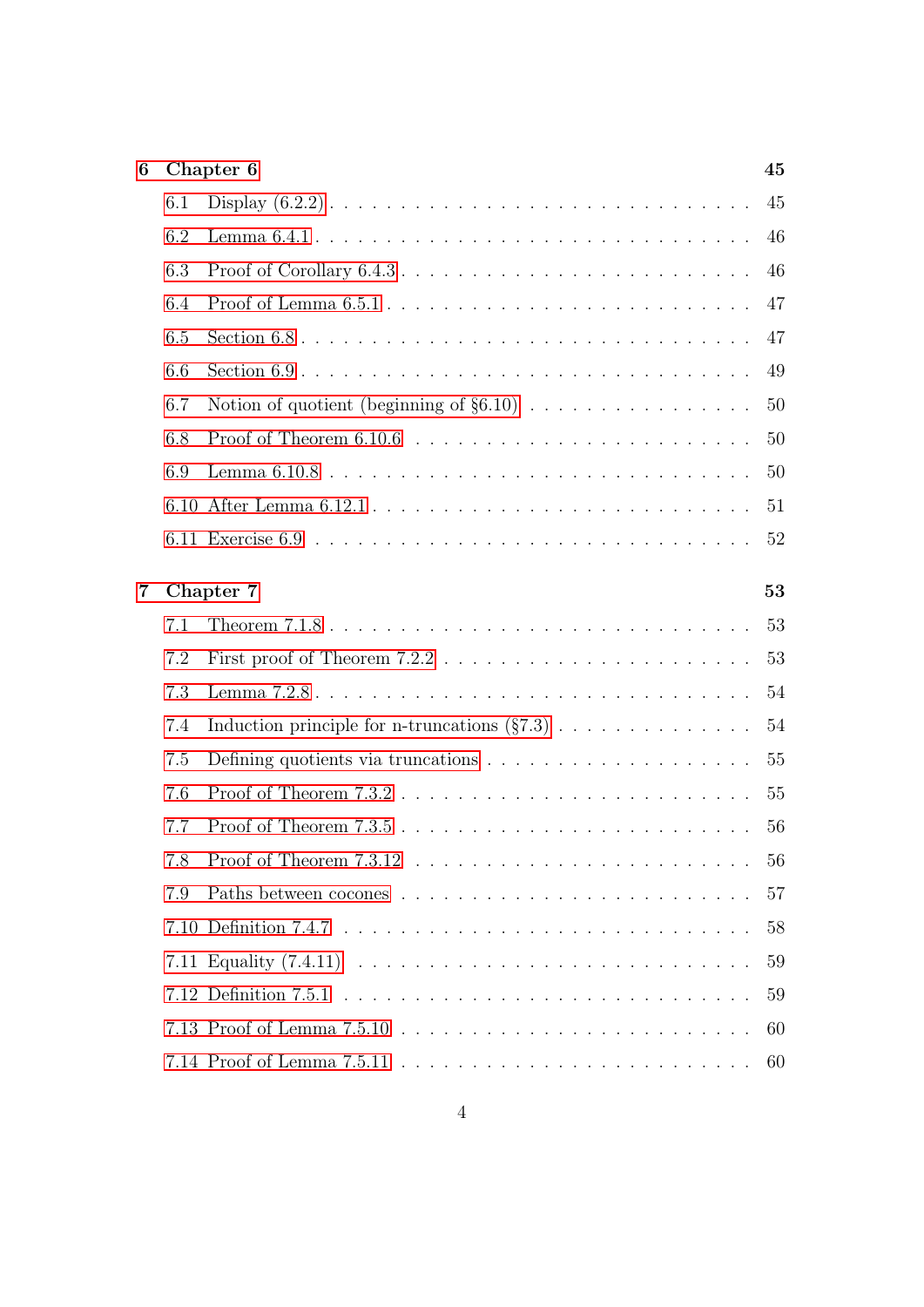|               |                 |                                                                                               | 60         |  |  |  |  |
|---------------|-----------------|-----------------------------------------------------------------------------------------------|------------|--|--|--|--|
| 8             |                 | 61<br>Chapter 8                                                                               |            |  |  |  |  |
|               | 8.1             |                                                                                               | 61         |  |  |  |  |
|               | 8.2             | Proof of Lemma 8.3.2 and Corollary $8.4.8 \ldots \ldots \ldots \ldots \ldots$                 | 61         |  |  |  |  |
|               | 8.3             |                                                                                               | 61         |  |  |  |  |
|               | 8.4             | Theorem 8.5.11 $\ldots \ldots \ldots \ldots \ldots \ldots \ldots \ldots \ldots \ldots \ldots$ | 63         |  |  |  |  |
|               | 8.5             |                                                                                               | 63         |  |  |  |  |
|               | 8.6             |                                                                                               | 63         |  |  |  |  |
|               | 8.7             |                                                                                               | 64         |  |  |  |  |
|               | 8.8             | Proofs of Theorem 8.8.1 and Corollary 8.8.2                                                   | 66         |  |  |  |  |
|               | 8.9             | Proof of Corollary 8.8.5                                                                      | 66         |  |  |  |  |
|               |                 | 8.9.1                                                                                         | 66         |  |  |  |  |
|               |                 | 8.9.2                                                                                         | 67         |  |  |  |  |
|               |                 |                                                                                               | 67         |  |  |  |  |
| 9             | Chapter 9<br>68 |                                                                                               |            |  |  |  |  |
|               | 9.1             |                                                                                               | 68         |  |  |  |  |
|               | 9.2             |                                                                                               | 69         |  |  |  |  |
|               | 9.3             |                                                                                               |            |  |  |  |  |
|               | 9.4             |                                                                                               |            |  |  |  |  |
| 10 Chapter 10 |                 |                                                                                               | ${\bf 73}$ |  |  |  |  |
|               |                 |                                                                                               | 73         |  |  |  |  |
|               |                 |                                                                                               | 73         |  |  |  |  |
|               |                 |                                                                                               | 74         |  |  |  |  |
|               |                 | 10.4 The induction principle for acc $(\S10.3)$                                               | 75         |  |  |  |  |
|               |                 |                                                                                               |            |  |  |  |  |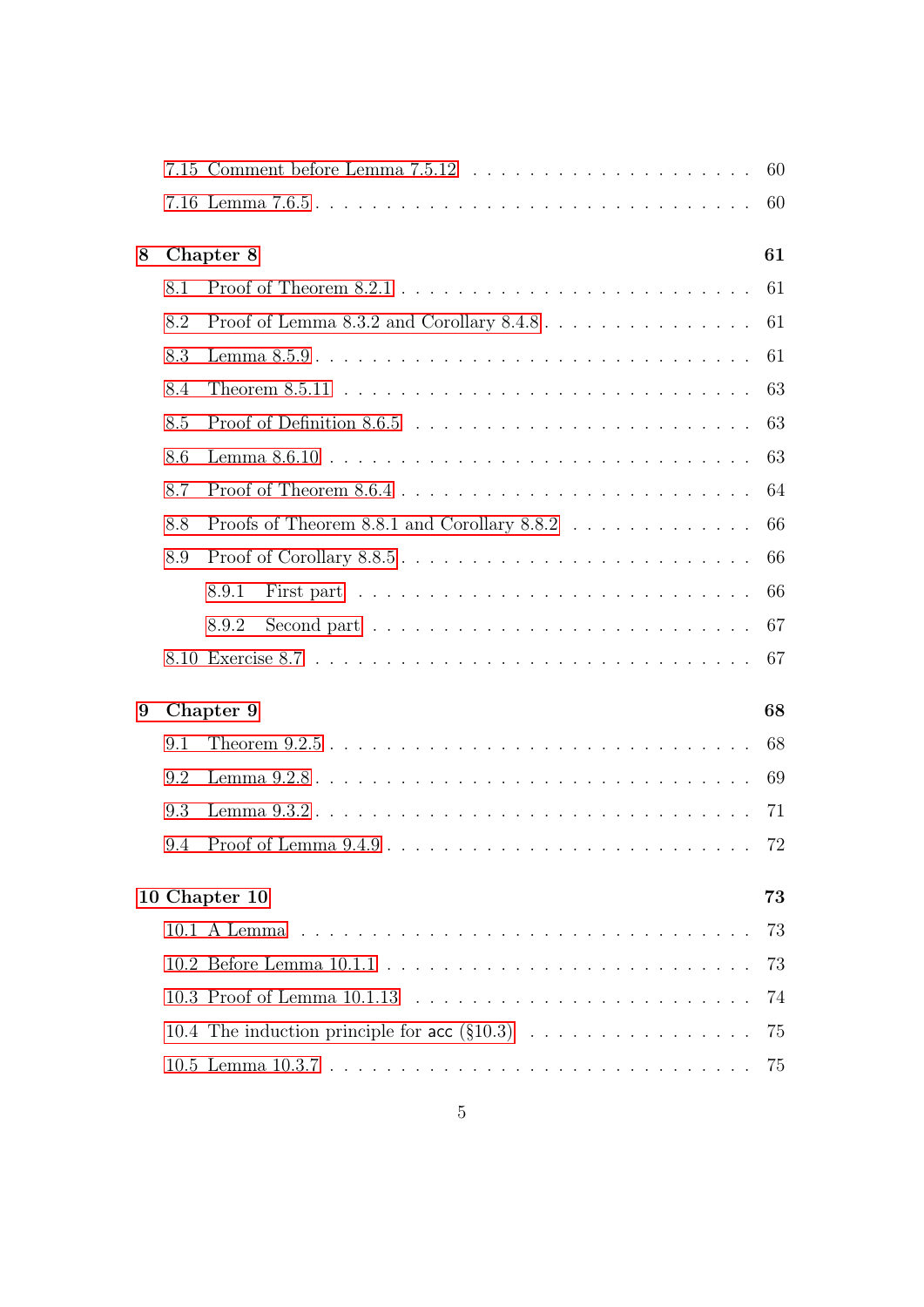| 12 Appendix A                                                                               | 78 |
|---------------------------------------------------------------------------------------------|----|
|                                                                                             |    |
| 11.3 Corollary to Lemma $11.2.2 \ldots \ldots \ldots \ldots \ldots \ldots \ldots \ldots$ 78 |    |
|                                                                                             |    |
|                                                                                             |    |
| 11 Chapter 11                                                                               | 77 |
|                                                                                             |    |
|                                                                                             |    |
|                                                                                             |    |

# <span id="page-5-0"></span>1 Chapter 1

## <span id="page-5-1"></span>1.1 Path induction implies based path induction, §1.12.2

Let us show that path induction implies based path induction. Let  $A$  be a type, let  $a : A$ , let

$$
C_0: \prod_{x:A} (a=x) \to \mathcal{U},
$$

and let  $c_0$ :  $C_0(a, \text{refl}_a)$ . We must find an

<span id="page-5-2"></span>
$$
f: \prod_{x:A} \prod_{p:a=x} C_0(x,p) \tag{1}
$$

such that

<span id="page-5-4"></span>
$$
f(a, \text{refl}_a) \equiv c_0. \tag{2}
$$

Define  $D: \prod_{x,y:A} (x=y) \to \mathcal{U}$  by

<span id="page-5-3"></span>
$$
D(x, y, p) := \prod_{C:\prod_{z:A}(x=z)\to\mathcal{U}} C(x, \text{refl}_x) \to C(y, p)
$$
(3)

and  $d: \prod_{x:A} D(x,x,\mathsf{refl}_x)$  by

<span id="page-5-5"></span>
$$
d(x, C, c) := c. \tag{4}
$$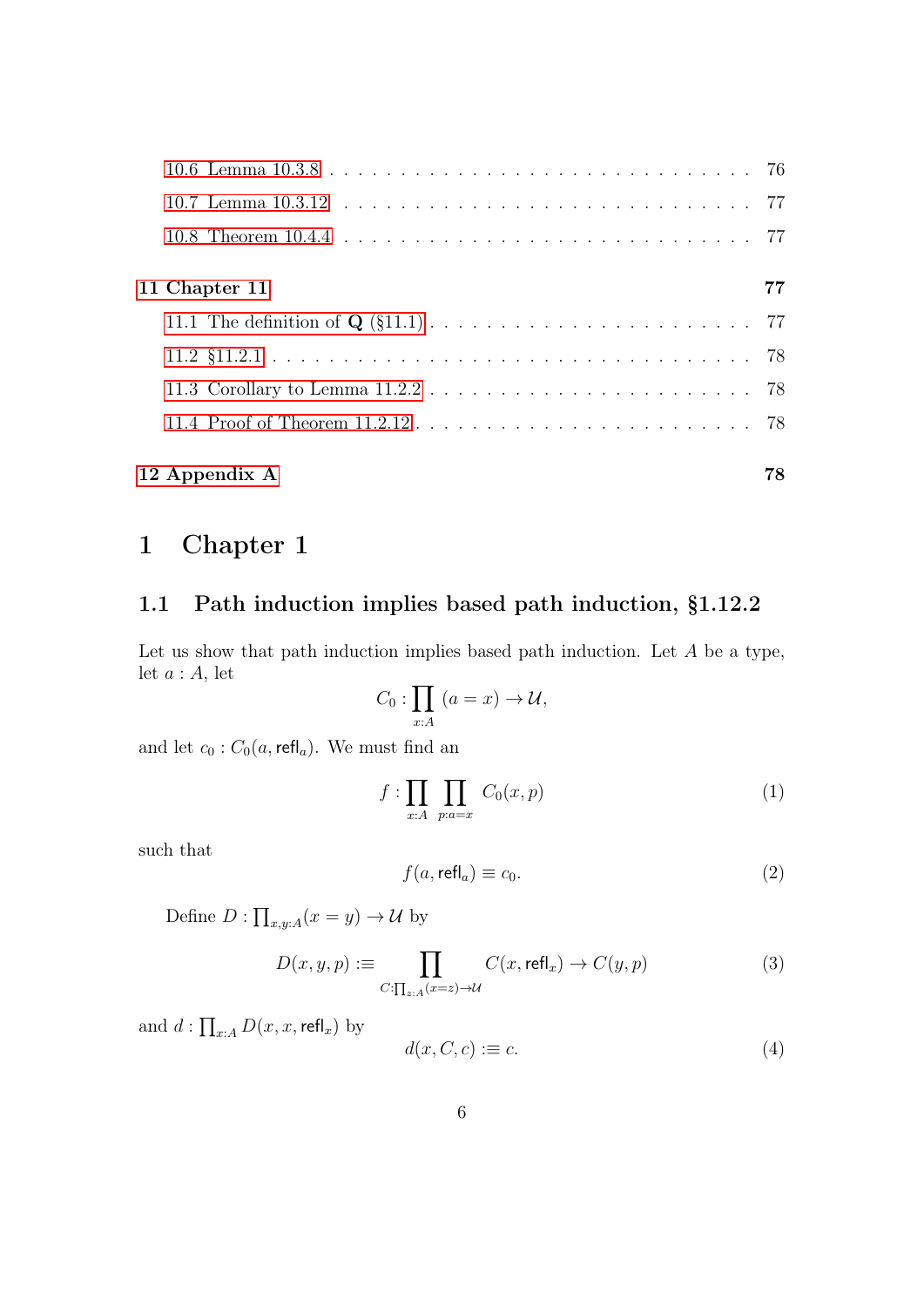By path induction we get a

<span id="page-6-2"></span>
$$
g: \prod_{x,y:A} \prod_{p:x=y} D(x,y,p) \tag{5}
$$

such that

<span id="page-6-4"></span>
$$
g(x, x, \text{refl}_x) \equiv d(x) \tag{6}
$$

for all  $x : A$ . We set

<span id="page-6-1"></span>
$$
f(x,p) := g(a,x,p,C_0,c_0)
$$
\n<sup>(7)</sup>

for  $x : A$  and  $p : a = x$ .

We prove [\(1\)](#page-5-2). Let  $x : A$ ,  $p : a = x$ . We must show  $f(x, p) : C_0(x, p)$ . By [\(7\)](#page-6-1) it suffices to show

<span id="page-6-3"></span>
$$
g(a, x, p, C_0, c_0): C_0(x, p). \tag{8}
$$

Judgment [\(5\)](#page-6-2) implies  $g(a, x, p) : D(a, x, p)$ . Now [\(3\)](#page-5-3) implies [\(8\)](#page-6-3). This proves [\(1\)](#page-5-2).

To prove [\(2\)](#page-5-4), observe

$$
f(a, \text{refl}_a) \stackrel{\text{(a)}}{\equiv} g(a, a, \text{refl}_a, C_0, c_0) \stackrel{\text{(b)}}{\equiv} d(a, C_0, c_0) \stackrel{\text{(c)}}{\equiv} c_0,
$$

where (a) follows from [\(7\)](#page-6-1), (b) follows from [\(6\)](#page-6-4), and (c) follows from [\(4\)](#page-5-5).  $\Box$ 

#### <span id="page-6-0"></span>1.2 Exercise 1.3

*Statement.* Derive the induction principle for products  $ind_{A\times B}$ , using only the projections and the propositional uniqueness principle  $\text{uniq}_{A\times B}$ . Verify that the definitional equalities are valid. Generalize uniq<sub>A×B</sub> to  $\Sigma$ -types, and do the same for  $\Sigma$ -types. *(This requires concepts from Chapter 2.)* 

Solution. It suffices to handle  $\Sigma$ -types.

(a) We assume that, for all type family  $B : A \to U$  we have a map

$$
\mathsf{pr}_1 : \left(\sum_{a:A} \ B(a)\right) \to A
$$

and a dependent function

$$
\text{pr}_2: \prod_{x:\sum_{a:A}B(a)}B(\text{pr}_1(x))
$$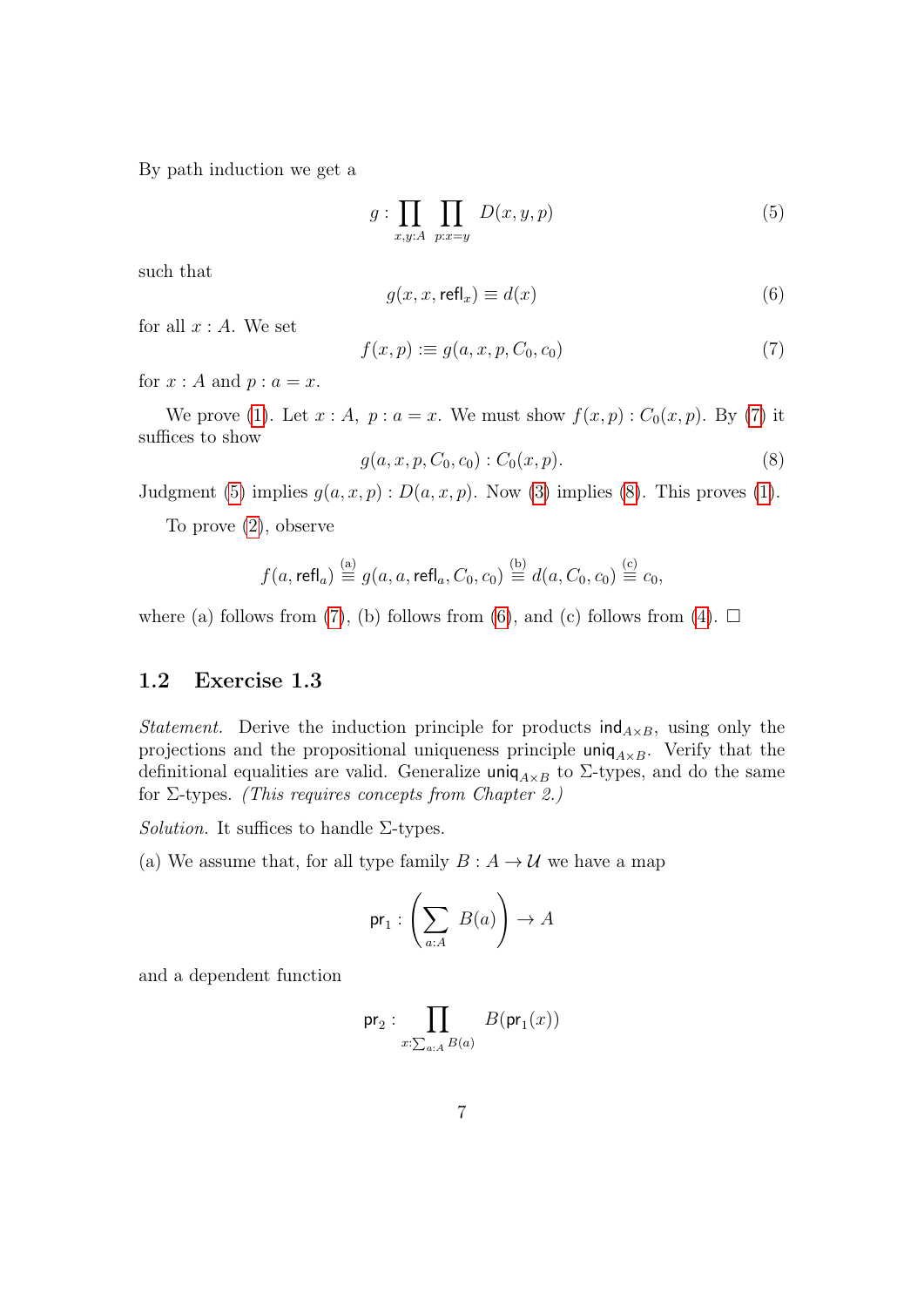satisfying

<span id="page-7-1"></span>
$$
\mathsf{pr}_1(a,b) \equiv a, \quad \mathsf{pr}_2(a,b) \equiv b \tag{9}
$$

for all  $a : A$  and all  $b : B(a)$ .

(b) We also assume that, for all type family  $B : A \rightarrow U$  we have a dependent function

$$
\mathsf{uniq}_{\sum_{a:A}B(a)}: \prod_{x:\sum_{a:A}B(a)} \big((\mathsf{pr}_1(x),\mathsf{pr}_2(x))=x\big)
$$

such that

<span id="page-7-2"></span>
$$
\text{uniq}_{\sum_{a:A} B(a)}(a,b) \equiv \text{refl}_{(a,b)} \tag{10}
$$

for all  $a : A$  and all  $b : B(a)$ .

(c) We define

$$
\operatorname{ind}_{\sum_{a:A}B(a)}: \prod_{C:\left(\sum_{a:A}B(a)\right)\to \mathcal{U}}\left(\prod_{a:A}\prod_{b:B(a)}C((a,b))\right)\to \prod_{x:\sum_{a:A}B(a)}C(x)
$$

thanks to the transport principle, which is indeed a concept from Chapter 2, by

<span id="page-7-3"></span>
$$
\operatorname{ind}_{\sum_{a:A} B(a)}(C,g,x) := \left(\operatorname{uniq}_{\sum_{a:A} B(a)}(x)\right)_\star \left(g\big(\operatorname{pr}_1(x)\big)\big(\operatorname{pr}_2(x)\big)\right). \tag{11}
$$

(d) We must prove

$$
\text{ind}_{\sum_{a:A} B(a)}(C, g, (a, b)) \equiv g(a)(b)
$$

for all  $a : A$  and all  $b : B(a)$ . But this follows from [\(9\)](#page-7-1), [\(10\)](#page-7-2) and [\(11\)](#page-7-3).  $\square$ 

#### <span id="page-7-0"></span>1.3 Exercise 1.5

*Statement.* Show that if we define  $A + B := \sum_{x \in \mathbf{Z}} \mathsf{rec}_{\mathbf{Z}}(\mathcal{U}, A, B, x)$ , then we can give a definition of  $\text{ind}_{A+B}$  for which the definitional equalities stated in §1.7 hold.

Solution. Recall that we have

$$
\mathsf{rec}_2: \prod_{C:\mathcal{U}} C \to C \to 2 \to C, \quad \mathsf{rec}_2(C, c_0, c_1, 0_2) := c_0, \quad \mathsf{rec}_2(C, c_0, c_1, 1_2) := c_1.
$$

We define inl :  $A \rightarrow A + B$  by inl(a) : $\equiv (0_2, a)$ , and we define inr similarly. Let  $C: (A + B) \rightarrow \mathcal{U}$  be given, and put

$$
A' := \prod_{a:A} C(\text{inl}(a)), \quad B' := \prod_{b:B} C(\text{inr}(b)).
$$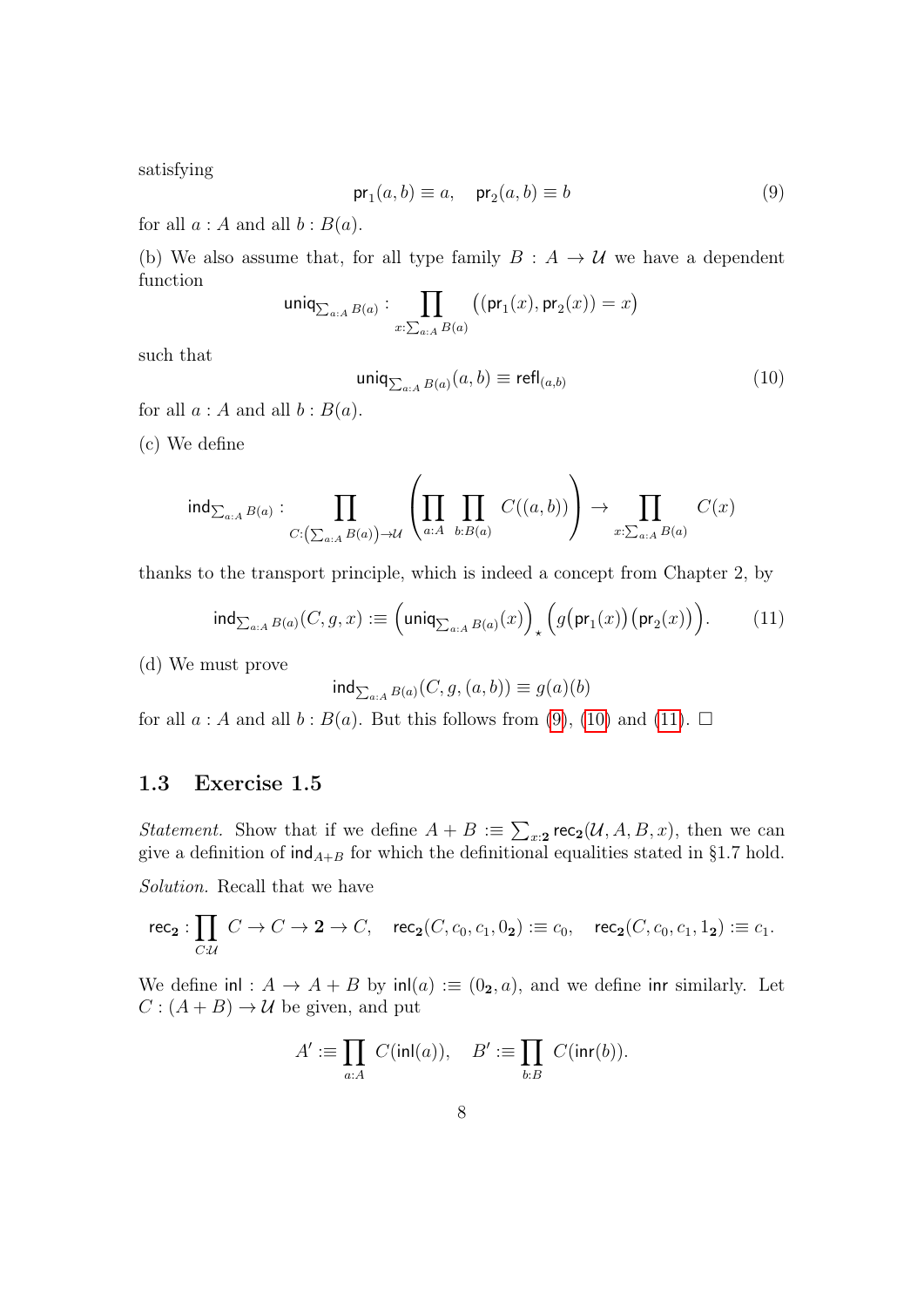We must define

$$
\operatorname{ind}_{A+B}(C): A'\to B'\to \prod_{x:A+B} C(x).
$$

Let  $g_0: A', g_1: B'$  be given. We must define

$$
\operatorname{ind}_{A+B}(C,g_0,g_1): \prod_{x:A+B} C(x).
$$

Set  $T := \text{rec}_2(\mathcal{U}, A, B) : 2 \to \mathcal{U}$ . We define  $D : 2 \to \mathcal{U}$  by

$$
D(n) := \prod_{u:T(n)} C((n,u)).
$$

Note that  $D(0_2) \equiv A'$  and  $D(1_2) \equiv B'$ . Recall that

$$
\mathsf{ind}_{\mathbf{2}}(D): D(0_{\mathbf{2}}) \to D(1_{\mathbf{2}}) \to \prod_{n:\mathbf{2}} D(n).
$$

In particular we have

$$
ind_2(D, g_0, g_1) : \prod_{n:2} \prod_{u:T(n)} C((n, u))
$$

with

$$
ind_2(D, g_0, g_1)(0_2) := g_0
$$
,  $ind_2(D, g_0, g_1)(1_2) := g_1$ .

Since

$$
\operatorname{ind}_{\sum_{n:2} T(n)}(C): \left(\prod_{n:2}\ \prod_{u:T(n)}\ C((n,u))\right)\to \prod_{x:A+B}\ C(x),
$$

we can put

$$
ind_{A+B}(C, g_0, g_1) := ind_{\sum_{n:2} T(n)}(C, ind_2(D, g_0, g_1)).
$$

We must check

<span id="page-8-0"></span>
$$
\text{ind}_{A+B}(C, g_0, g_1, (0_2, a)) \equiv g_0(a),\tag{12}
$$

<span id="page-8-1"></span>
$$
\text{ind}_{A+B}(C, g_0, g_1, (1_2, b)) \equiv g_1(b). \tag{13}
$$

We have

$$
\begin{aligned} \text{ind}_{A+B}(C,g_0,g_1,(0_{\mathbf{2}},a)) &\equiv \text{ind}_{\sum_{n:2}T(n)}\big(C,\text{ind}_{\mathbf{2}}(D,g_0,g_1),(0_{\mathbf{2}},a)\big) \\ &\equiv \text{ind}_{\mathbf{2}}(D,g_0,g_1)(0_{\mathbf{2}})(a) \\ &\equiv g_0(a), \end{aligned}
$$

the three definitional equalities following respectively from the definitions of the dependent functions

> $\mathsf{ind}_{A+B}$ ,  $\mathsf{ind}_{\sum_{n:2} T(n)}$  $ind_2$ .

This proves [\(12\)](#page-8-0). The proof of [\(13\)](#page-8-1) is similar.  $\Box$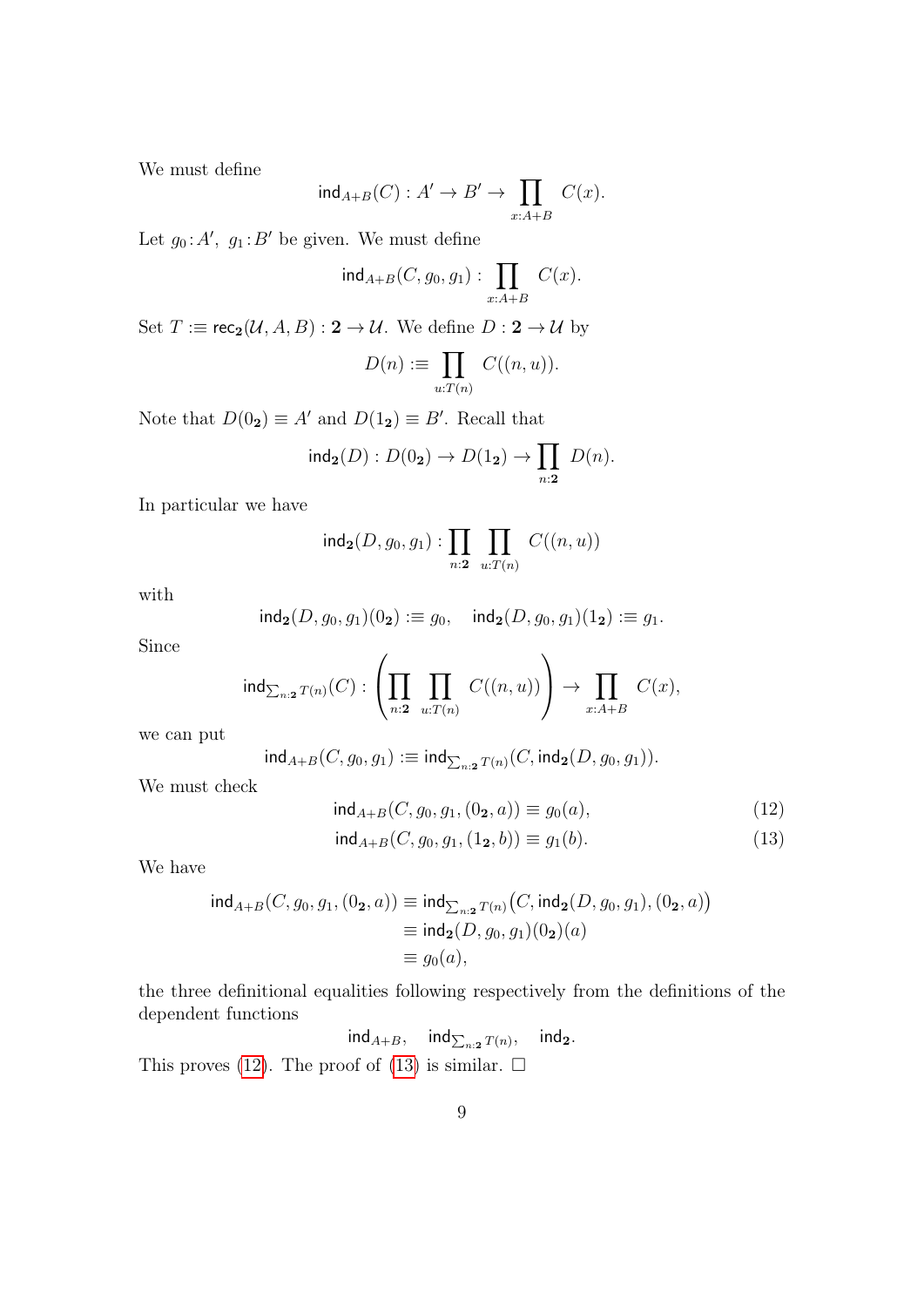#### <span id="page-9-0"></span>1.4 Exercise 1.6

*Statement.* Show that if we define  $A \times B := \prod_{x:2} \text{rec}_2(\mathcal{U}, A, B, x)$ , then we can give a definition of  $\text{ind}_{A\times B}$  for which the definitional equalities stated in §1.5 hold propositionally (i.e. using equality types). (This requires the function extensionality axiom, which is introduced in §2.9.)

*Solution.* As above set  $T := \mathsf{rec}_2(\mathcal{U}, A, B)$ , so that  $T : 2 \to \mathcal{U}$  and

$$
A \times B := \prod_{n:2} T(n).
$$

Recall that we have

$$
\mathrm{ind}_{\mathbf{2}}(T): A \to B \to A \times B.
$$

For  $a:A$ ,  $b:B$  we abbreviate  $\text{ind}_2(T, a, b)$  by  $(a, b)$ ; in particular we have

 $(a, b) : A \times B, \quad (a, b)(0_2) \equiv a, \quad (a, b)(1_2) \equiv b.$ 

Let  $C : (A \times B) \rightarrow U$ . We must define

$$
\operatorname{ind}_{A \times B}(C) : \left( \prod_{a: A} \prod_{b: B} C((a, b)) \right) \to \prod_{u: A \times B} C(u).
$$

Let  $u : A \times B$  and define  $D : 2 \rightarrow U$  by

$$
D(n) := ((u(02), u(12))(n) = u(n)),
$$

and recall that

$$
\mathrm{ind}_{\mathbf{2}}(D): D(0_{\mathbf{2}}) \to D(1_{\mathbf{2}}) \to \prod_{n:\mathbf{2}} D(n),
$$

and that

$$
\mathsf{funext} : \left(\prod_{n:2} D(n)\right) \to \left(\big(u(0_2), u(1_2)\big) = u\right).
$$

Setting  $\alpha :\equiv \mathsf{ind}_{\bf 2}(D,\mathsf{refl}_{u(0_{\bf 2})},\mathsf{refl}_{u(1_{\bf 2})}),$  we get

$$
\alpha: \prod_{n:2} D(n), \quad \text{funext}(\alpha): \big(u(0_2), u(1_2)\big) = u,
$$
  
funext
$$
(\alpha)_\star: C\Big(\big(u(0_2), u(1_2)\big)\Big) \to C(u).
$$

In particular we can set

$$
\mathsf{ind}_{A \times B}(C, g, u) := \mathsf{funext}(\alpha)_\star \Big( g\big(u(0_2)\big)\big(u(1_2)\big)\Big).
$$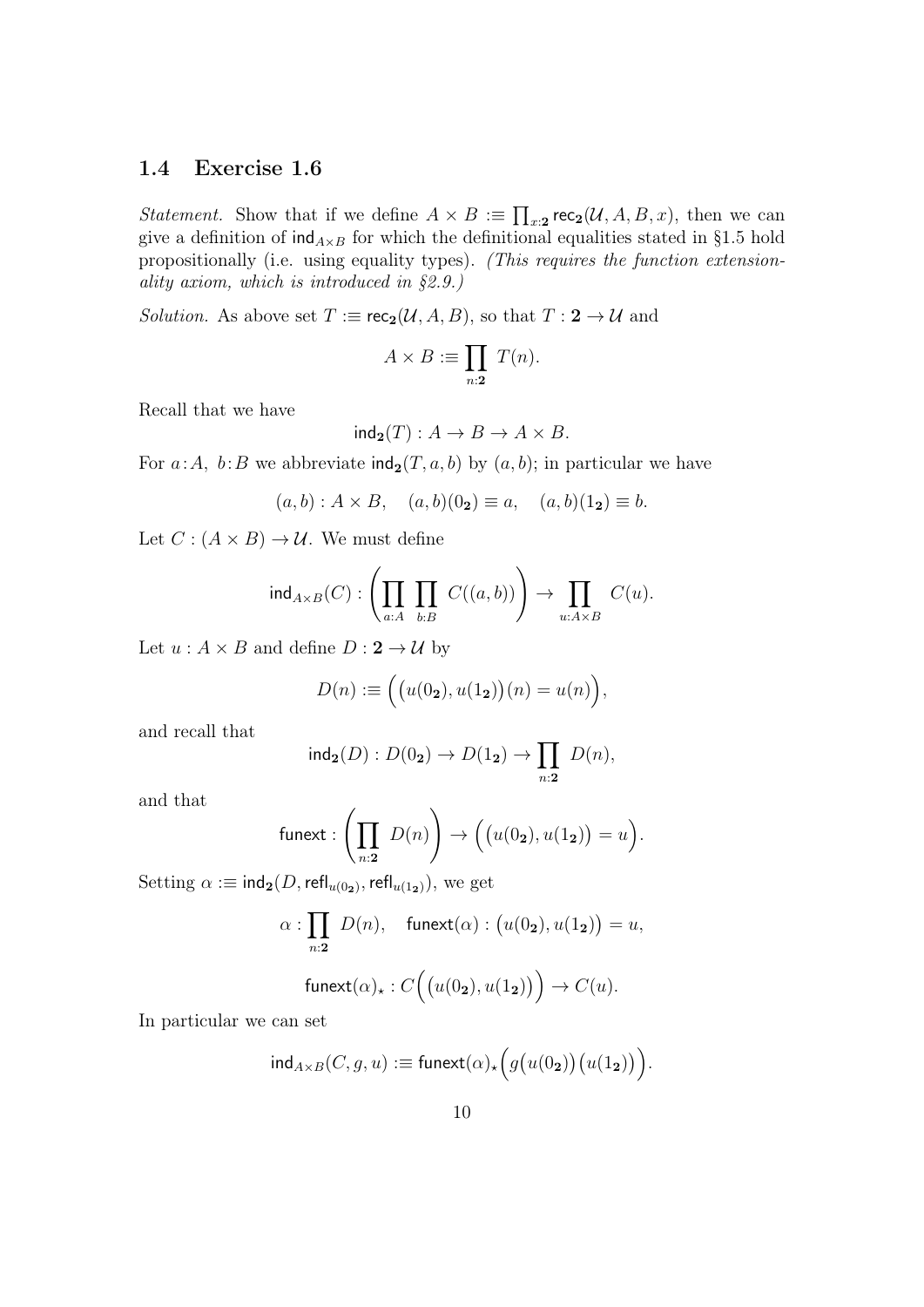To show that the definitional equalities stated in §1.5 hold propositionally, we assume  $u \equiv (a, b)$ . In particular we have

$$
\alpha : \prod_{n:2} \Big( (a,b)(n) = (a,b)(n) \Big).
$$

It is easy to prove  $\alpha(n) = \text{refl}_{(a,b)(n)}$  by induction. This gives

$$
\mathsf{ind}_{A \times B}(C, g, (a, b)) = g(a)(b),
$$

as required.  $\square$ 

#### <span id="page-10-0"></span>1.5 Exercise 1.8

*Statement*. Define multiplication and exponentiation using  $rec_N$ . Verify that

$$
(\mathbb{N}, +, 0, \times, 1)
$$

is a semiring using only  $\text{ind}_{N}$ . You will probably also need to use symmetry and transitivity of equality, Lemmas 2.1.1 and 2.1.2.

Solution. We put

$$
mn := \text{rec}_{\mathbb{N}}(\mathbb{N} \to \mathbb{N}, \lambda n.0, \lambda m. \lambda g. \lambda n.n + g(n), m, n),
$$
  

$$
n^m := \text{rec}_{\mathbb{N}}(\mathbb{N} \to \mathbb{N}, \lambda n.1, \lambda m. \lambda g. \lambda n.ng(n), m, n).
$$

We omit the verification of the fact that  $(N, +, 0, \times, 1)$  is a semiring.  $\Box$ 

For the reader's convenience we briefly recall the definition of the recursor for N:

rec<sub>N</sub> : 
$$
\prod_{C:\mathcal{U}} C \to (\mathbb{N} \to C \to C) \to \mathbb{N} \to C
$$
,

$$
\mathsf{rec}_{\mathbb{N}}(C,c_0,c_s,0): \equiv c_0,
$$

$$
\mathsf{rec}_{\mathbb{N}}(C, c_0, c_s, \mathsf{succ}(n)) \vcentcolon\equiv c_s(n, \mathsf{rec}_{\mathbb{N}}(C, c_0, c_s, n)).
$$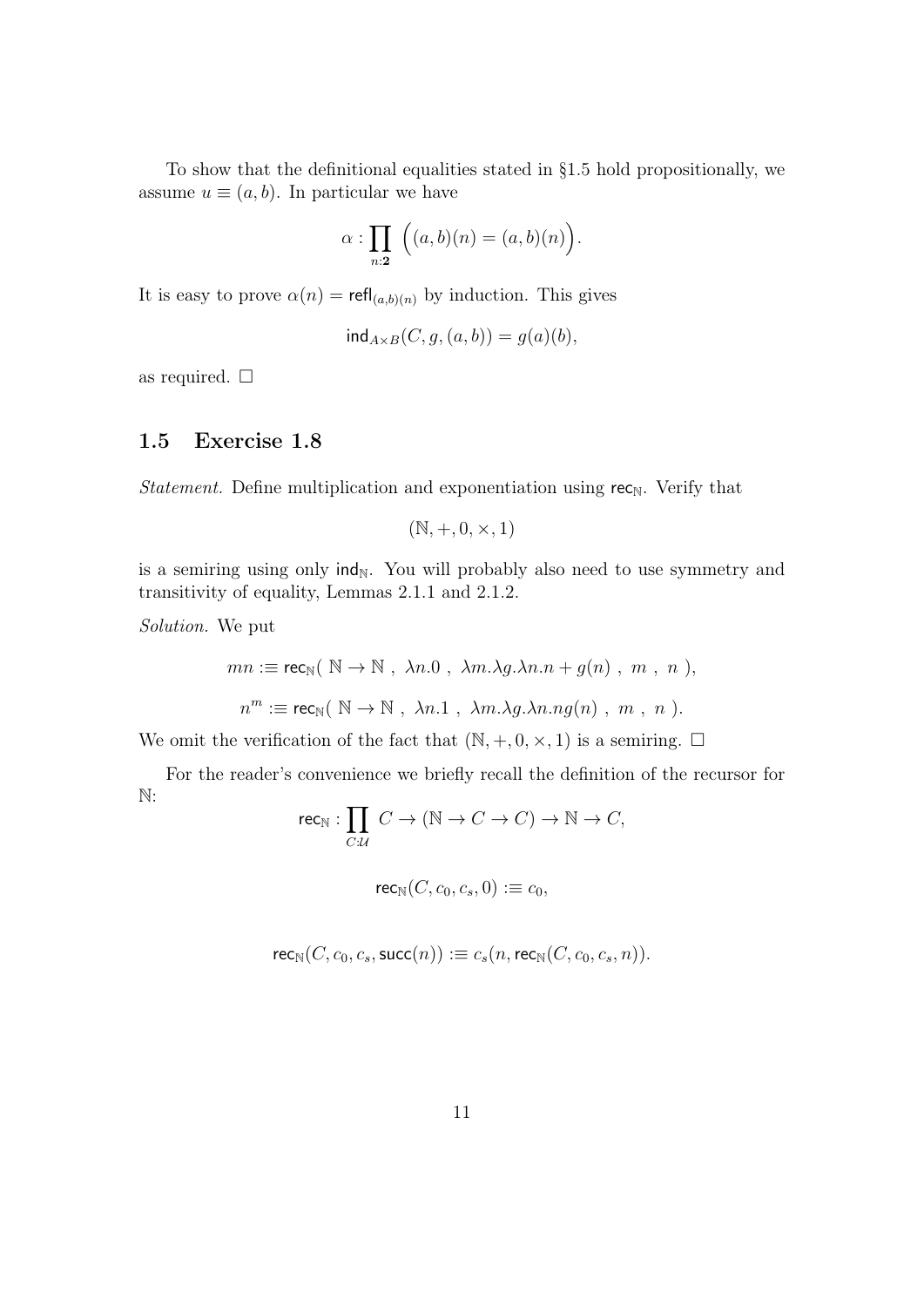#### <span id="page-11-0"></span>1.6 Exercise 1.10

Statement. Show that the Ackermann function  $ack : \mathbb{N} \to \mathbb{N} \to \mathbb{N}$  is definable using only  $\mathsf{rec}_{\mathbb{N}}$  satisfying the following equations:

<span id="page-11-1"></span>
$$
ack(0, n) \equiv succ(n), \tag{14}
$$

<span id="page-11-5"></span>
$$
ack(succ(m),0) \equiv ack(m,1), \qquad (15)
$$

<span id="page-11-6"></span>
$$
ack(succ(m),succ(n)) \equiv ack(m,ack(succ(m),n)). \tag{16}
$$

Solution. I have used John Dougherty's text

<https://github.com/jdoughertyii/hott-exercises>

We try to solve Equation

<span id="page-11-2"></span>
$$
ack := rec_{\mathbb{N}}(C, c_0, c_s) \tag{17}
$$

for

$$
C: \mathcal{U}, \quad c_0: C, \quad c_s: \mathbb{N} \to C \to C.
$$

We get  $C \equiv (\mathbb{N} \to \mathbb{N})$ . In view of [\(14\)](#page-11-1), evaluation of [\(17\)](#page-11-2) at 0 gives  $c_0 \equiv$  succ, so that we get

<span id="page-11-3"></span>
$$
ack := rec_{\mathbb{N}}(\mathbb{N} \to \mathbb{N}, succ, c_s). \tag{18}
$$

Let  $i : \mathbb{N}, f : \mathbb{N} \to \mathbb{N}$ . It suffices to solve Equation

$$
c_s(i, f) := \operatorname{rec}_{\mathbb{N}}(D(i, f), d_0(i, f), d_s(i, f)) \tag{19}
$$

for

$$
D(i, f): \mathcal{U}, \quad d_0(i, f): D(i, f), \quad d_s(i, f): \mathbb{N} \to D(i, f) \to D(i, f).
$$

As we have  $c_s(i, f) : \mathbb{N} \to \mathbb{N}$  and  $\text{rec}_{\mathbb{N}}(D(i, f), d_0(i, f), d_s(i, f)) : \mathbb{N} \to D(i, f)$ , we set  $D(i, f) := \mathbb{N}$ , so that we get

<span id="page-11-4"></span>
$$
c_s(i, f) := \text{rec}_{\mathbb{N}}(\mathbb{N}, d_0(i, f), d_s(i, f))
$$
\n
$$
(20)
$$

with

 $d_0(i, f) : \mathbb{N}, \quad d_s(i, f) : \mathbb{N} \to \mathbb{N} \to \mathbb{N}.$ 

We have

 $ack(succ(m))$ 

$$
\overset{\text{(a)}}{\equiv}\operatorname{rec}_{\mathbb{N}}(\mathbb{N}\rightarrow\mathbb{N},\operatorname{succ},c_s,\operatorname{succ}(m))\\ \equiv c_s(m,\operatorname{rec}_{\mathbb{N}}(\mathbb{N}\rightarrow\mathbb{N},\operatorname{succ},c_s,m))
$$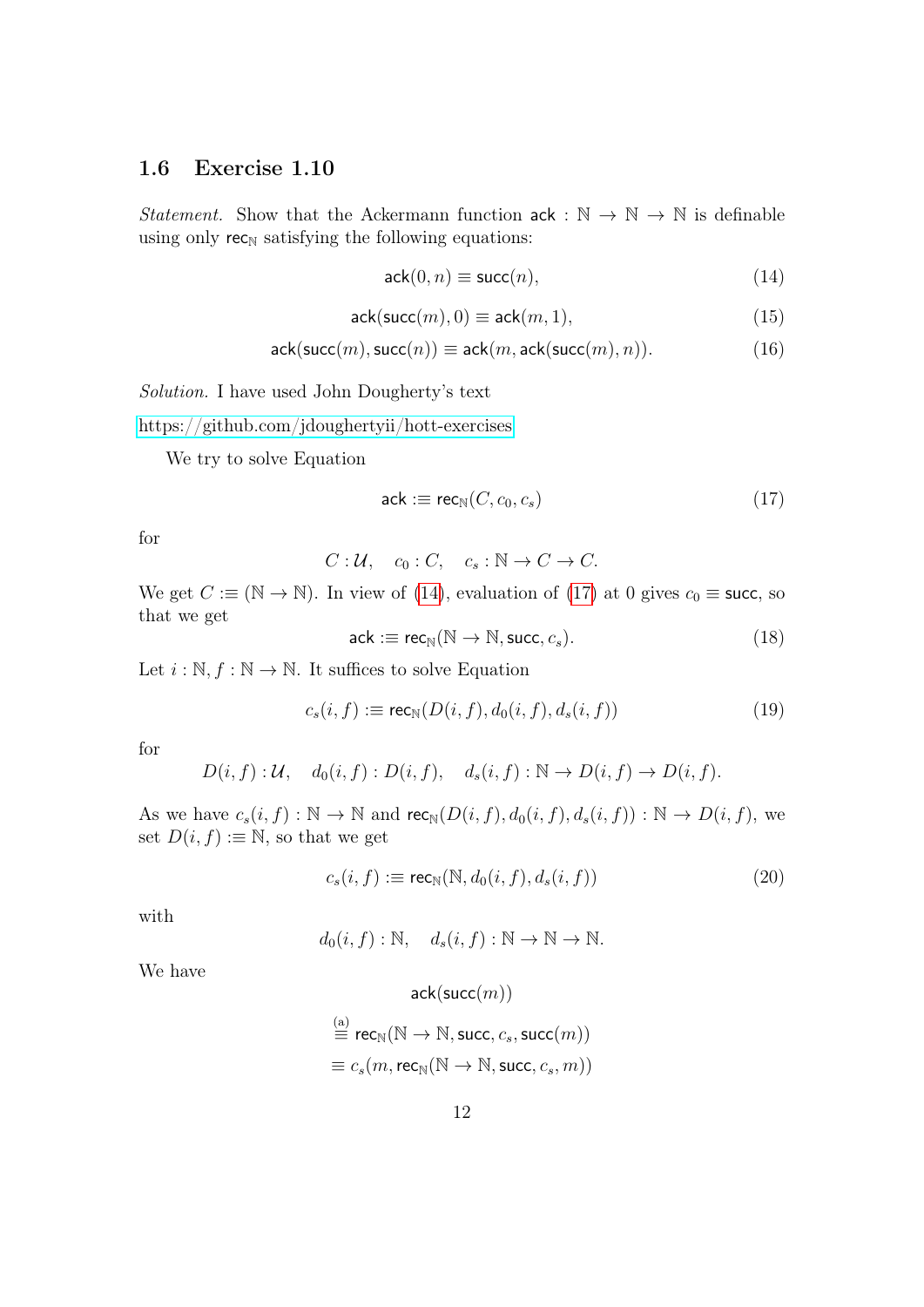$$
\stackrel{\text{(b)}}{\equiv} c_s(m, \text{ack}(m))
$$
  

$$
\stackrel{\text{(c)}}{\equiv} \text{rec}_{\mathbb{N}}(\mathbb{N}, d_0(m, \text{ack}(m)), d_s(m, \text{ack}(m))),
$$

where (a) and (b) follow from  $(18)$ , and  $(c)$  follows from  $(20)$ . In view of  $(15)$ , evaluating

<span id="page-12-0"></span>
$$
\mathsf{ack}(\mathsf{succ}(m)) \equiv \mathsf{rec}_{\mathbb{N}}(\mathbb{N}, d_0(m, \mathsf{ack}(m)), d_s(m, \mathsf{ack}(m))) \tag{21}
$$

at 0 gives  $d_0(m, \text{ack}(m)) \equiv \text{ack}(m)(1)$ , prompting us to set  $d_0(i, f) := f(1)$ , so that [\(20\)](#page-11-4) becomes

$$
c_s(i, f) := \mathsf{rec}_{\mathbb{N}}(\mathbb{N}, f(1), d_s(i, f)) \tag{22}
$$

and [\(21\)](#page-12-0) becomes

<span id="page-12-1"></span>
$$
\mathsf{ack}(\mathsf{succ}(m)) \equiv \mathsf{rec}_{\mathbb{N}}\Big(\mathbb{N}, \mathsf{ack}(m,1), d_s\big(m, \mathsf{ack}(m)\big)\Big). \tag{23}
$$

We have

$$
\begin{aligned} \text{ack}(m)\big(\text{ack}(\text{succ}(m),n)\big) \\ \overset{\text{(a)}}{\equiv}& \text{ack}(\text{succ}(m),\text{succ}(n)) \\ \overset{\text{(b)}}{\equiv}& \text{rec}_{\mathbb{N}}\big(\mathbb{N},\text{ack}(m,1),d_s(m,\text{ack}(m)),\text{succ}(n)\big) \\ \equiv& d_s\big(m,\text{ack}(m)\big)\bigg(n,\text{rec}_{\mathbb{N}}\Big(\mathbb{N},\text{ack}(m,1),d_s\big(m,\text{ack}(m)\big),n\Big)\bigg) \\ \overset{\text{(c)}}{\equiv}& d_s\big(m,\text{ack}(m)\big)\Big(n,\text{ack}\big(\text{succ}(m),n\big)\Big), \end{aligned}
$$

where (a) follows from  $(16)$ , and  $(b)$  and  $(c)$  follow from  $(23)$ . This prompts us to set  $d_s(i, f)(x, y) := f(y)$ . Abbreviating  $d_s(i, f)$  by  $f'$ , we get

$$
\mathsf{ack}:\equiv \mathsf{rec}_{\mathbb{N}}(\mathbb{N}\to \mathbb{N}, \mathsf{succ}, c_s)
$$

with

$$
c_s(i, f) \equiv \mathsf{rec}_{\mathbb{N}}(\mathbb{N}, f(1), f')
$$

and

$$
i : \mathbb{N}, \quad f : \mathbb{N} \to \mathbb{N}, \quad f' : \mathbb{N} \to \mathbb{N} \to \mathbb{N}, \quad f'(x, y) := f(y),
$$

that is

$$
\mathsf{ack}:\equiv \mathsf{rec}_{\mathbb{N}}\Big(\mathbb{N} \to \mathbb{N}, \mathsf{succ}, \lambda i. \lambda f.\mathsf{rec}_{\mathbb{N}}\big(\mathbb{N}, f(1), \lambda x. \lambda y. f(y)\big)\Big).\ \Box
$$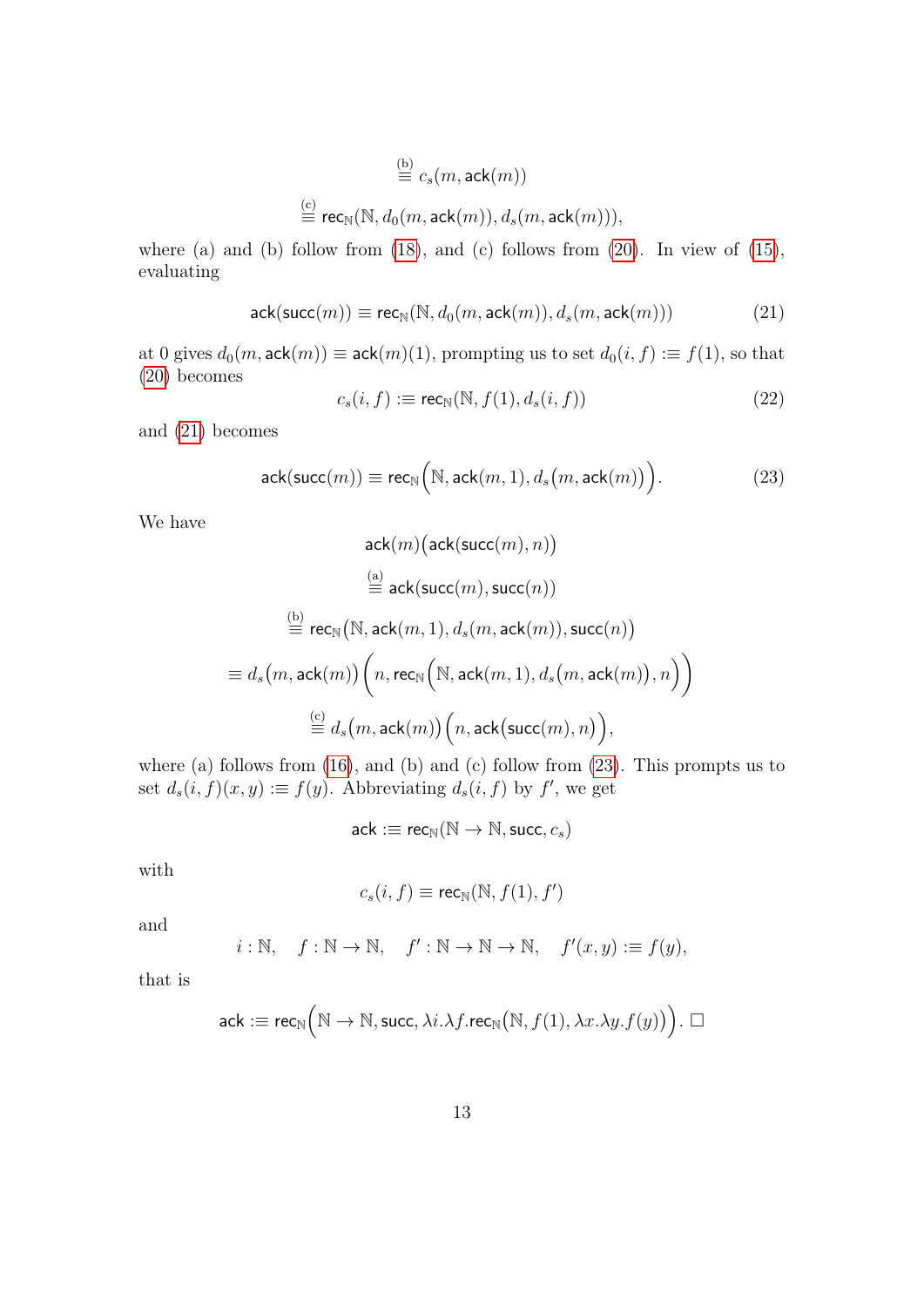#### <span id="page-13-0"></span>1.7 Exercise 1.13

Statement. Using propositions-as-types, derive the double negation of the principle of excluded middle, i.e. prove not (not  $(P \text{ or } not P)$ ).

*Solution.* For any types A, B we define  $f : ((A + (A \rightarrow B)) \rightarrow B) \rightarrow B$  by  $f(g) := (g \circ \text{inr})(g \circ \text{inl})$ . Putting  $B := 0$  gives the desired result.  $\Box$ 

## <span id="page-13-1"></span>2 Chapter 2

#### <span id="page-13-2"></span>2.1 Theorem 2.7.2

Recall that  $P: A \to U$  is a type family over a type A, and that  $w, w': \sum_{a:A} P(a)$ . Theorem 2.7.2 can also be stated as follows:

The map

$$
(w=w') \rightarrow \sum_{p: \mathsf{pr}_1(w)=\mathsf{pr}_1(w')} \big(p_\star(\mathsf{pr}_2(w)) = \mathsf{pr}_2(w')\big)
$$

defined

$$
r\mapsto (\mathsf{ap}_{\mathsf{pr}_1}(r),\mathsf{apd}_{\mathsf{pr}_2}(r))
$$

admits an inverse

<span id="page-13-4"></span>
$$
\text{pair}^= : \left( \sum_{p: \text{pr}_1(w) = \text{pr}_1(w')} \left( p_\star(\text{pr}_2(w)) = \text{pr}_2(w') \right) \right) \to (w = w'). \tag{24}
$$

We often write  $pair_{P}^{=}$  for  $pair_{P}^{=}$  to stress the dependence on the type family  $P: A \rightarrow U$ .

#### <span id="page-13-3"></span>2.2 Comment after Corollary 2.7.3

In the above context, we have the propositional computation rules

$$
\begin{aligned} \mathsf{ap}_{\mathsf{pr}_1}(\mathsf{pair}^=(p,q))=p, \\ \mathsf{apd}_{\mathsf{pr}_2}(\mathsf{pair}^=(p,q))=q \end{aligned}
$$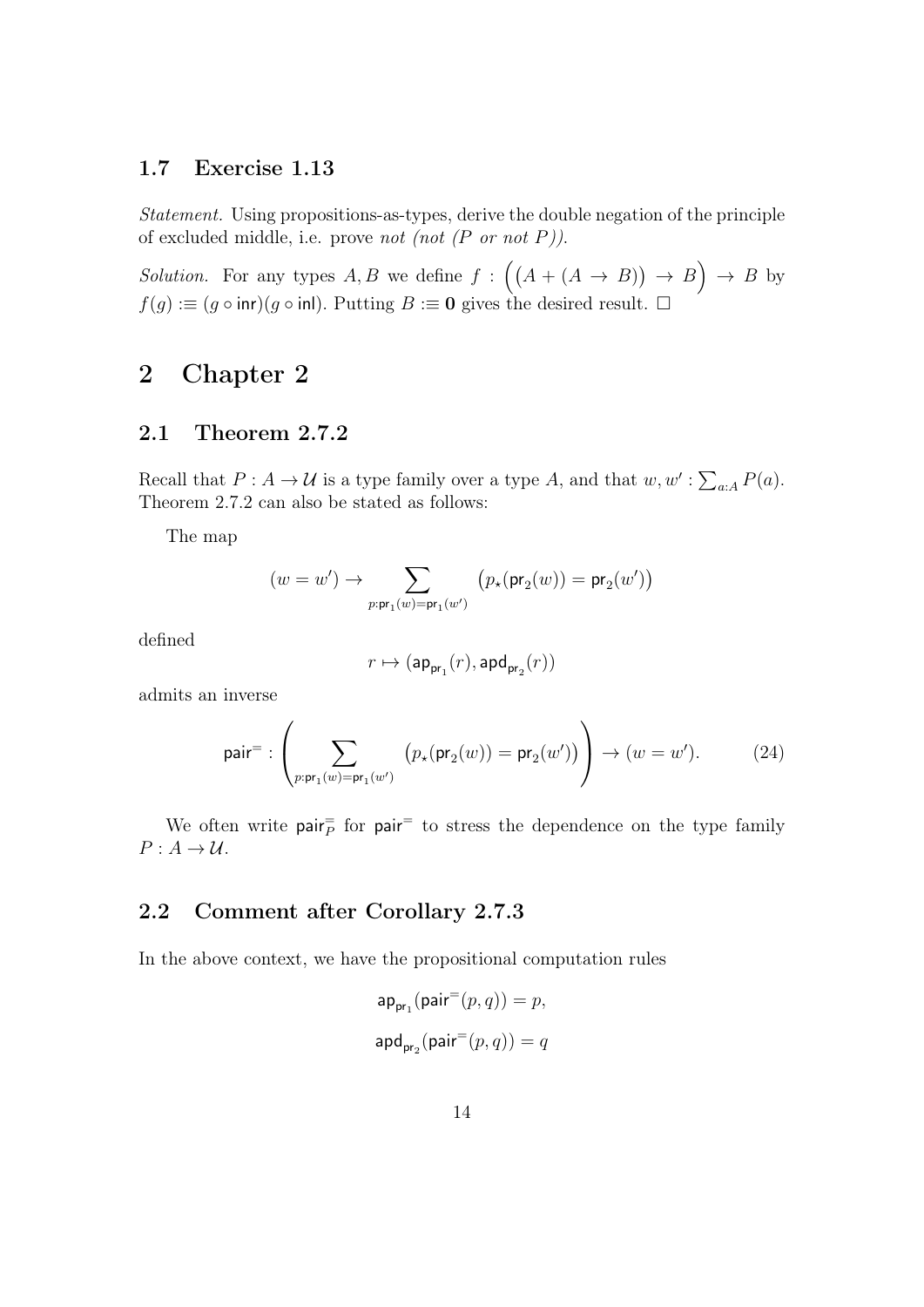for  $(p, q)$ :  $\sum_{p:pr_1(w)=pr_1(w')} (p_{\star}(pr_2(w)) = pr_2(w'))$ , and the propositional uniqueness principle

$$
r = \mathsf{pair}^=(\mathsf{ap}_{\mathsf{pr}_1}(r),\mathsf{apd}_{\mathsf{pr}_2}(r))
$$

for  $r : w = w'$ .

## <span id="page-14-0"></span>2.3 Theorem 2.7.4

We wish to rewrite the last display of Theorem 2.7.4 in a slightly more explicit way. Recall that we have type families  $P: A \to U$  and  $Q: (\sum_{a:A} P(a)) \to U$ . Let us set

$$
Q'(a) := \sum_{u:P(a)} Q(a,u)
$$

for  $a$  : A, let us abbreviate transport by t, and let us write pair instead of pair  $\bar{p}$ (see [\(24\)](#page-13-4) above) to emphasize the fact that this operation is taken with respect to the type family  $P: A \to U$ . Recall that  $p: x = y$  is a path in A, that  $u: P(x)$ and  $z: Q(x, u)$ , so that  $(u, z): Q'(x)$ . Here is the rewriting:

<span id="page-14-2"></span>
$$
\mathsf{t}^{Q'}(p,(u,z)) = \left( \mathsf{t}^P(p,u), \mathsf{t}^Q\bigg(\mathsf{pair}_P^=[p,\mathsf{refl}_{\mathsf{t}^P(p,u)}\big),z\bigg)\right). \tag{25}
$$

The key step to check that the above equality is well-typed is the judgment

$$
\mathsf{pair}_{P}^=\Big(p,\mathsf{refl}_{\mathsf{t}^P(p,u)}\Big) : (x,u)=_{\sum_{a:A}P(a)}\big(y,\mathsf{t}^P(p,u)\big).
$$

For the reader's convenience, we rewrite [\(24\)](#page-13-4) more explicitly as

$$
\mathsf{pair}^=_P : \left( \sum_{p: \mathsf{pr}_1(w) = \mathsf{pr}_1(w')} \left( \mathsf{t}^P(p, \mathsf{pr}_2(w)) = \mathsf{pr}_2(w') \right) \right) \rightarrow (w = w'),
$$

so that we have  $\text{pair}_{P}^{=}(p, q) : w = w'$  if and only if

$$
p: \mathsf{pr}_1(w) = \mathsf{pr}_1(w')
$$
 and  $q: \mathsf{t}^P(p, \mathsf{pr}_2(w)) = \mathsf{pr}_2(w').$ 

#### <span id="page-14-1"></span>2.4 Commutative diagram summarizing §§ 2.9 and 2.10

Let  $f, g: \prod_{a:A} B(a)$ , where  $B: A \to U$  is a type family. Recall that

$$
(f \sim g) := \prod_{a:A} (f(a) = g(a)).
$$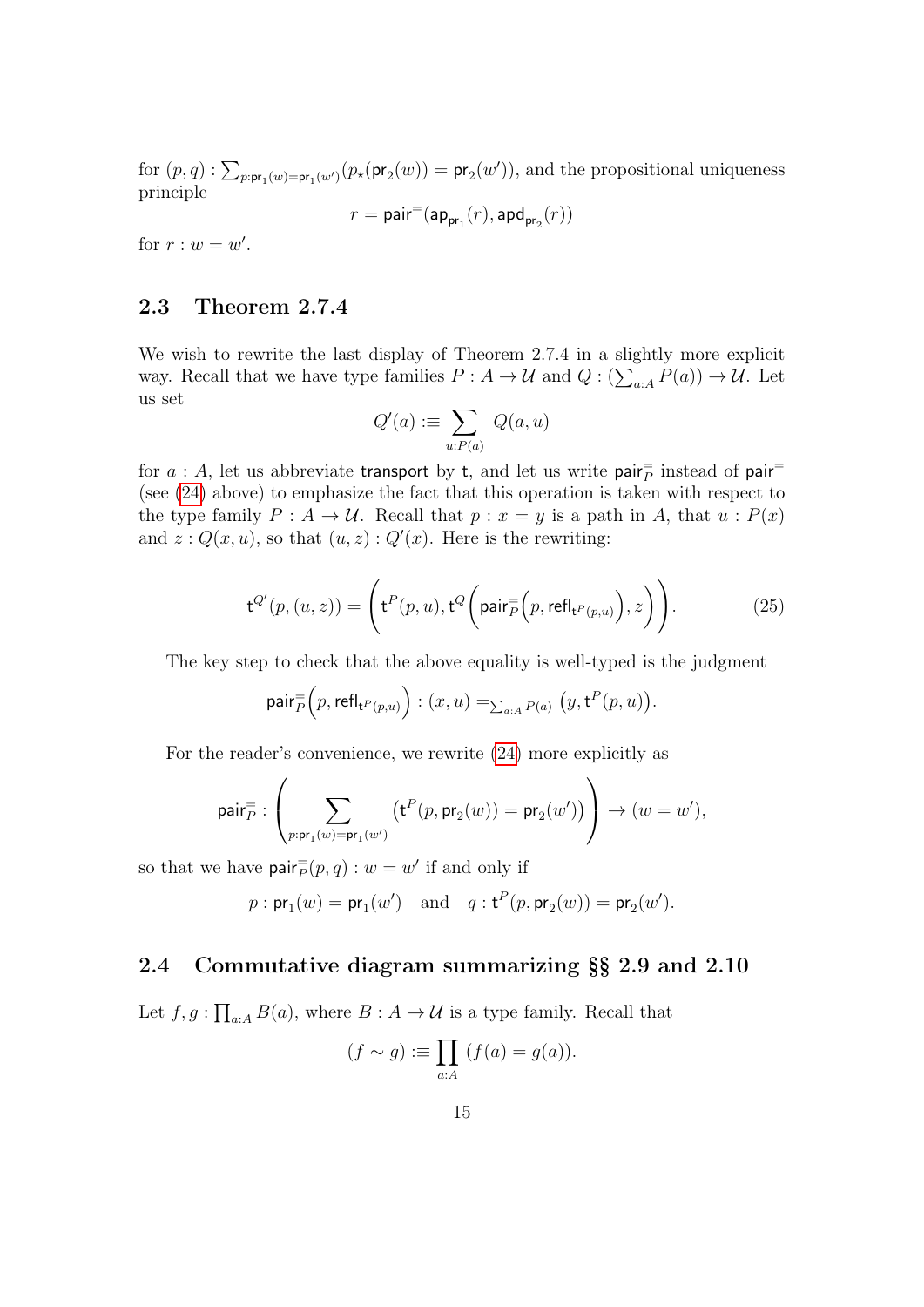For  $a: A$  we have the commutative diagram



where  $ev_a$  is the obvious map (ev stands for *evaluation*), and  $ev'_a$  is defined by  $\mathsf{ev}_a' := \mathsf{ev}_a \circ \mathsf{happly}.$ 

For  $A, B: U$  we have the commutative diagram



The key point is of course the fact that, in each of the two above diagrams, the horizontal maps are inverses.

### <span id="page-15-0"></span>2.5 Function Extensionality Axiom (§2.9)

The comments below have been inspired by Lemma 6.3.2 in the HoTT Book.

#### <span id="page-15-1"></span>2.5.1 Part 1

Let  $B: A \to U$  be a type family over a type A, let  $f, g: \prod_{a:A} B(a)$  be two dependent functions, and let  $h : f \sim g$  be a homotopy from f to g. Define  $h' : \prod_{a:A} (I \to B(a))$  by

<span id="page-15-2"></span>
$$
h'(a, 0I) := f(a), \quad h'(a, 1I) := g(a), \quad h'(a, \text{seg}) := h(a).
$$
 (26)

(I is the interval, with the three constructors  $0_I : I$ ,  $1_I : I$ , seg :  $0_I = 1_I$ . See beginning of §6.3 in the book.) Next define  $h'': I \to \prod_{a:A} B(a)$  by

$$
h''(i,a) := h'(a,i).
$$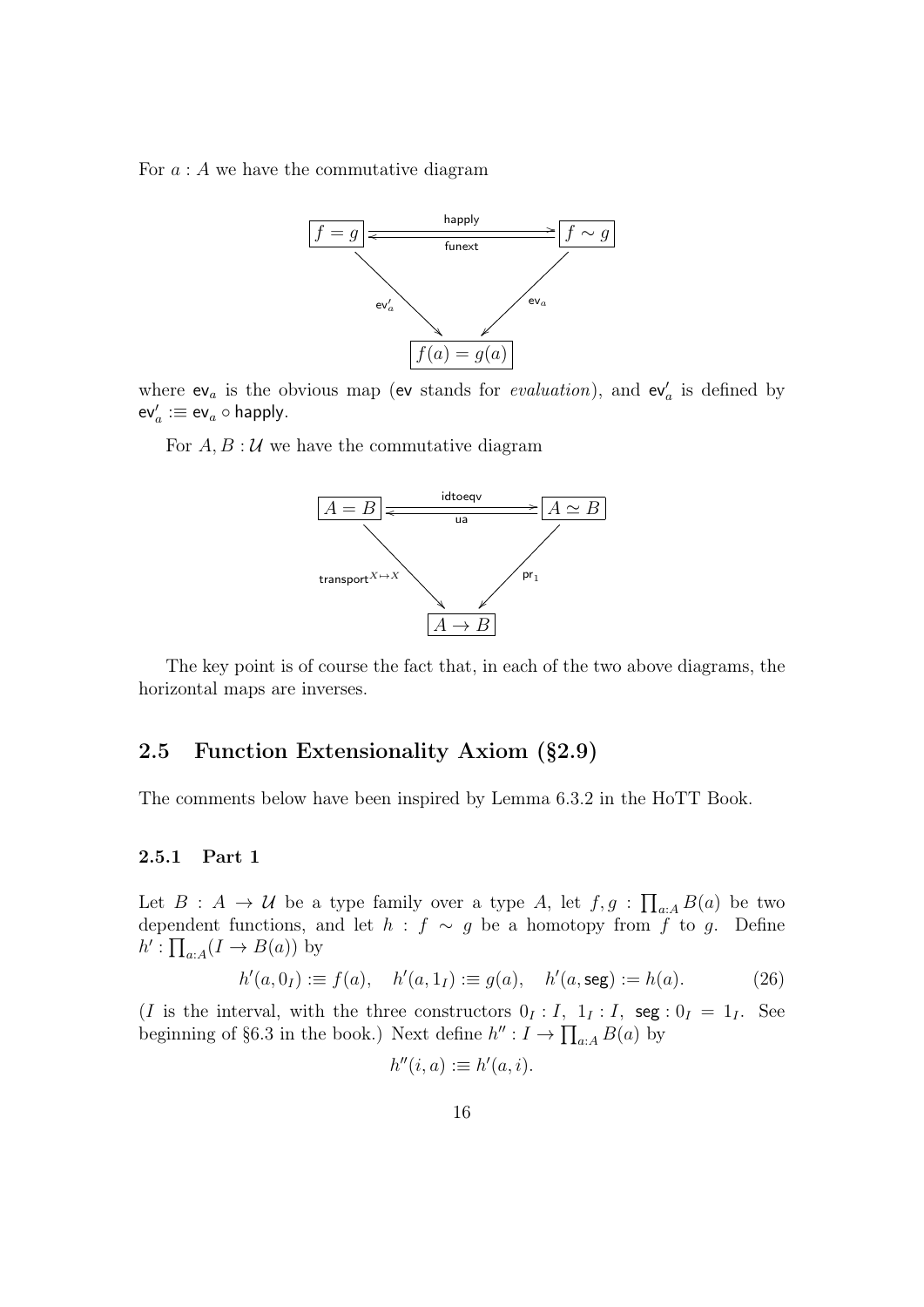Let  $a : A$ . We claim

<span id="page-16-2"></span>
$$
happly(h''(seg), a) = h'(a, seg).
$$
 (27)

Let  $p : i = j$  be a path in I. It suffices to show happly $(h''(p), a) = h'(a, p)$ , and even, by path induction,  $\text{happly}(h''(\text{refl}_i), a) = h'(a, \text{refl}_i)$ . But we have

$$
\mathsf{happly}(h''(\mathsf{refl}_i),a) = \mathsf{happly}(\mathsf{refl}_f,a) = \mathsf{refl}_{f(a)} = h'(a,\mathsf{refl}_i).
$$

This proves [\(27\)](#page-16-2). Obviously [\(26\)](#page-15-2) and [\(27\)](#page-16-2) imply

<span id="page-16-4"></span>
$$
happly(h''(seg), a) = h(a). \tag{28}
$$

#### <span id="page-16-0"></span>2.5.2 Part 2

We denote the function extensionality axiom by FEA, and we introduce an axiom which we call FEA' and which is clearly implied by FEA, and we'll prove in Part 3 that FEA' implies FEA. FEA' says that for all loop  $\ell : f = f$  we have

<span id="page-16-6"></span>
$$
\mathsf{FEA}' : \left(\prod_{a:A} \left(\mathsf{happly}(\ell, a) = \mathsf{refl}_{f(a)}\right)\right) \to (\ell = \mathsf{refl}_f). \tag{29}
$$

In Part 2 we admit FEA (and thus FEA'). Let  $h : f \sim g$ . We claim

<span id="page-16-5"></span>
$$
\boxed{\text{funext}(h) = h''(\text{seg})}
$$
\n(30)

Let  $a : A$ . By FEA and path induction we can assume

<span id="page-16-3"></span>
$$
h(a) \equiv \text{refl}_{f(a)}.\tag{31}
$$

By FEA again, it suffices to show

$$
\mathsf{refl}_{f(a)} = \mathsf{happly}(h''(\mathsf{seg}), a).
$$

But this follows from [\(31\)](#page-16-3) and [\(28\)](#page-16-4). This proves [\(30\)](#page-16-5).

#### <span id="page-16-1"></span>2.5.3 Part 3

Recall that FEA stands for "function extensionality axiom" and FEA' is defined in [\(29\)](#page-16-6). We prove

<span id="page-16-7"></span>
$$
\fbox{FEA' implies FEA} \tag{32}
$$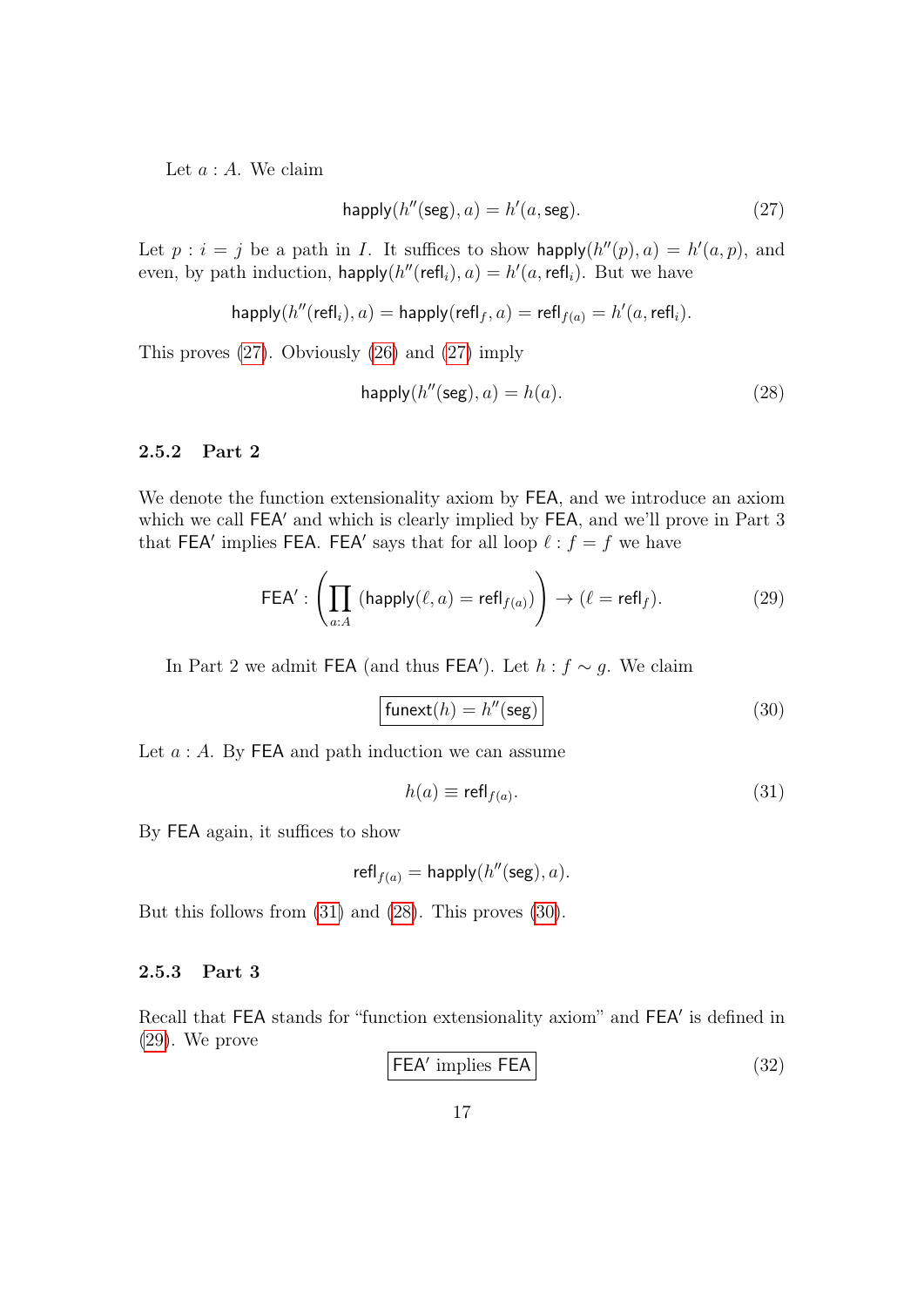as follows. We assume  $FEA'$ . Let  $h, h', h''$  be as in Part 1, and set

<span id="page-17-2"></span>
$$
\mathsf{funext}(h) := h''(\mathsf{seg}).\tag{33}
$$

We claim

<span id="page-17-4"></span>
$$
\text{funext} \circ \text{happly} = \text{id}_{f=g}.\tag{34}
$$

Let

<span id="page-17-3"></span>
$$
h := \mathsf{happly}(\mathsf{refl}_f). \tag{35}
$$

By path induction and [\(33\)](#page-17-2) it suffices to show  $h''(\text{seg}) = \text{refl}_f$ . Let  $a : A$ . By FEA<sup> $\prime$ </sup> it even suffices to show happly( $h''$ (seg),  $a$ ) = refl<sub>f(a)</sub>. But this follows from [\(28\)](#page-16-4) and [\(35\)](#page-17-3). This proves [\(34\)](#page-17-4). We claim

<span id="page-17-5"></span>
$$
happly \circ funcxt = id_{f \sim g}.\tag{36}
$$

Let  $h : f \sim g$ . We must show happly(funext(h)) = h. Let  $a : A$ . By FEA' it suffices to show happly(funext(h),  $a$ ) = h(a). But this follows from [\(33\)](#page-17-2) and [\(28\)](#page-16-4). This proves [\(36\)](#page-17-5). Now [\(34\)](#page-17-4) and [\(36\)](#page-17-5) imply [\(32\)](#page-16-7).

#### <span id="page-17-0"></span>2.6 Definition of the map happly in (2.9.2)

The map

$$
\mathsf{happly} : (f = g) \to \prod_{a:A} (f(a) = g(a))
$$

for  $f, g: \prod_{x:A} B(x)$  is defined in the obvious way by path induction. If

$$
e: \prod_{x:A} \left( \prod_{y:A} B(y) \right) \to B(x)
$$

is the evaluation, *i.e.*  $e(x)(f) := f(x)$ , then we have, again by path induction,

$$
\mathsf{happly}(p)(x) = \mathsf{ap}_{e(x)}(p)
$$

for  $p : f = q$  and  $x : A$ .

## <span id="page-17-1"></span>2.7 Display preceding (2.9.5)

Note that  $(p^{-1})_{\star}(a)$  and transport<sup> $A(p^{-1}, a)$ </sup> designate the same object, and that we have

pair
$$
=(p^{-1}, \text{refl}_{(p^{-1})_{\star}(a)}): (x_2, a) =_{\sum_{x:X} A(x)} (x_1, (p^{-1})_{\star}(a)).
$$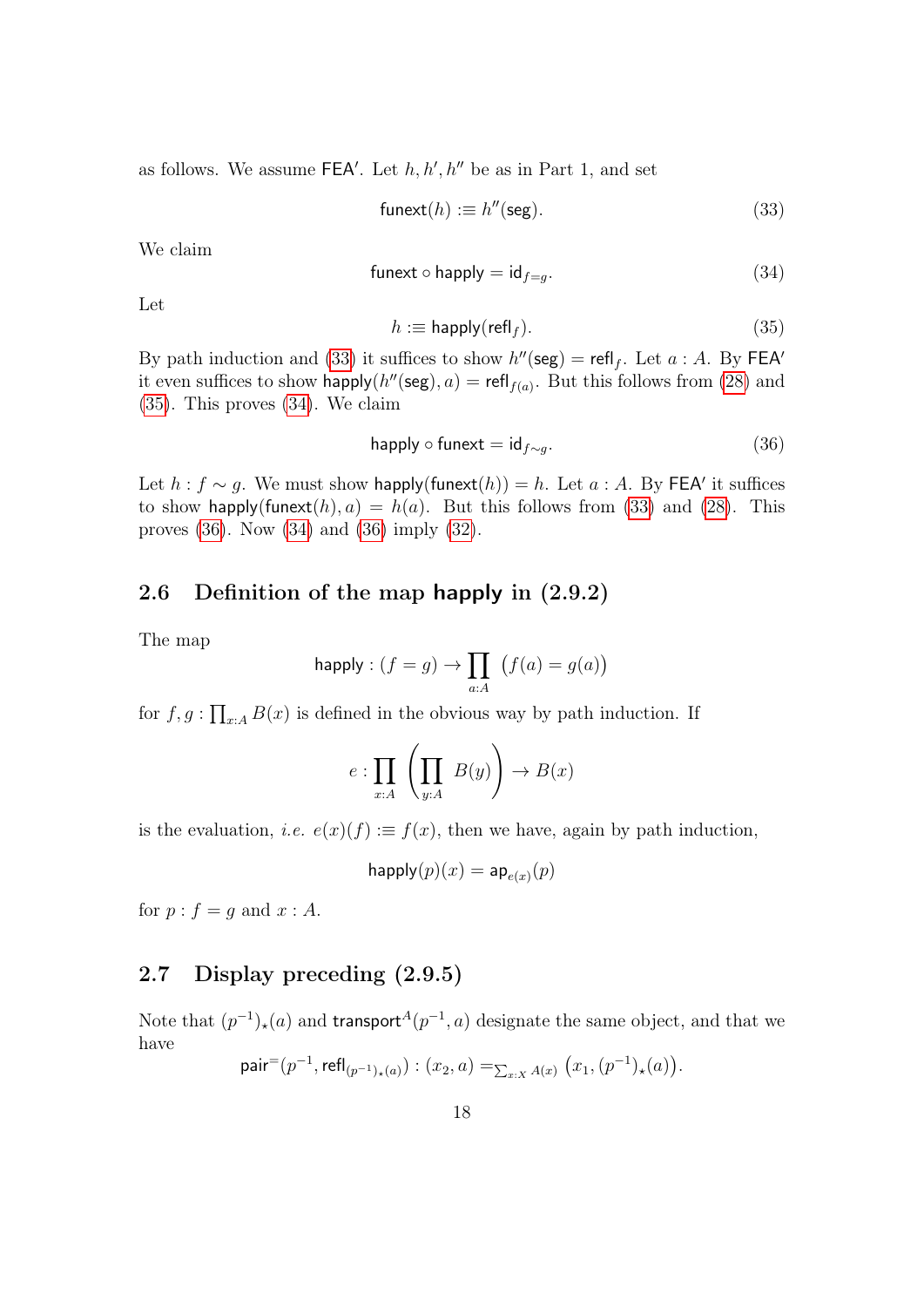## <span id="page-18-0"></span>2.8 Lemma 2.9.7

In this Section we abbreviate transport by t. Let

$$
A: X \to \mathcal{U}, \quad B: \prod_{x:X} A(x) \to \mathcal{U}, \quad \widehat{B}: \left(\sum_{x:X} A(x)\right) \to \mathcal{U}, \quad B': X \to \mathcal{U}
$$

be type families such that  $B(w) := B(\mathsf{pr}_1(w), \mathsf{pr}_2(w))$  for all  $w : \sum_{x:X} A(x)$ , and

$$
B'(x) := \prod_{a:A(x)} B(x,a)
$$

for all  $x : X$ ; let

$$
p: x =_X y
$$
,  $f: B'(x)$ ,  $g: B'(y)$ ,  $p_\star := \mathsf{t}^A(p)$ ;

and define

$$
h:\prod_{a:A(x)} B(y,p_{\star}a)
$$

by setting

<span id="page-18-1"></span>
$$
h(a) := \mathbf{t}^{\widehat{B}}\left(\text{pair}_{A}^{\equiv}(p, \text{refl}_{p \star a}), f(a)\right) \tag{37}
$$

for all  $a : A(x)$ .

Here are more details about [\(37\)](#page-18-1): We write  $\text{pair}^{\pm}$  for  $\text{pair}^{\pm}$  to stress the fact that the pairing is taken with respect to the type family  $A$ . Recall that pair<sup>=</sup> is defined in [\(24\)](#page-13-4) p. [14,](#page-13-4) and note that we have

$$
\mathsf{pair}_{\overline{A}}^=(p, \mathsf{refl}_{p \star a}) : (x, a) =_{\sum_{x:X} A(x)} (y, p_{\star}a).
$$

Claim: The maps

<span id="page-18-2"></span>
$$
\left(\mathbf{t}^{B'}(p,f) \sim g\right) \xleftarrow{u} \left(h \sim g \circ p_{\star}\right) \tag{38}
$$

defined below are inverses.

*Proof.* We define  $k : t^{B'}(p, f) \circ p_{\star} \sim h$  by induction on the path  $p : x = y$ . For  $a': A(y)$  let

$$
r(a') : t^{B'}(p, f)(a') = t^{B'}(p, f)\Big(p_{\star} (p^{-1})_{\star} a'\Big)
$$

and

$$
s(a') : g\left(p_\star \ (p^{-1})_\star \ a'\right) = g(a')
$$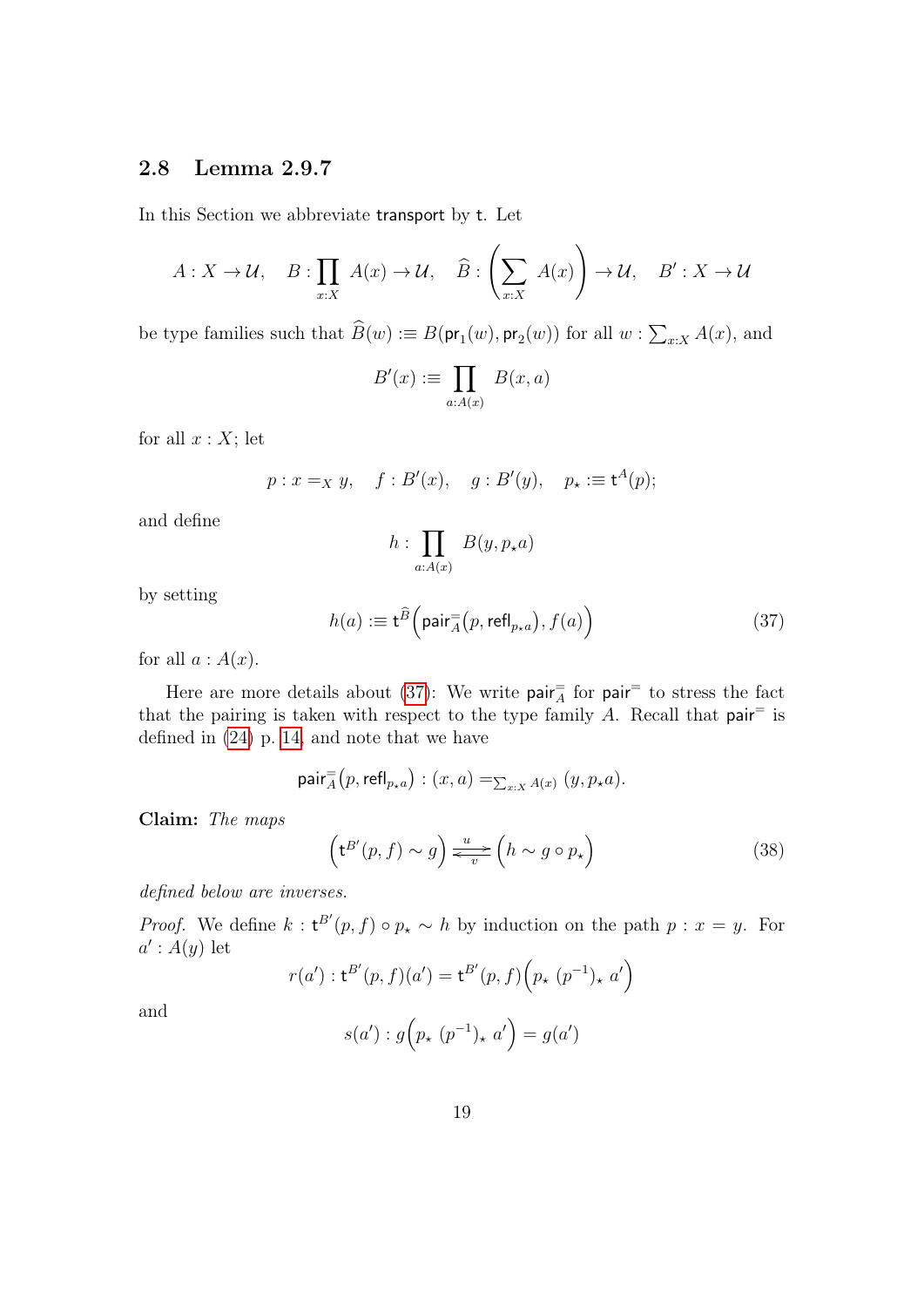be the obvious paths. We now define u and v in [\(38\)](#page-18-2) as follows. For  $\alpha$  :  $t^{B'}(p, f) \sim g$ and  $a : A(x)$  we define  $u(\alpha)(a) : h(a) = g(p_* a)$  by

$$
u(\alpha)(a) := k(a)^{-1} \cdot \alpha(p_{\star}a),
$$

and for  $\beta : h \sim g \circ p_{\star}$  we define  $v(\beta) : t^{B'}(p, f) \sim g$  by

$$
v(\beta)(a') := r(a') \cdot k((p^{-1})_{\star} a') \cdot \beta((p^{-1})_{\star} a') \cdot s(a').
$$

The claim is easily proved by induction on the path  $p : x = y$ .  $\Box$ 

The path

$$
r(a') \cdot k((p^{-1})_{\star} a') \cdot \beta((p^{-1})_{\star} a') \cdot s(a') : t^{B'}(p, f)(a') = g(a')
$$

above is the composite of the paths

$$
\begin{aligned} \mathsf{t}^{B'}(p,f)(a') & \xrightarrow{r(a')} \mathsf{t}^{B'}(p,f) \Big( p_{\star} \ (p^{-1})_{\star} \ a' \Big) \\ & \xrightarrow{k((p^{-1})_{\star}a')} h\Big( (p^{-1})_{\star} \ a' \Big) \\ & \xrightarrow{\beta((p^{-1})_{\star}a')} g\Big( p_{\star} \ (p^{-1})_{\star} \ a' \Big) \\ & \xrightarrow{s(a')} g(a'). \end{aligned}
$$

#### <span id="page-19-0"></span>2.9 Proof of Theorem 2.11.1

Let  $f : A \to B$  be invertible, and let  $a, a' : A$ . We must show that

$$
\mathsf{ap}_f : (a = a') \to (fa = fa')
$$

is invertible.

Step 1. (This step is the the same as in the book; I spell it out for the reader's convenience.) Let  $g : B \to A$  be an inverse to f, let  $\beta : g \circ f = id_A$ , and define

$$
\varphi : (gfa = gfa') \to (a = a') \text{ by } \varphi(q) := \beta_a^{-1} \cdot q \cdot \beta_{a'}.
$$

Note, as in the book, that the equality  $\varphi \circ ap_g \circ ap_f = id_{a=a'}$  follows from the functoriality of ap and the naturality of homotopies, Lemmas 2.2.2 and 2.4.3. (Here  $ap_g: (fa = fa') \rightarrow (gfa = gfa')$ .)

Step 2. Since  $\varphi$  is invertible (see Example 2.4.8 in the book),  $ap_g \circ ap_f$  is also invertible, and so is, by symmetry,  $ap_f \circ ap_g$ . Exercise 4.5 (see [§4.10](#page-40-0) p. [41\)](#page-40-0) implies that  $ap_f$  and  $ap_g$  are invertible.  $\Box$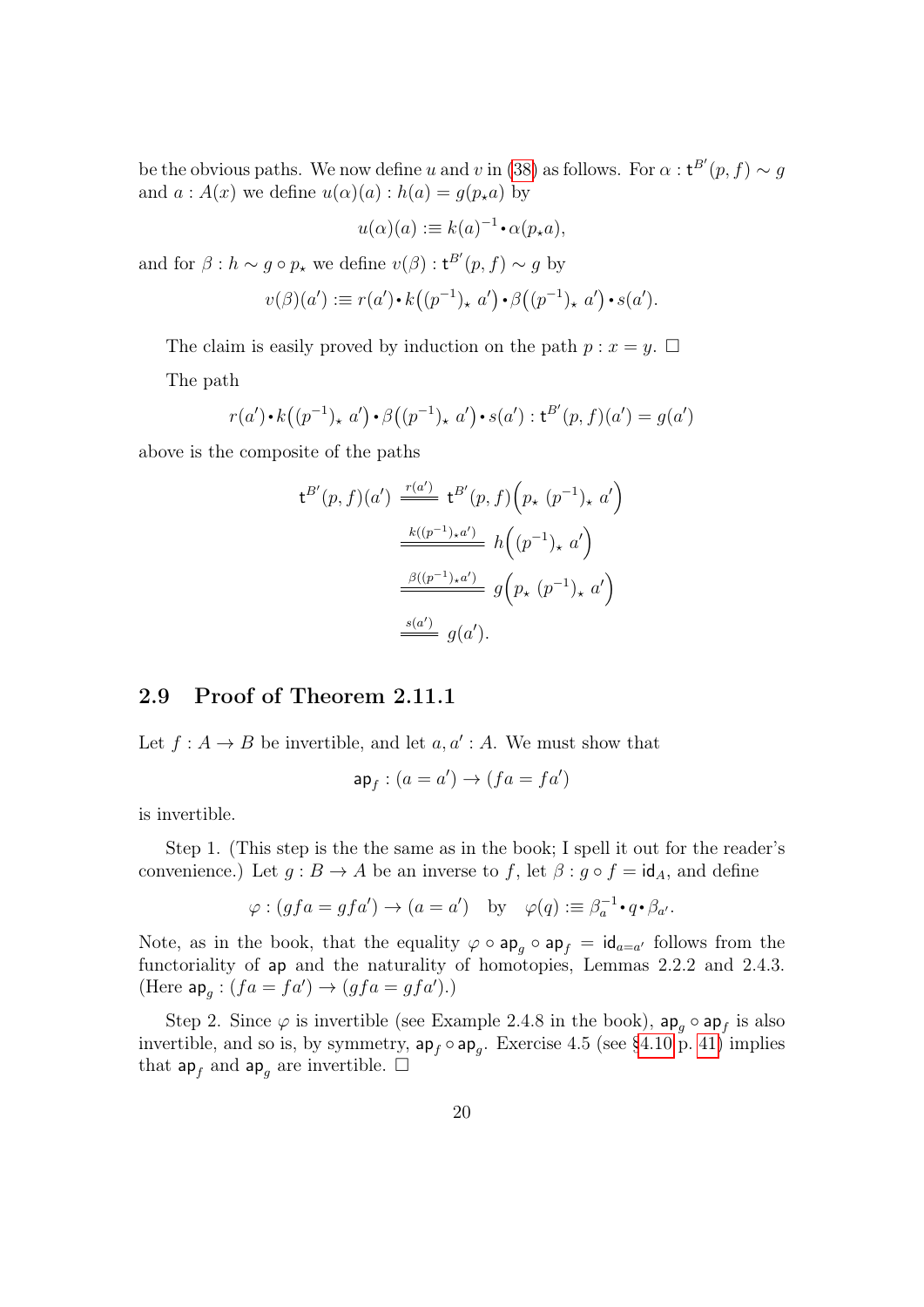## <span id="page-20-0"></span>2.10 Proof of Theorem 2.12.5

The equality

$$
\mathsf{encode}(\mathsf{inl}(a), \mathsf{decode}(\mathsf{inl}(a), c)) = c
$$

for  $c : a_0 = a$  can be proved by based path induction.  $\Box$ 

## <span id="page-20-1"></span>2.11 Double induction in §2.13

**Claim.** For any type family  $C : \mathbb{N} \to \mathbb{N} \to \mathcal{U}$ , any dependent functions

$$
g: \prod_{n:N} C(0,n), \quad h: \prod_{m:N} C(\text{succ}(m), 0),
$$

$$
k: \prod_{m,n:N} C(m,n) \to C(\text{succ}(m), \text{succ}(n)),
$$

there is a dependent function  $f: \prod_{m,n:\mathbb{N}} C(m,n)$  satisfying

$$
f(0) \equiv g, \quad f(\text{succ}(m), 0) \equiv h(m), \quad f(\text{succ}(m), \text{succ}(n)) \equiv k(m, n, f(m, n))
$$

for all  $m, n : \mathbb{N}$ .

*Proof.* Define  $C' : \mathbb{N} \to \mathcal{U}$  by

$$
C'(m) := \prod_{n:\mathbb{N}} C(m,n).
$$

Let  $m : \mathbb{N}$  and  $x : C'(m)$ , and define  $c_s(m, x) : C'(\text{succ}(m))$  by

$$
c_s(m,x)(0) := h(m), \quad c_s(m,x)(\mathsf{succ}(n)) := k(m,n,x(n)).
$$

As

$$
c_s: \prod_{m:\mathbb{N}} C'(m) \to C'(\text{succ}(m)),
$$

we can define  $f: \prod_{m:\mathbb{N}} C'(m)$  by

$$
f(0) := g, \quad f(\mathsf{succ}(m)) := c_s(m, f(m)).
$$

We leave the end of the proof to the reader.  $\Box$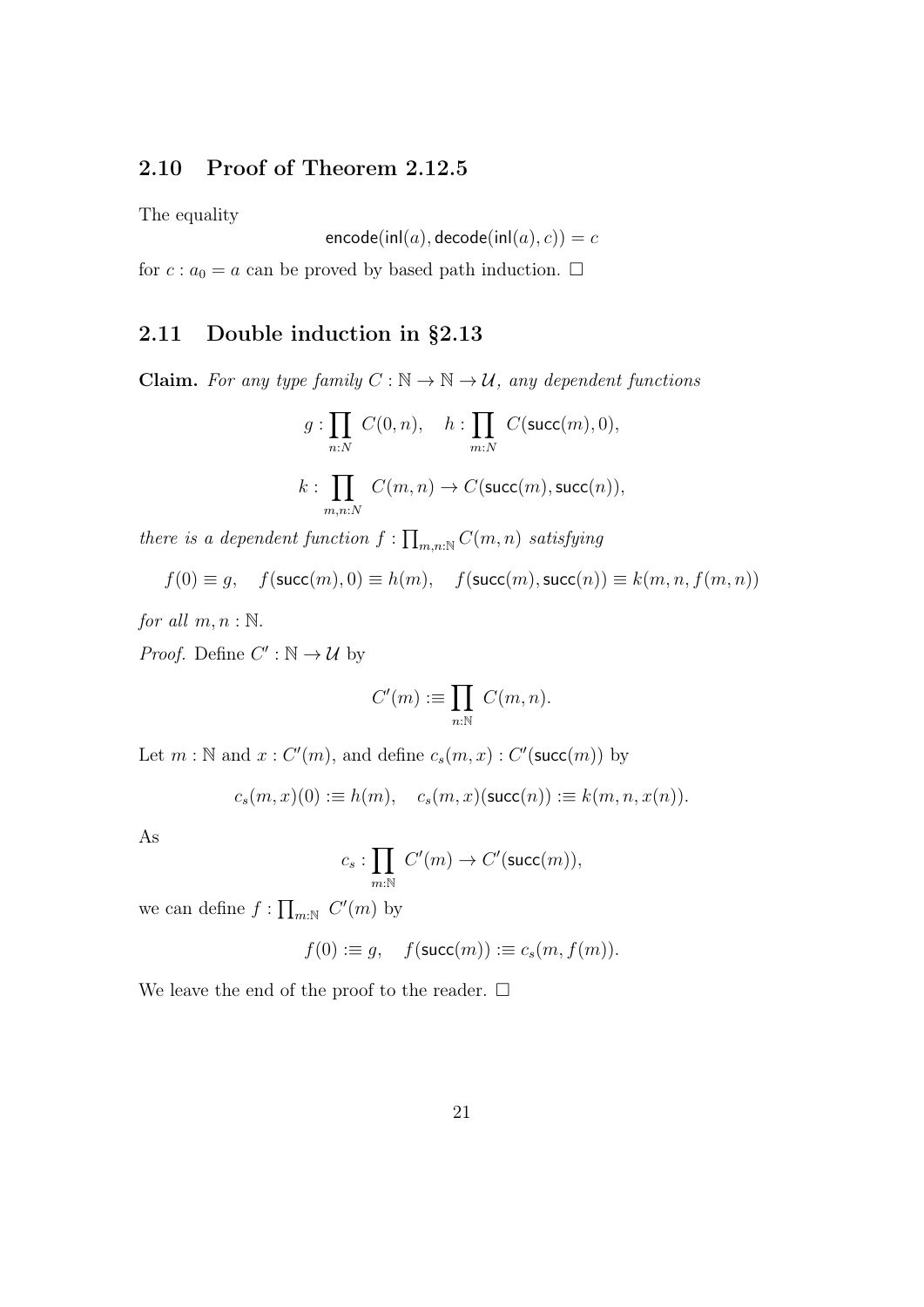## <span id="page-21-0"></span>2.12 Section 2.14.1

#### <span id="page-21-1"></span>2.12.1 Use of Theorem 2.7.4

We apply Theorem 2.7.4 (see [§2.3](#page-14-0) p. [15\)](#page-14-0) to §2.14.1 of the book by defining  $P$ :  $\mathcal{U} \to \mathcal{U}$  by  $P(A) := (A \to A \to A)$ , by defining

$$
Q:\left(\sum_{A:\mathcal{U}}\ P(A)\right)\rightarrow \mathcal{U}
$$

by

$$
Q(A,m) := \prod_{x,y,z:A} (m(x,m(y,z)) = m(m(x,y),z)),
$$

and by defining  $Q' : U \rightarrow U$  by

$$
Q'(A) := \sum_{m:P(A)} Q(A,m).
$$

In the notation of  $\S 2.3$  p. [15](#page-14-0) the last display of Theorem 2.7.4 (see  $(25)$  p. [15\)](#page-14-2) now reads

$$
\mathsf{t}^{Q'}(p,(m,a)) = \Bigg( \mathsf{t}^{P}(p,m), \mathsf{t}^{Q}\bigg(\mathsf{pair}_{P}^= (p, \mathsf{refl}_{\mathsf{t}^{P}(p,m)}\big), a\bigg)\Bigg)
$$

with  $p := \mathsf{ua}(e)$ .  $\Box$ 

#### <span id="page-21-2"></span>2.12.2 A general comment

The main purpose of §2.14.1 is to obtain the formulas

$$
m'(b_1, b_2) = e(m(e^{-1}(b_1), e^{-1}(b_2)))
$$

and

$$
m'(m'(b_1, b_2), b_3) = e(m(e^{-1}(m'(b_1, b_2)), e^{-1}(b_3)))
$$
  
\n
$$
= e(m(e^{-1}(e(m(e^{-1}(b_1), e^{-1}(b_2))))), e^{-1}(b_3)))
$$
  
\n
$$
= e(m(m(e^{-1}(b_1), e^{-1}(b_2)), e^{-1}(b_3)))
$$
  
\n
$$
= e(m(e^{-1}(b_1), m(e^{-1}(b_2), e^{-1}(b_3))))
$$
  
\n
$$
= e(m(e^{-1}(b_1), e^{-1}(e(m(e^{-1}(b_2), e^{-1}(b_3)))))))
$$
  
\n
$$
= e(m(e^{-1}(b_1), e^{-1}(m'(b_2, b_3))))
$$
  
\n
$$
= m'(b_1, m'(b_2, b_3)).
$$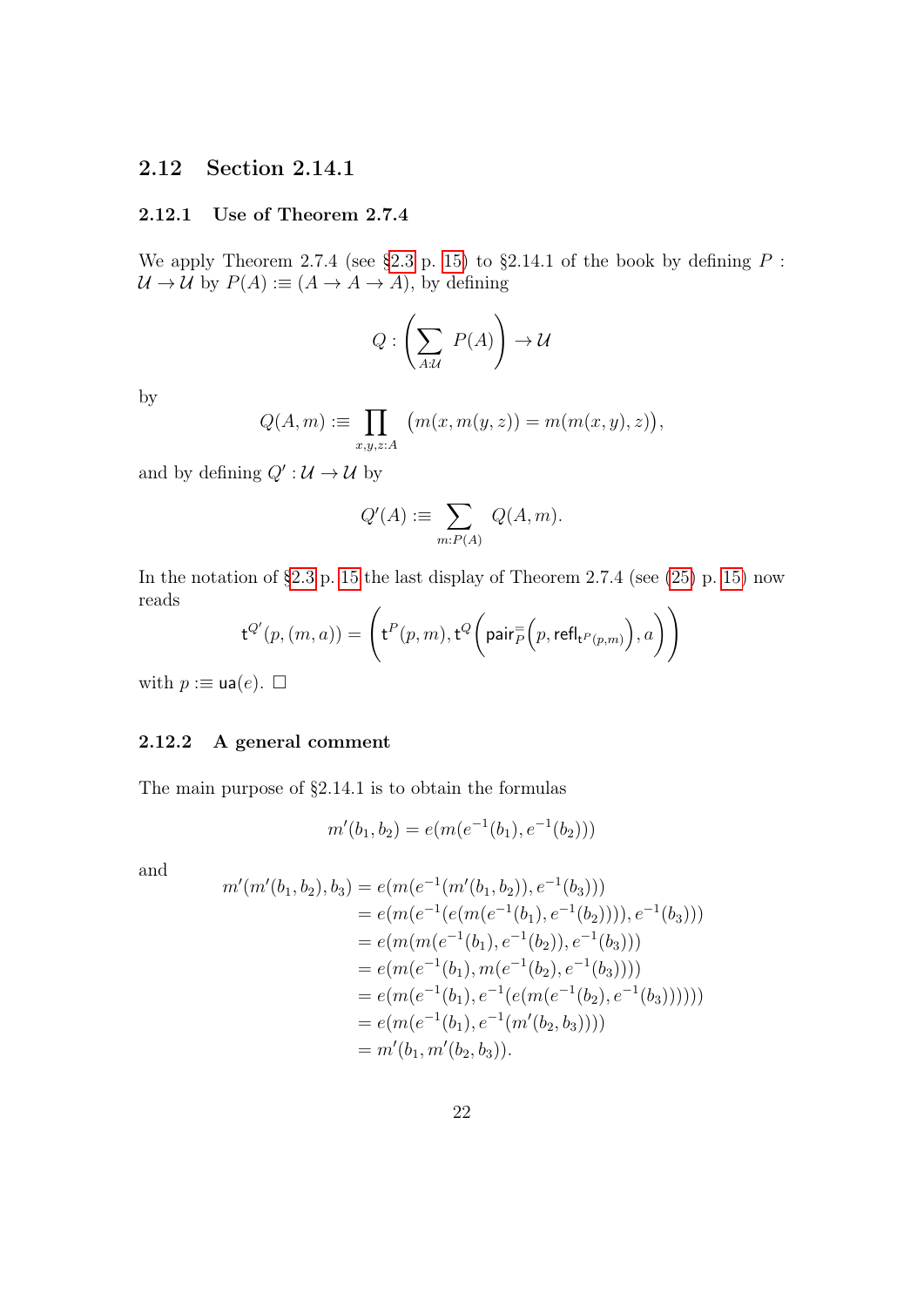(We refer the reader to the book for the precise notation. The above chain of equalities is preceded by the sentence "Moreover, though we do not show the proof, one can calculate that the induced proof that  $m'$  is associative ... is equal to a function sending  $b_1, b_2, b_3 : B$  to a path given by the following steps". The main ingredient is Theorem  $2.7.4$  — see [§2.3](#page-14-0) p. [15.](#page-14-0))

It seems to me one could argue as follows: state the above two formulas, check that they are well-typed, check that they hold when  $A \equiv B$  and p is reflexivity, conclude by path induction that they hold in general.

#### <span id="page-22-0"></span>2.13 Exercise 2.7

Statement. State and prove a generalization of Theorem 2.6.5 from cartesian products to  $\Sigma$ -types.

*Solution.* We shall freely use the proof of Theorem 2.7.2 (see  $\S 2.1$  p. [14\)](#page-13-2). Let  $B: A \to U$ , and let us denote respectively by  $\alpha$  and  $\beta$  the dependent functions f and g in the proof of Theorem 2.7.2:

$$
\prod_{z,w:\sum_{a:A}B(a)}\left((z=w)\xrightarrow[\beta]{\alpha} \sum_{p:\mathsf{pr}_1(z)=\mathsf{pr}_1(w)}p_\star\mathsf{pr}_2(z)=\mathsf{pr}_2(w)\right).
$$

Note that the expression  $\beta(z, w)$  has the same meaning as the expression pair introduced in the book just before Theorem 2.7.4. Let  $B' : A' \rightarrow U$  and set similarly

$$
\prod_{z',w':\sum_{a':A'}B'(a')} \left( (z'=w') \xleftarrow[\alpha']{\alpha'} \sum_{\beta'} \sum_{p':\mathsf{pr}_1(z')=\mathsf{pr}_1(w')} p'_\star \mathsf{pr}_2(z') = \mathsf{pr}_2(w') \right).
$$

Let  $g : A \to A'$ ,  $h : \prod_{a:A} B(a) \to B'(g(a))$ . Cleary, there is a map

$$
f:\left(\sum_{a:A} B(a)\right) \to \sum_{a':A'} B'(a')
$$

satisfying  $f(a, b) \equiv (q(a), h(a, b))$  for all  $a : A$  and all  $b : B(a)$ .

Let

$$
z, w : \sum_{a:A} B(a); \quad p : \text{pr}_1(z) = \text{pr}_1(w); \quad q : p_{\star} \text{pr}_2(z) = \text{pr}_2(w).
$$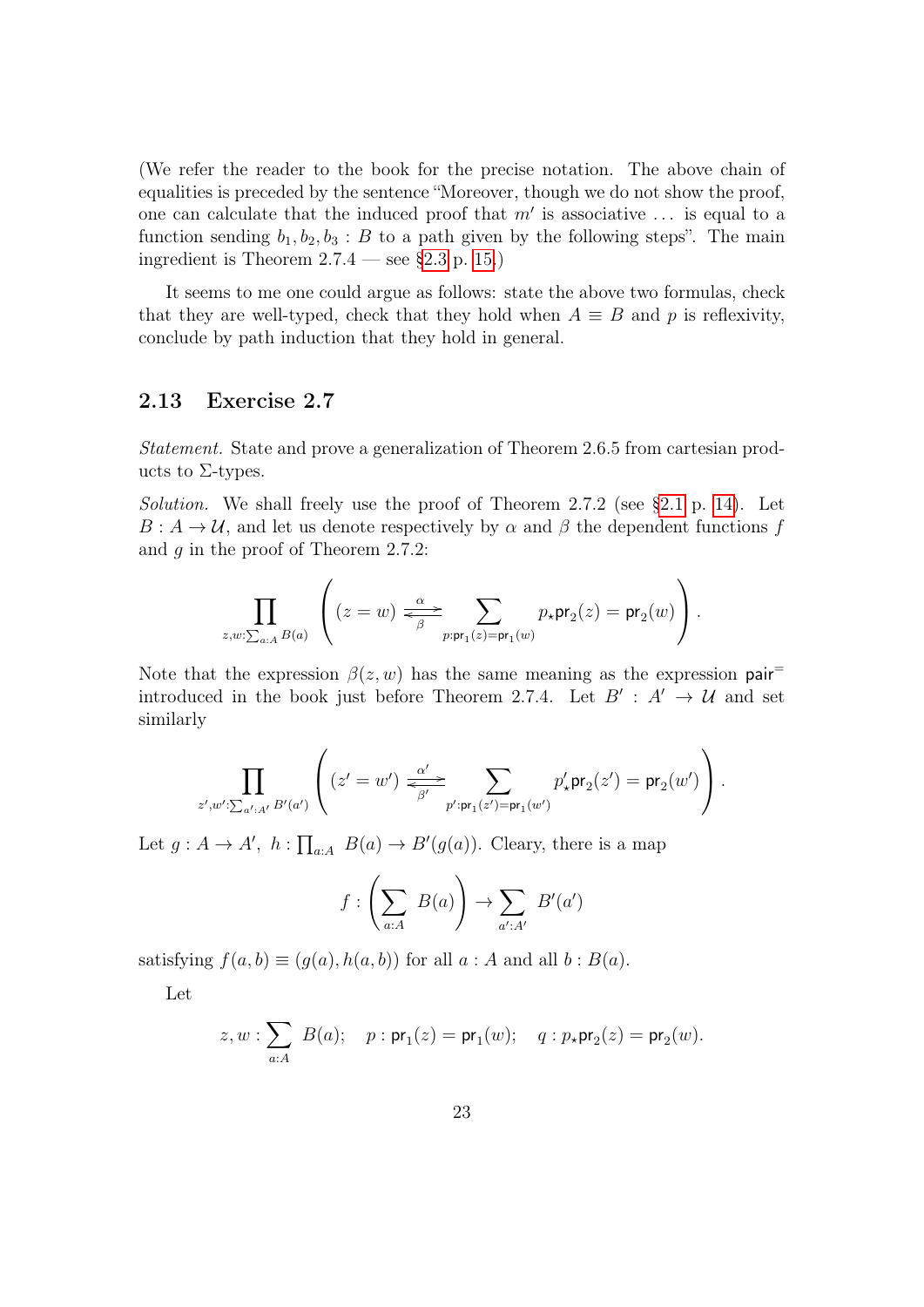We claim

<span id="page-23-2"></span>
$$
\mathsf{ap}_f\big(\beta(z,w,p,q)\big) = \beta'\big(f(z), f(w), \mathsf{ap}_g(p), \mathsf{apd}_h(q)\big). \tag{39}
$$

*Proof of* [\(39\)](#page-23-2). For z and w as above, and  $r : z = w$  set

$$
p(r) := \mathsf{pr}_1(\alpha(z, w, r)), \quad q(r) := \mathsf{pr}_2(\alpha(z, w, r)).
$$

Then we can prove

<span id="page-23-3"></span>
$$
\mathsf{ap}_f\big(\beta(z,w,p(r),q(r))\big) = \beta'\big(f(z),f(w),\mathsf{ap}_g(p(r)),\mathsf{apd}_h(q(r))\big) \tag{40}
$$

by induction on r. Clearly [\(40\)](#page-23-3) implies [\(39\)](#page-23-2).  $\Box$ 

#### <span id="page-23-0"></span>2.14 Exercise 2.10

The result of Exercise 2.10 can be stated as follows:

If  $B: A \to U$  and  $C: (\sum_{a:A} B(a)) \to U$  are type families, then the maps

$$
\left(\sum_{a:A}\sum_{b:B(a)}C((a,b))\right) \xleftarrow{f} \left(\sum_{z:\sum_{a:A}B(a)}C(z)\right)
$$

defined by

$$
f(a,b,c): \equiv ((a,b),c), \quad g(z,c) \vcentcolon \equiv (\mathrm{pr}_1 z, \mathrm{pr}_2 z, c)
$$

are inverses.

The proof is straightforward.

#### <span id="page-23-1"></span>2.15 Exercise 2.14

Statement. Suppose we add to type theory the equality reflection rule which says that if there is an element  $p : x = y$ , then in fact  $x \equiv y$ . Prove that for any  $p : x = x$  we have  $p \equiv \text{refl}_x$ . (This implies that every type is a set in the sense to be introduced in §3.1; see §7.2.)

Solution. Let  $p : x = y$ . We have  $p : x = x$  by the equality reflection rule, and  $p = \text{refl}_x$  by path induction.  $\Box$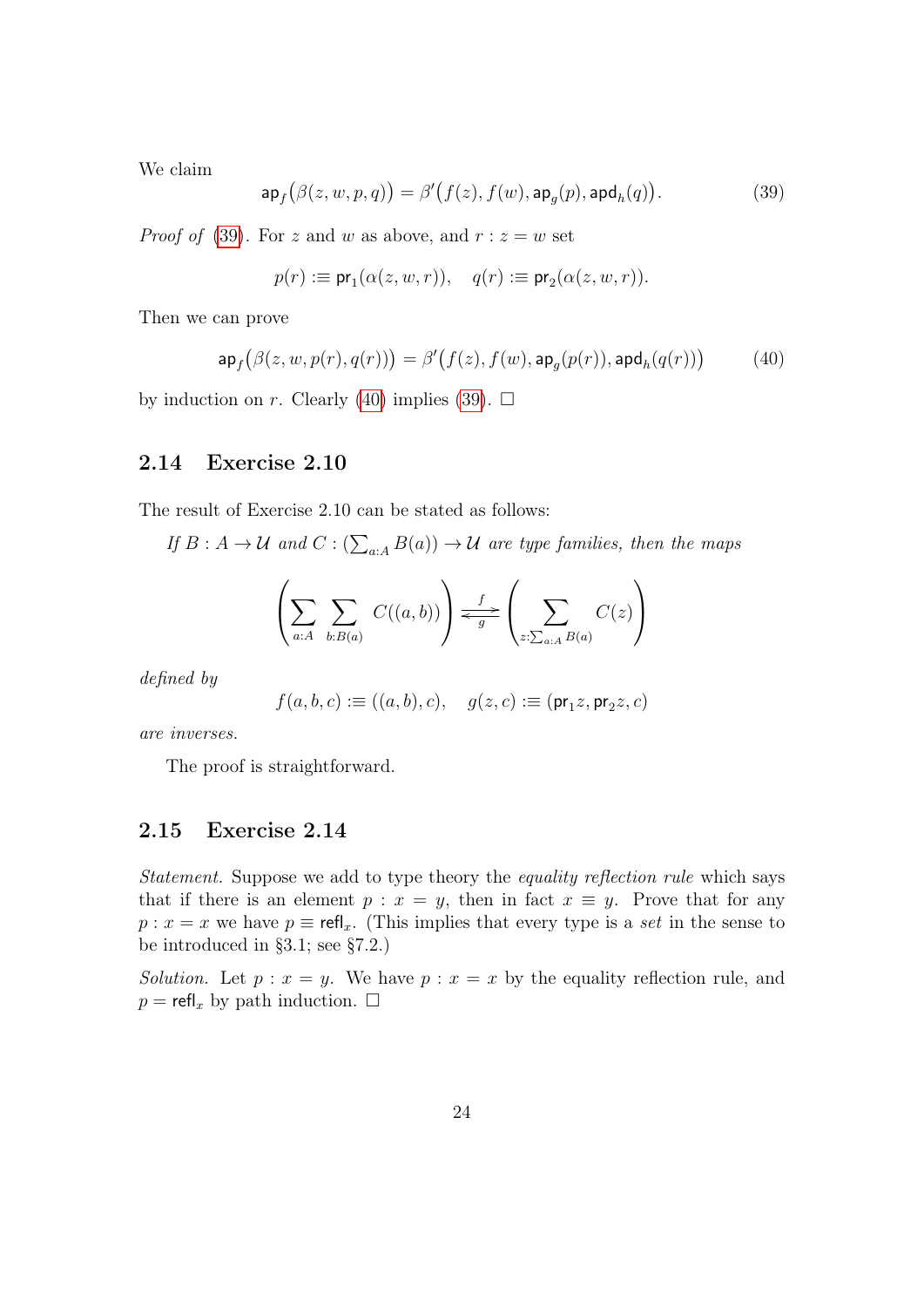# <span id="page-24-0"></span>3 Chapter 3

#### <span id="page-24-1"></span>3.1 Proof of Lemma 3.1.8

Recall the statement:

If A is a set (that is,  $iSet(A)$  is inhabited), then A is a 1-type.

Here is a slightly different wording of the proof:

Suppose f: isSet(A) and let x, y: A. For any  $p, q : x = y$  we have  $f(p, q) : p =$ q. For  $q'$ :  $x = y$  and  $r : q = q'$  we prove

$$
r = f(p,q)^{-1} \cdot f(p,q')
$$

by path induction on  $r$ .  $\Box$ 

#### <span id="page-24-2"></span>3.2 Theorem 3.2.2

Recall the statement:

It is not the case that for all  $A:U$  we have  $\neg\neg A \rightarrow A$ .

Here is a minor variant. Set

$$
F := \prod_{A:\mathcal{U}} \neg \neg A \to A, \qquad G := \prod_{A:\mathcal{U}} ||2 = A|| \to A.
$$

It suffices to prove  $F \to G$  and  $\neg G$ .

*Proof of*  $F \to G$ . Given  $f : F$  we must define  $g : G$ . It suffices define

$$
h: \|2 = A\| \to \neg\neg A
$$

for  $A: \mathcal{U}$ , and to set  $g(A, u) := f(A, h(u))$ . It suffices in turn to define

 $h' : (2 = A) \rightarrow \neg\neg A$ .

To do this, we set  $h'(p,k) := k(\text{transport}^{X \mapsto X}(p, 0_2))$  for all  $k : \neg A$ .

*Proof of*  $\neg G$ . Similar to the proof of  $\neg F$  (that is, the proof of Theorem 3.2.2) in the book.  $\Box$ 

The (limited) interest of this comment is that, given a type  $B$ , it might be easier to prove  $B \to G$  than to prove  $B \to F$  (or to prove  $B \to 0$  directly).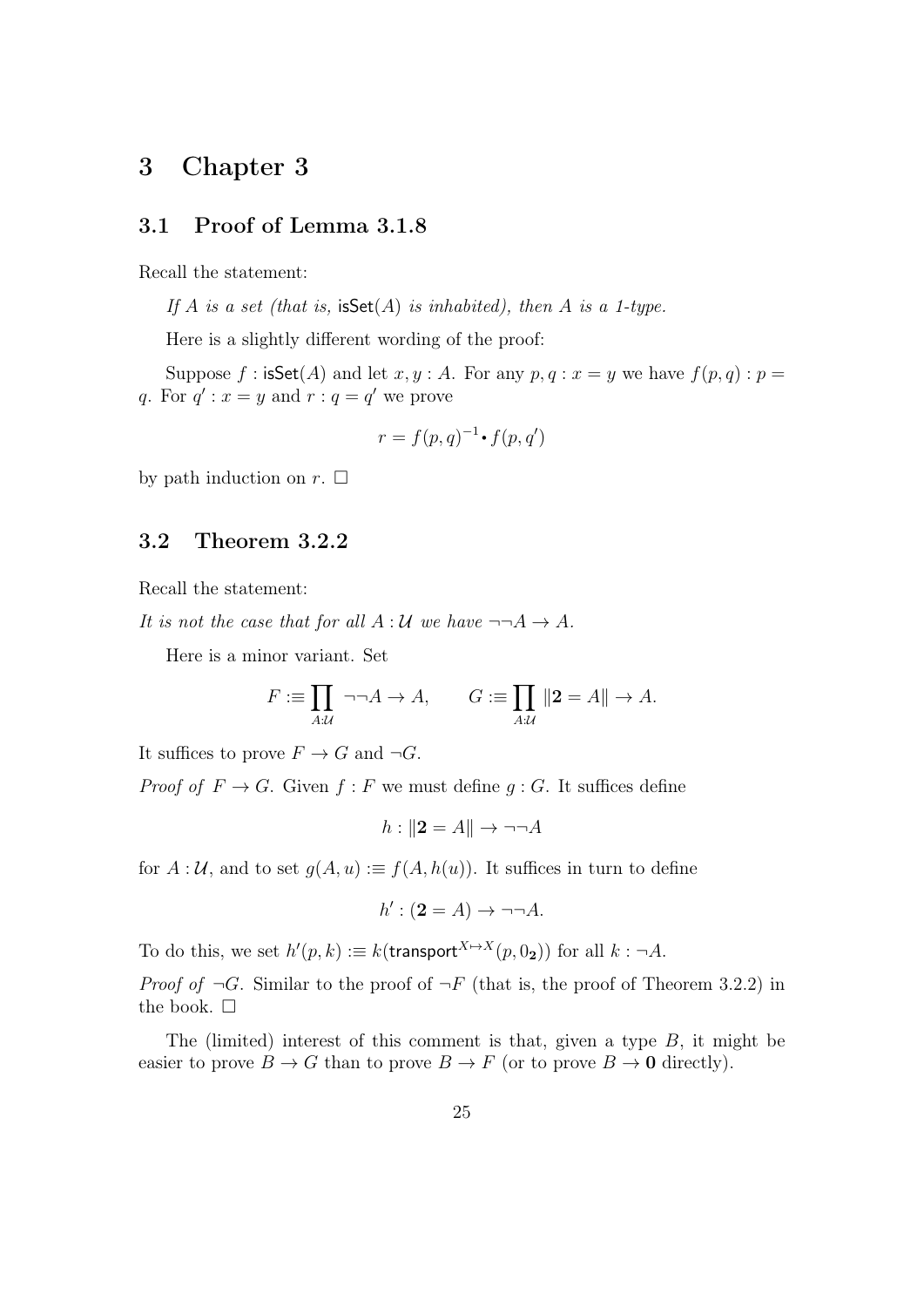#### <span id="page-25-0"></span>3.3 Proof of Lemma 3.3.4

Recall the statement of Lemma 3.3.4: Every mere proposition is a set. In the proof of Lemma 3.1.8 in [§3.1](#page-24-1) above we derived the conclusion that  $x = y$  is a set using only the assumption that  $x = y$  is a mere proposition.

#### <span id="page-25-1"></span>3.4 Contractibility (§3.11)

For the reader's convenience we paste below most of the statements in §3.11 of the book.

**Definition 3.11.1.** A type A is **contractible**, or a **singleton**, if there is  $a : A$ , called the **center of contraction**, such that  $a = x$  for all  $x : A$ . We denote the specified path  $a = x$  by contr<sub>x</sub>.

In other words, the type  $\mathsf{isContr}(A)$  is defined to be

isContr(A) := 
$$
\sum_{a:A} \prod_{x:A} (a=x)
$$
.

Lemma 3.11.3. For a type A, the following are logically equivalent

- 1. A is contractible in the sense of Definition 3.11.1.
- 2. A is a mere proposition, and there is a point  $a : A$ .

3.  $A = 1$ .

**Lemma 3.11.4.** For any type A, the type  $\mathsf{isContr}(A)$  is a mere proposition.

Corollary 3.11.5. If A is contractible, then so is  $\mathsf{isContr}(A)$ .

**Lemma 3.11.6.** If  $P: A \to U$  is a type family such that each  $P(a)$  is contractible, then  $\prod_{x:A} P(x)$  is contractible.

Of course, if A is equivalent to B and A is contractible, then so is B. More generally, it suffices for  $B$  to be a *retract* of  $A$ . By definition, a **retraction** is a function  $r : A \to B$  such that there exists a function  $s : B \to A$ , called its **section**, and a homotopy  $\varepsilon : \prod_{y:B} (r(s(y)) = y)$ ; then we say that B is a **retract** of A.

**Lemma 3.11.7.** If  $B$  is a retract of  $A$ , and  $A$  is contractible, then so is  $B$ .

**Lemma 3.11.8.** For any A and any  $a : A$ , the type  $\sum_{x:A} (a = x)$  is contractible.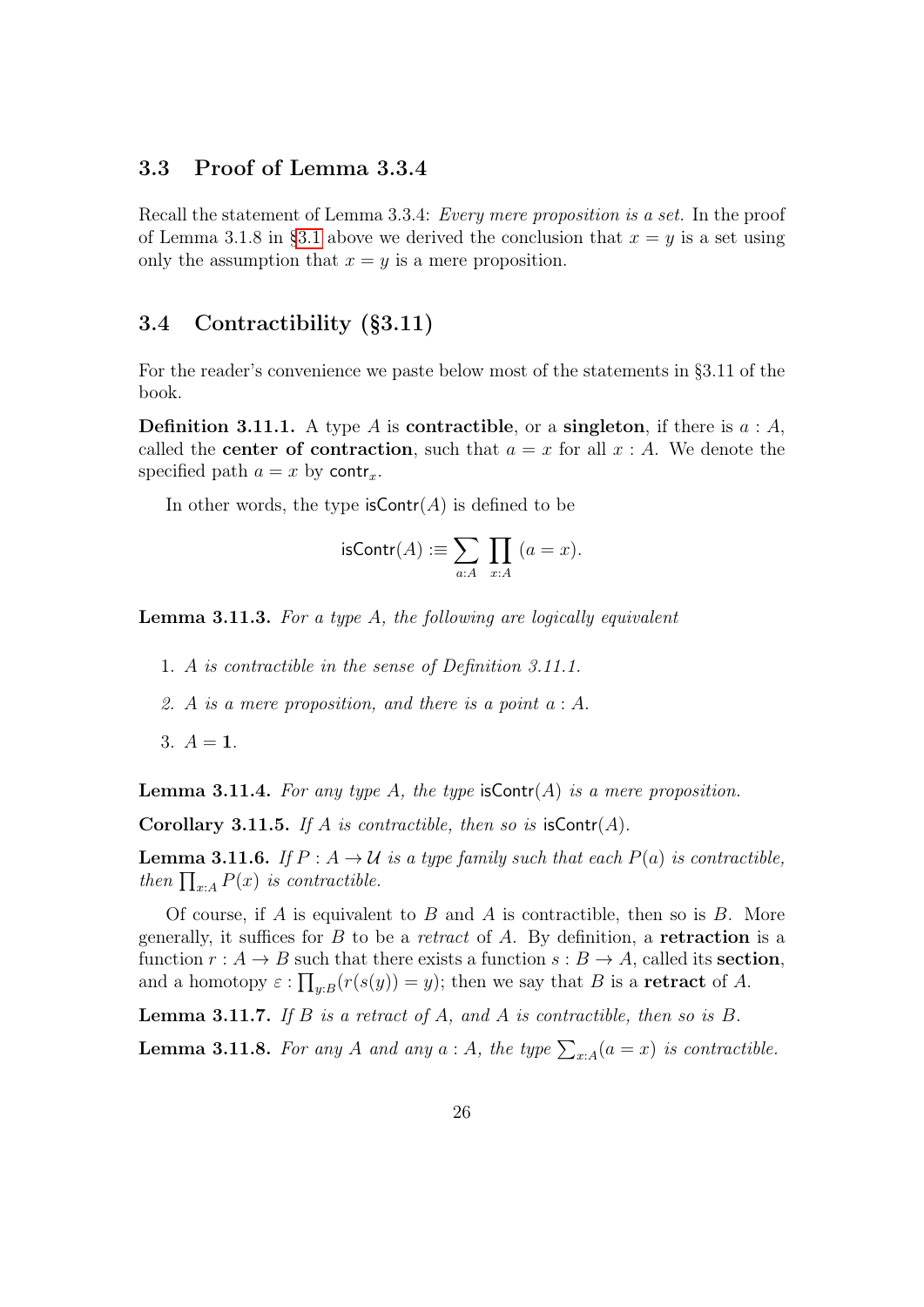When this happens, it can allow us to simplify a complicated construction up to equivalence, using the informal principle that contractible data can be freely ignored. This principle consists of many lemmas, most of which we leave to the reader; the following is an example.

**Lemma 3.11.9.** Let  $P: A \rightarrow \mathcal{U}$  be a type family.

- 1. If each  $P(x)$  is contractible, then  $\sum_{x:A} P(x)$  is equivalent to A.
- 2. If A is contractible and  $a : A$ , then  $\sum_{x:A} P(x)$  is equivalent to  $P(a)$ .

**Lemma 3.11.10.** A type A is a mere proposition if and only if for all  $x, y : A$ , the type  $x =_A y$  is contractible.

#### <span id="page-26-0"></span>3.5 Proof of Lemma 3.11.4

Recall the statement (see [§3.4\)](#page-25-1): For any type A, the type  $\mathsf{isContr}(A)$  is a mere proposition.

Here is a minor variant of the proof:

Let  $c, c'$ : isContr(A). Since A is contractible (by c or c'), Lemma 3.11.3 (see [§3.4](#page-25-1) above) implies  $A = 1$ , and thus

isContr(A) = 
$$
\left(\sum_{a:1}
$$
  $\prod_{x:1}$   $(a = x)\right)$  =  $\left(\sum_{a:1}$   $\prod_{x:1}$   $1\right)$  =  $\left(\sum_{a:1}$   $1\right)$  = 1.  $\square$ 

#### <span id="page-26-1"></span>3.6 Proof of Lemma 3.11.8

Recall the statement (see [§3.4\)](#page-25-1):

For any A and any  $a : A$ , the type  $\sum_{x:A} (a = x)$  is contractible.

Here is a minor variant of the proof:

We prove  $(x, p) = (a, \text{refl}_a)$  for any  $(x, p) : \sum_{x : A} (a = x)$  by based path induction.  $\square$ 

#### <span id="page-26-2"></span>3.7 Exercise 3.5

*Statement.* Show that  $i$ sProp $(A) \simeq (A \rightarrow i$ sContr $(A))$ .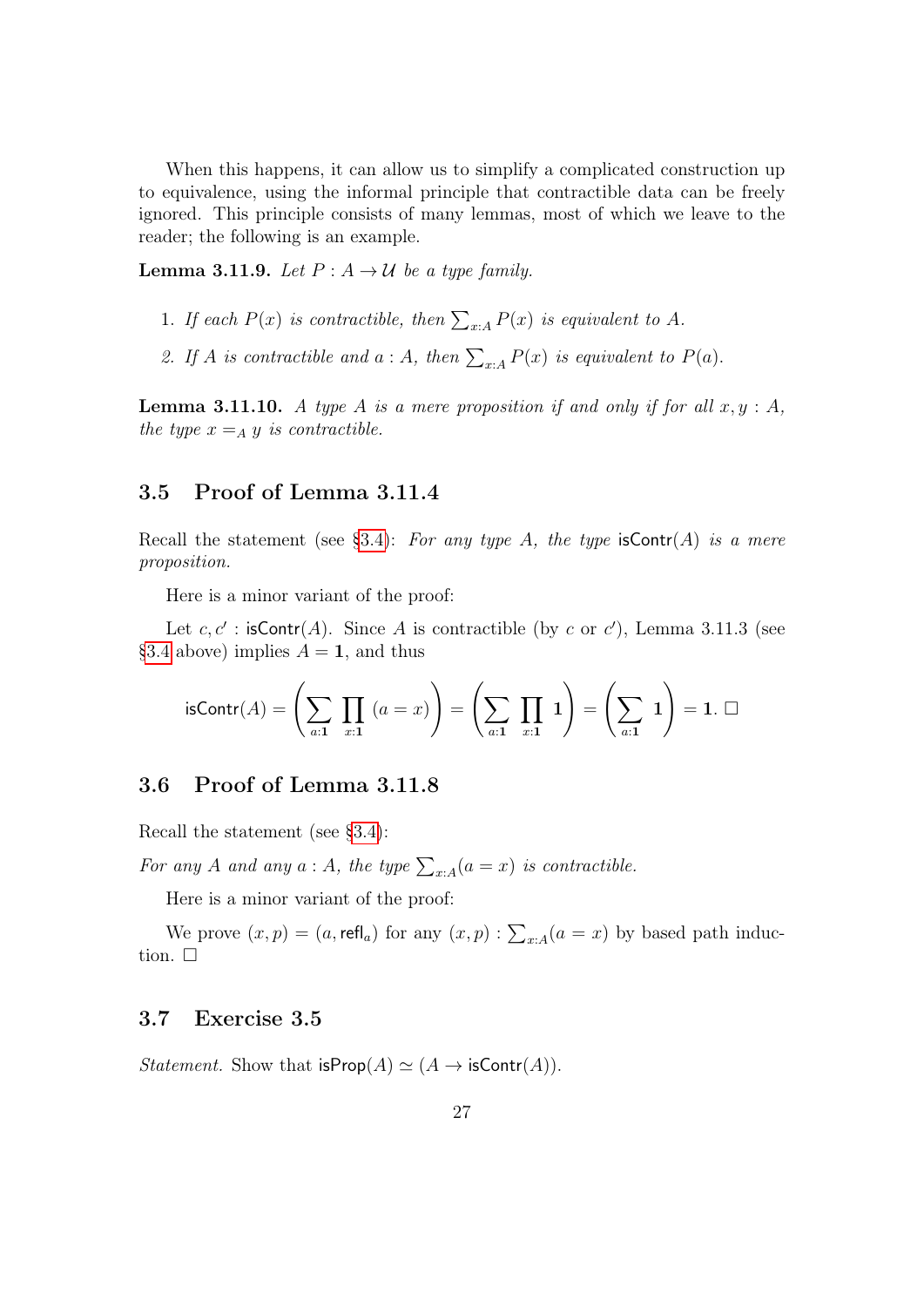Solution. Recall the definitions:

isProp(A) := 
$$
\prod_{a,b:A}
$$
  $(a = b)$ , isContr(A) :=  $\sum_{a:A} \prod_{b:A} (a = b)$ .

By Lemma 3.3.5 the type  $\text{isProp}(A)$  is a mere proposition. By Example 3.6.2 and Lemma 3.11.4 (see [§3.4](#page-25-1) p. [26\)](#page-25-1) the type  $A \to \text{isContr}(A)$  is also a mere proposition. By Lemma 3.3.3 it suffices to show that  $i$ sProp $(A)$  and  $A \rightarrow i$ sContr $(A)$  are logically equivalent.

We define

$$
u : \text{isProp}(A) \to (A \to \text{isContr}(A)), \quad v : (A \to \text{isContr}(A)) \to \text{isProp}(A)
$$

by

$$
u(f,a):\equiv (a,f(a)),\quad v(g)(a,b): \equiv \mathrm{pr}_2(g(a))(a)^{-1}\cdot \mathrm{pr}_2(g(a))(b).\ \Box
$$

#### <span id="page-27-0"></span>3.8 Exercise 3.6

*Statement.* Show that if A is a mere proposition, then so is  $A + \neg A$ .

*Proof.* For  $a_1, a_2$ : A we have  $a_1 = a_2$  because A is a mere proposition, and thus  $\text{inl}(a_1) = \text{inl}(a_2)$ . For  $a'_1, a'_2$ :  $\neg A$  we have  $a'_1 = a'_2$  because  $\neg B$  is a mere proposition for any type B, and thus  $\text{inr}(a'_1) = \text{inr}(a'_2)$ . Let  $a : A$  and  $a' : \neg A$ . We must show  $\text{inl}(a) = \text{inr}(a')$ . Let  $f : \mathbf{0} \to (\text{inl}(a) = \text{inr}(a'))$ , and note that  $f(a'(a))$ : inl $(a)$  = inr $(a')$ .  $\Box$ 

#### <span id="page-27-1"></span>3.9 Exercise 3.7

*Statement.* Show that if A and B are mere propositions and  $\neg (A \times B)$ , then  $A + B$ is also a mere proposition.

*Proof.* It suffices to prove  $x = y$  in the following cases:

(a) 
$$
x = \text{inl}(a), y = \text{inl}(a'),
$$

(b) 
$$
x = \text{inr}(b), y = \text{inr}(b'),
$$

(c) 
$$
x = \text{inl}(a), y = \text{inr}(b).
$$

We leave Cases (a) and (b) to the reader, and take up Case (c). Let  $f : (A \times B) \to \mathbf{0}$ and  $g: \mathbf{0} \to (\text{inl}(a) = \text{inr}(b))$ . We get  $g(f(a, b)) : \text{inl}(a) = \text{inr}(b)$ .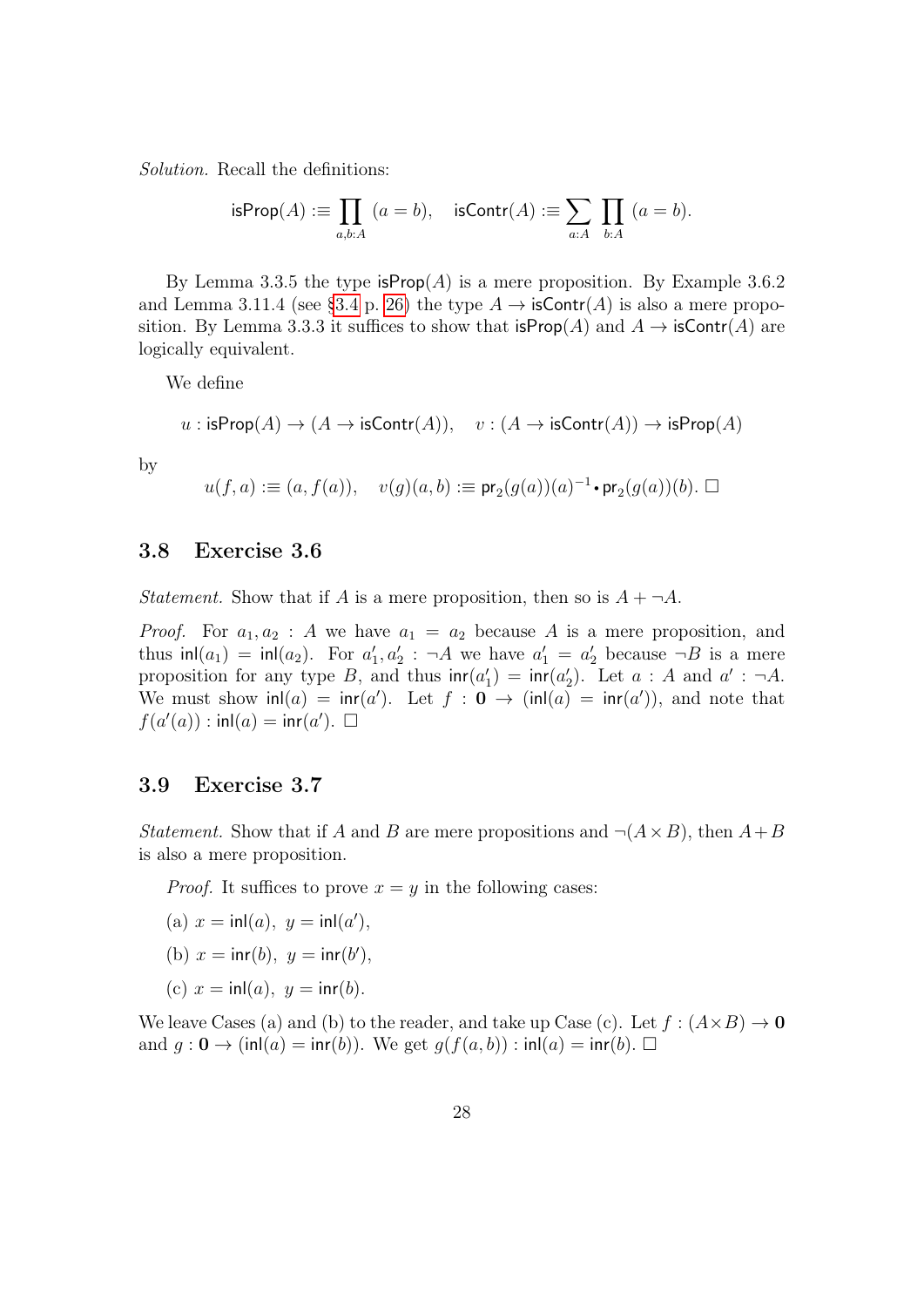## <span id="page-28-0"></span>3.10 Exercise 3.9

We admit the Law of Excluded Middle LEM defined in (3.4.1) by

LEM: 
$$
\prod_{A:\mathcal{U}}
$$
 isProp(A)  $\rightarrow$  (A +  $\neg$ A),

and we want to prove

<span id="page-28-1"></span>
$$
\left(\sum_{A:\mathcal{U}} \text{ isProp}(A)\right) \simeq 2. \tag{41}
$$

*Proof of*  $(41)$ . By Lemma 3.3.2 we have

$$
f_1: \prod_{A:\mathcal{U}} \text{ isProp}(A) \to A \to (A = 1).
$$

It is easy to see that we have

$$
f_2: \prod_{A:\mathcal{U}} \neg A \to (A = \mathbf{0}).
$$

Define

$$
f_3: \prod_{A:\mathcal{U}} \text{ isProp}(A) \to (A + \neg A) \to ((A = 1) + (A = 0))
$$

by

$$
f_3(A, p, \text{inl}(a)) := \text{inl}(f_1(A, p, a)), \qquad f_3(A, p, \text{inr}(a')) := \text{inr}(f_2(A, a')).
$$

Define

$$
f_4: \prod_{A:\mathcal{U}} \text{ isProp}(A) \to \big((A = 1) + (A = 0)\big)
$$

by

$$
f_4(A, p) := f_3(A, p, \mathsf{LEM}(A, p)).
$$

In view of  $f_4$  we can define

$$
f_5: \left(\sum_{A:\mathcal{U}} \ \mathsf{isProp}(A) \right) \to \mathbf{2}
$$

by

$$
f_5(A, p) := \begin{cases} 1_2 & \text{if } A = 1 \\ 0_2 & \text{if } A = 0. \end{cases}
$$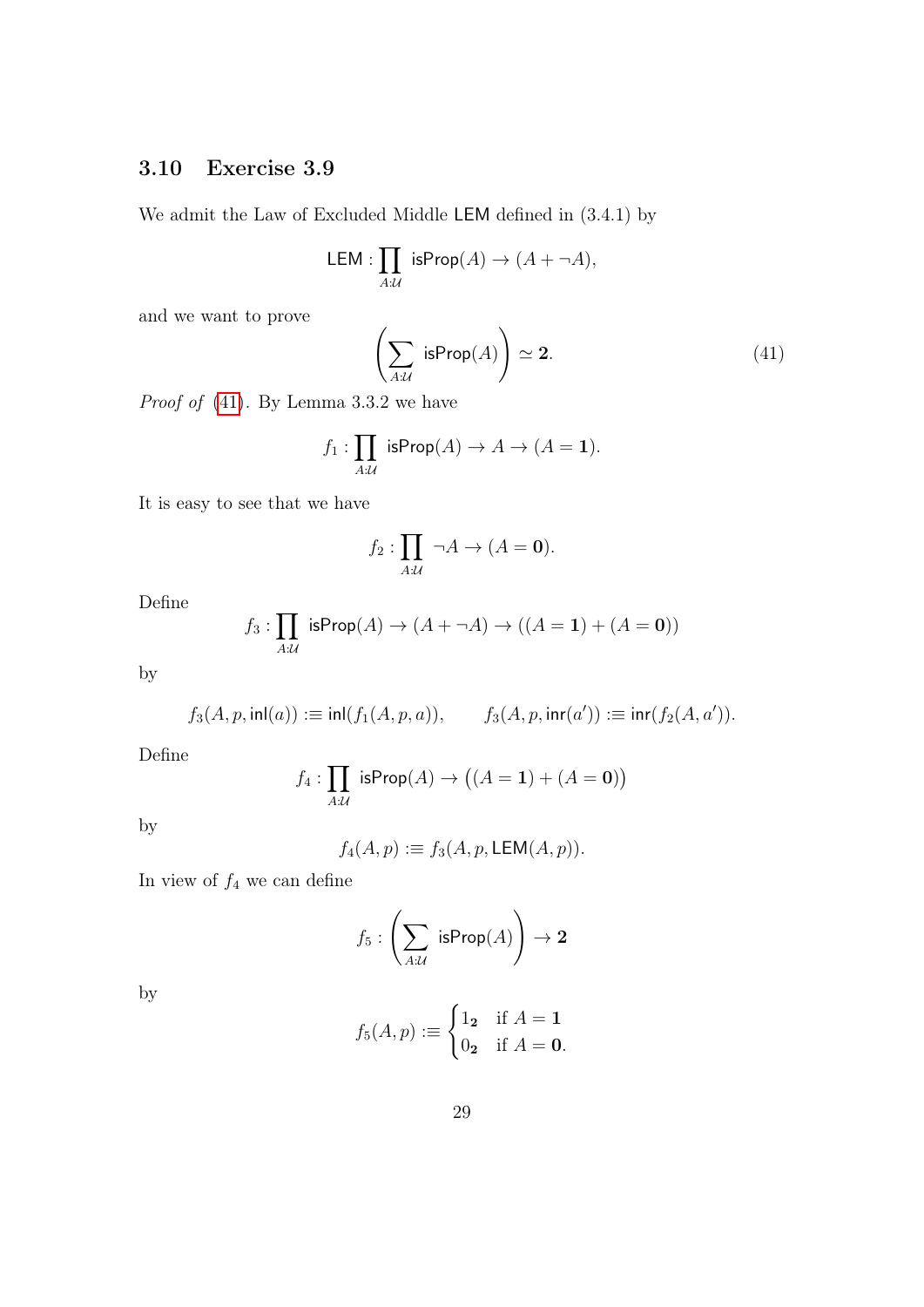Let  $p_0$ : isProp(0) and  $p_1$ : isProp(1), and define

$$
f_6: \mathbf{2} \to \sum_{A:\mathcal{U}} \text{ isProp}(A)
$$

by  $f_6(0_2) := (0, p_0)$  and  $f_6(1_2) := (1, p_1)$ .

It is straightforward to check that  $f_5 \circ f_6 = id_2$ .

Let  $A: \mathcal{U}$  and  $p: \text{isProp}(A)$ . It suffices to show

<span id="page-29-2"></span>
$$
f_6(f_5(A, p)) = (A, p). \tag{42}
$$

In view of  $f_4$  it suffices to prove that [\(42\)](#page-29-2) holds if  $A = 1$  or if  $A = 0$ , which is easy.  $\Box$ 

Note that the Law of Excluded Middle LEM is equivalent to

$$
\mathsf{LEM}' : \prod_{A:\mathcal{U}} \mathsf{isProp}(A) \to \big( (A = \mathbf{1}) + (A = \mathbf{0}) \big).
$$

#### <span id="page-29-0"></span>3.11 Exercise 3.17

Here is a slightly more precise statement:

Show that the rules for the propositional truncation given in §3.7 of the book are sufficient to imply the following induction principle: given  $B: \|A\| \to \textsf{Prop}$ and  $f: \prod_{a:A} B(|a|)$ , there is a  $g: \prod_{x:||A||} B(x)$  such that  $g(|a|) = f(a)$  for all  $a: A$ . *Proof.* Let p:  $\mathsf{isProp}(\|A\|)$  (i.e.  $p(x, y) : x = y$  for all  $x, y : \|A\|$ ), and let  $x : \|A\|$ . The map  $h : A \to B(x)$  defined by

$$
h(a) := p(|a|, x)_{\star}(f(a))
$$

induces a map  $k : ||A|| \to B(x)$  such that  $k(|a|) \equiv h(a)$  for all  $a : A$ , and we can set  $g(x) := k(x)$  for all  $x : ||A||$ . This yields

$$
g(|a|) \equiv k(|a|) \equiv h(a) \equiv p(|a|, |a|)_\star (f(a)) = f(a)
$$

for all  $a : A. \square$ 

#### <span id="page-29-1"></span>3.12 Exercise 3.18

Statement. Show that the law of excluded middle (3.4.1) and the law of double negation (3.4.2) are logically equivalent.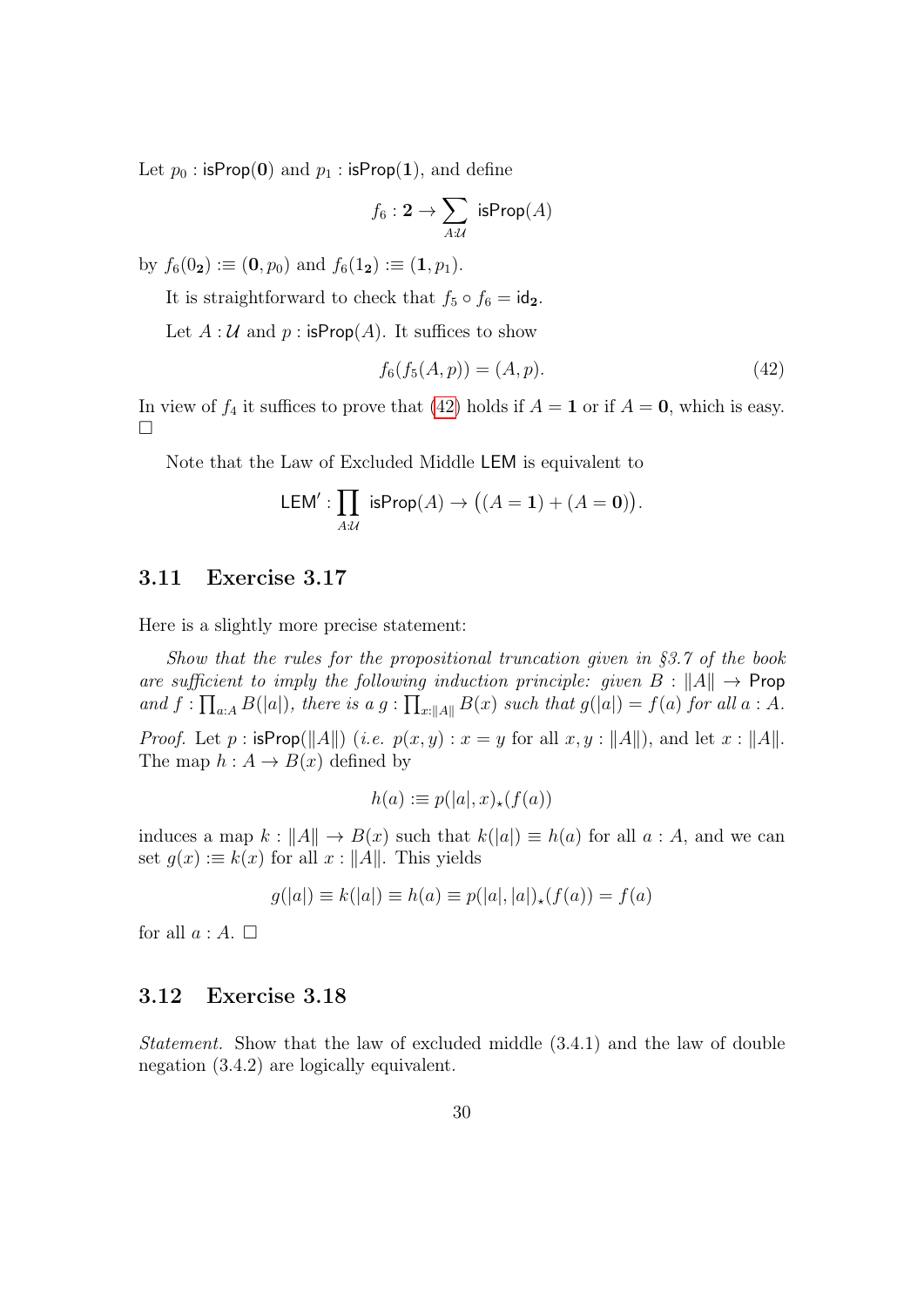Recall that the law of excluded middle LEM defined in (3.4.1) by

$$
\mathsf{LEM}: \prod_{A:\mathcal{U}} \mathsf{isProp}(A) \to (A + \neg A),
$$

and that the law of double negation is defined in (3.4.2) by

$$
\prod_{A:\mathcal{U}} \text{ isProp}(A) \to (\neg\neg A \to A).
$$

Proof of the Statement. To prove that the law of excluded middle implies the law of double negation, we assume that the types

isProp
$$
(A)
$$
,  $A + \neg A$ ,  $\neg\neg A$ 

are inhabited, and we show that so is A as follows. Let  $x : A + \neg A$ . If  $x \equiv \text{inl}(a)$ for some  $a : A$  we are done. If  $x \equiv \text{inr}(a')$  for some  $a' : \neg A$ , we let  $f : \mathbf{0} \to A$  and  $a'': \neg\neg A$ , and get  $f(a''(a')): A$ .

To prove that the law of double negation implies the law of excluded middle, we let A be a mere proposition, and we show that  $A + \neg A$  is inhabited as follows. By Exercise 3.6 (see [§3.8](#page-27-0) p. [28](#page-27-0) above),  $A + \neg A$  is also a mere proposition, and thus, by double negation, there is a map  $\neg\neg(A + \neg A) \rightarrow (A + \neg A)$ . Hence it suffices to check that  $\neg\neg(A + \neg A)$  is inhabited. To this end, we define  $x'' : \neg\neg(A + \neg A)$  by  $x''(x') := (x' \circ \text{inr})(x' \circ \text{inl}).$ 

## <span id="page-30-0"></span>4 Chapter 4

#### <span id="page-30-1"></span>4.1 Proof of Lemma 4.1.2

For the reader's convenience we paste the statement and proof of Lemma 4.1.2:

**Lemma 4.1.2.** Suppose we have a type A with  $a : A$  and  $q : a = a$  such that

- (i) The type  $a = a$  is a set.
- (ii) For all  $x : A$  we have  $||a = x||$ .
- (iii) For all  $p : a = a$  we have  $p \cdot q = q \cdot p$ .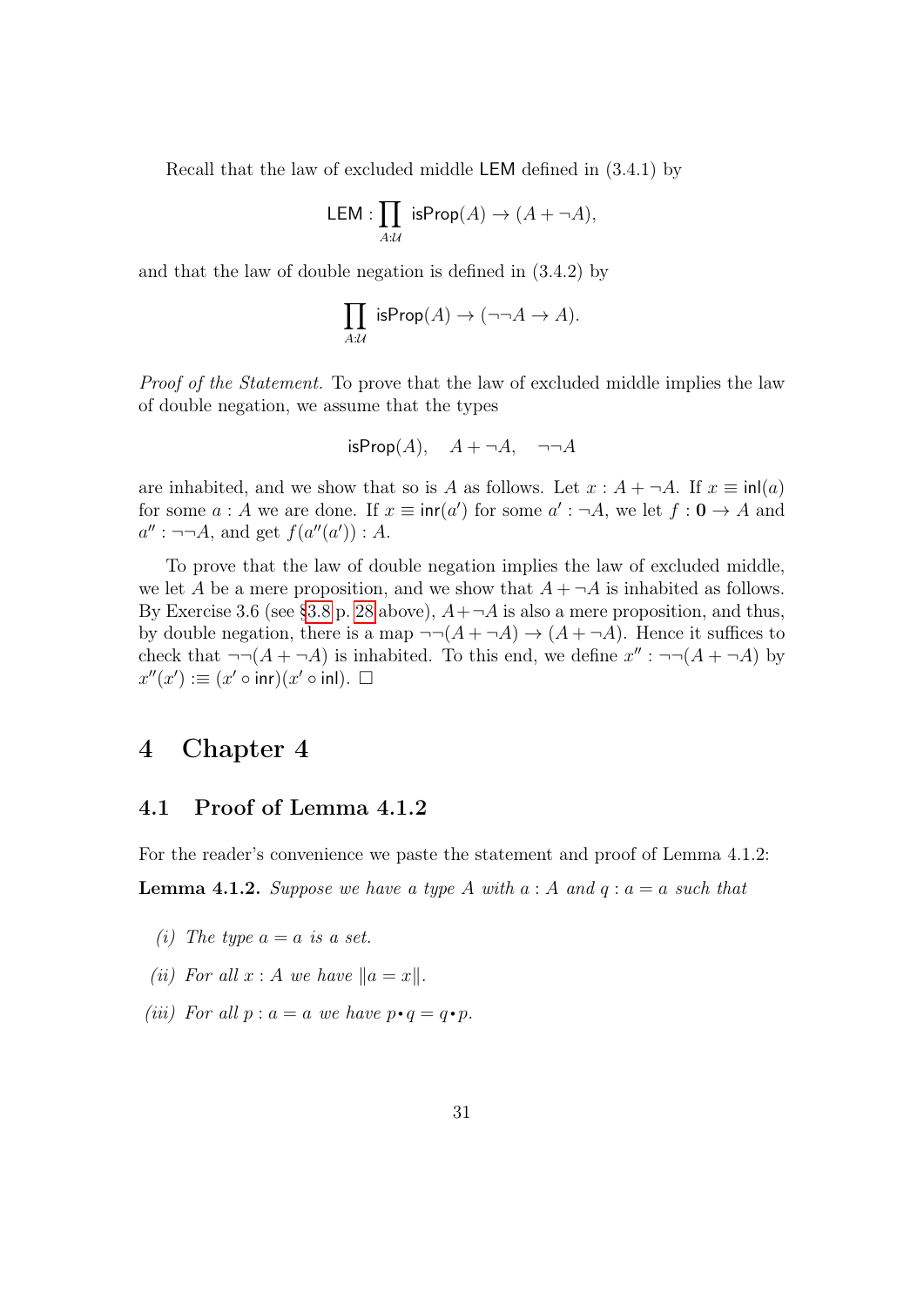Then there exists  $f : \prod_{x:A} (x = x)$  with  $f(a) = q$ .

*Proof.* Let  $g: \prod_{x:A} ||a = x||$  be as given by (ii). First we observe that each type  $x =_A y$  is a set. For since being a set is a mere proposition, we may apply the induction principle of propositional truncation, and assume that  $q(x) = |p|$  and  $g(y) = |p'|$  for  $p : a = x$  and  $p' : a = y$ . In this case, composing with p and  $p'^{-1}$ yields an equivalence  $(x = y) \simeq (a = a)$ . But  $a = a$  is a set by (i), so  $x = y$  is also a set.

Now, we would like to define f by assigning to each x the path  $g(x)^{-1} \cdot q \cdot g(x)$ , but this does not work because  $g(x)$  does not inhabit  $a = x$  but rather  $||a = x||$ , and the type  $x = x$  may not be a mere proposition, so we cannot use induction on propositional truncation. Instead we can apply the technique mentioned in §3.9: we characterize uniquely the object we wish to construct. Let us define, for each  $x : A$ , the type

$$
B(x) := \sum_{r:x=x} \prod_{s:a=x} (r = s^{-1} \cdot q \cdot s).
$$

We claim that  $B(x)$  is a mere proposition for each  $x : A$ . Since this claim is itself a mere proposition, we may again apply induction on truncation and assume that  $g(x) = |p|$  for some  $p : a = x$ . Now suppose given  $(r, h)$  and  $(r', h')$  in  $B(x)$ ; then we have

$$
h(p) \cdot h'(p)^{-1} : r = r'.
$$

It remains to show that  $h$  is identified with  $h'$  when transported along this equality, which by transport in identity types and function types  $(\S_{\mathcal{S}}^2 2.9 \text{ and } 2.11)$ , reduces to showing

$$
h(s) = h(p) \cdot h'(p)^{-1} \cdot h'(s)
$$

for any  $s : a = x$ . But each side of this is an equality between elements of  $x = x$ , so it follows from our above observation that  $x = x$  is a set.

Thus, each  $B(x)$  is a mere proposition; we claim that  $\prod_{x:A} B(x)$ . Given  $x:A$ , we may now invoke the induction principle of propositional truncation to assume that  $g(x) = |p|$  for  $p : a = x$ . We define  $r := p^{-1} \cdot q \cdot p$ ; to inhabit  $B(x)$  it remains to show that for any  $s : a = x$  we have  $r = s^{-1} \cdot q \cdot s$ . Manipulating paths, this reduces to showing that  $q \cdot (p \cdot s^{-1}) = (p \cdot s^{-1}) \cdot q$ . But this is just an instance of (iii).  $\Box$ 

Let us denote by  $(\star)$  the claim

h is identified with h' when transported along this equality, which by transport in identity types and function types, reduces to showing

$$
h(s) = h(p) \cdot h'(p)^{-1} \cdot h'(s)
$$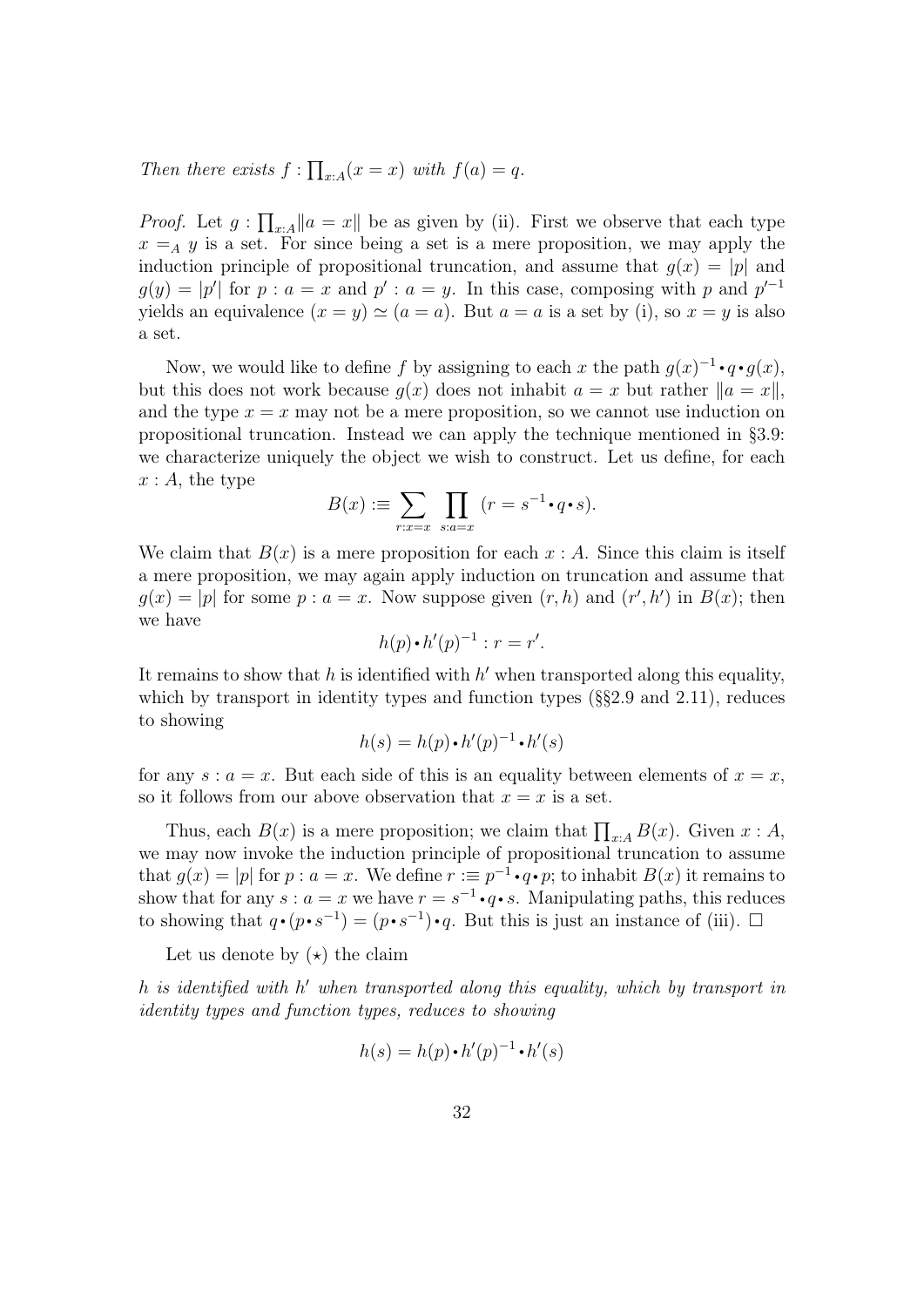for any  $s : a = x$ 

in the proof of Lemma 4.1.2 (see above). We make three observations:

(1) The fact that  $(\star)$  implies that  $B(x)$  is a mere proposition follows from Theorem 2.7.2 (see [§2.1](#page-13-2) p. [14\)](#page-13-2).

(2) The statement  $(\star)$  itself follows from the lemma below, which is easily proved by path induction:

**Lemma.** Let A be a type; let  $a, x : A$ ; let  $q : a = a$ ; let  $P : (x = x) \rightarrow \mathcal{U}$  be defined by

$$
P(r) := \prod_{s:a=x} (r = s^{-1} \cdot q \cdot s);
$$

and let

$$
r, r' : x = x,
$$
  $t : r = r',$   $h : P(r),$   $s : a = x.$ 

Then

$$
\mathsf{transport}^P(t, h)(s) = t^{-1} \cdot h(s). \ \Box
$$

(3) Let us spell out the end of the proof. Recall that  $B(x)$  is defined by

$$
B(x) := \sum_{r:x=x} \prod_{s:a=x} (r = s^{-1} \cdot q \cdot s).
$$

Let  $k: \prod_{x:A} B(x)$ , and set  $f(x) := \text{pr}_1(k(x))$  for all  $x : A$ . We must show

(a) 
$$
f: \prod_{x:A} (x = x)
$$
 and (b)  $f(a) = q$ .

Claim (a) is clear. Let us prove (b). By assumption (iii) of Lemma 4.1.2 (see above), there is a  $u : \prod_{s:a=a} (q = s^{-1} \cdot q \cdot s)$ . In particular we have  $(q, u) : B(a)$ . As  $B(a)$  is a mere proposition, this implies  $k(a) = (q, u)$ , and thus  $f(a) = q$ .

#### <span id="page-32-0"></span>4.2 Proof of Lemma 4.2.11

Use also Theorem 2.15.7.

For the reader's convenience we paste the statement of Theorem 2.15.7:

 $\prod_{x:X} A(x) \to \mathcal{U}$ . Then we have a function Suppose suppose we have a type X and type families  $A: X \to U$  and P :

<span id="page-32-1"></span>
$$
\left(\prod_{x:X}\sum_{a:A(x)}P(x,a)\right)\to\left(\sum_{g:\prod_{x:X}A(x)}\prod_{x:X}P(x,g(x))\right).
$$
 (43)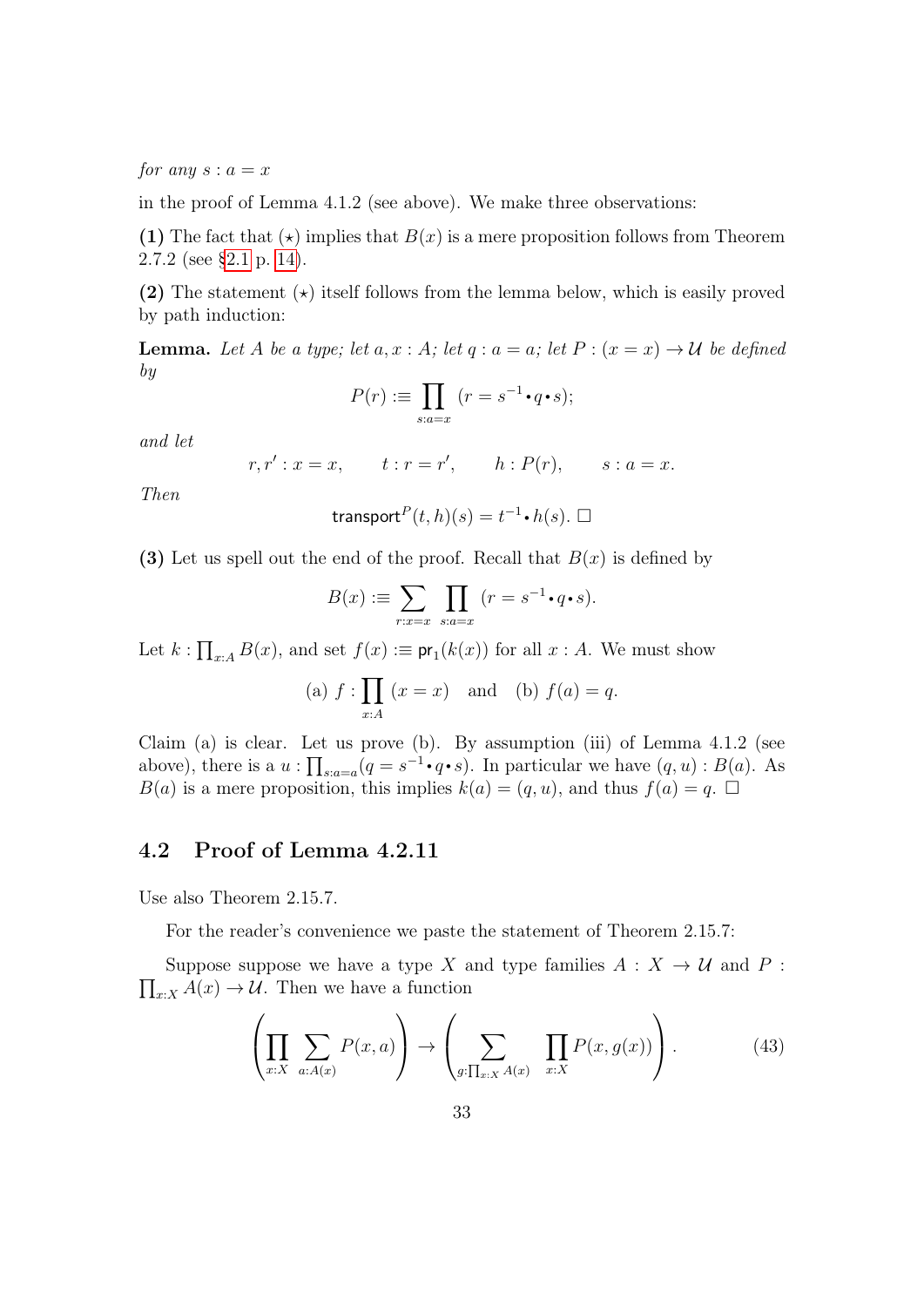defined by  $f \mapsto (\mathsf{pr}_1 \circ f, \mathsf{pr}_2 \circ f).$ 

**Theorem 2.15.7.** [\(43\)](#page-32-1) is an equivalence.

## <span id="page-33-0"></span>4.3 Proof of Lemma 4.7.3

I would replace "applying a version of Lemma 3.11.9" with "using based path induction".

#### <span id="page-33-1"></span>4.4 Proof of Theorem 4.7.6

Let us check Equivalence  $(\star)$  in the proof of Theorem 4.7.6: Recalling that we are given type families  $P, Q: A \to U$ , a dependent function  $f: \prod_{a:A} P(a) \to Q(a)$ , a path  $p : a = x$  in A, and a  $v : Q(x)$ , set

$$
R(a,p) := \sum_{u:P(a)} \left( p_{\star}(f(a,u)) = v \right).
$$

Claim:

$$
\left(\sum_{a:A}\sum_{p:a=x} R(a,p)\right) \stackrel{\text{(a)}}{\simeq} \left(\sum_{z:\sum_{a:A}(a=x)} R(z)\right) \stackrel{\text{(b)}}{\simeq} R(x,\text{refl}_x).
$$

Proof. Equivalence (a) follows from Exercise 2.10 (see [§2.14](#page-23-0) p. [24\)](#page-23-0). Equivalence (b) follows from [§3.4](#page-25-1) p. [26.](#page-25-1)  $\Box$ 

#### <span id="page-33-2"></span>4.5 Proof of Lemma 4.8.1

Recall the statement:

For any type family  $B: A \to \mathcal{U}$ , the fiber of  $pr_1: (\sum_{x:A} B(x)) \to A$  over  $a: A$ is equivalent to  $B(a)$ :

$$
\mathsf{fib}_{\mathsf{pr}_1}(a) \simeq B(a).
$$

Proof. We have

$$
\mathsf{fib}_{\mathsf{pr}_1}(a) := \sum_{u:\sum_{x:A} B(x)} (\mathsf{pr}_1(u) = a)
$$

$$
\stackrel{\text{(a)}}{\simeq} \sum_{x:A} \sum_{b:B(x)} (x = a) \simeq \sum_{x:A} \sum_{p:x=a} B(x)
$$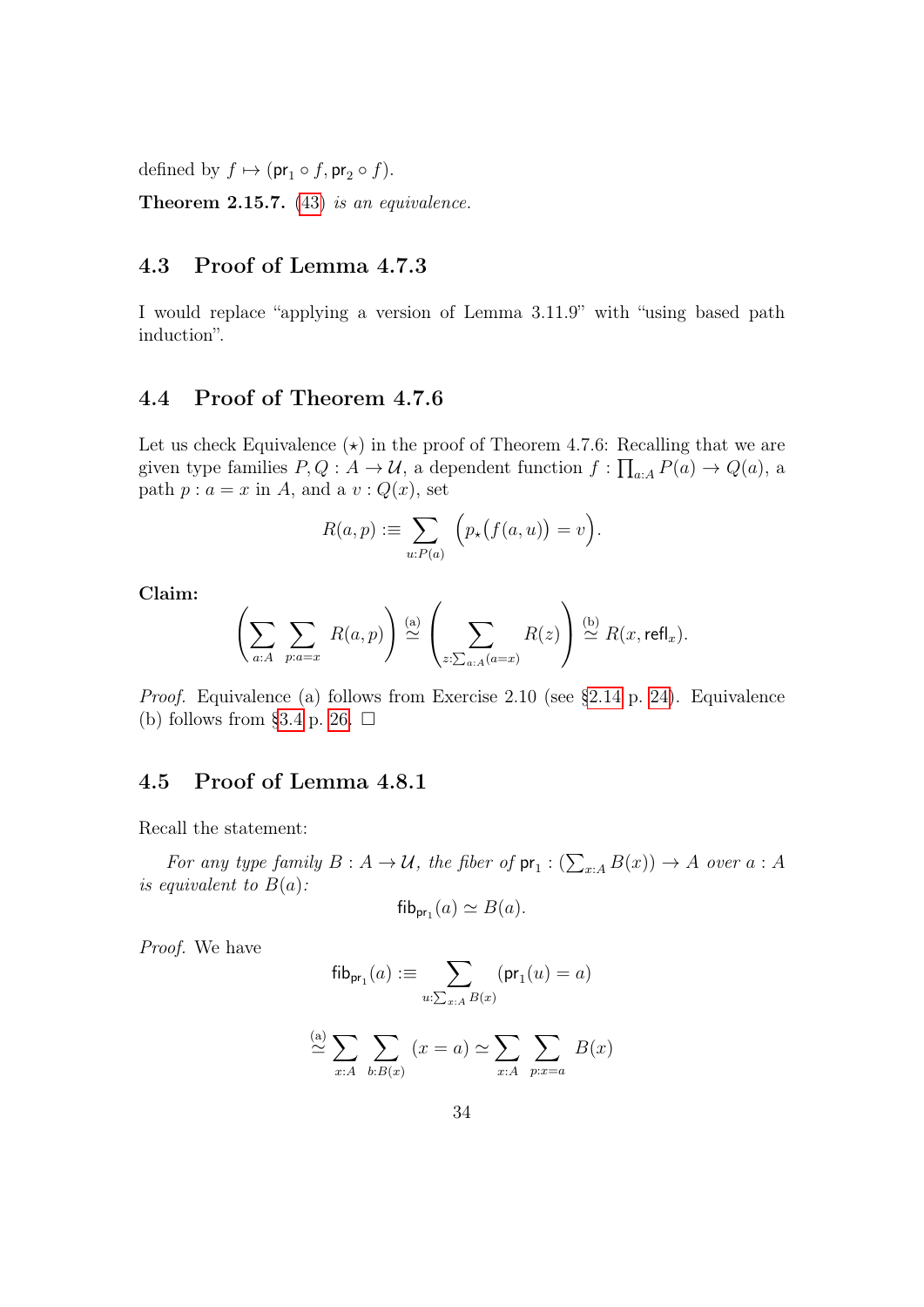$$
\stackrel{\text{(b)}}{\simeq} \sum_{z:\sum_{x:A}(x=a)} B(\text{pr}_1(z)) \stackrel{\text{(c)}}{\simeq} B(\text{pr}_1(a,\text{refl}_a)) \equiv B(a),
$$

where (a) and (b) follow from Exercise 2.10 (see [§2.14](#page-23-0) p. [24\)](#page-23-0), and (c) follows from [§3.4](#page-25-1) p. [26.](#page-25-1)  $□$ 

#### <span id="page-34-0"></span>4.6 Proof of Lemma 4.8.2

Here is a minor variant to the proof of Lemma 4.8.2. Recall the statement:

For any function  $f : A \to B$ , we have  $A \simeq \sum_{b:B} \text{fib}_f(b)$ .

Recall Definition 4.2.4: The fiber of a map  $f : A \rightarrow B$  over a point  $b : B$  is

$$
\mathsf{fib}_f(b) := \sum_{a:A} (f(a) = b).
$$

In particular fib<sub>f</sub> is a type family over B. The corresponding transport can be described as follows. Let  $p : b =_B b'$  and  $(a, q) : \text{fib}_f(b)$ , that is  $a : A$  and  $q : f(a) = b$ . Then we have

<span id="page-34-2"></span>
$$
p_{\star}(a,q) = (a,q \cdot p). \tag{44}
$$

Set

$$
C := \sum_{b:B} \mathsf{fib}_f(b) := \sum_{b:B} \sum_{a:A} (f(a) = b).
$$

We must show  $A \simeq C$ . Define  $g : A \to C$  and  $h : C \to A$  by

$$
g(a) := (f(a), a, \text{refl}_{f(a)}), \qquad h(b, a, p) := a.
$$

We claim that g and h are inverses. It is easy to check  $h \circ g = id_A$ . Let  $(b, a, p) : C$ . It only remains to show  $(f(a), a, \text{refl}_{f(a)}) = (b, a, p)$ . But this follows from [\(44\)](#page-34-2).  $\Box$ 

#### <span id="page-34-1"></span>4.7 Proof of Theorem 4.8.3

For the reader's convenience we paste the statement and proof of Theorem 4.8.3:

**Theorem 4.8.3.** For any type  $B$  there is an equivalence

$$
\chi: \left(\sum_{A:\mathcal{U}} (A \to B)\right) \simeq (B \to \mathcal{U}).
$$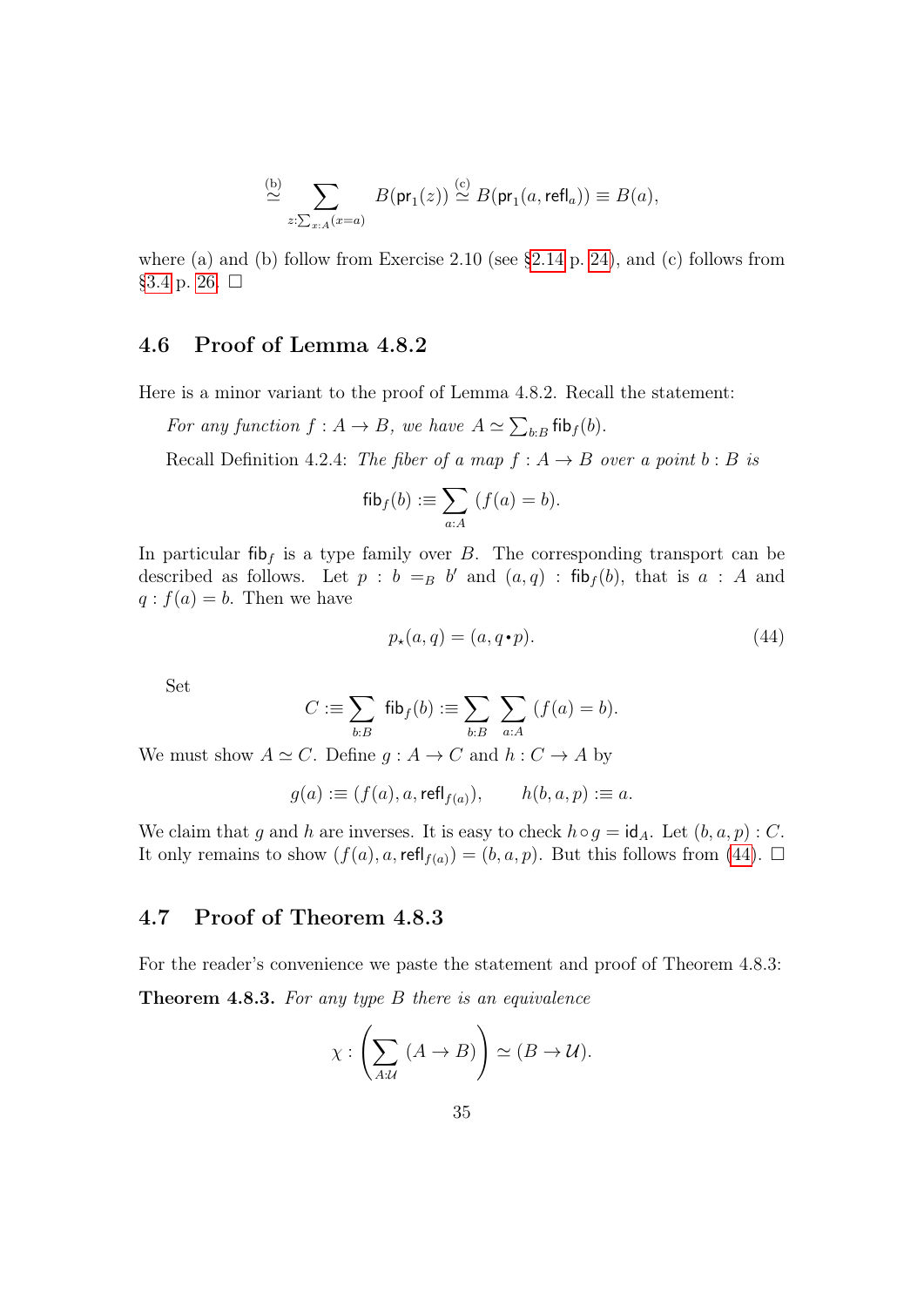Proof. We have to construct quasi-inverses

$$
\chi: \left(\sum_{A:\mathcal{U}} (A \to B)\right) \to B \to \mathcal{U}
$$

$$
\psi: (B \to \mathcal{U}) \to \left(\sum_{A:\mathcal{U}} (A \to B)\right).
$$

We define  $\chi$  by  $\chi((A, f), b) := \text{fib}_{f}(b)$ , and  $\psi$  by  $\psi(P) := ((\sum_{b:B} P(b)), \text{pr}_1)$ .

Now we have to verify that  $\chi \circ \psi \simeq \text{id}$  and that  $\psi \circ \chi \simeq \text{id}$ .

(a) Let  $P : B \to U$ . By Lemma 4.8.1 (see [§4.5](#page-33-2) p. [34\)](#page-33-2),  $\text{fib}_{pr_1}(b) \simeq P(b)$  for any  $b : B$ , so it follows immediately that  $P \simeq \chi(\psi(P)).$ 

(b) Let  $f: A \rightarrow B$  be a function. We have to find a path

$$
\left(\sum_{b:B} \ \mathsf{fib}_f(b), \, \mathsf{pr}_1\right) = (A, f).
$$

First note that by Lemma 4.8.2 (see [§4.6](#page-34-0) p. [35\)](#page-34-0), we have  $e: \sum_{b:B} \text{fib}_f(b) \simeq A$  with  $e(b, a, p) := a$  and

$$
e^{-1}(a) := (f(a), a, \text{refl}_f(a)).
$$

By Theorem 2.7.2 (see [§2.1](#page-13-2) p. [14\)](#page-13-2), it remains to show  $\mathsf{ua}(e)_{\star}(\mathsf{pr}_1) = f$ . But by the computation rule for univalence and (2.9.4) (see [\(45\)](#page-35-0) below), we have  $\mathsf{ua}(e)_{\star}(\mathsf{pr}_1)$  =  $pr_1 \circ e^{-1}$ , and the definition of  $e^{-1}$  immediately yields  $pr_1 \circ e^{-1} \equiv f$ .  $\Box$ 

Here are some details about the last sentence of the above proof:

Firstly we rewrite (2.9.4) as follows. Abbreviating transport by t we have

<span id="page-35-0"></span>
$$
\mathbf{t}^{A \to B}(p, f, x) = \mathbf{t}^{B}(p, f(\mathbf{t}^{A}(p^{-1}, x)))
$$
\n(45)

for  $p: x_1 =_X x_2, f: A(x_1) \to B(x_1), a_2: A(x_2)$ .

Let the notation of [§4.6](#page-34-0) above be in force. Let  $pr_1: C \to B$  be the first projection. We must show

$$
(C, \mathsf{pr}_1) =_{\sum_{X:M} X \to B} (A, f). \tag{46}
$$

By [§4.6](#page-34-0) we have an equivalence  $e: C \simeq A$ . Set  $g := \text{pr}_1(e^{-1})$  (here of course  $\text{pr}_1$ ) denotes the first projection  $(A \simeq C) \rightarrow (A \rightarrow C)$ ). Set also  $q := \text{ua}(e)$ , so that we get  $q: C = A$ . We claim

$$
q_{\star}(\mathsf{pr}_1) = f. \tag{47}
$$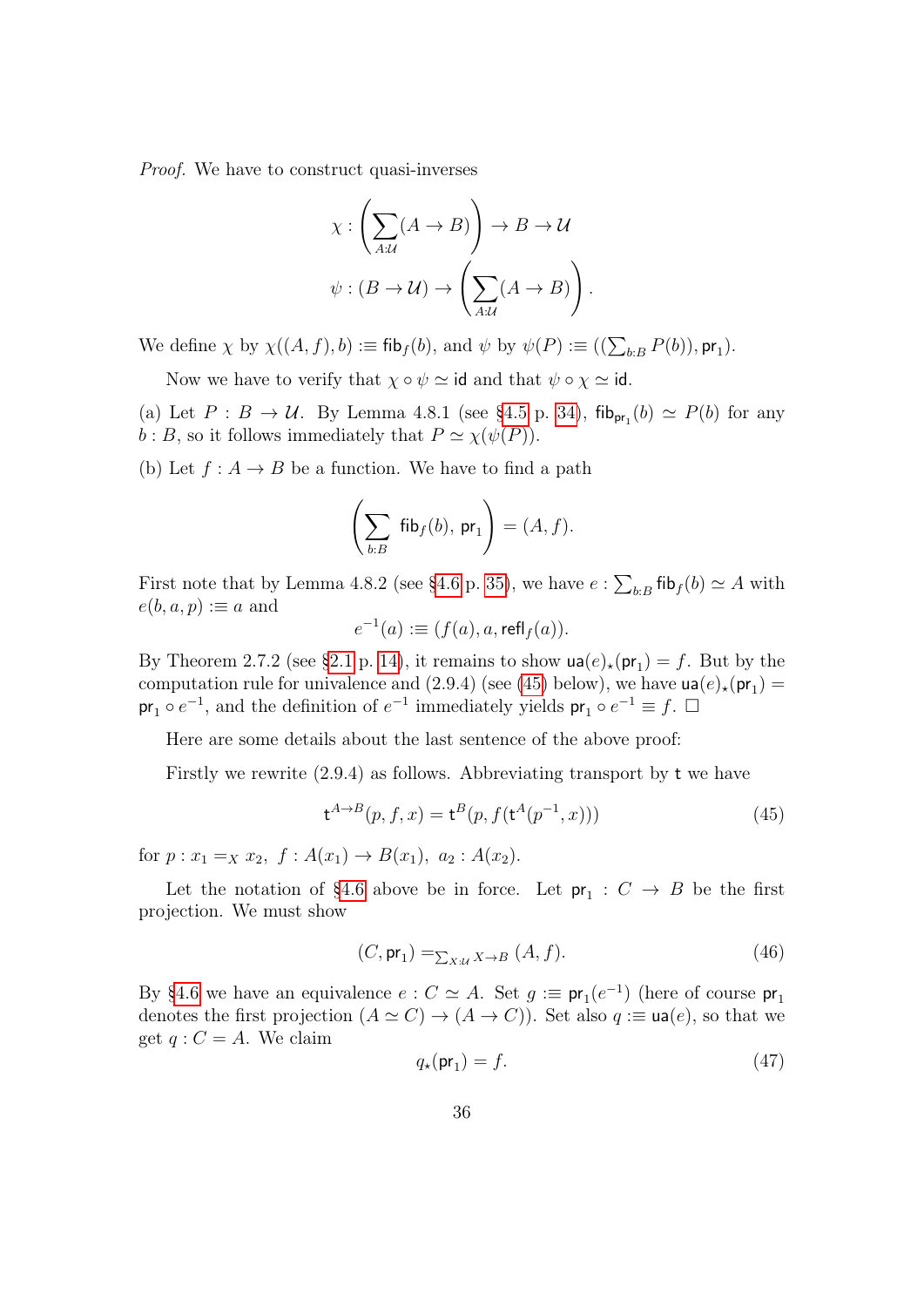By Theorem 2.7.2 (see [§2.1](#page-13-0) p. [14\)](#page-13-0), [\(47\)](#page-35-0) will imply [\(46\)](#page-35-1). For all  $X : U$  set  $I(X) :=$  $X, D(X) := A$ . Let the notation of [\(45\)](#page-35-2) be in force. In particular, the computation rule for univalence stated right after Remark 2.10.4 in the book reads

<span id="page-36-0"></span>
$$
\mathbf{t}^{I}(q^{-1}) = g,\tag{48}
$$

and [\(47\)](#page-35-0) becomes

$$
\mathsf{t}^{I \to D}(q, \mathsf{pr}_1) = f.
$$

Let  $a : A$ . We must show

$$
\mathsf{t}^{I\to D}(q,\mathsf{pr}_1,a)=f(a).
$$

We get

$$
\mathsf{t}^{I\to D}(q,\mathsf{pr}_1,a)\stackrel{\text{(a)}}{=} \mathsf{t}^D(q,\mathsf{pr}_1(\mathsf{t}^I(q^{-1},a)))\stackrel{\text{(b)}}{=} \mathsf{t}^D(q,\mathsf{pr}_1(g(a)))\stackrel{\text{(c)}}{=} \mathsf{pr}_1(g(a))\stackrel{\text{(d)}}{=} f(a),
$$

where (a) follows from [\(45\)](#page-35-2), (b) follows from [\(48\)](#page-36-0), (c) follows from Lemma 2.3.5 in the book (see below), and (d) follows from the definition of g.  $\Box$ 

**Lemma 2.3.5.** If  $P : A \to U$  is defined by  $P(x) := B$  for a fixed  $B : U$ , then for any  $x, y : A$  and  $p : x = y$  and  $b : B$  we have a path

$$
\mathsf{transportconst}_p^B(b) : \mathsf{transport}^P(p, b) = b.
$$

#### 4.8 Proof of Theorem 4.8.4

Here is the statement:

Let  $f : A \rightarrow B$  be a function. Then the diagram

$$
A \xrightarrow{ \theta_f} \mathcal{U}_{\bullet}
$$
\n
$$
f \downarrow \qquad \qquad \downarrow \text{pr}_1
$$
\n
$$
B \xrightarrow[\chi(A,f)]{} \mathcal{U}
$$

is a pullback square (see Exercise 2.11). Here the function  $\theta_f$  is defined by

$$
\theta_f(a) := \Big(\text{fib}_f\big(f(a)\big), \big(a, \text{refl}_{f(a)}\big)\Big).
$$

I don't understand the proof of the equivalence

<span id="page-36-1"></span>
$$
A \simeq \sum_{b:B} \sum_{X:\mathcal{U}} \sum_{x:X} (\text{fib}_f(b) = X)
$$
 (49)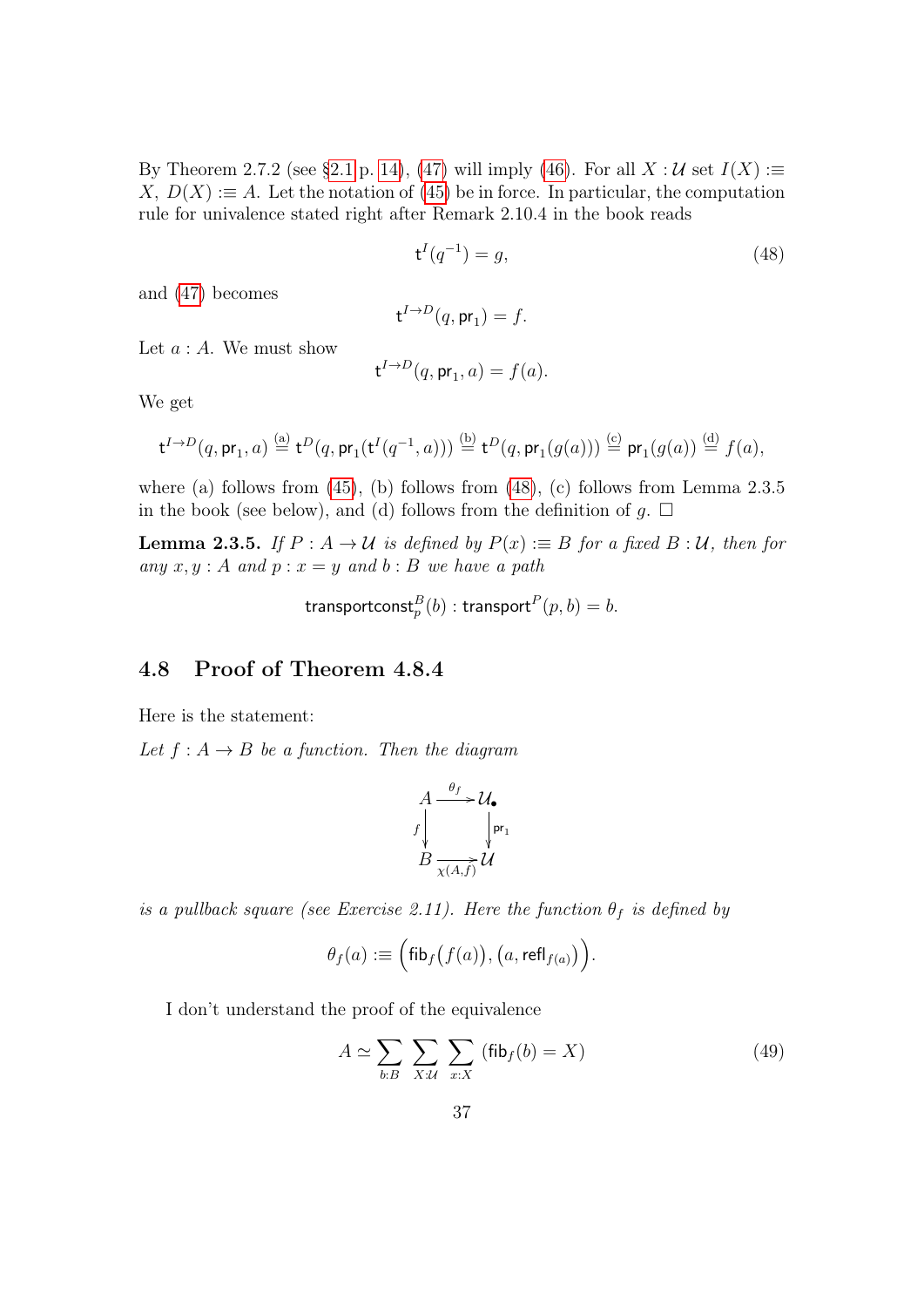at the beginning of the proof of Theorem 4.8.4. Here is how I would present things. Claim. For any type A we have

<span id="page-37-0"></span>
$$
A \simeq \sum_{X:\mathcal{U}} (X \times (X = A)). \tag{50}
$$

*Proof.* Write t for "transport". Set  $C := \sum_{X:\mathcal{U}} (X \times (X = A))$ , and define

$$
f: A \to C, \qquad g: C \to A
$$

by

$$
f(a) := (A, a, \text{refl}_A), \qquad g(B, b, p) := \mathbf{t}^{X \mapsto X}(p, b).
$$

We have  $g(f(a)) \equiv a$  for all  $a : A$ . Let  $(B, b, p) : C$ . We have

$$
f(g(B,b,p)) = (A, t^{X \mapsto X}(p,b), \text{refl}_A)
$$

and we must show

$$
(B,b,p) = (A, \mathbf{t}^{X \mapsto X}(p,b), \mathsf{refl}_A).
$$

By Theorem 2.7.2 (see  $\S 2.1$  p. [14\)](#page-13-0) it suffices to verify

$$
\mathsf{t}^{X \mapsto X \times (X = A)}(p, (b, p)) = (\mathsf{t}^{X \mapsto X}(p, b), \mathsf{refl}_A).
$$

By Theorem 2.6.4 it suffices to prove  $t^{X \to (X=A)}(p, p) = \text{refl}_A$ . But this follows from Lemma 2.11.2.  $\Box$ 

Going back to the beginning of the proof of Theorem 4.8.4, we get

$$
A \simeq \left(\sum_{b:B} \text{fib}_{f}(b)\right) \simeq \left(\sum_{b:B} \sum_{X:\mathcal{U}} \left(X \times \left(X = \text{fib}_{f}(b)\right)\right)\right)
$$

$$
\simeq \sum_{b:B} \sum_{X:\mathcal{U}} \sum_{x:X} \left(\text{fib}_{f}(b) = X\right),
$$

the first equivalence following from Lemma  $4.8.2$  (see  $\S 4.6$  p. [35\)](#page-34-0), the second one from [\(50\)](#page-37-0), and the third one being straightforward. This proves [\(49\)](#page-36-1).  $\Box$ 

## 4.9 Exercise 4.4

Statement. (The unstable octahedral axiom.) Suppose  $f : A \rightarrow B$  and  $g : B \rightarrow C$ and  $b : B$ .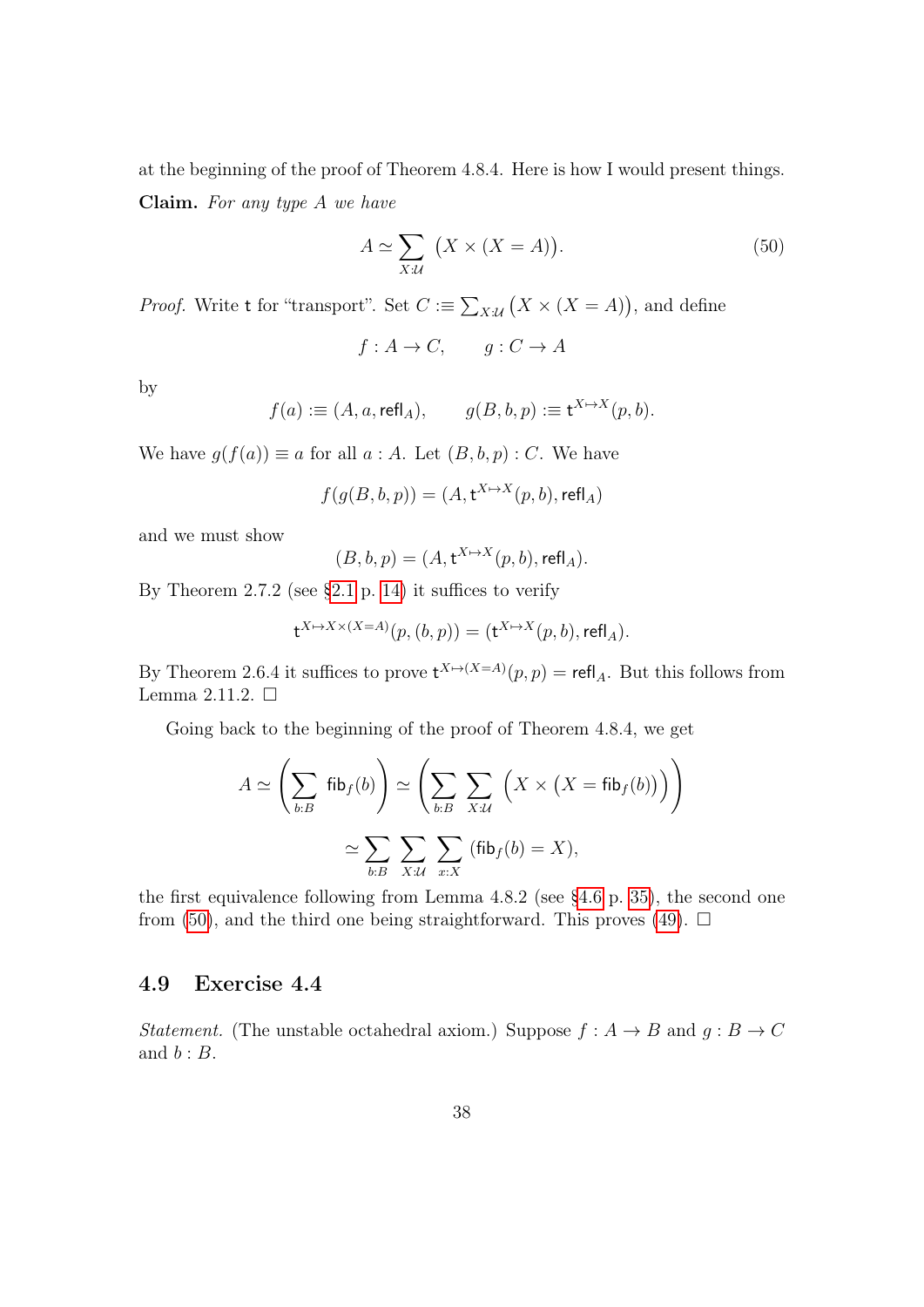(i) Show that there is a natural map  $\operatorname{fib}_{g \circ f}(g(b)) \to \operatorname{fib}_{g}(g(b))$  whose fiber over  $(b, \text{refl}_{g(b)})$  is equivalent to fib $_f(b)$ .

(ii) Show that  $\operatorname{\sf fib}_{g \circ f}(c) \simeq \sum_{w:\operatorname{fib}_g(c)} \operatorname{\sf fib}_f(\operatorname{\sf pr}_1w)$ .

Solution. (i) Let b : B. We define h :  $\text{fib}_{g \circ f}(g(b)) \to \text{fib}_{g}(g(b))$ , that is

$$
h: \left(\sum_{x:A} \left(g(f(x)) = g(b)\right)\right) \to \sum_{y:B} \left(g(y) = g(b)\right),\right.
$$

by  $h(x, p) := (f(x), p)$  for  $x : A$  and  $p : g(f(x)) = g(b)$ . We get

$$
\mathsf{fib}_{h}(b, \mathsf{refl}_{g(b)}) \vcentcolon= \sum_{w:\sum_{x:A} (g(f(x))=g(b))} \left( h(w) = (b, \mathsf{refl}_{g(b)}) \right)
$$
\n
$$
= \sum_{x:A} \sum_{p:g(f(x))=g(b)} \left( (f(x), p) = (b, \mathsf{refl}_{g(b)}) \right)
$$

by Exercise 2.10 (see [§2.14](#page-23-0) p. [24\)](#page-23-0). For each  $x : A$  we have

$$
\sum_{p:g(f(x))=g(b)} ((f(x), p) = (b, \text{refl}_{g(b)}))
$$
\n
$$
\stackrel{\text{(a)}}{=} \sum_{p:g(f(x))=g(b)} \sum_{q:f(x)=b} (\text{transport}^{\lambda(y:B).g(y)=g(b)}(q, p) = \text{refl}_{g(b)})
$$
\n
$$
= \sum_{p:g(f(x))=g(b)} \sum_{q:f(x)=b} (\text{ap}_g(q)^{-1} \cdot p = \text{refl}_{g(b)})
$$
\n
$$
= \sum_{q:f(x)=b} \sum_{p:g(f(x))=g(b)} (p = \text{ap}_g(q))
$$
\n
$$
\stackrel{\text{(b)}}{=} \sum_{q:f(x)=b} 1
$$
\n
$$
\stackrel{\text{(c)}}{=} (f(x) = b),
$$

where (a) follows from Theorem 2.7.2 (see  $\S 2.1$  p. [14\)](#page-13-0), and (b) and (c) follow from [§3.4](#page-25-0) p. [26.](#page-25-0)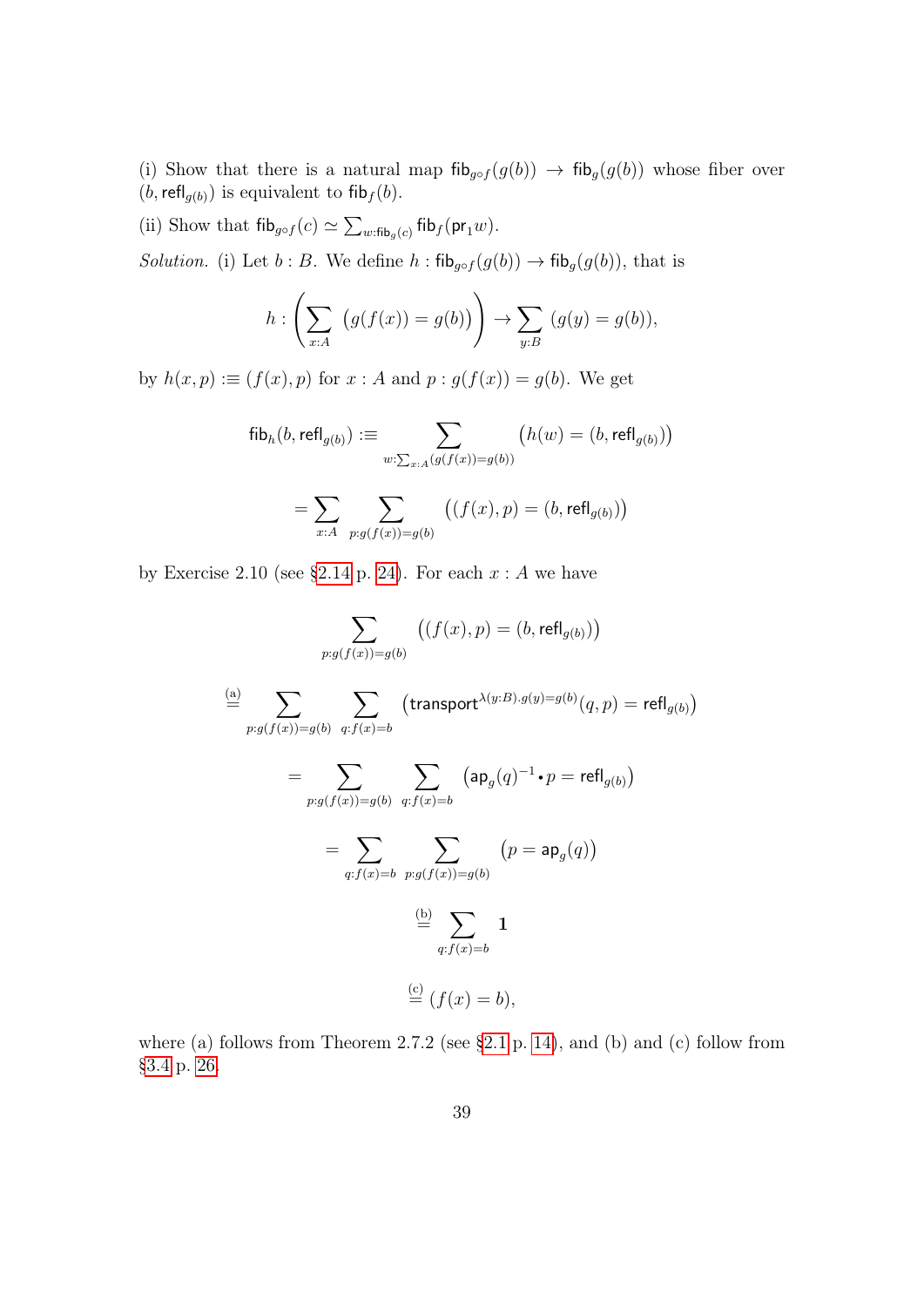(ii) We have

$$
\sum_{w:\text{fib}_{g}(c)} \text{fib}_{f}(\text{pr}_{1}w)
$$
\n
$$
\equiv \sum_{w:\sum_{y:B}(g(y)=c)} \sum_{x:A} (f(x) = \text{pr}_{1}w)
$$
\n
$$
\stackrel{\text{(a)}}{=} \sum_{y:B} \sum_{q:g(y)=c} \sum_{x:A} (f(x) = y)
$$
\n
$$
= \sum_{x:A} \sum_{y:B} (g(y) = c) \times (f(x) = y).
$$

where (a) follows from Exercise 2.10 (see [§2.14](#page-23-0) p. [24\)](#page-23-0). For each  $x : A$  we check that the maps

$$
\varphi : \left(\sum_{y:B} (g(y) = c) \times (f(x) = y)\right) \to \left(g(f(x)) = c\right)
$$

and

$$
\psi : (g(f(x)) = c) \rightarrow \sum_{y:B} (g(y) = c) \times (f(x) = y)
$$

defined by

$$
\varphi(y,q,p):\equiv \mathsf{ap}_g(p)\mathord{\raisebox{1.5pt}{\text{\circle*{1.5}}}} q, \quad \psi(r): \equiv \bigl(f(x),r,\mathsf{refl}_{f(x)}\bigr)
$$

are inverses. This gives

$$
\left(\sum_{w:\text{fib}_g(c)}\text{fib}_f(\text{pr}_1w)\right)=\left(\sum_{x:A}\ \Big(g(f(x))=c\Big)\right)=\text{fib}_{g\circ f}(c),
$$

where the last equality follows from [§3.4](#page-25-0) p. [26.](#page-25-0)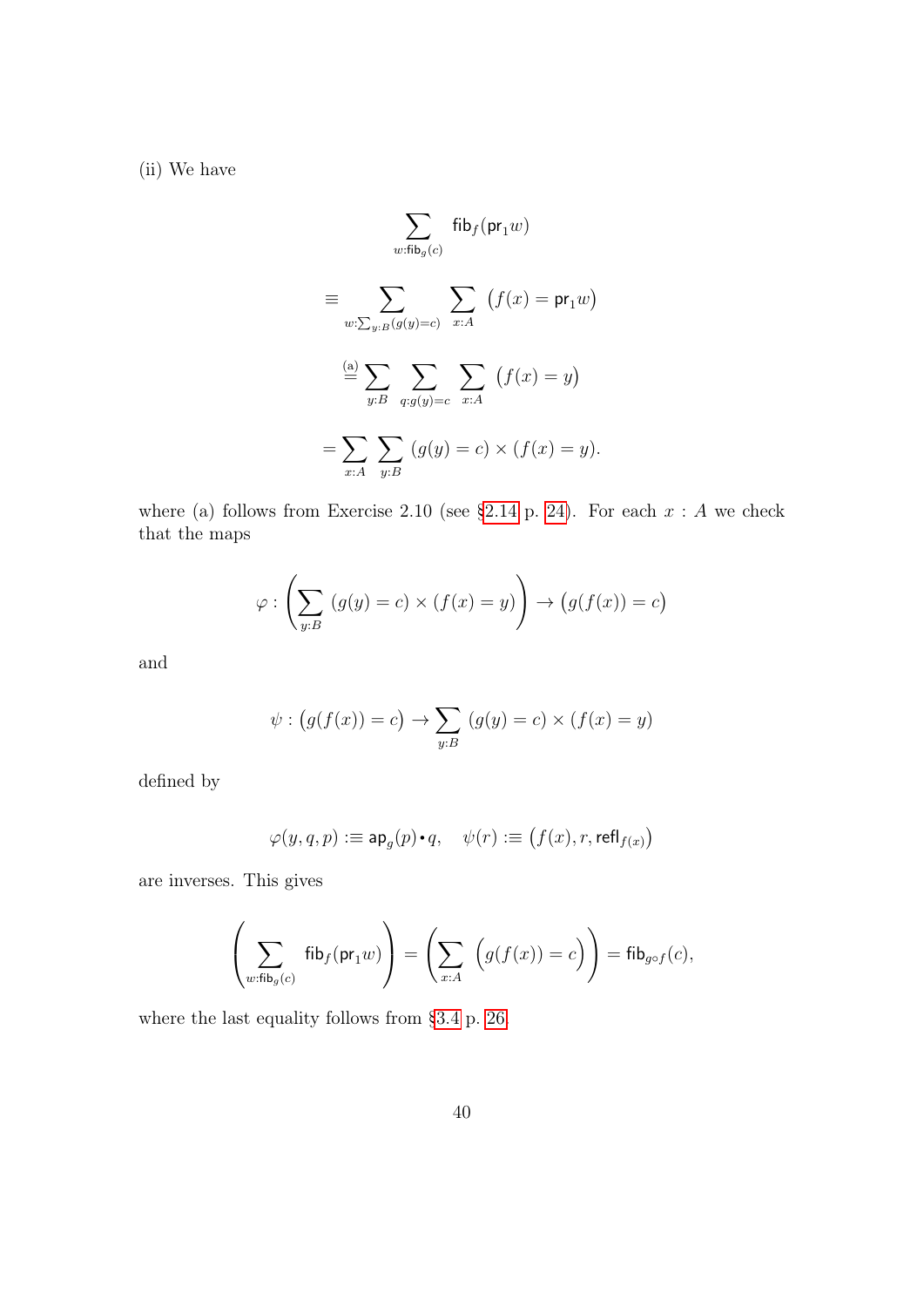#### 4.10 Exercise 4.5

Statement. Prove that equivalences satisfy the 2-out-of-6 property: given  $f : A \rightarrow$ B and  $q : B \to C$  and  $h : C \to D$ , if  $q \circ f$  and  $h \circ q$  are equivalences, so are  $f, q, h$ , and  $h \circ g \circ f$ . Use this to give a higher-level proof of Theorem 2.11.1.

*Solution*. Let  $(g \circ f)^{-1}$  be an inverse of  $g \circ f$  and  $(h \circ g)^{-1}$  an inverse of  $h \circ g$ . Setting  $k := f \circ (g \circ f)^{-1}$ , we get

<span id="page-40-0"></span>
$$
g \circ k = \mathrm{id}_C \tag{51}
$$

and

$$
k := f \circ (g \circ f)^{-1}
$$
  
=  $((h \circ g)^{-1} \circ h \circ g) \circ f \circ (g \circ f)^{-1}$   
=  $(h \circ g)^{-1} \circ h \circ (g \circ f \circ (g \circ f)^{-1})$   
=  $(h \circ g)^{-1} \circ h$ ,

which implies

<span id="page-40-1"></span>
$$
k \circ g = (h \circ g)^{-1} \circ h \circ g = \mathsf{id}_B. \tag{52}
$$

Now [\(51\)](#page-40-0) and [\(52\)](#page-40-1) show that q is invertible. The end of the exercise is straight-forward. For the higher-level proof of Theorem 2.11.1, see [§2.9.](#page-19-0)  $\Box$ 

#### 4.11 Exercise 4.6 (iii)

*Statement.* For  $A, B: U$ , define

$$
\mathrm{idtoqinv}_{A,B}: (A=B) \to \sum_{f:A \to B} \mathrm{qinv}(f)
$$

by path induction in the obvious way. Let qinv-univalence denote the modified form of the univalence axiom which asserts that for all  $A, B: \mathcal{U}$  the function idtoqinv<sub> $A, B$ </sub> has an inverse.

(i) Show that qinv-univalence can be used instead of univalence in the proof of function extensionality in §4.9.

(ii) Show that qinv-univalence can be used instead of univalence in the proof of Theorem 4.1.3.

(iii) Show that qinv-univalence is inconsistent (i.e. allows construction of an inhabitant of 0). Thus, the use of a "good" version of isequiv is essential in the statement of univalence.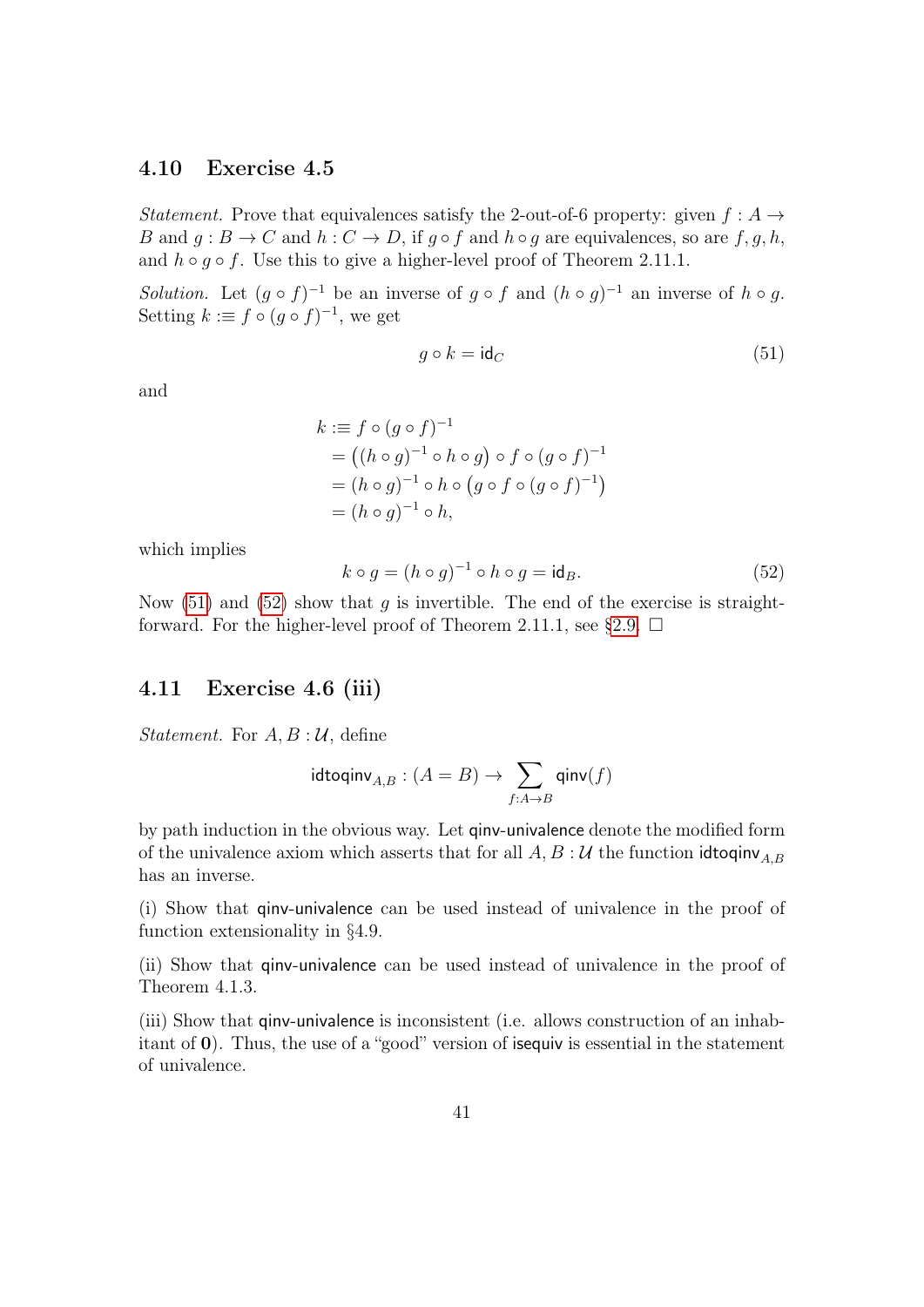*Solution.* Recall that, given a map  $f : A \to B$ , the type  $\text{qinv}(f)$  is defined by

$$
\text{qinv}(f) := \sum_{g:B \to A} (f \circ g) \sim \text{id}_B) \times (g \circ f) \sim \text{id}_A)
$$
 (53)

(see beginning of Chapter 4 in the book), and that  $\mathsf{ishae}(f)$  is defined by

<span id="page-41-0"></span>ishae(f) := 
$$
\sum_{g:B \to A} \sum_{\eta:g \circ f \sim \text{id}_A} \sum_{\varepsilon: f \circ g \sim \text{id}_B} \prod_{x:A} f(\eta x) = \varepsilon(fx)
$$
 (54)

(see beginning of Definition 4.2.1 in the book). (Recall that  $\mathsf{ishae}(f)$  stands for "f is a half-adjoint equivalence".)

We leave (i) and (ii) to the reader, and prove (iii). In view of Theorem 4.1.3 it suffices to show that, for any map  $f : A \rightarrow B$ , the type  $\text{qinv}(f)$  is a mere proposition.

For any types  $A$  and  $B$  we put

$$
(A \simeq B) := \sum_{f:A \to B} \text{ishae}(f), \quad (A \simeq B) := \sum_{f:A \to B} \text{qinv}(f).
$$

By Theorem 4.2.3 and the comment preceding it, there are dependent functions

$$
i:\prod_{A,B:\mathcal U}\ \prod_{f:A\to B} \mathsf{ishae}(f) \to \mathsf{qinv}(f),\quad p:\prod_{A,B:\mathcal U}\ \prod_{f:A\to B} \ \mathsf{qinv}(f) \to \mathsf{ishae}(f).
$$

For all  $A, B: U$  let  $e(A, B): (A = B) \rightarrow (A \leq B)$  be the natural map (which we assume to admit an inverse).

Claim: if  $f : A \to B$  and  $x : \text{qinv}(f)$ , then  $i(A, B, f, p(A, B, f, x)) = x$ .

Since  $(f, x) : A \simeq B$ , we can assume by ginv-univalence and path induction that

$$
B\equiv A,\quad f\equiv \mathrm{id}_A,\quad x\equiv e(A,A,\mathrm{refl}_A),
$$

and the claim follows easily from the definition of  $i, p$  and  $e$ .

For  $f : A \to B$  and  $x, y$ :  $\text{qinv}(f)$  we have  $p(A, B, f, x) = p(A, B, f, y)$  because ishae(f) is a mere proposition, and the claim implies  $x = y$ , as required.  $\Box$ 

## 5 Chapter 5

## 5.1 Induction principle for W-types (§5.3)

Let  $W := \mathop{\mathbb{W}}_{a:A} B(a)$  be a W-type. Recall the following: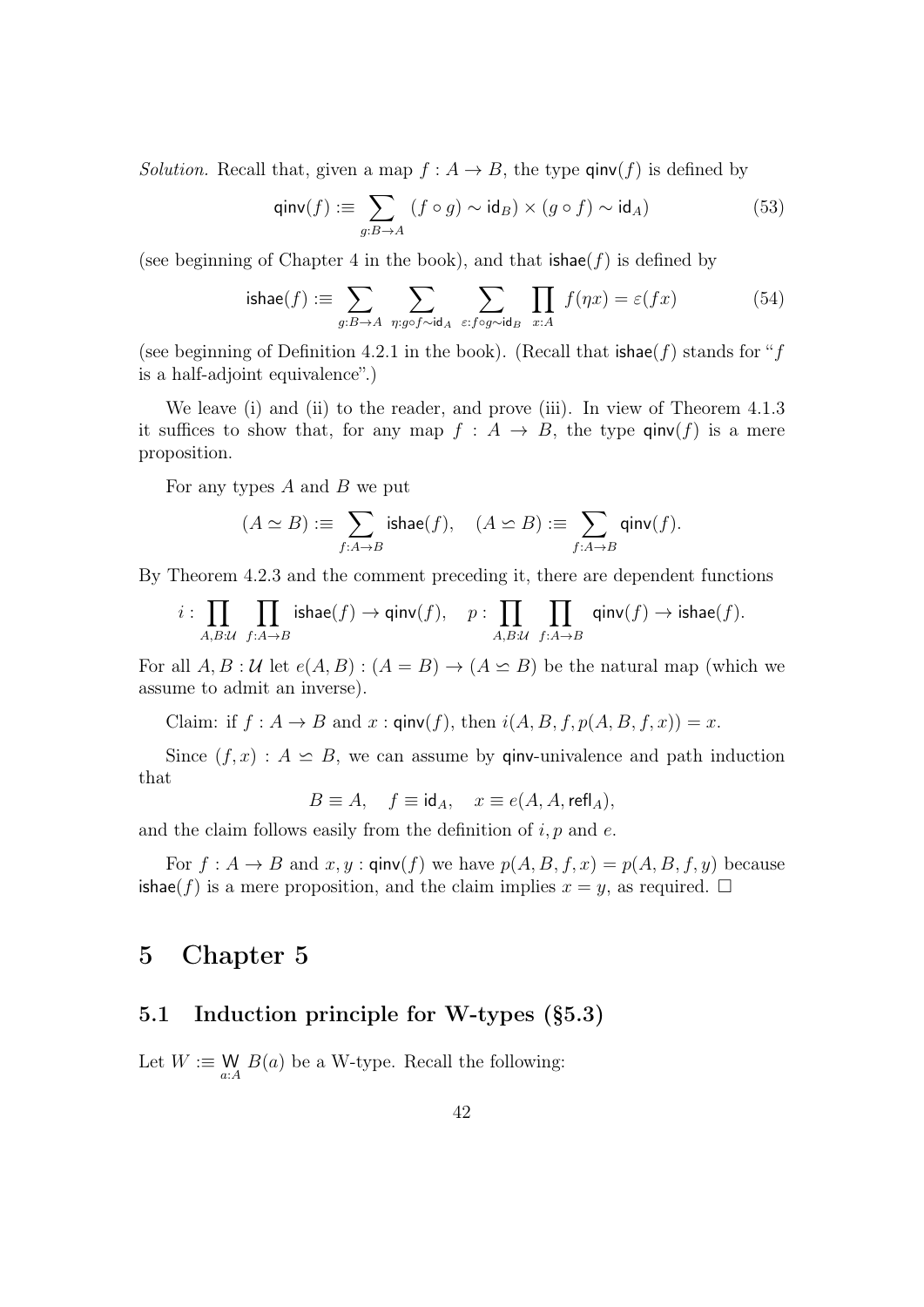We have a constructor

$$
\sup: \prod_{a:A} (B(a) \to W) \to W,
$$

and the induction principle can be stated as follows:

We assume the recurrence

$$
r: \prod_{a:A} (B(a) \to W) \to (B(a) \to E) \to E
$$

if we are given a type  $E: \mathcal{U}$  (case 1), and

$$
r: \prod_{a:A} \prod_{f:B(a)\to W} \left( \prod_{b:B(a)} E(f(b)) \right) \to E(\sup(a, f))
$$

if we are given a type family  $E: W \to \mathcal{U}$  (case 2).

The solution s to the above recurrence is a function  $s: W \to E$  in case 1 and a dependent function  $s: \prod_{w:W} E(w)$  in case 2. In both cases the computation rule

$$
s(\sup(a, f)) = r(a, f, s \circ f)
$$

holds for all  $a : A$  and all  $f : B(a) \to W$ .

## 5.2 Second bullet of §5.6

This is about the comment containing the second bullet of §5.6 of the book:

$$
k: ((D \to \text{Prop}) \to \text{Prop}) \to D.
$$

The recursion principle can be stated as follows: Given

$$
f : ((D \to \text{Prop}) \to \text{Prop}) \to A
$$
,

we get  $g: D \to A$  such that  $g(k(\theta)) \equiv f(\theta)$  for all  $\theta: (D \to \text{Prop}) \to \text{Prop}$ .

#### 5.3 Before Remark 5.6.3

Just before Remark 5.6.3 we read: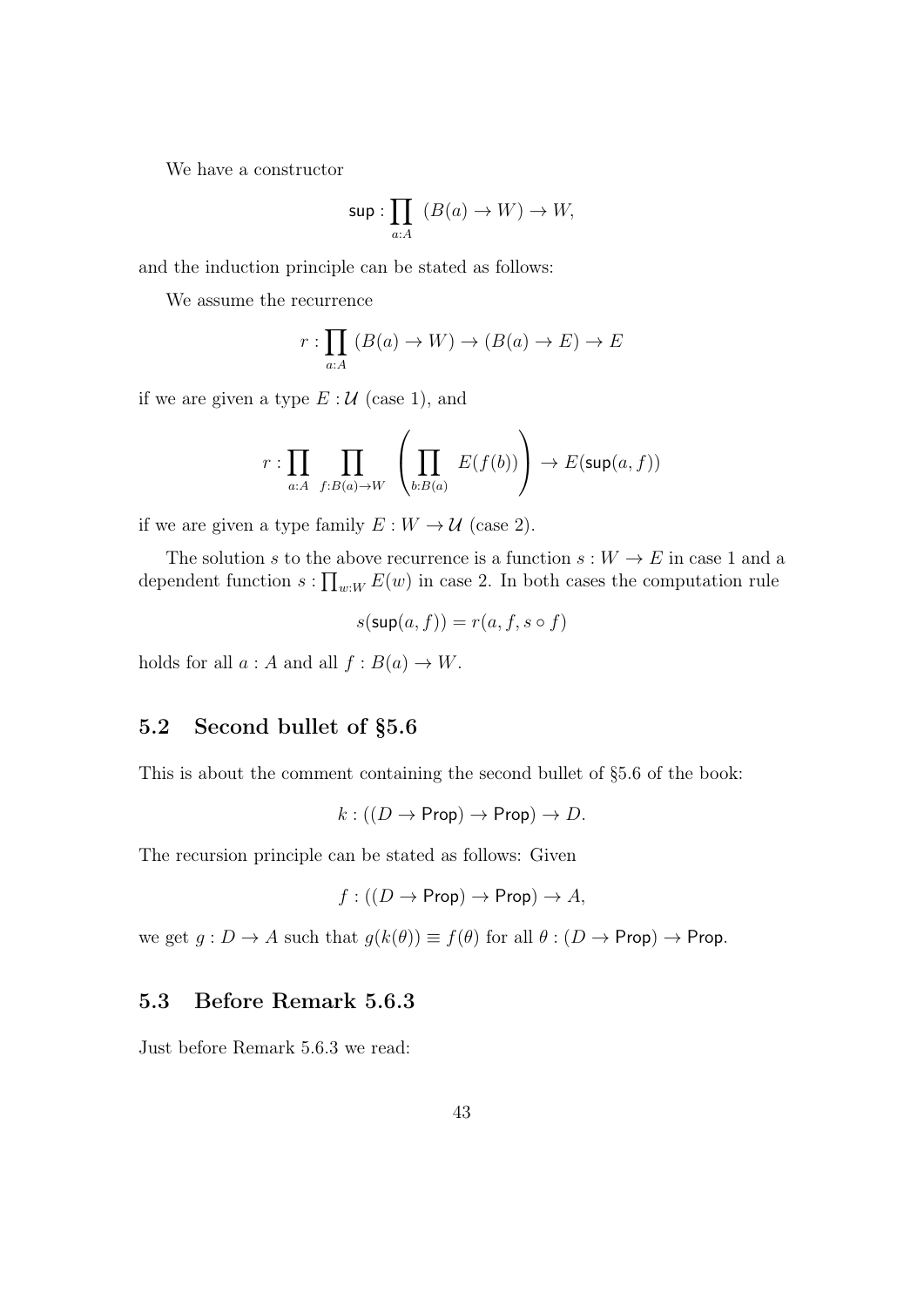«This is a contradiction: no proposition can be equivalent to its negation. (Supposing  $P \Leftrightarrow \neg P$ , if P, then  $\neg P$ , and so 0; hence  $\neg P$ , but then P, and so 0.)

Here are some more details about the above parenthesis:

If  $B: A \to U$  is a type family over a type A, then we have a codiagonal map

<span id="page-43-0"></span>
$$
(\lambda f. \lambda a. f(a, a)) : \left( A \to \prod_{a: A} B(a) \right) \to \prod_{a: A} B(a). \tag{55}
$$

In the particular case when  $B: U$  is constant, the above type becomes

$$
(A \to A \to B) \to (A \to B).
$$

If we assume further  $A \equiv P$  and  $B \equiv 0$ , we get a map  $g : (P \to \neg P) \to \neg P$ . Recall that we want to prove  $(P \Leftrightarrow \neg P) \rightarrow 0$ . In view of g, our assumption  $P \rightarrow \neg P$ implies  $\neg P$  (and  $\neg P$  clearly implies 0 under our assumption  $P \Leftrightarrow \neg P$ ).  $\Box$ 

# 5.4 Displays (5.6.4)–(5.6.7)

As Display (5.6.4) of the book, which reads

$$
c: (A \to W) \to (B \to C \to W) \to D \to W \to W,
$$

can be rewritten as

$$
c: (A \to W) \to ((B \times C) \to W) \to D \to (1 \to W) \to W,
$$

we can (and do) assume that the constructor  $c$  has the form

$$
c: (A \to W) \to B \to W.
$$

The recurrence takes the form

$$
r: (A \to W) \to (A \to P) \to B \to P
$$

(see  $(5.6.5)$  in the book) if  $P: \mathcal{U}$ , and

$$
r: \prod_{\alpha:A\to W} \left( \prod_{a:A} P(\alpha(a)) \right) \to \prod_{b:B} P(c(\alpha,b)).
$$

(see (5.6.7) in the book) if  $P: W \to U$ . The solution s to the recurrence r satisfies in both cases the computation rule

$$
s(c(\alpha, b)) \equiv r(\alpha, s \circ \alpha, b)
$$

for all  $\alpha : A \rightarrow W$  and all  $b : B$  (see (5.6.6) in the book).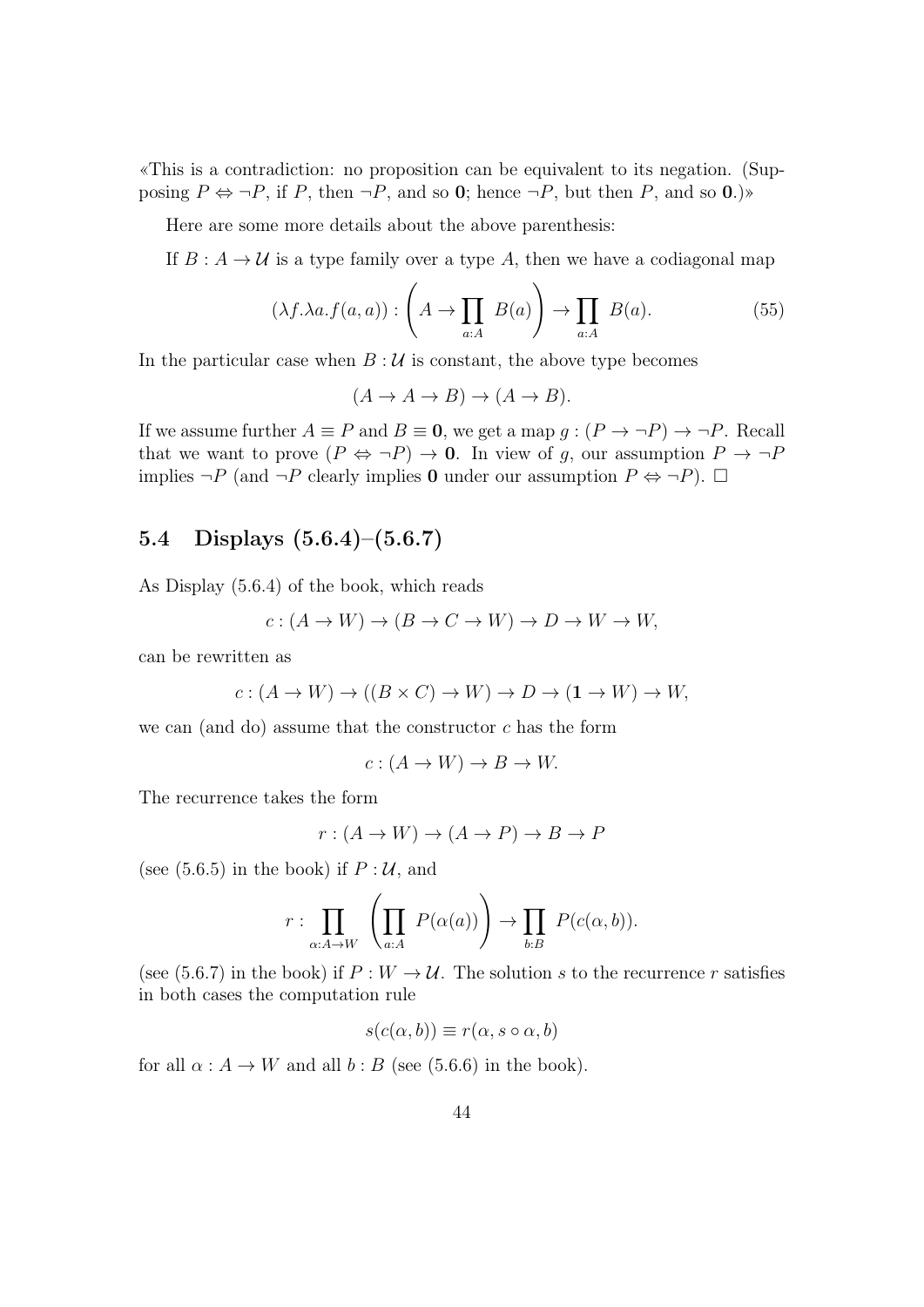## 5.5 Proof of Theorem 5.8.2

Here is a minor rewriting of the proof of the fact that  $\mathsf{ppmap}(R,S)$  is a mere proposition in implication (i)  $\implies$  (ii) in the proof of Theorem 5.8.2:

Let

$$
f, g: \prod_{b:A} R(b) \to S(b), \qquad p: f(a_0, r_0) = s_0, \qquad q: g(a_0, r_0) = s_0,
$$

so that

 $(f, p), (g, q) : \text{ppmap}(R, S).$ 

It suffices to prove  $(f, p) = (g, q)$ . Setting

$$
D(b,r) := (f(b,r) = g(b,r)), \quad d := p \cdot q^{-1},
$$

we get  $h : f \sim g$  with  $h(a_0, r_0) = p \cdot q^{-1}$ . Function extensionality yields a path  $t : f = g$  satisfying

$$
t_{\star}(p)=h(a_0,r_0)^{-1}\boldsymbol{\cdot} p=(p\boldsymbol{\cdot} q^{-1})^{-1}\boldsymbol{\cdot} p=q.\ \Box
$$

## 5.6 Proof of Theorem 5.8.4 (iii)

By Theorem 2.15.7 (see [§4.2](#page-32-0) p. [33\)](#page-32-0) the type

$$
\sum_{g:\prod_{(a,b:A)}R(a,b)\to S(a,b)} \prod_{a:A} \left(g\big(a,a,r_0(a)\big)=s_0(a)\right)
$$

is equivalent to the type

$$
\prod_{a:A} \sum_{g(a): \prod_{(b:a)} R(a,b) \to S(a,b)} \left(g\big(a, a, r_0(a)\big) = s_0(a)\right). \square
$$

# 6 Chapter 6

## 6.1 Display (6.2.2)

If P is a type family over a type A, if  $f: \prod_{a:A} P(a)$  is a dependent function, and if  $p : x = y$  is a path in A, then we have

$$
\operatorname{apd}_f(p) : f(x) =_p^P f(y),
$$

i.e.  $\operatorname{apd}_f(p)$  is a dependent path from  $f(x)$  to  $f(y)$  over p.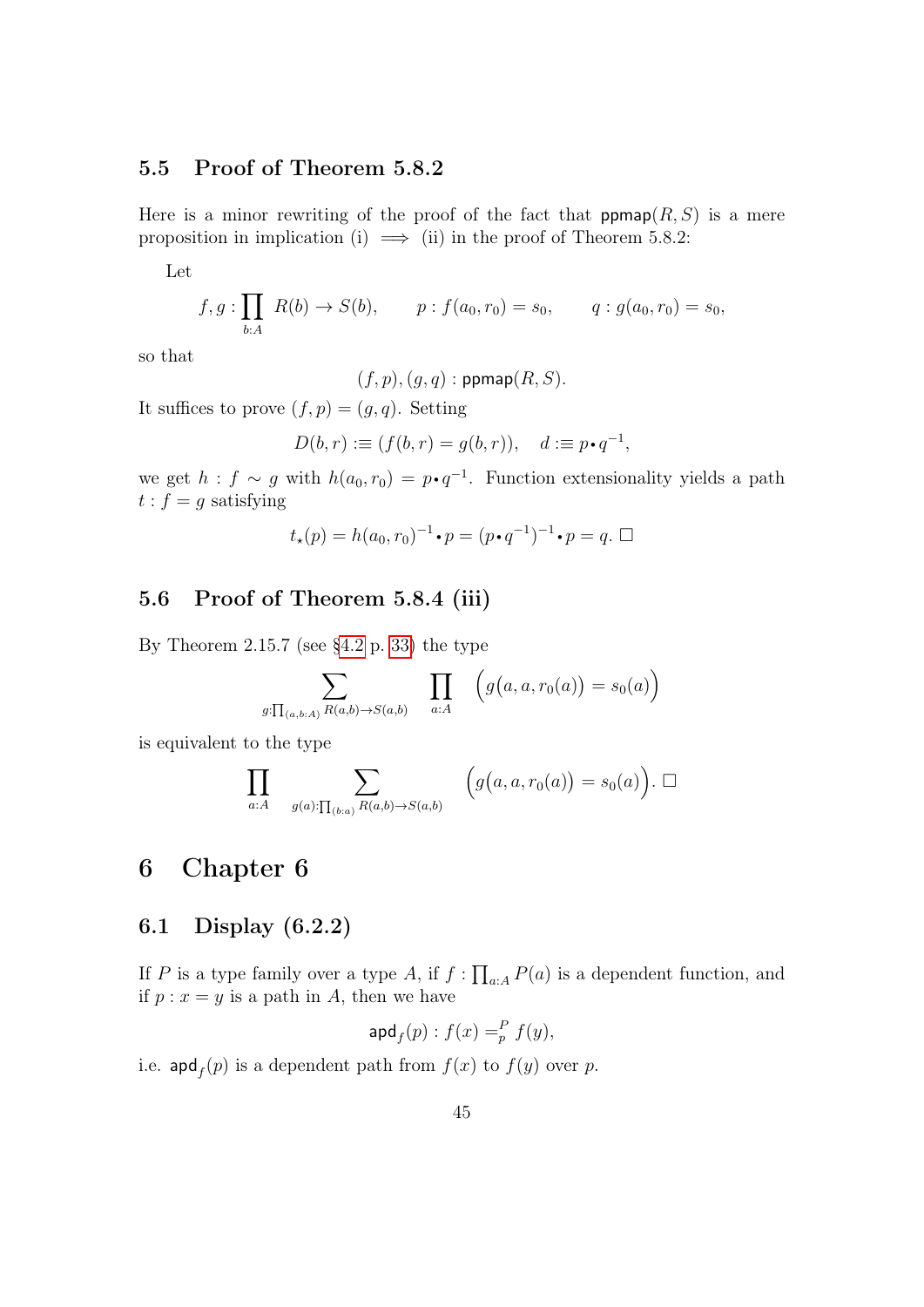#### 6.2 Lemma 6.4.1

Recall the statement of the lemma: The type  $\mathbb{S}^1$  satisfies loop  $\neq$  refl<sub>base</sub>.

This implies that  $\mathbb{S}^1$  is not a set, and thus, by Lemma 3.3.4 (which says that every mere proposition is a set), that  $\mathbb{S}^1$  is not a mere proposition, and thus, by [§3.4](#page-25-0) p. [26,](#page-25-0) that  $\mathbb{S}^1$  is not contractible.

#### 6.3 Proof of Corollary 6.4.3

For the reader's convenience we paste the statement and the proof of Corollary 6.4.3:

Corollary 6.4.3. If the type  $\mathbb{S}^1$  belongs to some universe U, then U is not a 1-type.

*Proof.* The type  $\mathbb{S}^1 = \mathbb{S}^1$  in U is, by univalence, equivalent to the type  $\mathbb{S}^1 \simeq \mathbb{S}^1$ of autoequivalences of  $\mathbb{S}^1$ , so it suffices to show that  $\mathbb{S}^1 \simeq \mathbb{S}^1$  is not a set. For this, it suffices to show that its equality type  $\mathsf{id}_{\mathbb{S}^1} =_{(\mathbb{S}^1 = \mathbb{S}^1)} \mathsf{id}_{\mathbb{S}^1}$  is not a mere proposition. Since being an equivalence is a mere proposition, this type is equivalent to  $\mathsf{id}_{\mathbb{S}^1} =_{(\mathbb{S}^1 \to \mathbb{S}^1)} \mathsf{id}_{\mathbb{S}^1}$ . But by function extensionality, this is equivalent to  $\prod_{x:\mathbb{S}^1}(x=x)$ , which as we have seen in Lemma 6.4.2 contains two unequal elements.  $\square$ 

The proof of Corollary 6.4.3 uses the following claim:

Claim. Let A and B be types; let

$$
\varphi_1: (A \simeq B) \to (A \to B), \quad \varphi_2: \prod_{u:A \simeq B} \mathsf{ishae}(\varphi_1(u))
$$

be the first and second projection (see [\(54\)](#page-41-0) p. [42](#page-41-0) for the definition of ishae); and let  $u, v : A \simeq B$ . Then the map

<span id="page-45-0"></span>
$$
\mathsf{ap}_{\varphi_1} : (u = v) \to (\varphi_1(u) = \varphi_1(v)) \tag{56}
$$

is invertible.

Proof. By Theorem 4.4.5 it suffices to show that the fibers of [\(56\)](#page-45-0) are contractible. Set

$$
C := \sum_{p: \varphi_1(u) = \varphi(v)} \left( p_{\star}(\varphi_2(u)) =_{\text{ishae}(f)} \varphi_2(v) \right)
$$

and let  $\psi_1: C \to (\varphi_1(u) = \varphi(v))$  be the first projection. By Theorem 2.7.2 (see [§2.1](#page-13-0) p. [14\)](#page-13-0) there is an invertible map  $f : (u = v) \to C$  such that  $\psi_1 \circ f = \mathsf{ap}_{\varphi_1}$ .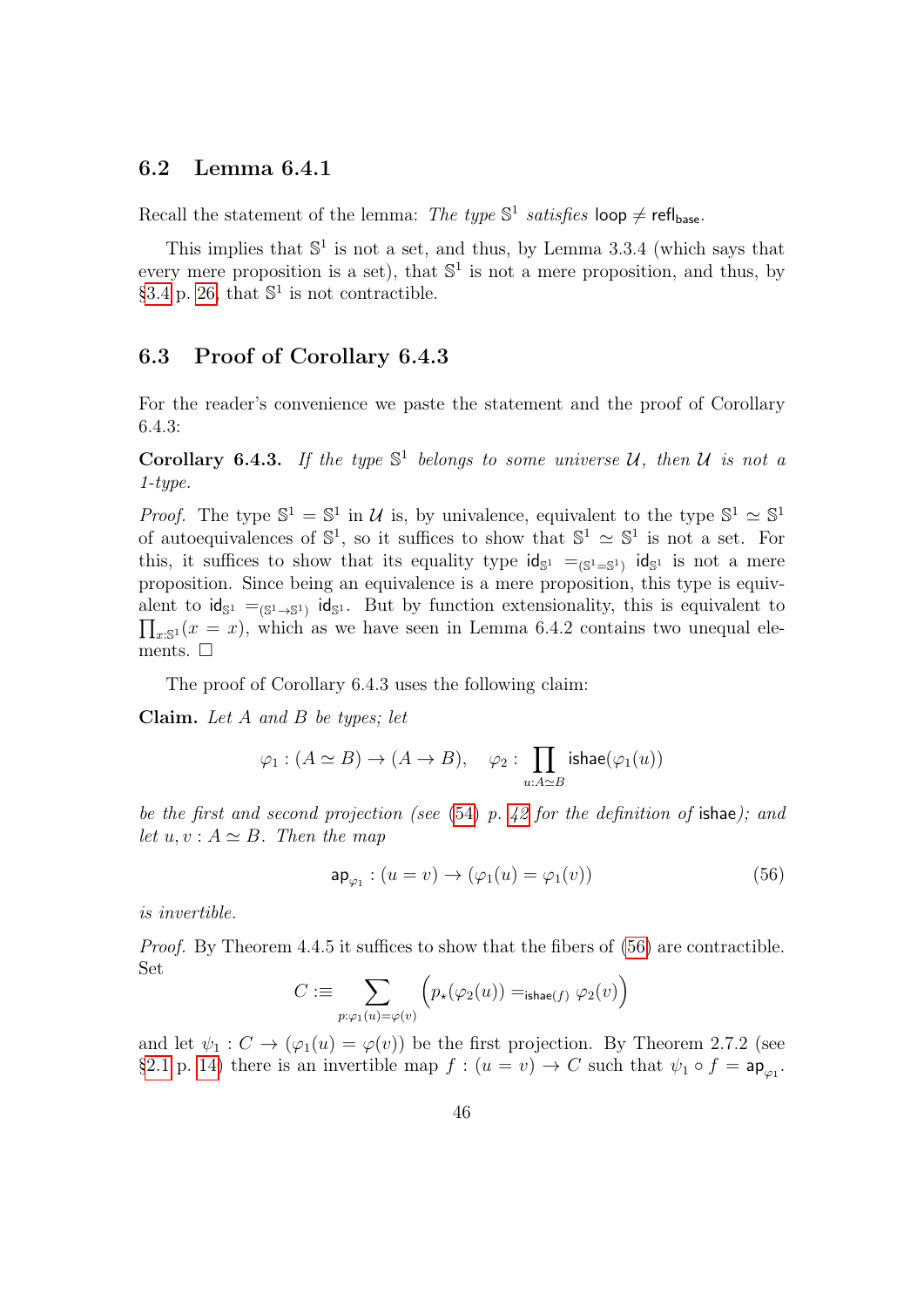Let  $p : \varphi_1(u) = \varphi_1(v)$ . We have  $\text{fib}_{\textsf{ap}_{\varphi_1}}(p) \simeq \text{fib}_{\psi_1}(p)$ . By Lemma 4.8.1 (see [§4.5](#page-33-0)) p. [34\)](#page-33-0) the latter is equivalent to

<span id="page-46-0"></span>
$$
p_{\star}(\varphi_2(u)) =_{\text{ishae}(f)} \varphi_2(v). \tag{57}
$$

As  $\text{is} \text{base}(f)$  is contractible by Theorem 4.2.13, the results of [§3.4](#page-25-0) p. [26](#page-25-0) imply that it is a mere proposition, and Lemma 3.3.4 (which says that every mere proposition is a set) implies that it is a set. In particular [\(57\)](#page-46-0) is contractible.  $\Box$ 

# 6.4 Proof of Lemma 6.5.1

The sentence containing the first display follows from Theorem 2.11.3.

#### 6.5 Section 6.8

Here is the recursion principle for the pushout

$$
Z:=A\sqcup^C B
$$

attached to the diagram



where glue is a homotopy from inl  $\circ$  f to inr  $\circ$  g:

Given

 $\alpha: A \to D$ ,  $\beta: B \to D$ ,  $\gamma: \alpha \circ f \sim \beta \circ g$ 

there is an  $s: Z \to D$  such that

$$
s\circ\mathsf{inl}\equiv\alpha,\quad s\circ\mathsf{inr}\equiv\beta,\quad\mathsf{ap}_s(\mathsf{glue}(c))=\gamma(c)
$$

for all  $c : C$ .

Here is the *induction principle*: Let  $D: Z \rightarrow U$  be a type family, let

$$
\alpha:\prod_{a:A} D(\text{inl}(a)), \quad \beta:\prod_{b:B} D(\text{inr}(b)),
$$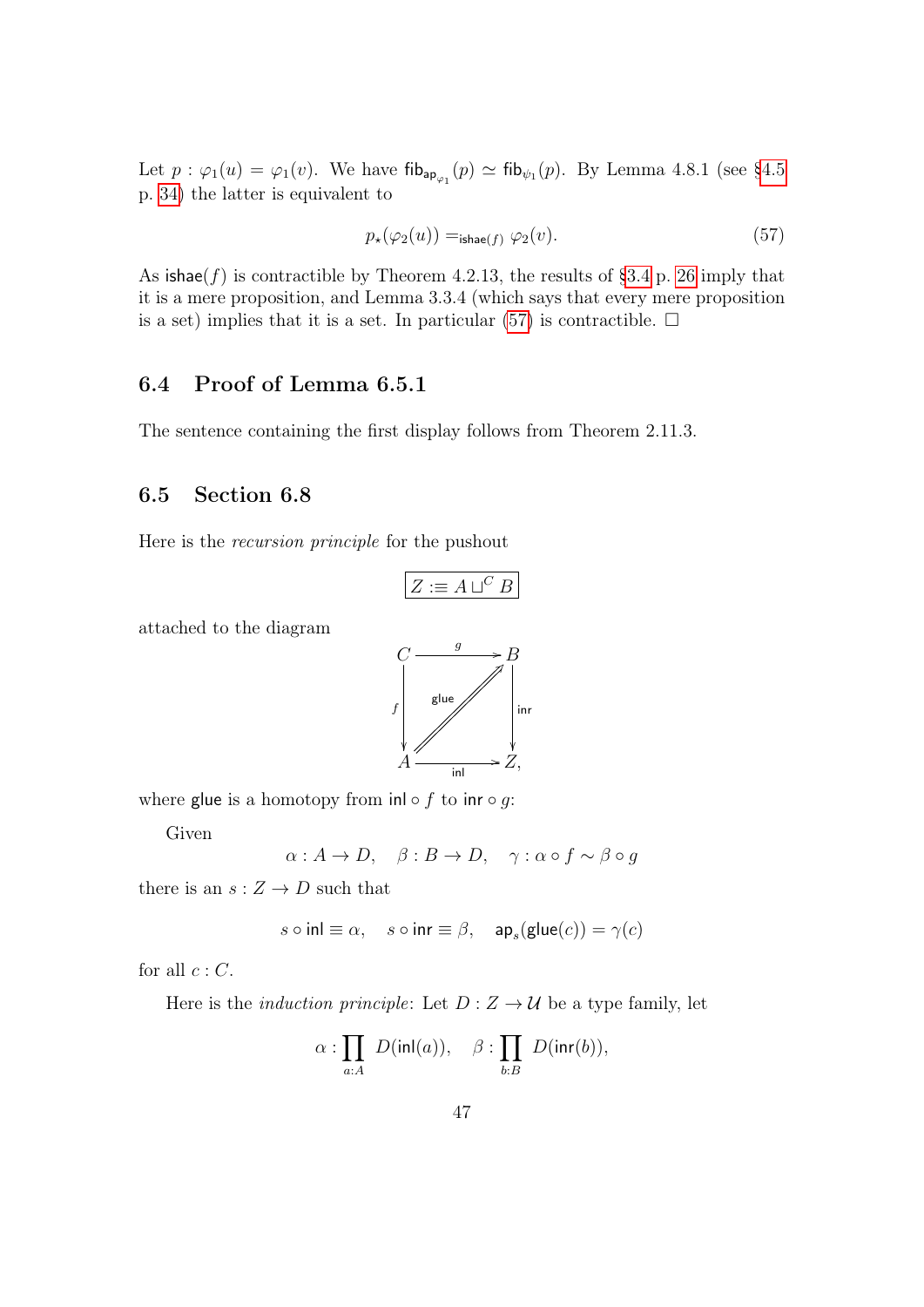$$
\gamma: \prod_{c:C} \left( \alpha(f(c)) =_{\mathsf{glue}(c)}^D \beta(g(c)) \right).
$$

Then there is an  $s: \prod_{z \in Z} D(z)$  such that

 $s \circ \mathsf{inl} \equiv \alpha, \quad s \circ \mathsf{inr} \equiv \beta, \quad \mathsf{apd}_s(\mathsf{glue}(c)) = \gamma(c)$ 

for all  $c : C$ .

Here is the *uniqueness principle*: Let  $h, h': Z \to D$  and

$$
\alpha : \prod_{a:A} \left( h(\text{inl}(a)) = h'(\text{inl}(a)) \right), \quad \beta : \prod_{b:B} \left( h(\text{inr}(b)) = h'(\text{inr}(b)) \right),
$$

$$
\gamma : \prod_{c:C} \left( \alpha(f(c)) = \zeta^{z \mapsto (h(z) = h'(z))} \beta(g(c)) \right).
$$

Then there is an  $s: \prod_{z \in Z} (h(z) = h'(z))$  such that

$$
s \circ \mathsf{inl} \equiv \alpha, \quad s \circ \mathsf{inr} \equiv \beta, \quad \mathsf{apd}_s(\mathsf{glue}(c)) = \gamma(c)
$$

for all  $c : C$ .

In the proof of Lemma 6.8.2 let us display the definition of  $t \circ c_{\sqcup}$ : cocone $\mathcal{D}(E)$ and of  $s(c): Z \to E$ :

 $\star$ 

$$
t \circ c_{\sqcup} :\equiv (t \circ \mathsf{inl}, t \circ \mathsf{inr}, \mathsf{ap}_t \circ \mathsf{glue}),
$$
  

$$
\mathsf{s}(c) \circ \mathsf{inl} :\equiv i, \quad \mathsf{s}(c) \circ \mathsf{inr} :\equiv j, \quad \mathsf{ap}_{\mathsf{s}(c)} \circ \mathsf{glue} := h.
$$

(Recall:  $t : Z \to E$ ,  $c = (i, j, h) : \operatorname{cocone}_\mathcal{D}(E)$ .)

Some more details about the end of the proof of Lemma 6.8.2:

Set  $u := \mathsf{s}(t \circ c_{\sqcup}),$  and let  $z : Z, x : C$ . We want to show  $u = t$  using the uniqueness principle. This easily reduces to verifying that

$$
\left.\mathsf{refl}_{t(\mathsf{inl}(f(x)))}\right. =^{z\mapsto (u(z)=t(z))}_{\mathsf{glue}(x)} \left.\mathsf{refl}_{t(\mathsf{inr}(g(x)))}\right),
$$

or, equivalently,

$$
\mathsf{transport}^{z \mapsto (u(z) = t(z))}(\mathsf{glue}(x), \mathsf{refl}_{t(\mathsf{inl}(f(x)))}) = \mathsf{refl}_{t(\mathsf{inr}(g(x)))},
$$

is inhabited. We have, for  $z_1, z_2 : Z$ ,  $p : z_1 = z_2$  and  $q : u(z_1) = t(z_1)$ ,

$$
\text{transport}^{z \mapsto (u(z) = t(z))}(p, q) = \mathsf{ap}_u(p)^{-1} \cdot q \cdot \mathsf{ap}_t(p).
$$

(The above formula is easily proved by induction on  $p$ .) Hence it suffices to show  $\mathsf{ap}_u(\mathsf{glue}(x)) = \mathsf{ap}_t(\mathsf{glue}(x)).$  But this follows immediately from the definition of  $u.$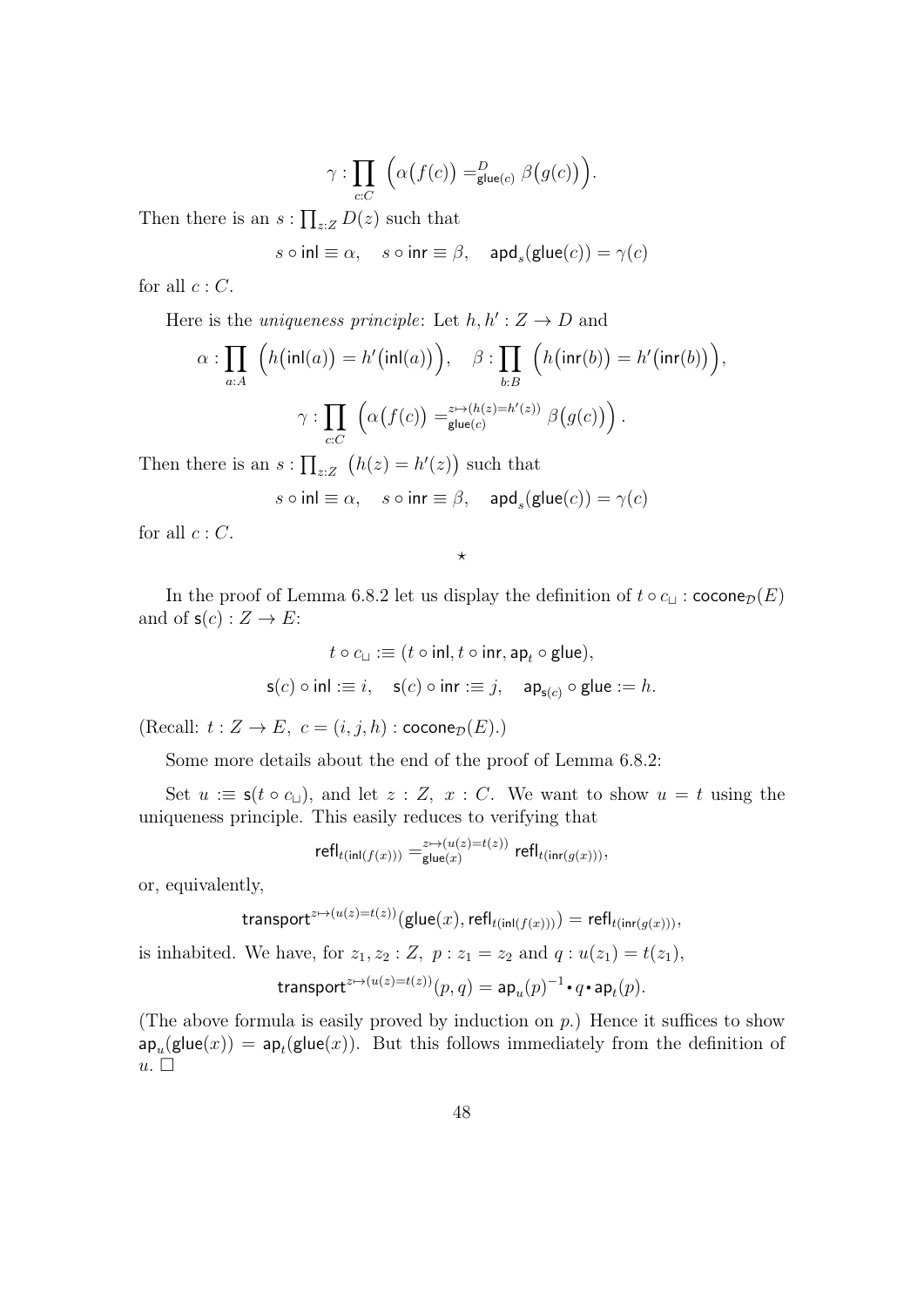#### 6.6 Section 6.9

The induction principle for  $||A||$  is stated as follows:

"Given any  $B: ||A|| \to U$  together with

- a function  $g: \prod_{a:A} B(|a|)$ , and
- for any  $x, y : ||A||$  and  $u : B(x)$  and  $v : B(y)$ , a dependent path  $q : u =_{p(x,y)}^B v$ , where  $p(x, y)$  is the path coming from the second constructor of  $||A||$ ,

there exists

$$
f:\prod_{x:\|A\|}B(x)
$$

such that  $f(|a|) \equiv g(a)$  for  $a : A$ , and also another computation rule. However, because there can be at most one function between any two mere propositions (up to homotopy), this induction principle is not really useful (see also Exercise  $3.17^{1}$  $3.17^{1}$  $3.17^{1}$ ."

Let us spell out the last sentence above.

We can rewrite the second premise as

(\*) for any  $x, y : ||A||$ , any  $u : B(x)$  and any  $v : B(y)$ , we are given a dependent path  $q(x, y, u, v)$ :  $u =_{p(x,y)}^B v$ , where  $p(x, y)$ :  $x = y$  is the path coming from the second constructor of  $\|\tilde{A}\|$ .

Consider the condition

 $(\star \star)$  for any  $x : ||A||$  the type  $B(x)$  is a mere proposition.

We claim

<span id="page-48-1"></span>
$$
(\star) \iff (\star \star). \tag{58}
$$

*Proof of* [\(58\)](#page-48-1). Indeed, assume ( $\star$ ). Letting  $x : ||A||$  and  $u, v : B(x)$ , we have r : refl<sub>x</sub> =  $p(x, x)$  (because ||A|| is a mere proposition and thus a set) and

$$
u = (\mathsf{refl}_x)_\star(u) = p(x, x)_\star(u) = v,
$$

the second and third paths being respectively  $ap_{s\mapsto s_*(u)}(r)$  and  $q(x, x, u, v)$ . This proves  $(\star \star)$ . The converse is clear.  $\square$ 

We have in particular the following induction principle:

Given any  $P: ||A|| \to \text{Prop together with a function } f: \prod_{a:A} P(|a|)$ , there exists  $g: \prod_{x:||A||} P(x)$  such that  $g(|a|) \equiv f(a)$  for  $a: A$ .

<span id="page-48-0"></span> $1$ See [§3.11](#page-29-0) p. [30.](#page-29-0)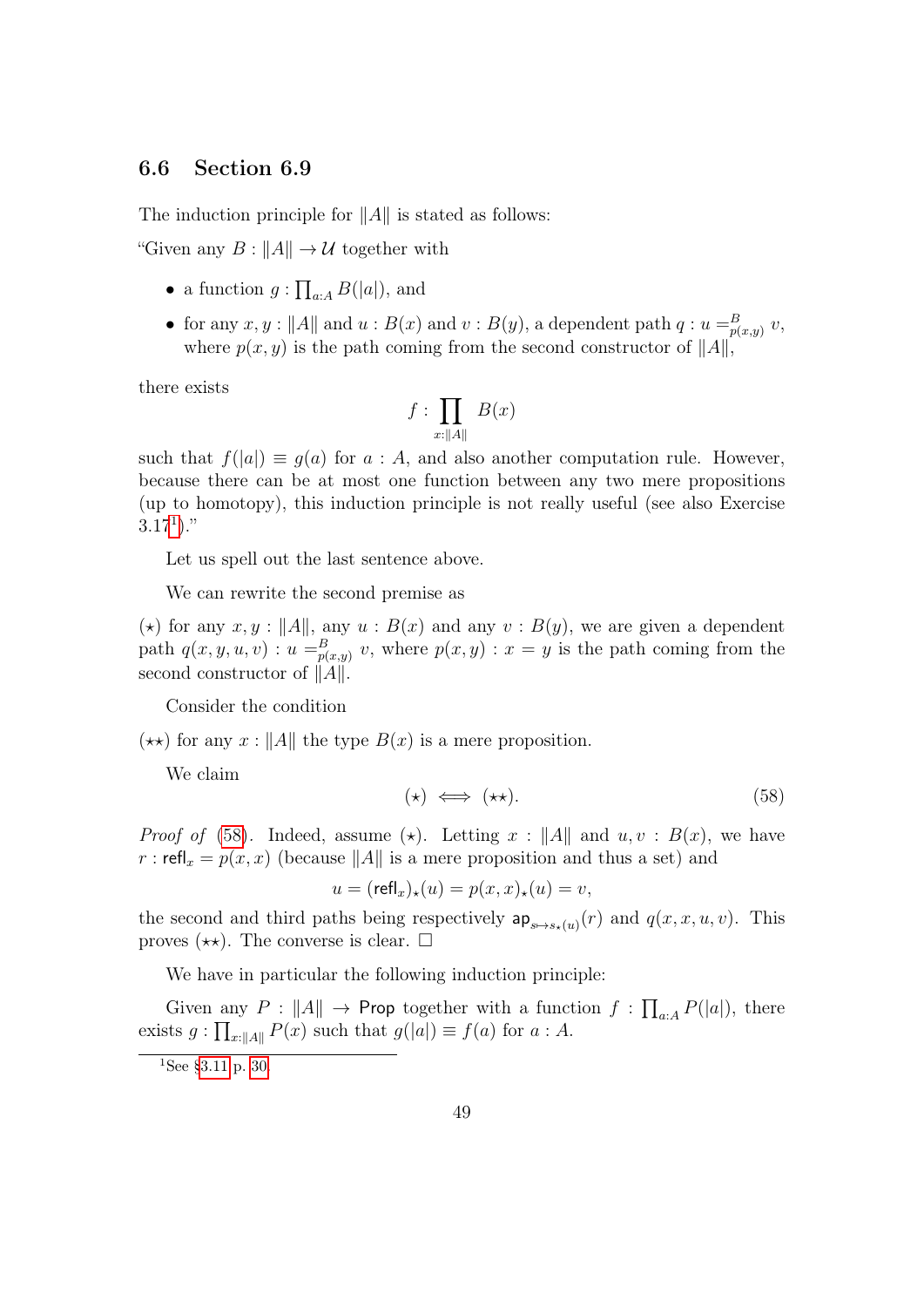## 6.7 Notion of quotient (beginning of §6.10)

We shall define quotients via truncations in [§7.5](#page-54-0) below.

#### 6.8 Proof of Theorem 6.10.6

Recall the statement of Theorem 6.10.6:

For any equivalence relation R on A, the type  $A/R$  is equivalent to the setquotient A/R.

The proof uses implicitly the fact that  $A/R$  is a set. This fact follows immediately from Theorems 7.1.8, 7.1.9 and 7.1.11 (see below) of the book. The reader can check that the proof of Theorem 6.10.6 doesn't use Theorems 7.1.8, 7.1.9 and 7.1.11.

For the reader's convenience we paste the statement of Theorems 7.1.8, 7.1.9 and 7.1.11:

**Theorem 7.1.8.** Let  $n \ge -2$ , and let  $A : U$  and  $B : A \rightarrow U$ . If A is an n-type and for all  $a : A$ ,  $B(a)$  is an n-type, then so is  $\sum_{x:A} B(x)$ .

**Theorem 7.1.9.** Let  $n \ge -2$ , and let  $A : U$  and  $B : A \rightarrow U$ . If for all  $a : A$ ,  $B(a)$  is an n-type, then so is  $\prod_{x:A} B(x)$ .

Theorem 7.1.11. For any  $n \ge -2$ , the type n-Type is an  $(n + 1)$ -type.

#### 6.9 Lemma 6.10.8

Here is a corollary to Lemma 6.10.8:

In the setting of Lemma 6.10.8, let us write q' for the map from A to  $(A/\sim)$ denoted by q in Lemma 6.10.8. Then there are inverse maps f and g such that the following diagram commutes:

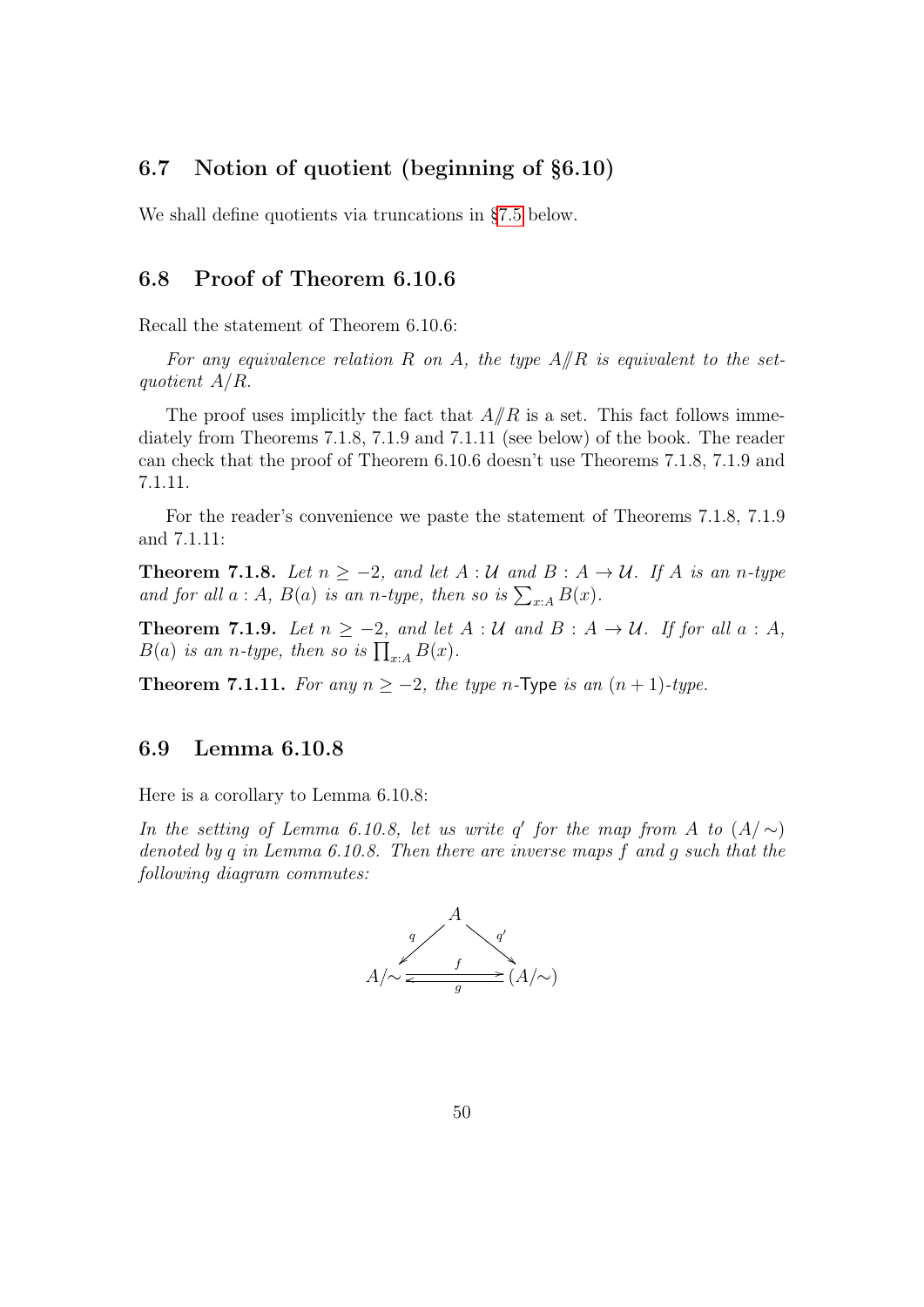#### 6.10 After Lemma 6.12.1

Let us spell out the induction principle for the higher inductive type  $W$  defined right after Lemma 6.12.1:

Recall that we are given  $f, g : B \to A$ , and that the constructors defining W are

$$
\mathsf{c}: A \to W, \quad \mathsf{p}: \prod_{b:B} \Big( \mathsf{c}(f(b)) = \mathsf{c}(g(b)) \Big).
$$

Given a type family  $P: W \to U$ , the solution  $s: \prod_{w:W} P(w)$  to the recurrences

$$
h: \prod_{a:A} P(c(a)), \quad q: \prod_{b:B} \left( h(f(b)) =_{p(b)}^P h(g(b)) \right)
$$

satisfies the computation rules

$$
s(\mathsf{c}(a)) :\equiv h(a), \quad \mathsf{apd}_s(\mathsf{p}(b)) := q(b)
$$

for all  $a : A$  and all  $b : B$ .

We now spell out the induction principle for the higher inductive type  $\widetilde{W}$ defined right before Lemma 6.12.2 (the Flattening Lemma):

First recall the following:

We suppose, in addition to the above items,

- $C: A \rightarrow U$  is a family of types over A, and
- $D: \prod_{b:B} C(f(b)) \simeq C(g(b))$  is a family of equivalences over B,

we define a type family  $P: W \to U$  recursively by

$$
P(\mathsf{c}(a)):\equiv C(a), \quad P(\mathsf{p}(b)):=\mathsf{ua}(D(b)),
$$

and we let  $\widetilde{W}$  be the higher inductive type generated by

• 
$$
\widetilde{\mathbf{c}} : \prod_{a:A} C(a) \to \widetilde{W}
$$
 and

•  $\widetilde{\mathsf{p}}$  :  $\prod_{b:B} \prod_{y:C(f(b))} (\widetilde{\mathsf{c}}(f(b), y) =_{\widetilde{W}} \widetilde{\mathsf{c}}(g(b), D(b)(y)))$ .

Then the induction principle for the higher inductive type  $\widetilde{W}$  takes the following form: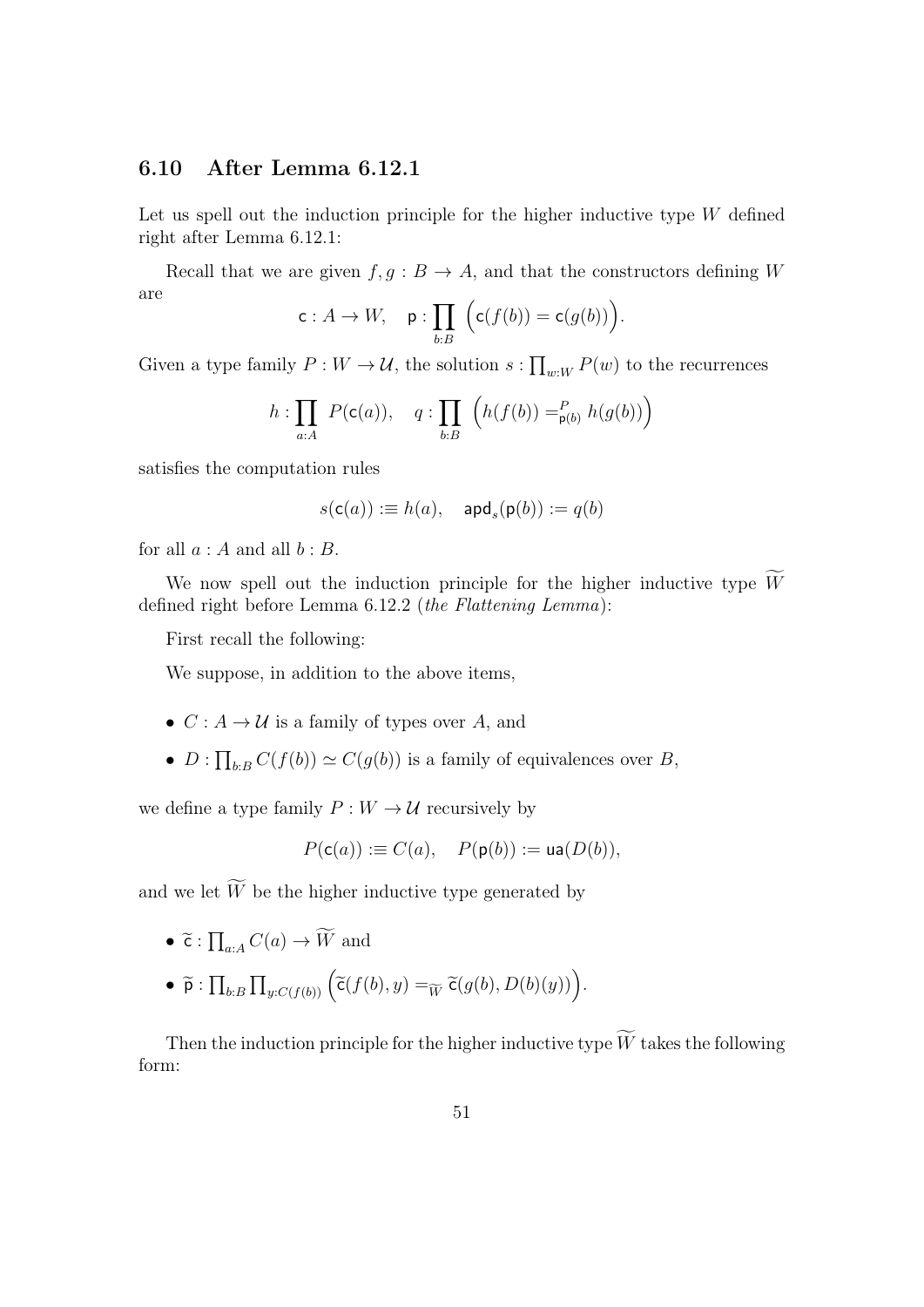If

$$
Q: \left(\sum_{x:W} P(x)\right) \to \mathcal{U}
$$

is a type family, then the solution

$$
k:\prod_{z:\sum_{w:W}P(w)}Q(z)
$$

to the recurrences

$$
c:\prod_{a:A}\prod_{x:C(a)}Q(\widetilde{\mathsf{c}}(a,x))
$$

and

$$
p: \prod_{b:B} \prod_{y:C(f(b))} \left( \widetilde{\mathsf{p}}(b,y)_{\star} c(f(b),y) = c(g(b), D(b)(y)) \right)
$$

satisfies

$$
k(\widetilde{\mathsf{c}}(a,x)) \equiv c(a,x)
$$

for all  $a : A$  and all  $x : C(a)$ , as well as

$$
\mathsf{apd}_k(\widetilde{\mathsf{p}}(b,y)) = p(b,y)
$$

for all  $b : B$  and all  $y : C(f(b))$ .

## 6.11 Exercise 6.9

Recall the statement:

 $\prod_{A:\mathcal{U}} A \rightarrow A$  such that  $f(2): 2 \rightarrow 2$  is the nonidentity automorphism. Assuming the Law of Excluded Middle, construct a dependent function f :

Recall that the Law of Excluded Middle is defined in (3.4.1) by

LEM: 
$$
\prod_{A:\mathcal{U}}
$$
 isProp(A)  $\rightarrow$  (A +  $\neg$ A).

I learned the following argument from Jason Gross; see

[https://groups.google.com/forum/#!topic/hott-cafe/Pp7AgvKr5PI.](https://groups.google.com/forum/#!topic/hott-cafe/Pp7AgvKr5PI)

Let A be a type. We must define  $f(A) : A \to A$ . We set

$$
C := \sum_{f:A\to A} \mathsf{isequiv}(f) \times \neg (f = \mathsf{id}_A).
$$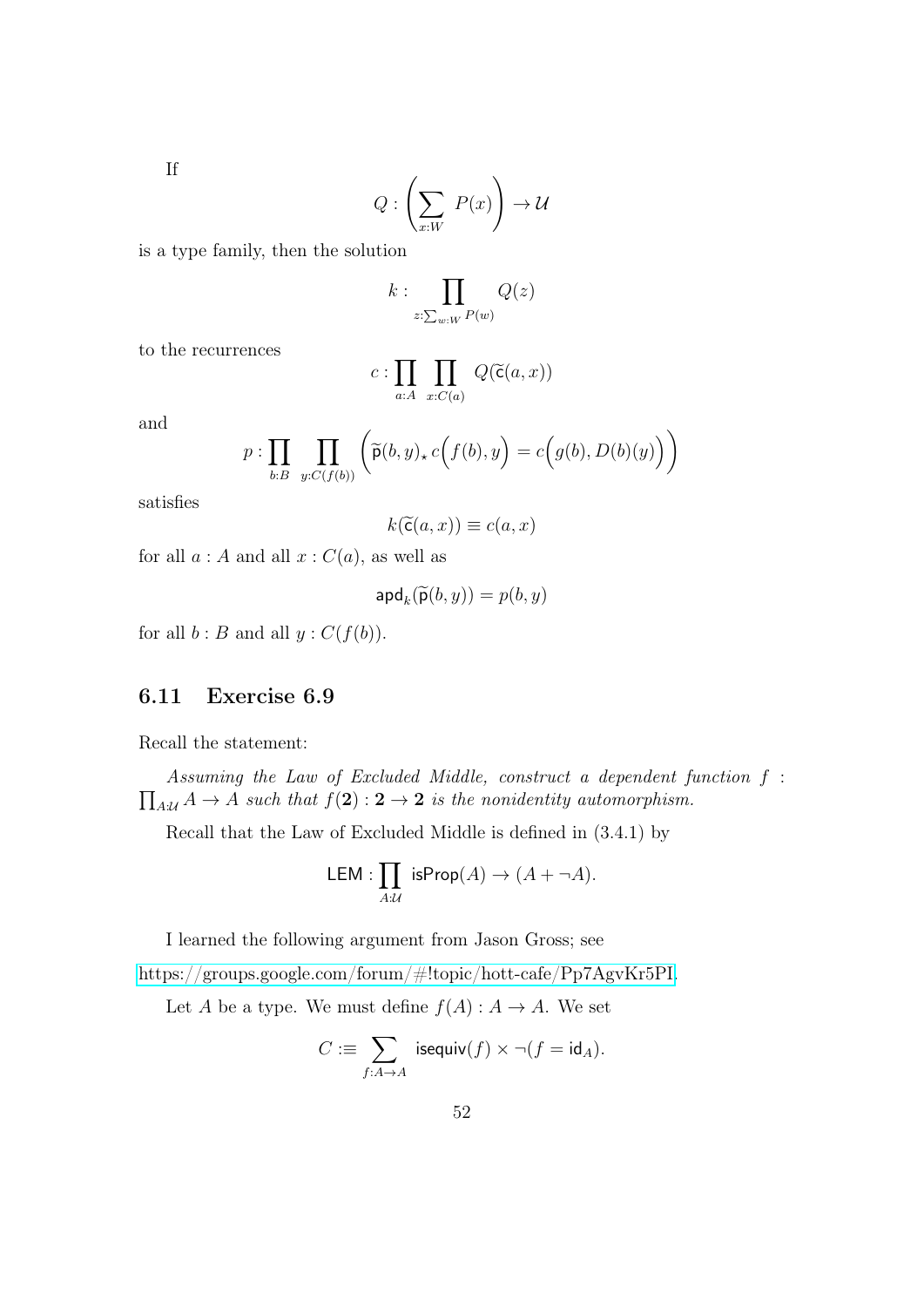In particular we have the first projection  $pr_1: C \to A \to A$ . By [§3.4](#page-25-0) p. [26](#page-25-0) we also have

$$
g:\prod_{B:\mathcal{U}}\ \mathsf{isProp}(\mathsf{isContr}(B)).
$$

We define

$$
h_0: \neg \mathsf{isContr}(C) \to A \to A, \hspace{1cm} h_1: \mathsf{isContr}(C) \to A \to A
$$

by setting  $h_0(x) := \text{id}_A$  for all  $x : \neg \textsf{isContr}(C)$ , and by letting  $h_1(x)$  be the first projection of the center of x, for all  $x$ : isContr(C). This induces a map

$$
h: (\mathsf{isContr}(C) + \neg \mathsf{isContr}(C)) \to A \to A.
$$

We finally set

$$
f(A) := h\Big(\mathsf{LEM}\big(\mathsf{isContr}(C),g(C)\big)\Big).
$$

It is straightforward to check that this definition does the job.  $\Box$ 

# 7 Chapter 7

## <span id="page-52-0"></span>7.1 Theorem 7.1.8

Here is a corollary to Theorem 7.1.8:

The fibers of a map between n-types are n-types.

For the reader's convenience we paste the statement of Theorem 7.1.8:

**Theorem 7.1.8.** Let  $n \ge -2$ , and let  $A : U$  and  $B : A \rightarrow U$ . If A is an n-type and for all  $a : A$ ,  $B(a)$  is an n-type, then so is  $\sum_{x:A} B(x)$ .

## 7.2 First proof of Theorem 7.2.2

We must prove

Claim. If  $R: X \to X \to$  Prop is a mere relation on a type X and we have

$$
\rho: \prod_{x:X} R(x,x), \quad f: \prod_{x,y:X} R(x,y) \to (x=y),
$$

then  $X$  is a set.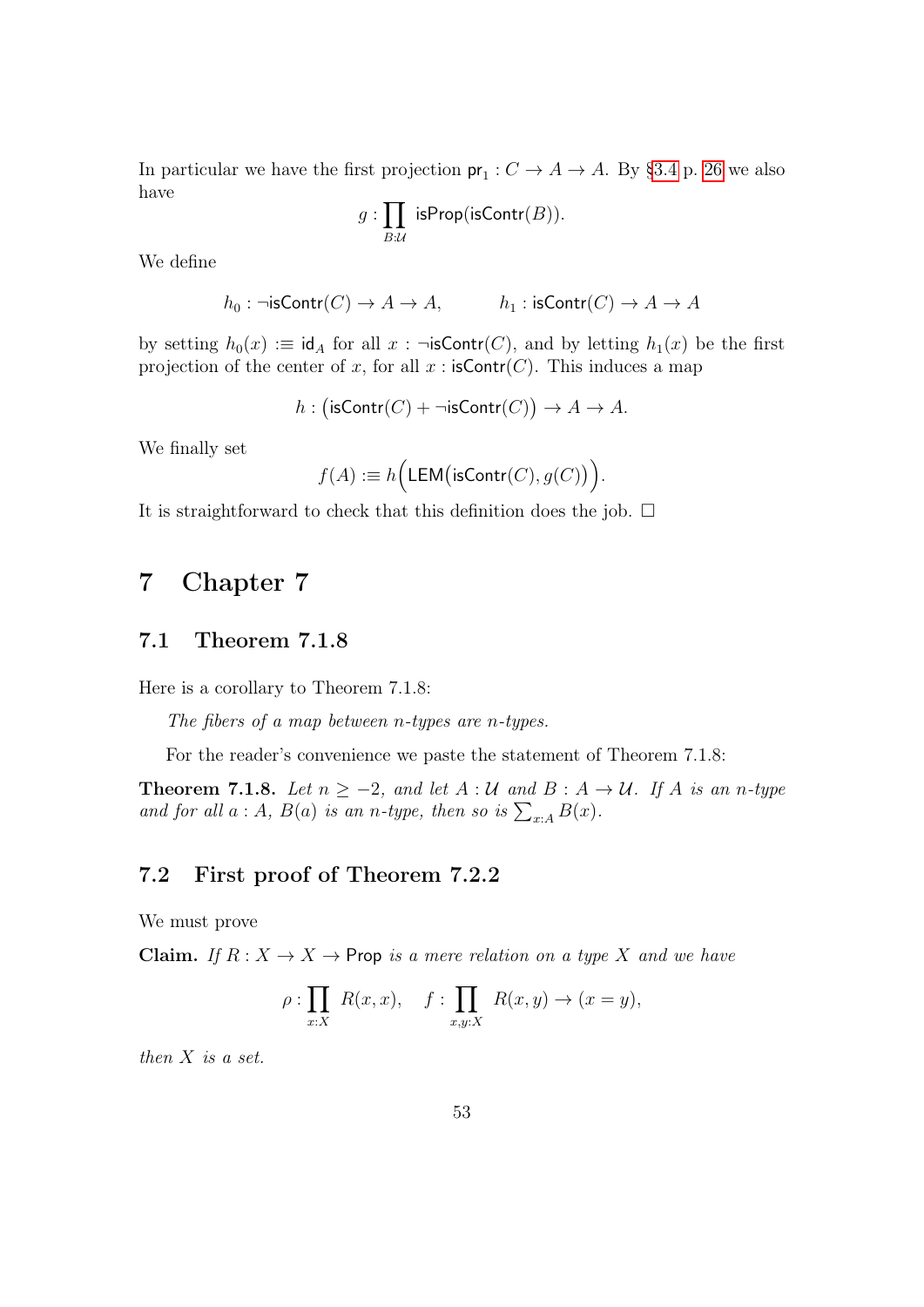Proof. We prove

<span id="page-53-0"></span>
$$
f(x, x, \rho(x)) \cdot p = f(x, y, \text{transport}^{R(x)}(p, \rho(x)))
$$
\n(59)

for  $p : x = y$  by path induction. For  $q : x = y$  we have

$$
q = f(x, x, \rho(x))^{-1} \cdot f(x, y, \text{transport}^{R(x)}(q, \rho(x)))
$$
  
=  $f(x, x, \rho(x))^{-1} \cdot f(x, y, \text{transport}^{R(x)}(p, \rho(x)))$   
=  $p$ ,

where the second equality follows from the fact that  $R(x, y)$  is a mere proposition, and the other equalities follow from  $(59)$ .  $\Box$ 

## 7.3 Lemma 7.2.8

Recall the statement of Lemma 7.2.8;

Given  $n \ge -1$  and  $X : U$ . If, given any inhabitant of X it follows that X is an n-type, then  $X$  is an n-type.

*Proof.* Set  $A := X$  and

$$
B(a): \equiv \prod_{x:X} \text{ is-}(n-1)\text{-type}(a=x)
$$

in the definition of the codiagonal map [\(55\)](#page-43-0) p. [44.](#page-43-0)  $\Box$ 

## 7.4 Induction principle for n-truncations (§7.3)

Recall that A is an arbitrary type and that  $n : \mathbb{N}$  satisfies  $n \geq -1$ .

We spell out the induction principle for the higher inductive type  $||A||_n$ .

Let  $||A||_n$  be defined by the three constructors

$$
c_1: A \to ||A||_n, \quad c_2: (B \to ||A||_n) \to ||A||_n, \quad c_3: \prod_{d:B \to ||A||_n} \prod_{b:B} (d(b) = c_2(d)).
$$

 $\prod_{w:\|A\|_n} P(w)$  solves the three recurrences Let  $P : ||A||_n \to U$  be a type family. We say that a dependent function f:

$$
r_1:\prod_{a:A} P(c_1(a)),
$$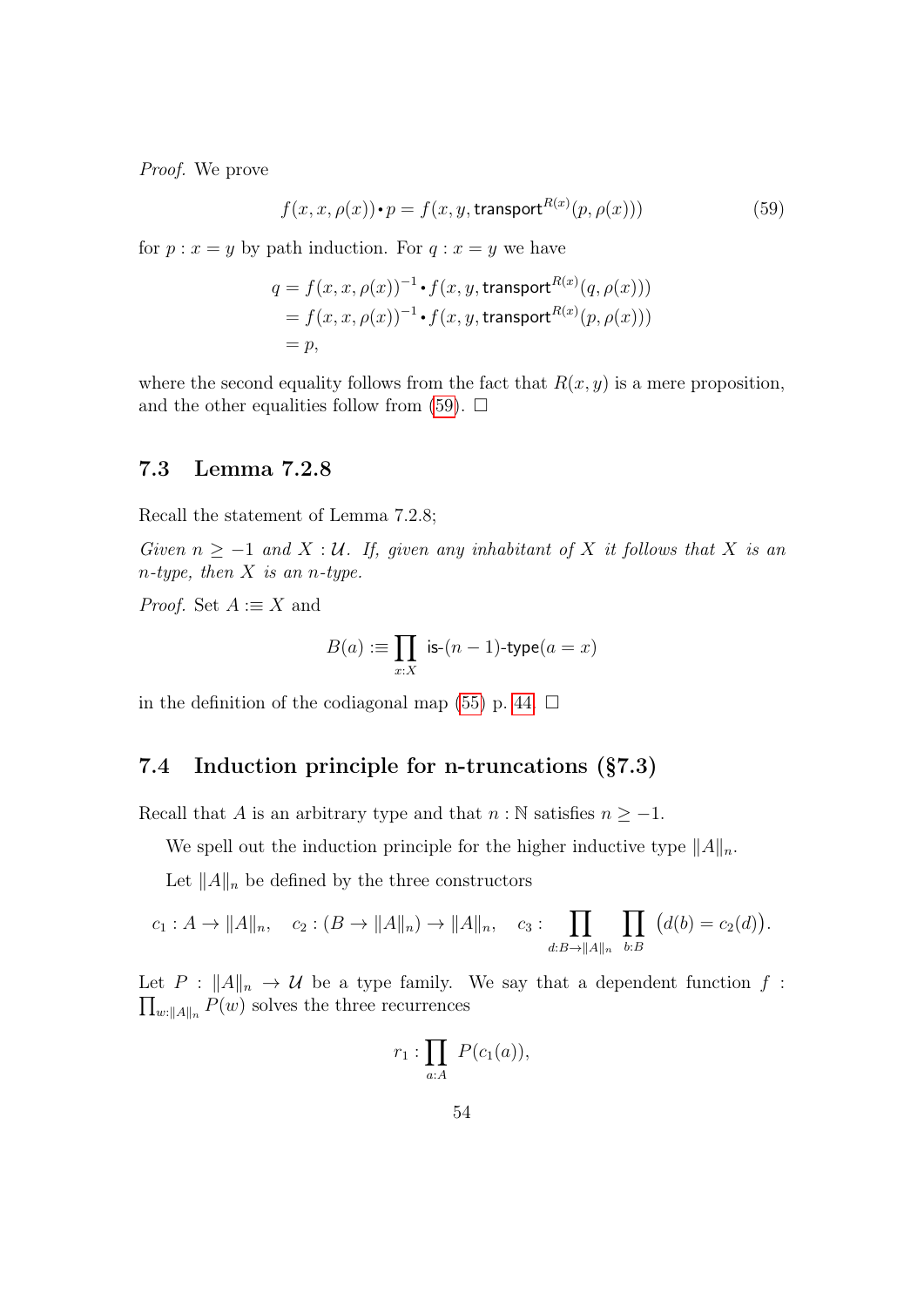$$
r_2: \prod_{d:B\to ||A||_n} \left( \prod_{b:B} P(d(b)) \right) \to P(c_2(d)),
$$
  

$$
r_3: \prod_{d:B\to ||A||_n} \prod_{e:\prod_{b:B} P(d(b))} \prod_{b:B} (e(b) =_{c_3(d,b)}^P r_2(d,e))
$$

if the computation rules

$$
f(c_1(a)) \equiv r_1(a), \quad f(c_2(d)) \equiv r_2(d, f \circ d), \quad \text{and}_f(c_3(d, b)) = r_3(d, f \circ d, b)
$$

hold for all  $a : A$ , all  $d : B \to ||A||_n$  and all  $b : B$ .

(In the book the last two computational rules are omitted.)

## <span id="page-54-0"></span>7.5 Defining quotients via truncations

Let  $R : A \to A \to$  Prop be a mere relation on a type A. Let  $A/R$  be the higher inductive type whose constructors are

$$
q': A \to A'/R
$$
,  $c: \prod_{a,b:A} R(a,b) \to (q'(a) = q'(b))$ .

In particular, the induction principle reads as follows: Given a type family  $P$ :  $A/R \to U$ , we say that a dependent function  $f: \prod_{x:A/R} P(x)$  satisfies the recurrences

$$
r: \prod_{a:A} P(q'(a)), \quad s: \prod_{a,b:A} \prod_{u: R(a,b)} (r(a) =_{c(a,b,u)}^P r(b))
$$

if the computation rules

$$
f(q'(a)) \equiv r(a), \quad \text{and}_f(c(a,b,u)) = s(a,b,u)
$$

hold for all  $a, b : A$  and all  $u : R(a, b)$ .

Now we can define the quotient  $A/R$  by  $A/R := ||A||/||_0$ .

## 7.6 Proof of Theorem 7.3.2

Claim. Let  $n \ge -1$  and let A be a type. Then A is an n-type if and only if the type

$$
\mathsf{Map}_{\star}\big((\mathbb{S}^{n+1}, \mathsf{base}), (A, a)\big)
$$

is contractible for all a : A.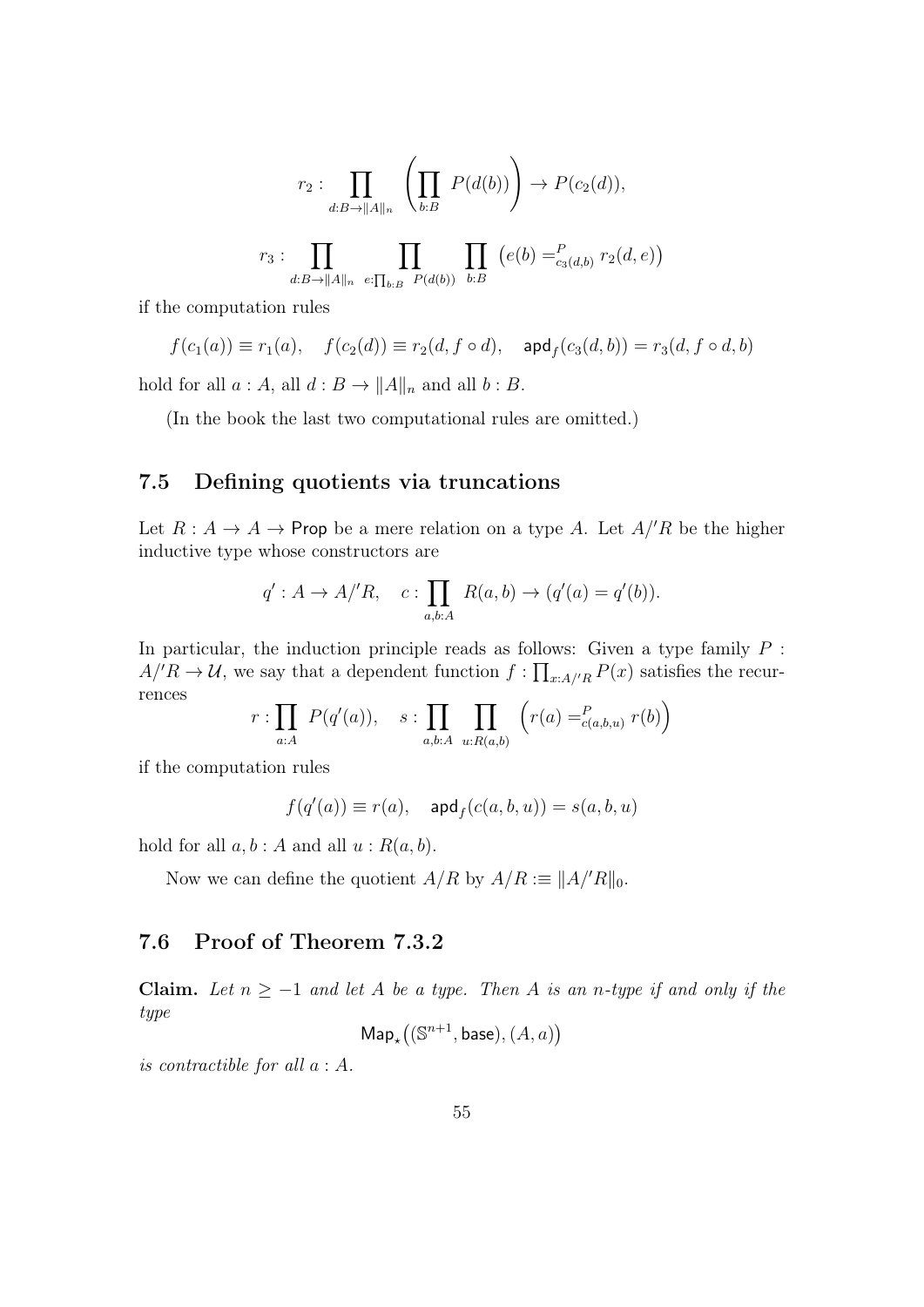Proof. Use Theorem 7.2.9 (see below) and the equivalence

$$
Map_{\star}\big((\mathbb{S}^{n+1}, \text{base}), (A, a)\big) \simeq \Omega^{n+1}(A, a)
$$

at the end of §6.5 of the book.  $\Box$ 

We verify the existence of  $u$  and  $v$  in the proof of Theorem 7.3.2 as follows. We define  $t : \mathbb{S}^{n+1} \to P(h(r))$  as in the book, we set  $h'(r, r') := u := t$  (base), we define  $c_u : \mathbb{S}^{n+1} \to P(h(r))$  by  $c_u(x) := u$  for all  $x : \mathbb{S}^{n+1}$ , and we set

$$
M:\equiv \mathsf{Map}_{\star}\Big(\big(\mathbb{S}^{n+1}, \mathsf{base}\big), \big(P(h(r)), u\big)\Big).
$$

Since  $(t, \text{refl}_u), (c_u, \text{refl}_u) : M$  and M is contractible, there is a path  $v : t = c_u$ .

For the reader's convenience we paste the statement of Theorem 7.2.9:

**Theorem 7.2.9.** For every  $n \geq -1$ , a type A is an n-type if and only if  $\Omega^{n+1}(A,a)$ is contractible for all a : A.

#### 7.7 Proof of Theorem 7.3.5

Theorem 7.3.5 (see below) can also be proved by path induction.

For the reader's convenience we paste the statement of Theorem 7.3.5:

**Theorem 7.3.5.** Given  $f, g : A \rightarrow B$  and a homotopy  $h : f \sim g$ , there is an *induced homotopy*  $||h||_n : ||f||_n \sim ||g||_n$  such that the composite

<span id="page-55-0"></span>
$$
|f(a)|_n \xrightarrow{\text{nat}_n^f(a)^{-1}} ||f||_n(|a|_n) \xrightarrow{||h||_n(|a|_n)} ||g||_n(|a|_n) \xrightarrow{\text{nat}_n^g(a)} |g(a)|_n \tag{60}
$$

is equal to  $\mathsf{ap}_{|\cdot|_n}(h(a))$ .

#### 7.8 Proof of Theorem 7.3.12

The proof uses various times the principle of double induction for  $n$ -truncation, principle which we spell out here.

Recall the simple induction principle:

To each couple  $(P, f)$  with  $P: ||A||_n \to n$ -Type and  $f: \prod_{x:A} P(|x|_n)$  is attach a section  $f' : \prod_{u:||A||_n} P(u)$  satisfying  $f'(|x|_n) \equiv f(x)$  for all  $x : A$ .

The double induction principle says: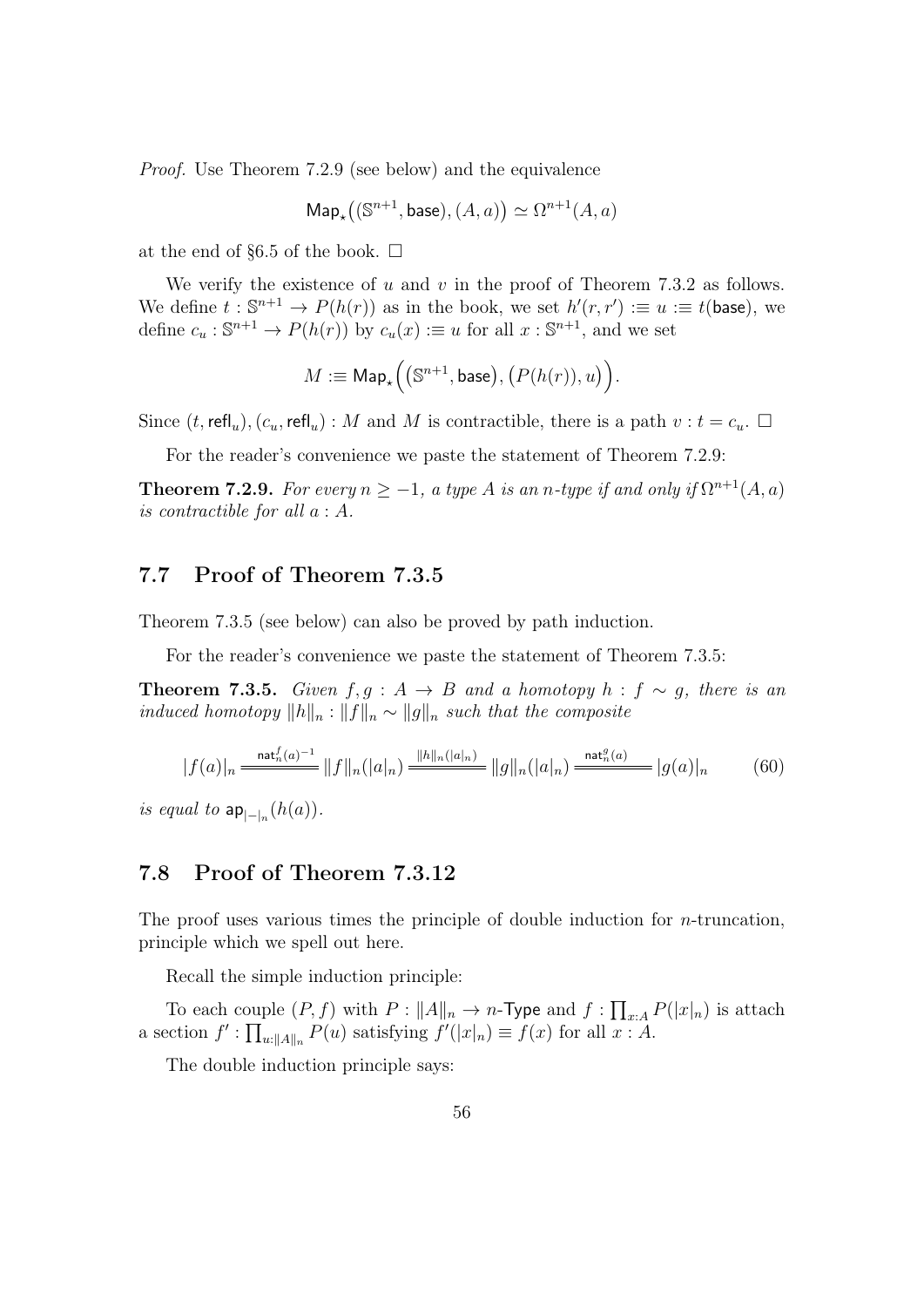To each couple  $(P, f)$  with

$$
P: ||A||_n \to ||A||_n \to n\text{-Type}
$$

and  $f: \prod_{x,y:A} P(|x|_n, |y|_n)$  is attach a section  $f'': \prod_{u,v:\|A\|_n} P(u,v)$  satisfying  $f''(|x|_n, |y|_n) \equiv f(x, y)$  for all  $x, y : A$ .

We derive the double induction principle from the simple induction principle as follows. From

$$
f:\prod_{x:A}\left(\prod_{y:A}P(|x|_n,|y|_n)\right)
$$

we get

$$
f':\prod_{u:\|A\|_n} \left(\prod_{y:A} P(u,|y|_n)\right)
$$

satisfying  $f'(|x|_n)(y) \equiv f(x, y)$  for all  $x, y : A$ . From  $f'(u) : \prod_{y:A} P(u, |y|_n)$  we get  $f'(u)'$ :  $\prod_{v:||A||_n} P(u,v)$  satisfying  $f'(u)'(|y|_n) \equiv f'(u,y)$  for all  $u:||A||_n$  and all  $y : A$ . As we have

$$
f'(|x|_n)'(|y|_n) \equiv f'(|x|_n)(y) \equiv f(x, y)
$$

for all  $x, y : A$ , we can set  $f''(u, v) := f'(u)'(v)$  for all  $u, v : ||A||_n$ .  $\Box$ 

It seems to me that the equality

$$
\mathsf{encode}(\mathsf{decode}(|p|_n)) = |p|_n
$$

can be proved by path induction on  $p : x = y$ .

#### <span id="page-56-0"></span>7.9 Paths between cocones

The following observation might be made just after Definition 7.4.2:

If  $(i, j, h)$  and  $(i', j', h')$  are cocones under D with base D, then a path  $(i, j, h)$  =  $(i', j', h')$  is given by attaching to each  $c : C$  a path  $p(c) : i(f(c)) = i'(f(c))$ , a path  $q(c)$ :  $j(g(c)) = j'(g(c))$ , and a path  $r(c)$ :  $p(c) \cdot h'(c) = h(c) \cdot q(c)$ :

$$
i(f(c)) \frac{h(c)}{=} j(g(c))
$$
  
\n
$$
p(c) \parallel \qquad ||q(c)
$$
  
\n
$$
i'(f(c)) \frac{}{h'(c)} j'(g(c)).
$$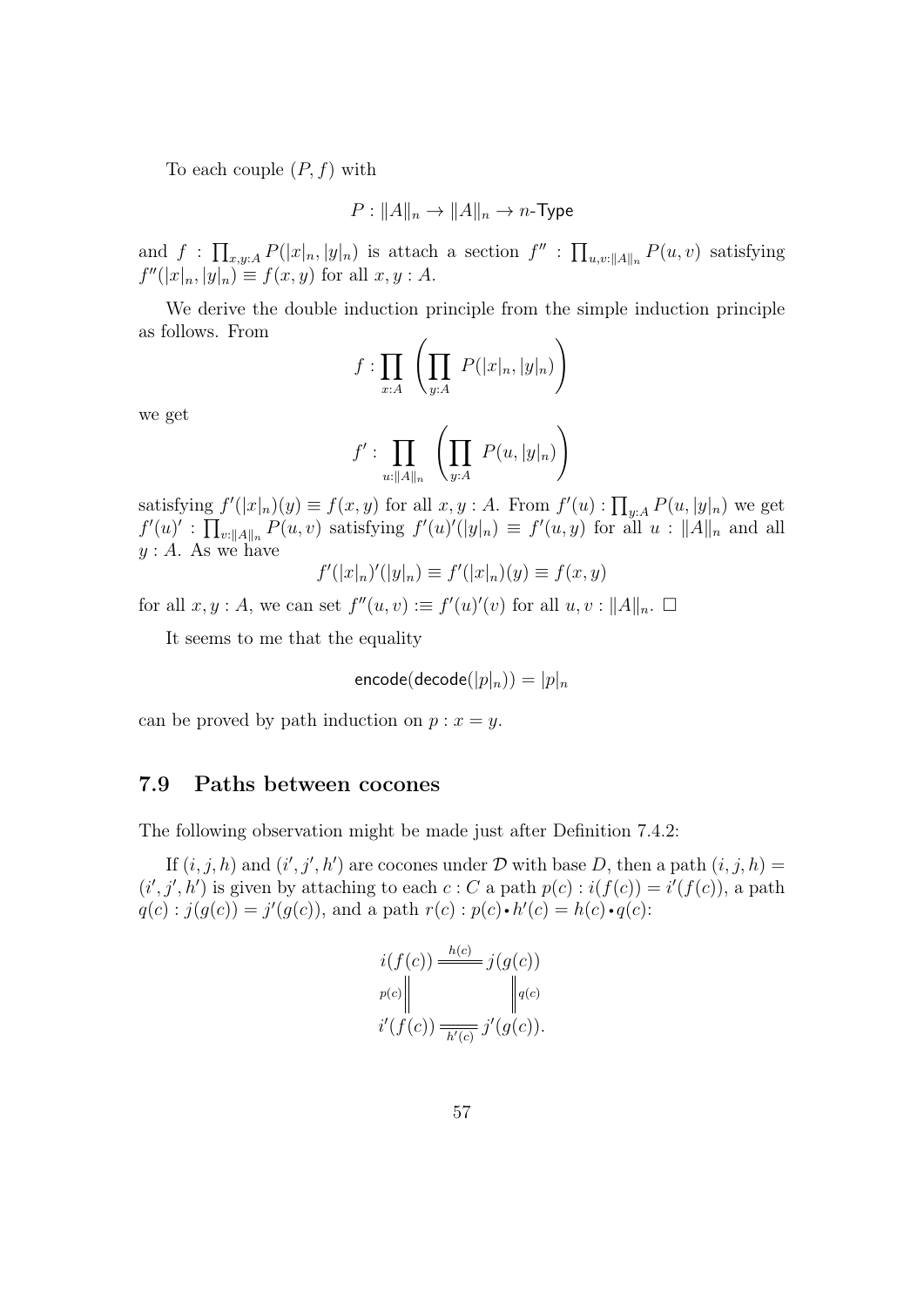## <span id="page-57-0"></span>7.10 Definition 7.4.7

The setting can be summarized by the diagram



where the double arrow represents a homotopy  $h : i \circ f \sim j \circ g$ .

Definition 7.4.7 contains the judgment

$$
||h||_n: ||i||_n \circ ||f||_n \sim ||j||_n \circ ||g||_n.
$$

(See [\(60\)](#page-55-0) p. [56.](#page-55-0)) In fact we have  $||h||_n : ||i \circ f||_n \sim ||j \circ g||_n$ . Here is a fix.

Given the commutative diagram

$$
A \xrightarrow{f} B \xrightarrow{g} C
$$
  
\n
$$
\downarrow^{f} \qquad \qquad \downarrow^{f}
$$
  
\n
$$
||A||_n \xrightarrow[||f||_n] ||B||_n \xrightarrow[||g||_n] ||C||_n,
$$

where the vertical maps are the obvious ones, we define

$$
\varphi_n^{g,f}: ||g||_n \circ ||f||_n \sim ||g \circ f||_n
$$

by the commutative square

$$
\begin{aligned}\n||g||_n||f||_n|a|_n \xrightarrow{\text{ap}} ||g||_n(n\text{at}_n^f a)} ||g||_n|fa|_n \\
\varphi_n^{g,f}(|a|_n)\n\left\| \xrightarrow{\text{ap}} ||gf||_n|a|_n \xrightarrow{\text{haf}_n^g(fa)} |gfa|_n,\n\end{aligned}
$$

that is, we set

$$
\varphi^{g,f}_n(|a|_n): \equiv {\sf ap}_{\|g\|_n}({\sf nat}_n^fa)\boldsymbol{\cdot} {\sf nat}_n^g(fa)\boldsymbol{\cdot} ({\sf nat}_n^{gf}(a))^{-1}.
$$

(We assume a : A, and omit most of the parenthesis.)

Going back to Definition 7.4.7, we may define  $||c||_n$  as being  $(||i||_n, ||j||_n, h'_n)$ , where  $h'_n$  is the homotopy obtained by composing the three homotopies

$$
||i||_n \circ ||f||_n \stackrel{\varphi_n^{i,f}}{\sim} ||i \circ f||_n \stackrel{||h||_n}{\sim} ||j \circ g||_n \stackrel{(\varphi_n^{j,g})^{-1}}{\sim} ||j||_n \circ ||g||_n.
$$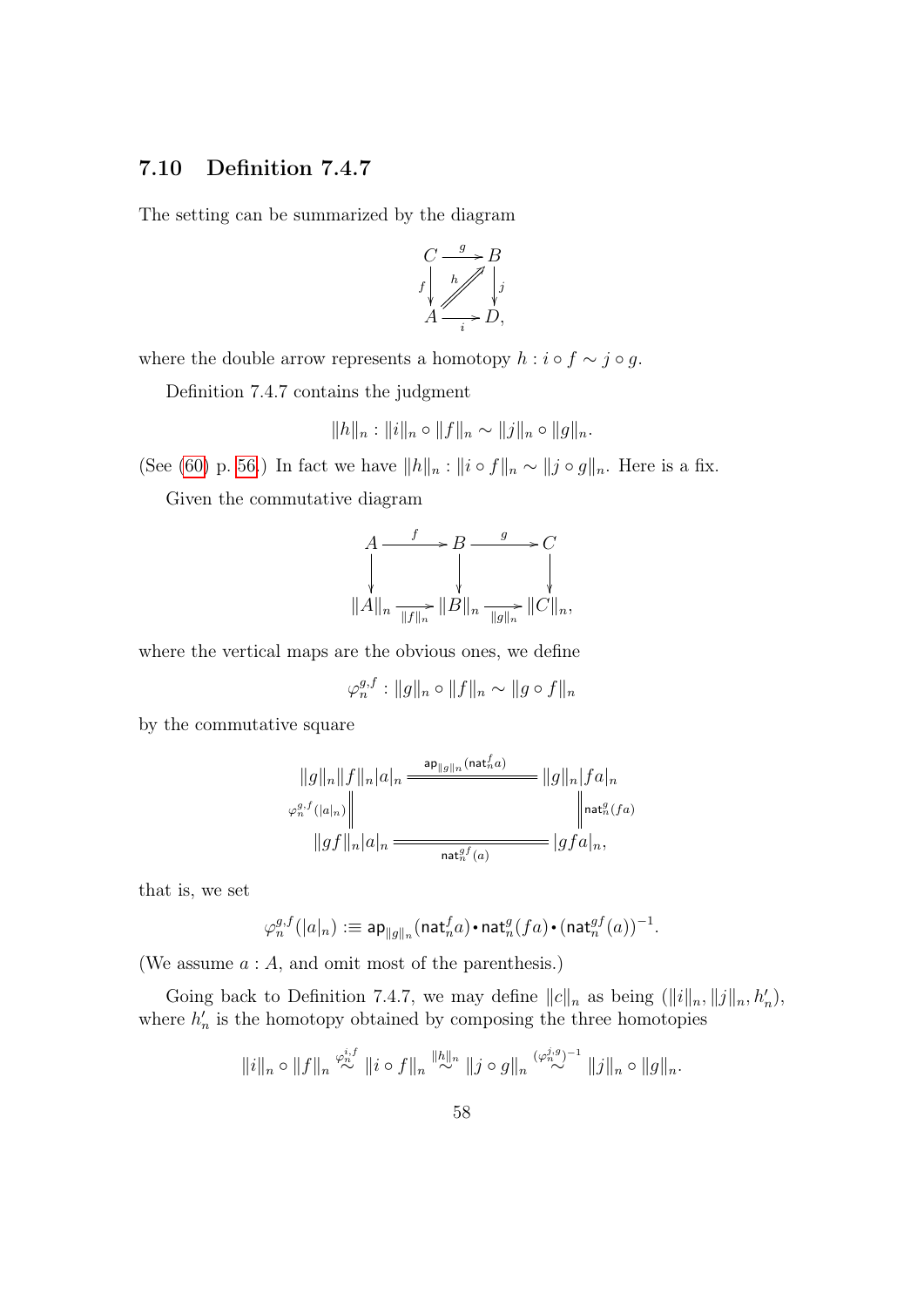## 7.11 Equality (7.4.11)

The setting can be summarized by the diagram



where the double arrow represents a homotopy  $h : i \circ f \sim j \circ g$ . Equality (7.4.11) reads  $|-|_{n}^{D} \circ c = ||c||_{n} \circ |-_{n}^{D}$ , and, by [§7.9](#page-56-0) p. [57,](#page-56-0) is equivalent to

<span id="page-58-0"></span>
$$
\left( | - |_{n}^{D} \circ i |, | - |_{n}^{D} \circ j |, \mathsf{ap}_{| - |_{n}^{D}} \circ h \right) = \left( ||i||_{n} \circ | - |_{n}^{A} |, ||j||_{n} \circ | - |_{n}^{B} |, k \right), \tag{61}
$$

where k is the homotopy from  $||i||_n \circ |-|_n^A \circ f$  to  $||j||_n \circ |-|_n^B \circ g$  such that  $k(z)$  is, for all  $z: C$ , the composite path

$$
||i|||fz| \stackrel{\mathsf{ap}_{||i||}(\mathsf{nat}^f z)^{-1}}{=} ||i|| ||f|| |z| \stackrel{h'|z|}{=}\n||j|| ||g|| |z| \stackrel{\mathsf{ap}_{||j||}(\mathsf{nat}^g z)}{=} ||j|| |gz|.
$$

(Here and in the sequel of this section we drop the subscripts  $n$ , the superscripts  $A, B, C, D$ , and most of the parenthesis.) In turn, [\(61\)](#page-58-0) is equivalent to the commutativity of the diagram



for all  $z: C$ . The upper rectangle commutes by definition of k, the small squares commute by [§7.10](#page-57-0) above, and the lower rectangle commutes by Lemma 7.3.5 in the book (see  $(60)$  p. [56\)](#page-55-0).

## <span id="page-58-1"></span>7.12 Definition 7.5.1

The following observation, which is an immediate consequence of Corollary 7.3.7, can be made right after Definition 7.5.1: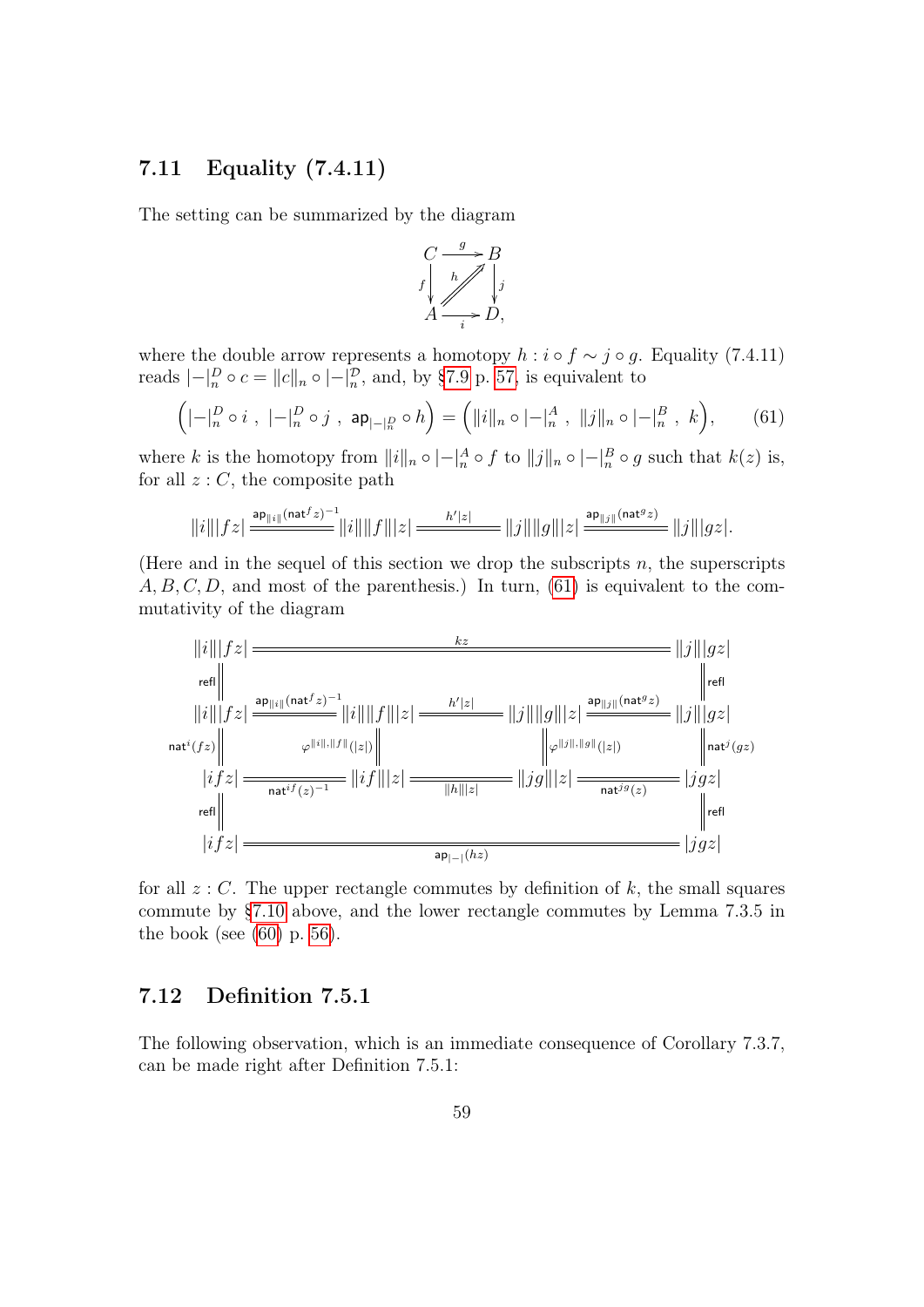Let A be a type and let  $n : \mathbb{N}$ . Then A is contractible if and only if A is an n-connected n-type.

#### 7.13 Proof of Lemma 7.5.10

Here is the statement of Lemma 7.5.10:

**Lemma 7.5.10.** Let B be an n-type and let  $f : A \rightarrow B$  be a function. Then the induced function  $g: ||A||_n \to B$  is an equivalence if and only if f is n-connected.

Here is a pasting of the proof given in the book, proof to which the two parenthesis has been added:

*Proof.* By Corollary 7.5.8,  $| - |_n$  is n-connected. Thus, since  $f = g \circ |- |_n$ , by Lemma 7.5.6 f is n-connected if and only if g is n-connected. But since  $g$  is a function between *n*-types, its fibers are also *n*-types (see  $\S 7.1 \text{ p}$ . [53](#page-52-0) above). Thus, g is n-connected if and only if it is invertible (see [§7.12](#page-58-1) above).

#### 7.14 Proof of Lemma 7.5.11

The sentence

"Then P is a family of  $(n-1)$ -types and we have  $P(a_0)$ ; hence we have  $\prod_{(a:A)} P(a)$ since  $a_0: \mathbf{1} \to A$  is  $(n-1)$ -connected"

follows from Lemma 7.5.7, implication (i)  $\Rightarrow$  (iii), in the book.

#### <span id="page-59-0"></span>7.15 Comment before Lemma 7.5.12

The comment

In particular, a pointed type  $(A, a_0)$  is 0-connected if and only if  $a_0 : \mathbf{1} \to A$  is surjective, which is to say  $\prod_{x:A} ||x = a_0||$ 

before Lemma 7.5.12 implies that the pointed circle  $(\mathbb{S}^1, \text{base})$  is 0-connected.

#### 7.16 Lemma 7.6.5

In the last display of the statement of Lemma 7.6.5, the identification  $E(H, a)$  is a path in the fiber  $\mathsf{fib}_{h_2}(h_1(g_1(a)))$  of  $h_2$  over  $h_1(g_1(a))$ .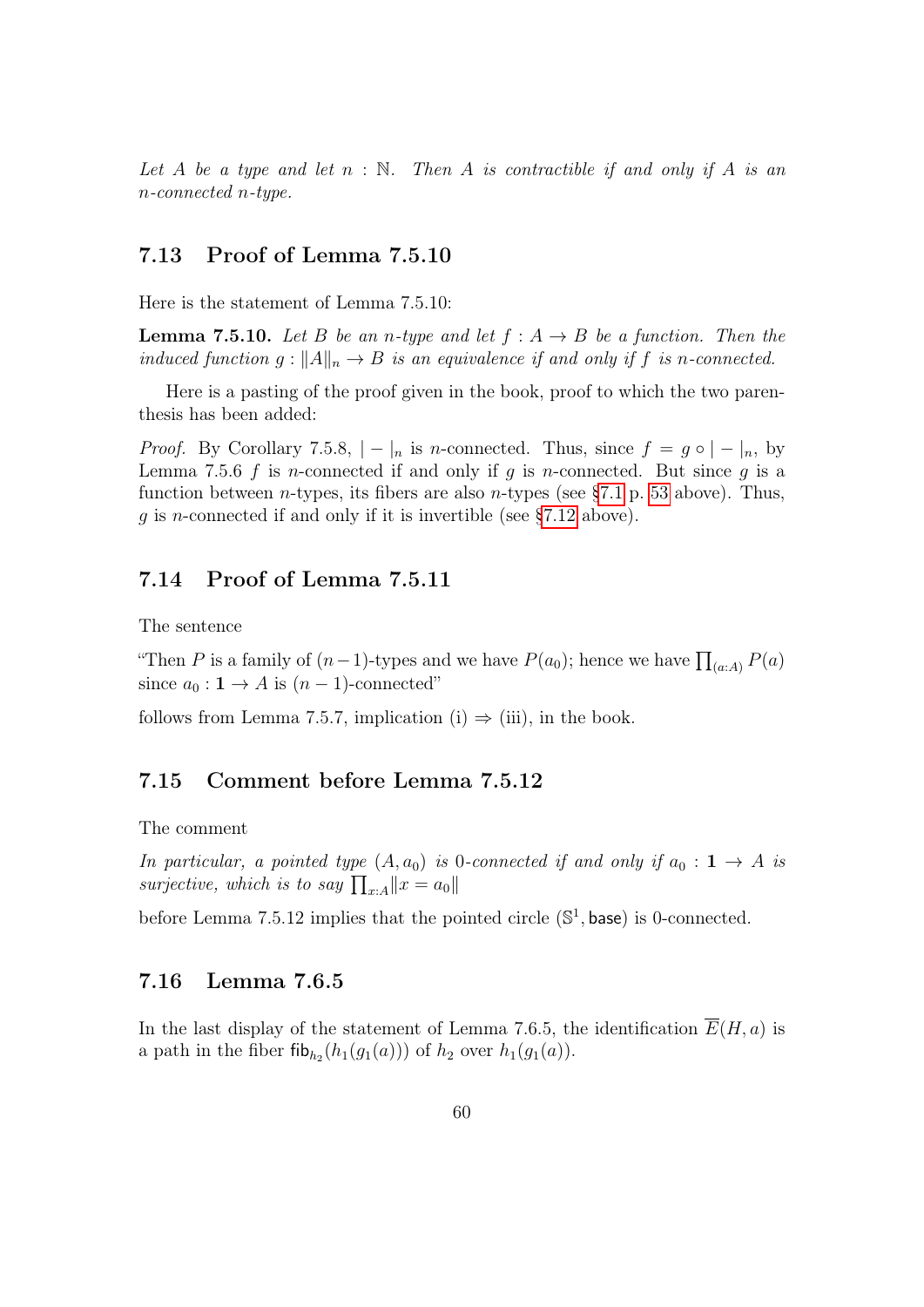# 8 Chapter 8

#### 8.1 Proof of Theorem 8.2.1

The equality  $\| \|A\|_{n+1} \|_n = \|A\|_n$  follows from Lemma 7.3.15.

## 8.2 Proof of Lemma 8.3.2 and Corollary 8.4.8

The equality  $\|\Omega^k(A, a)\|_0 = \Omega^k(\|(A, a)\|_k)$  in the proof of Lemma 8.3.2 follows from Corollary 7.3.14. A similar argument is used in the proof of Corollary 8.4.8. The proof of Corollary 8.4.8 also uses Lemma 7.3.15.

#### 8.3 Lemma 8.5.9

Recall the statement:

**Lemma 8.5.9.** The operation of join is associative: if A, B and C are three types then we have an equivalence  $(A * B) * C \simeq A * (B * C)$ .

Claim. For all  $a:A, b:B, c:C$  there is a path

$$
\mathsf{glue}(a,\mathsf{inl}(b))^{-1}\boldsymbol{\cdot} \mathsf{glue}(a,\mathsf{inr}(c)) = \mathsf{inr}(\mathsf{glue}(b,c))
$$

*in*  $\textsf{inr}(\textsf{inl}(b)) =_{A * (B * C)} \textsf{inr}(\textsf{inr}(c)).$ 

*Proof of the claim.* Define  $P : B * C \to U$  by  $P(x) := (\text{inl}(a) =_{A * (B * C)} \text{inr}(x))$ . We get successively

$$
\mathsf{glue}(a,-): \prod_{x:B*C} P(x),
$$

 $\mathsf{apd}_{\mathsf{glue}(a,-)}(\mathsf{glue}(b,c)):\mathsf{glue}(a,\mathsf{inl}(b)) =^P_{\mathsf{glue}(b,c)}\mathsf{glue}(a,\mathsf{inr}(c)),$ 

$$
\mathsf{apd}_{\mathsf{glue}(a,-)}(\mathsf{glue}(b,c)) : \mathsf{transport}^P(\mathsf{glue}(b,c),\mathsf{glue}(a,\mathsf{inl}(b))) = \mathsf{glue}(a,\mathsf{inr}(c)),
$$

and thus

$$
\begin{aligned} \mathsf{glue}(a, \mathsf{inl}(b)) \cdot \mathsf{inr}(\mathsf{glue}(b, c)) &= \mathsf{transport}^P(\mathsf{glue}(b, c), \mathsf{glue}(a, \mathsf{inl}(b))) \\ &= \mathsf{glue}(a, \mathsf{inr}(c)), \end{aligned}
$$

where the last path is  $\mathsf{apd}_{\mathsf{glue}(a,-)}(\mathsf{glue}(b,c))$ .  $\Box$ 

The proof below differs from the proof in the book only by a few details.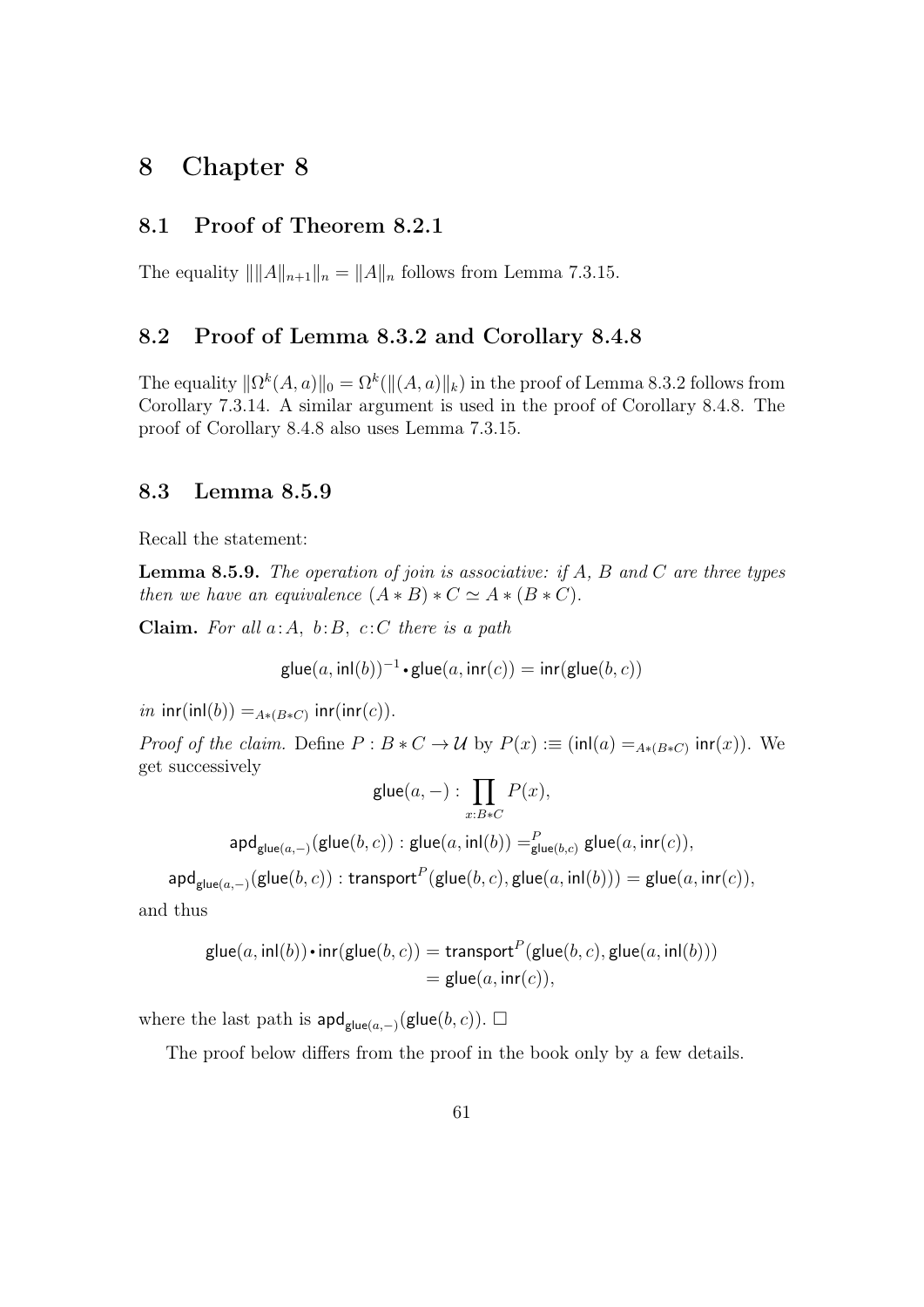*Proof of Lemma 8.5.9.* We define a map  $f : (A*B)*C \to A*(B*C)$  by induction. We first need to define  $f \circ \text{inl} : A * B \to A * (B * C)$  and  $f \circ \text{inr} : C \to A * (B * C)$ , which will be done by induction, and then

<span id="page-61-0"></span>
$$
\mathsf{ap}_f \circ \mathsf{glue}: \prod_{t:(A*B)\times C} f(\mathsf{inl}(\mathsf{pr}_1(t))) = f(\mathsf{inr}(\mathsf{pr}_2(t))),\tag{62}
$$

which will be done by induction on the first component of  $t$ .

First we define  $f \circ \text{inl} : A * B \to A * (B * C)$  and  $f \circ \text{inr} : C \to A * (B * C)$  by

<span id="page-61-1"></span>
$$
(f \circ \text{inl})(\text{inl}(a))) \equiv \text{inl}(a),
$$
  
\n
$$
(f \circ \text{inl})(\text{inr}(b))) \equiv \text{inr}(\text{inl}(b)),
$$
  
\n
$$
(f \circ \text{inl})(\text{glue}(a, b)) := \text{glue}(a, \text{inl}(b)),
$$
  
\n
$$
f(\text{inr}(c)) \equiv \text{inr}(\text{inr}(c)).
$$
\n(63)

We start the definition of [\(62\)](#page-61-0).

Let  $c : C$  and define  $Q : A * B \to U$  by

$$
Q(x) := \Big(f(\mathsf{inl}(x)) =_{A*(B*C)} f(\mathsf{inr}(c))\Big),\,
$$

that is,

$$
Q(x) := \Big(f(\mathsf{inl}(x)) =_{A * (B * C)} \mathsf{inr}(\mathsf{inl}(b))\Big).
$$

We first define

<span id="page-61-2"></span>
$$
g: \prod_{x:A*B} Q(x). \tag{64}
$$

Let  $a : A$  and define  $g_1(a) : Q(a)$ , that is

$$
g_1(a): \mathsf{inl}(a) =_{A * (B * C)} \mathsf{inr}(\mathsf{inr}(c)),
$$

by  $g_1(a) :=$  glue $(a, \text{inr}(c))$ . Let  $b : B$  and define  $g_2(b) : Q(b)$ , that is

$$
g_2(b): \mathsf{inr}(\mathsf{inl}(b)) =_{A * (B * C)} \mathsf{inr}(\mathsf{inr}(c)),
$$

by  $g_2(b) := \text{inr}(\text{glue}(b, c))$ . Let  $a : A$ ,  $b : B$  and define

$$
g_3(a, b) : g_1(a) =_{\text{glue}(a,b)}^Q g_2(b),
$$

that is

$$
g_3(a, b) : \mathsf{glue}(a, \mathsf{inr}(c)) =^Q_{\mathsf{glue}(a, b)} \mathsf{inr}(\mathsf{glue}(b, c)),
$$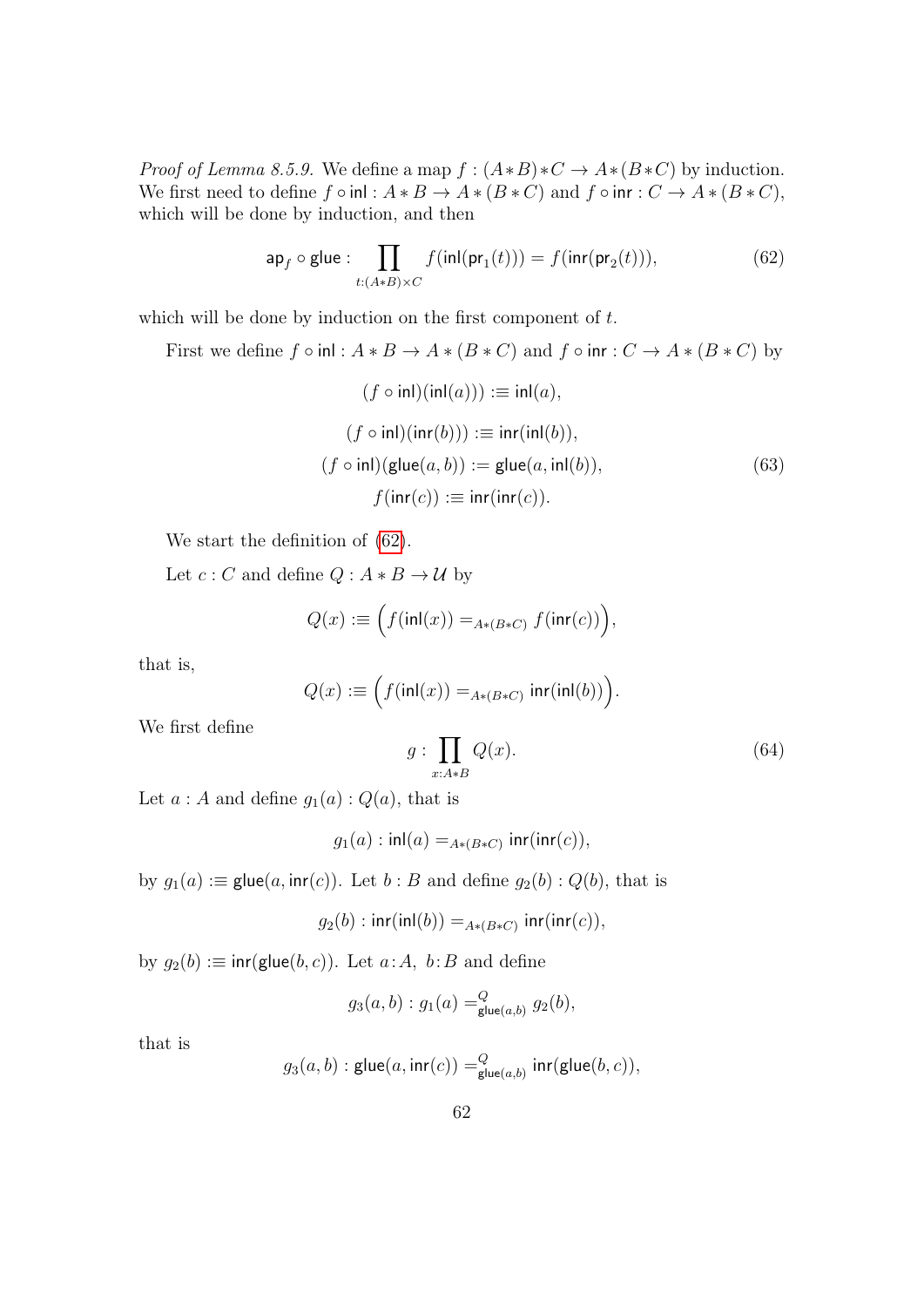that is

$$
g_3(a,b):\mathsf{transport}^Q(\mathsf{glue}(a,b),\mathsf{glue}(a,\mathsf{inr}(c)))=\mathsf{inr}(\mathsf{glue}(b,c)),
$$

as being the composite of the paths

$$
\mathsf{transport}^{Q}(\mathsf{glue}(a,b),\mathsf{glue}(a,\mathsf{inr}(c))) = f(\mathsf{inl}(\mathsf{glue}(a,b)^{-1})) \bullet \mathsf{glue}(a,\mathsf{inr}(c))
$$

$$
= \mathsf{glue}(a,\mathsf{inl}(b))^{-1} \cdot \mathsf{glue}(a,\mathsf{inr}(c)) = \mathsf{inr}(\mathsf{glue}(b,c)),
$$

where the last two paths are respectively given by [\(63\)](#page-61-1) and the claim. Then we get a dependent function  $g$  as in [\(64\)](#page-61-2) satisfying

$$
g(\text{inl}(a)) \equiv g_1(a), \quad g(\text{inr}(b)) \equiv g_2(b), \quad \text{and}_g(\text{glue}(a,b)) = g_3(a,b)
$$

for all  $a : A$  and all  $b : B$ .

We can set  $f(\text{glue}(x, c)) := g(x)$  for all  $x : A * B$ , so that  $f(\text{glue}(t))$  is now defined for all  $t : (A * B) \times C$ . This completes the definition of [\(62\)](#page-61-0).

We get our desired map  $f : (A * B) * C \to A * (B * C)$ . Similarly, we can define a map  $h : A * (B * C) \to (A * B) * C$ , and checking that f and h are inverse to each other is a long and tedious but essentially straightforward computation.  $\Box$ 

#### 8.4 Theorem 8.5.11

The proof of Theorem 8.5.11 uses implicitly the 0-connectedness of the circle  $\mathbb{S}^1$ , 0-connectedness which has been observed in [§7.15](#page-59-0) p. [60](#page-59-0) above.

### 8.5 Proof of Definition 8.6.5

The penultimate sentence of the proof of Definition 8.6.5 is

"To show that it is a family of equivalences, since being an equivalence is a mere proposition and  $x_0 : 1 \to X$  is (at least) (−1)-connected, it suffices to assume  $x_1$ is  $x_0$ ."

This follows from Lemma 8.6.1 (even from Lemma 7.5.7).

#### 8.6 Lemma 8.6.10

Recall the statement: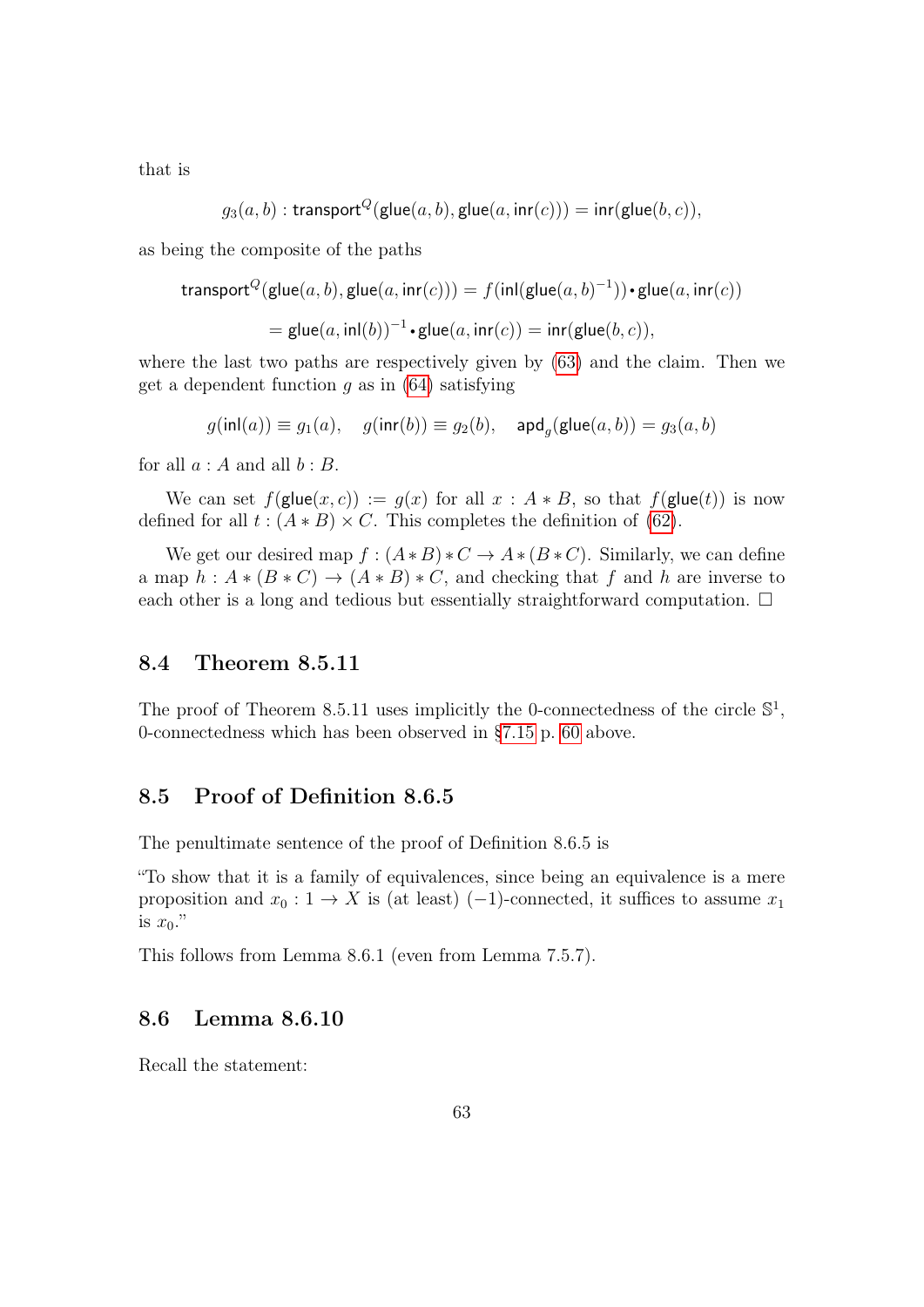**Lemma 8.6.10.** Let  $A: U, B: A \rightarrow U$ , and  $C: \prod_{a:A} B(a) \rightarrow U$ , and also  $a_1, a_2 : A$  with  $m : a_1 = a_2$  and  $b : B(a_2)$ . Then the function

 $\operatorname{\sf transport}^C(\mathsf{pair}_B^=(m, t), -) : C(a_1, \operatorname{\sf transport}^B(m^{-1}, b)) \to C(a_2, b),$ 

where t : transport<sup>B</sup> $(m,$ transport<sup>B</sup> $(m^{-1},b)) = b$  is the obvious coherence path and  $C : (\sum_{a:A} B(a)) \to U$  is the uncurried form of C, is equal to the equivalence obtained by univalence from the composite

$$
C(a_1, \text{transport}^B(m^{-1}, b)) = \text{transport}^{\lambda a.(B(a) \to \mathcal{U})}(m, C(a_1))(b)
$$
  
= C(a<sub>2</sub>, b),

where the paths are respectively given by  $(2.9.4)$  and happly(apd<sub>C</sub>(m), b).

(I have written  $\textsf{pair}^{\equiv}_B$  instead of  $\textsf{pair}^{\equiv}$  to stress the fact that this operation is taken with respect to the type family B.)

Here is a minor rephrasing:

If 
$$
p : C(a_1, \text{transport}^B(m^{-1}, b)) = C(a_2, b)
$$
 is the above path, then we have a path

transport $^{Z \mapsto Z}(p) = \text{transport}^C(\textsf{pair}_B^=(m, t)).$ 

*in*  $C(a_1, \text{transport}^B(m^{-1}, b))$  →  $C(a_2, b)$ .

#### 8.7 Proof of Theorem 8.6.4

Theorem 8.6.4 is proved just before the statement of Corollary 8.6.14. The last display of the proof contains eight underscores; denote them by  $u_1, \ldots, u_8$ . We read, after the display:

". . . the underscore ought to be filled in with suitable coherence paths. Here the first step is functoriality of transport, the second invokes (8.6.12), and the third invokes (8.6.11) (with transport moved to the other side). Thus we have the same first component as the left-hand side of (8.6.13). We leave it to the reader to verify that the coherence paths all cancel, giving reflexivity in the second component."

To fill in the underscores, we introduce the following notation: If  $p : y_1 = y_2$ and  $q : N = y_1$  are paths in  $\Sigma X$ , we denote by

$$
\alpha(p,q):\text{transport}^{N=-}(p,q)=q\hspace{-1.5pt}\cdot\hspace{-1.5pt}p
$$

the obvious path in  $N = y_2$ . If  $y_1 \equiv N$  and  $q \equiv \text{refl}_N$ , we define

$$
\beta(p): \mathsf{transport}^{N=-}(p, \mathsf{refl}_N) = p
$$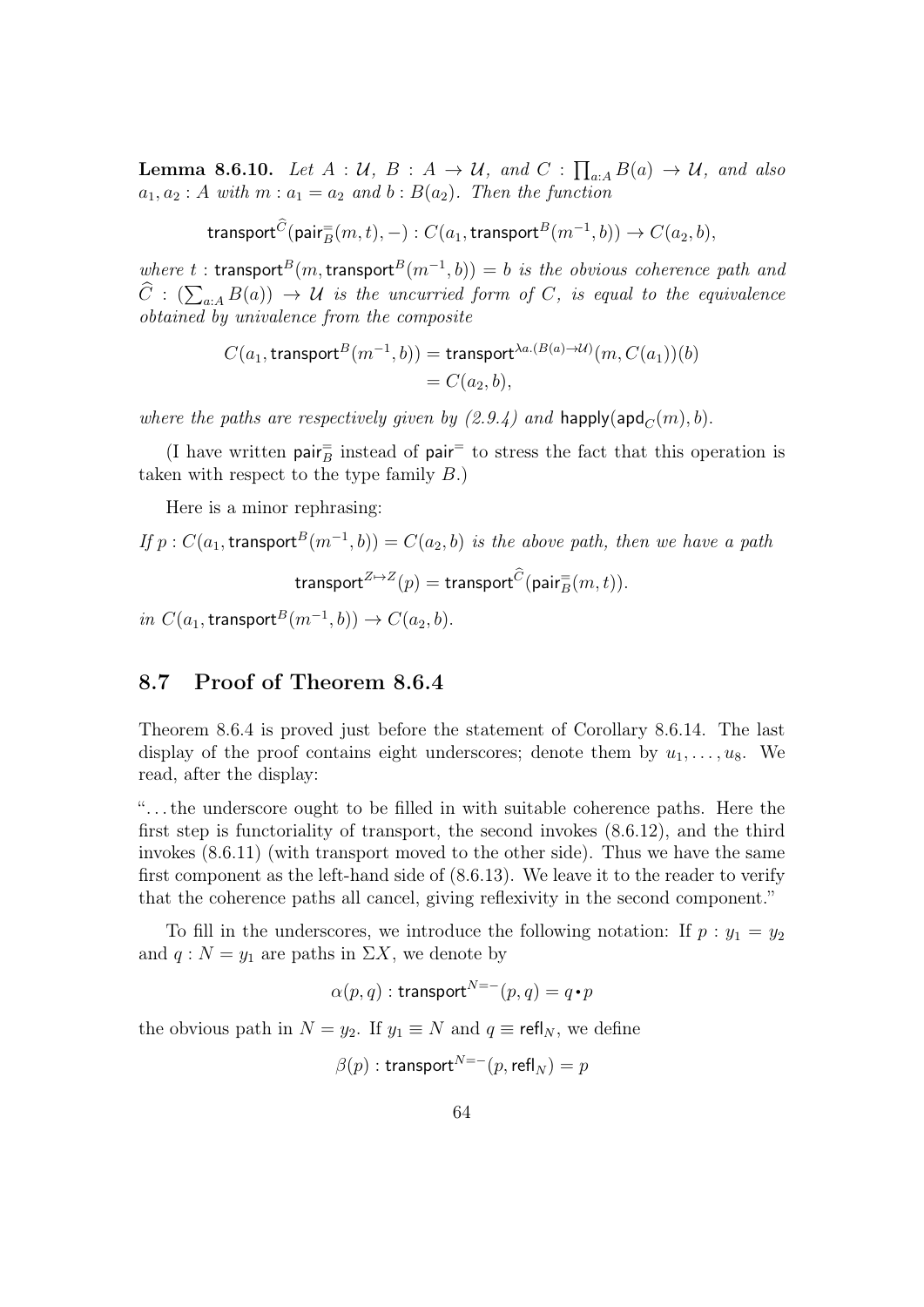by  $\beta(p) := \alpha(p, \text{refl}_N) \cdot \omega$ , where  $\omega : \text{refl}_N \cdot p = p$  is the obvious path in  $N = y_2$ . We also denote by

$$
\gamma: \mathsf{merid}(x_0) \mathord{\bullet} \mathsf{merid}(x_0)^{-1} = \mathsf{refl}_N
$$

the obvious path in  $N = N$ .

The underscores  $u_1, \ldots, u_8$  can be chosen as follows:

$$
u_1: \equiv \beta(\mathsf{merid}(x_1) \cdot \mathsf{merid}(x_0)^{-1}), \quad u_2: \equiv u_5: \equiv \gamma,
$$

 $u_3:\equiv u_6:\equiv \alpha({\mathsf{merid}}(x_0)^{-1},{\mathsf{merid}}(x_1)),\quad u_4:\equiv \beta({\mathsf{merid}}(x_1)),$ 

$$
u_7: \equiv {\mathsf{refl}}_{\mathsf{merid}(x_1)}, \quad u_8: \equiv {\mathsf{refl}}_{\mathsf{merid}(x_1)}{\scriptstyle{\bullet}} \, {\scriptstyle{\mathsf{merid}}}(x_0)^{-1}{\scriptstyle{\cdot}}
$$

In other words, abbreviating transport<sup>code</sup> by t, merid by m, pair<sup>=</sup> by p, refl by r, we get

$$
\begin{aligned}\n&\text{t}\left(\mathsf{p}\left(\mathsf{m}(x_1)\cdot\mathsf{m}(x_0)^{-1},\beta\left(\mathsf{m}(x_1)\cdot\mathsf{m}(x_0)^{-1}\right)\right),\left|(x_0,\gamma)\right|_{2n}\right) \\
&= \mathsf{t}\left(\mathsf{p}\left(\mathsf{m}(x_0)^{-1},\alpha\left(\mathsf{m}(x_0)^{-1},\mathsf{m}(x_1)\right)\right),\mathsf{t}\left(\mathsf{p}\left(\mathsf{m}(x_1),\beta\left(\mathsf{m}(x_1)\right)\right),\left|(x_0,\gamma)\right|_{2n}\right)\right) \\
&= \mathsf{t}\left(\mathsf{p}\left(\mathsf{m}(x_0)^{-1},\alpha\left(\mathsf{m}(x_0)^{-1},\mathsf{m}(x_1)\right)\right),\left|(x_1,\mathsf{r}_{\mathsf{m}(x_1)})\right|_{2n}\right) \\
&= \left|(x_1,\mathsf{r}_{\mathsf{m}(x_1)\cdot\mathsf{m}(x_0)^{-1}})\right|_{2n}.\n\end{aligned}
$$

For the reader's convenience we spell out the following judgments:

$$
\mathsf{code}(N, p) := \left\| \sum_{x:X} \left( \mathsf{m}(x) \cdot \mathsf{m}(x_0)^{-1} = p \right) \right\|_{2n}
$$

for  $p : N = N$ ,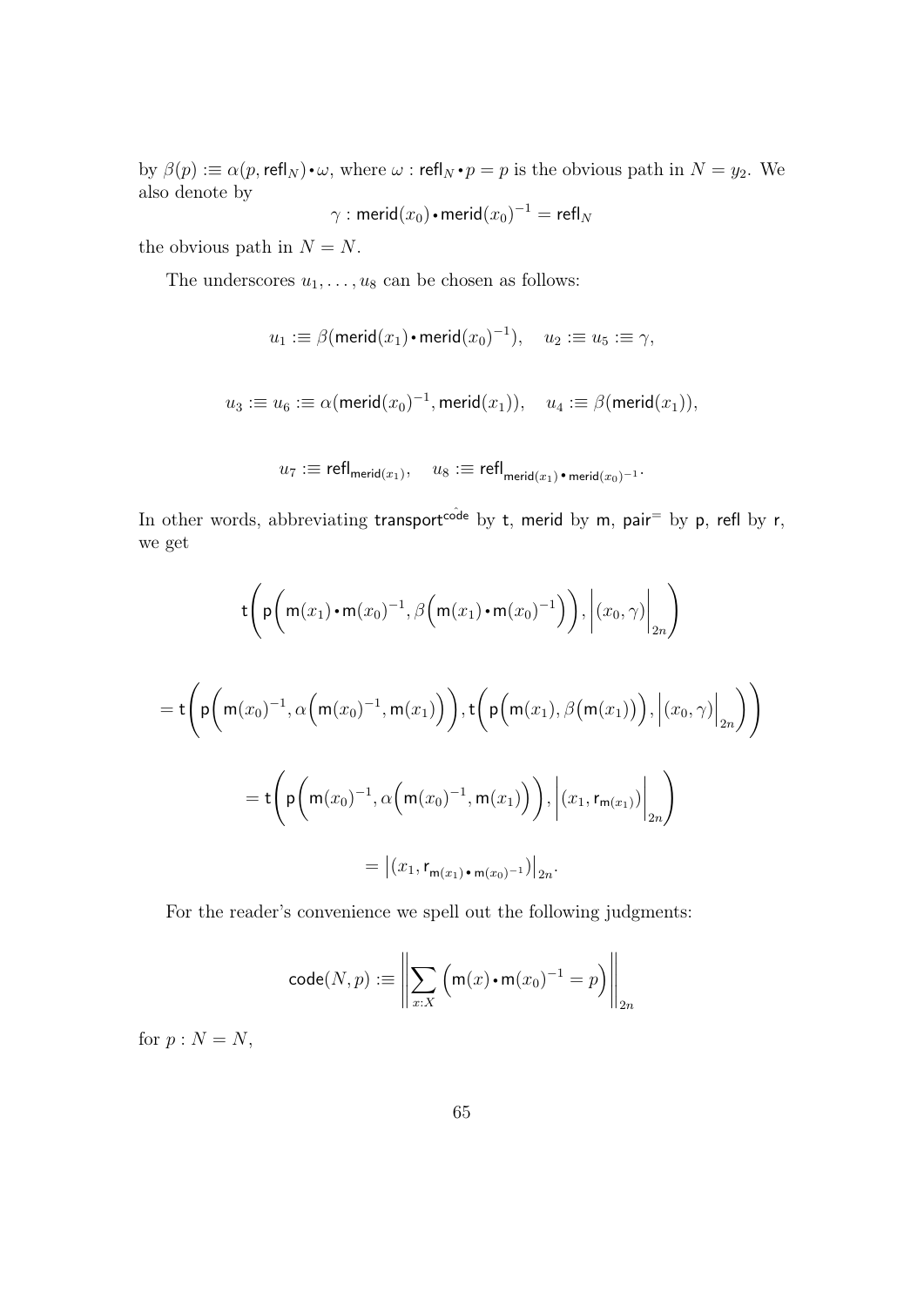$|(x_0, \gamma)|_{2n} : \mathsf{code}(N, \mathsf{r}_N),$ 

$$
p\left(m(x_1)\cdot m(x_0)^{-1}, \beta\left(m(x_1)\cdot m(x_0)^{-1}\right)\right) : (N, r_N) = (N, m(x_1)\cdot m(x_0)^{-1}),
$$
  

$$
p\left(m(x_1), \beta\left(m(x_1)\right)\right) : (N, r_N) = (S, m(x_1)),
$$
  

$$
p\left(m(x_0)^{-1}, \alpha\left(m(x_0)^{-1}, m(x_1)\right)\right) : (S, m(x_1)) = (N, m(x_1)\cdot m(x_0)^{-1}),
$$
  

$$
\text{code}(S, q) := \left\|\sum_{x:X} \left(m(x) = q\right)\right\|_{2n}
$$

for  $q : N = S$ ,

$$
|(x_1, r_{m(x_1)}))|_{2n}
$$
: code $(S, m(x_1)),$   
 $|(x_1, r_{m(x_1) \cdot m(x_0)^{-1}}))|_{2n}$ : code $(N, m(x_1) \cdot m(x_0)^{-1})$ .

## 8.8 Proofs of Theorem 8.8.1 and Corollary 8.8.2

The assertions "hence  $||f(a) = b||_{-1}$ " in the proof of Theorem 8.8.1 and "hence  $||x = y||_1$ " in the proof of Corollary 8.8.2 follow from Theorem 7.3.12.

# 8.9 Proof of Corollary 8.8.5

### 8.9.1 First part

The first part of the proof of Corollary 8.8.5 uses implicitly the following fact: If C is a pointed type and  $k, n : \mathbb{N}$  satisfy  $0 \leq k \leq n$ , then we have

$$
\pi_k(C) = \pi_k(||C||_n).
$$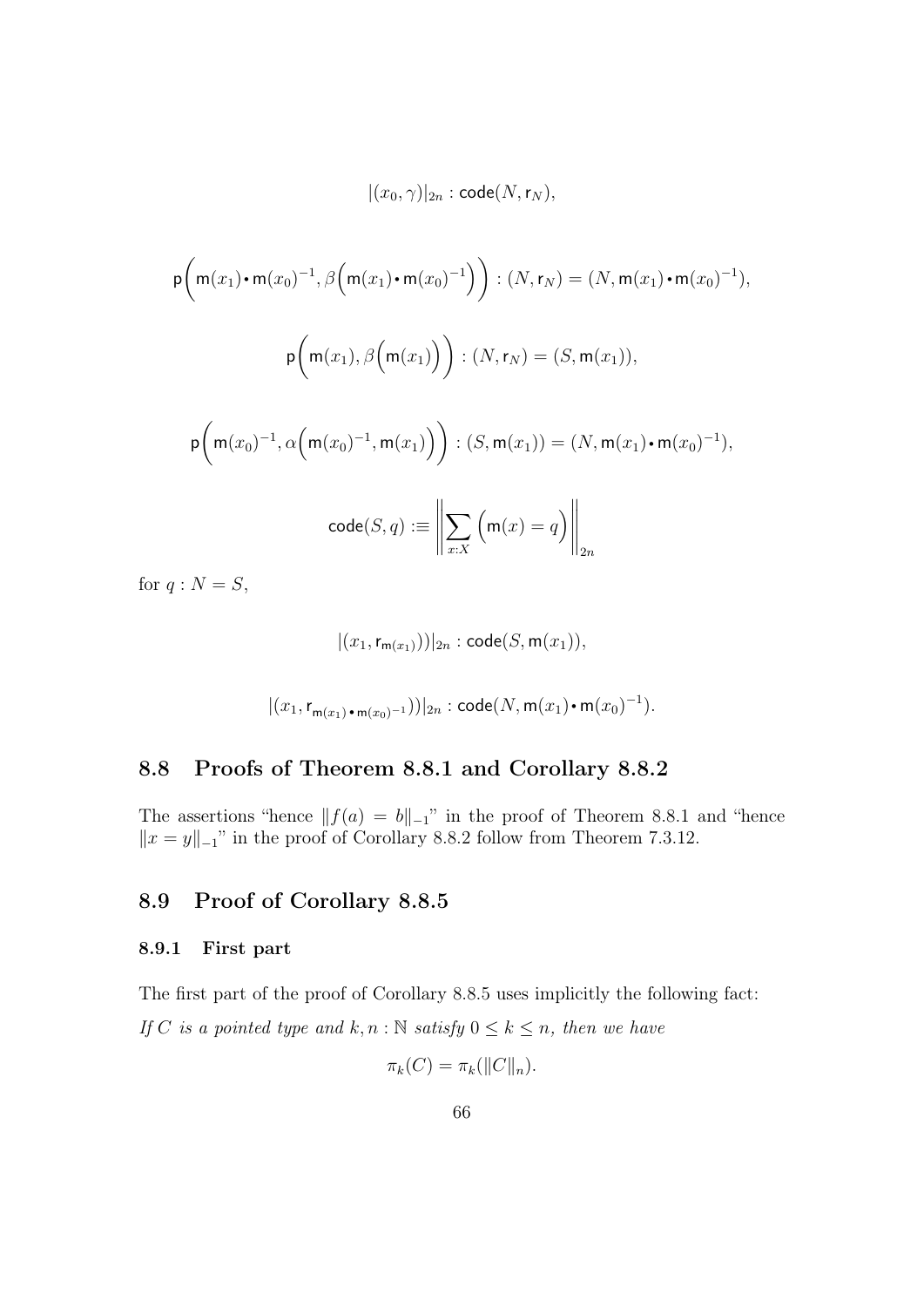Proof. We have

$$
\pi_k(C) = \Omega^k(||C||_k) = \Omega^k(||||C||_n||_k) = \pi_k(||C||_n),
$$

the three equalities resulting respectively from Corollary 7.3.14, Lemma 7.3.15 and Corollary 7.3.14 again.  $\Box$ 

Let us spell out the proof of the contractibility of  $\|\text{fib}_{f}(f(a))\|_{n}$ . Lemma 7.3.15 yields

$$
\|\|\text{fib}_f(f(a))\|_n\|_0 = \|\text{fib}_f(f(a))\|_0,
$$

and we already know that  $\|\text{fib}_f(f(a))\|_0$  is contractible. As a result,  $\|\text{fib}_f(f(a))\|_n$ is 0-connected, and Corollary 8.8.4 implies that  $\|\text{fib}_f(f(a))\|_n$  is contractible.  $\Box$ 

#### 8.9.2 Second part

In the second part of the proof of Corollary 8.8.5, the assertion "therefore  $||b =$  $f(a)\Vert_{-1}$ " follows from Theorem 7.3.12.

#### 8.10 Exercise 8.7

Statement. Define a **pointed equivalence** to be a pointed map whose underlying function is an equivalence.

- 1. Show that the type of pointed equivalences between pointed types  $(X, x_0)$ and  $(Y, y_0)$  is equivalent to  $(X, x_0) =_{\mathcal{U}_\bullet} (Y, y_0)$ .
- 2. Reformulate the notion of pointed equivalence in terms of a pointed quasiinverse and pointed homotopies, in one of the coherent styles from Chapter 4.

Solution. It might help the reader to take a look at [§2.4](#page-14-0) p. [15](#page-14-0) above. The first idea would be to define the type  $(X, x_0) \simeq (Y, y_0)$  as being

$$
\sum_{f:(X,x_0)\to (Y,y_0)}\; \mathsf{isequiv}( \mathsf{pr}_1(f)),
$$

but we prefer the equivalent definition

$$
((X,x_0)\simeq (Y,y_0)) := \sum_{f_1:X\to Y} \text{ isequiv}(f_1)\times (f_1(x_0)=y_0).
$$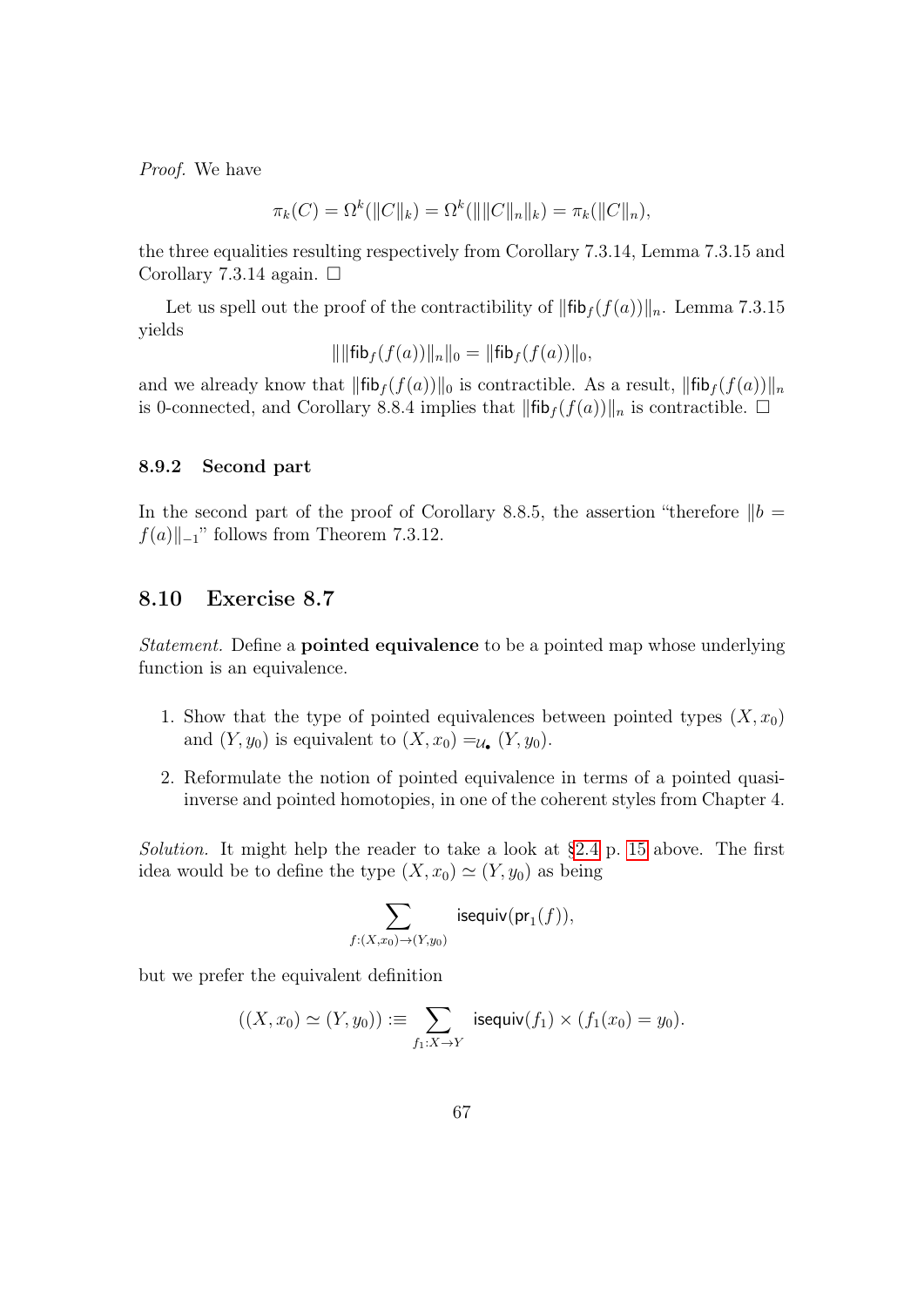We shall define the maps  $a, b$  and c in the diagram



We define  $a$  by path induction in the obvious way. We define  $c$  by the formula

$$
c(f_1, u, f_0) := (f_1, u).
$$

We define b by setting

$$
b(f_1, u, f_0) := \Big(\mathsf{ua}(f_1, u), \ q(f_1, u) \cdot f_0\Big),
$$

where  $q(f_1, u)$  is the obvious path from  $p_{1\star}(x_0)$  to  $f_1(x_0)$  in Y. We claim that a and b are inverse. We prove

$$
b \circ a = \mathsf{id}_{(X,x_0)=(Y,y_0)}
$$

by path induction. Let us check

$$
a \circ b = \mathsf{id}_{(X,x_0)\simeq (Y,y_0)}.
$$

Let  $(f_1, u, f_0) : (X, x_0) \simeq (Y, y_0)$ . We must show

<span id="page-67-0"></span>
$$
a\Big(\text{ua}(f_1, u), \ q(f_1, u) \cdot f_0\Big) = (f_1, u, f_0). \tag{65}
$$

Defining  $p_1 : X = Y$  by  $p_1 := \text{ua}(f_1, u)$ , Equality [\(65\)](#page-67-0) is equivalent to

$$
a\bigg(p_1, q\big(\text{idtoeqv}(p_1)\bigg) \cdot f_0\bigg) = (p_1, f_0),
$$

which is easily proved by path induction on  $p_1$ .

# 9 Chapter 9

## 9.1 Theorem 9.2.5

In the penultimate paragraph of the proof of Theorem 9.2.5, one can also argue by path induction.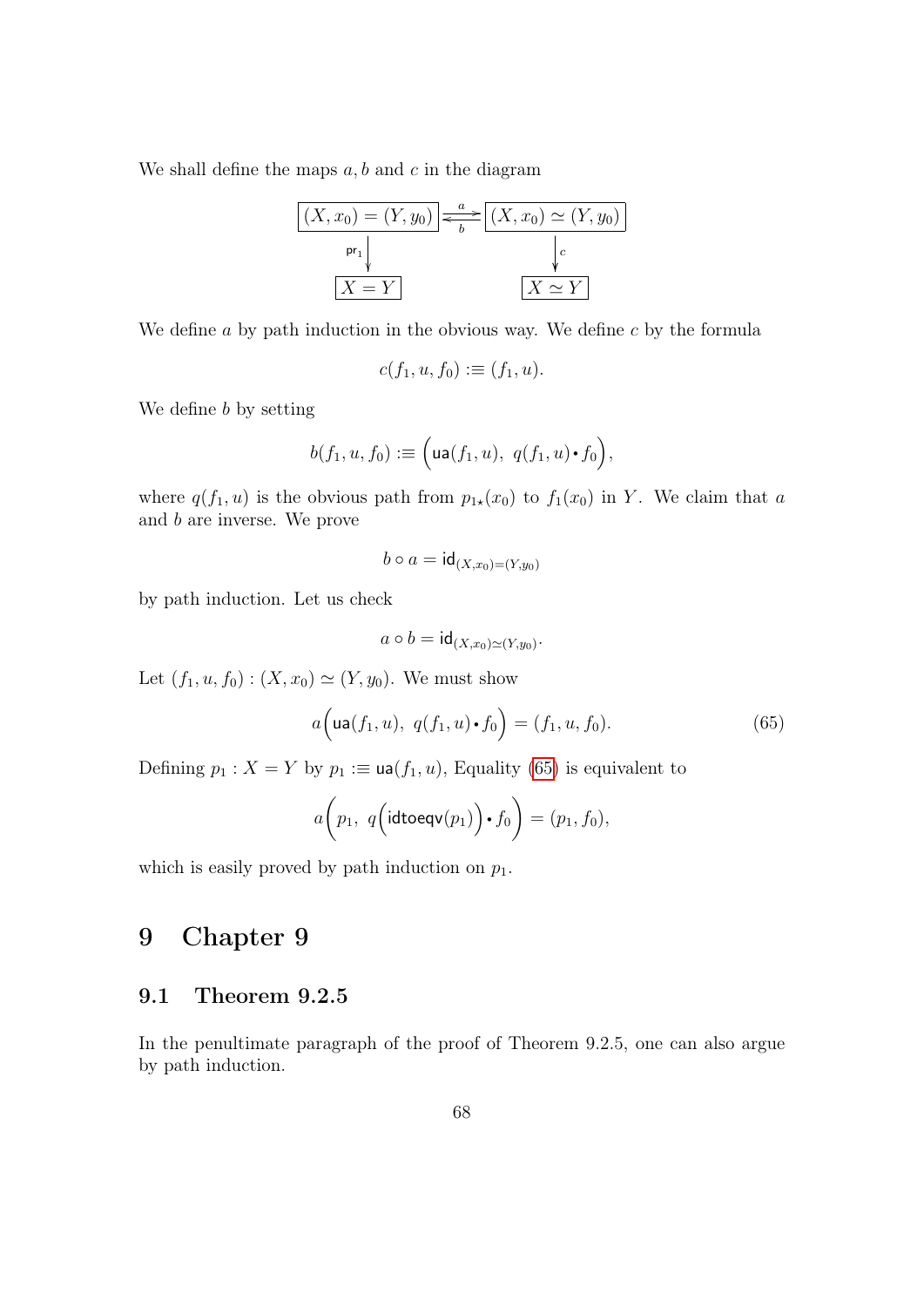## <span id="page-68-1"></span>9.2 Lemma 9.2.8

To prove Lemma 9.3.2 (see [§9.3](#page-70-0) below) the following two lemmas might be useful. (Lemma 1 below is a mild generalization of Lemma 9.2.8.)

**Lemma 1.** In the diagram below,  $A, B, C, D$  are precategories;  $F, G : A \rightarrow B$ ,  $H, K : C \to D$  and  $L : B \to C$  are functors;  $\gamma : F \to G$  and  $\delta : H \to K$  are natural transformations:

$$
\begin{array}{ccc}\nH & & F \\
\leftarrow & L & \leftarrow \\
D & \delta \downarrow & C & \leftarrow & B & \gamma \downarrow & A, \\
\leftarrow & & & \leftarrow & & \\
K & & & G & & \n\end{array}
$$

We have, in the above setting,

<span id="page-68-0"></span>
$$
(\delta LG)(HL\gamma) = (KL\gamma)(\delta LF). \tag{66}
$$

*Proof.* It suffices to check componentwise: at  $a : A$  we have

$$
((\delta LG)(HL\gamma))_a \equiv (\delta LG)_a (HL\gamma)_a
$$
  
\n
$$
\equiv \delta_{LGa} \circ HL(\gamma_a)
$$
  
\n
$$
= KL(\gamma_a) \circ \delta_{LFa}
$$
 by naturality of  $\delta$   
\n
$$
\equiv (KL\gamma)_a \circ (\delta LF)_a
$$
  
\n
$$
\equiv ((KL\gamma)(\delta LF))_a. \square
$$

Equality [\(66\)](#page-68-0) can be illustrated by the commutative square

$$
HLF \xrightarrow{\quad (HL\gamma)} \qquad HLG
$$
  
\n
$$
\langle \delta LF \rangle \qquad \qquad \downarrow \langle \delta LG \rangle
$$
  
\n
$$
KLF \xrightarrow{\quad (KL\gamma)} \qquad KLG.
$$

**Lemma 2.** In the diagram below,  $A, B, C, D$  are precategories;  $F : A \rightarrow B$ ,  $G, H, K : B \to C$  and  $L : C \to D$  are functors;  $\alpha : G \to H$  and  $\beta : H \to K$  are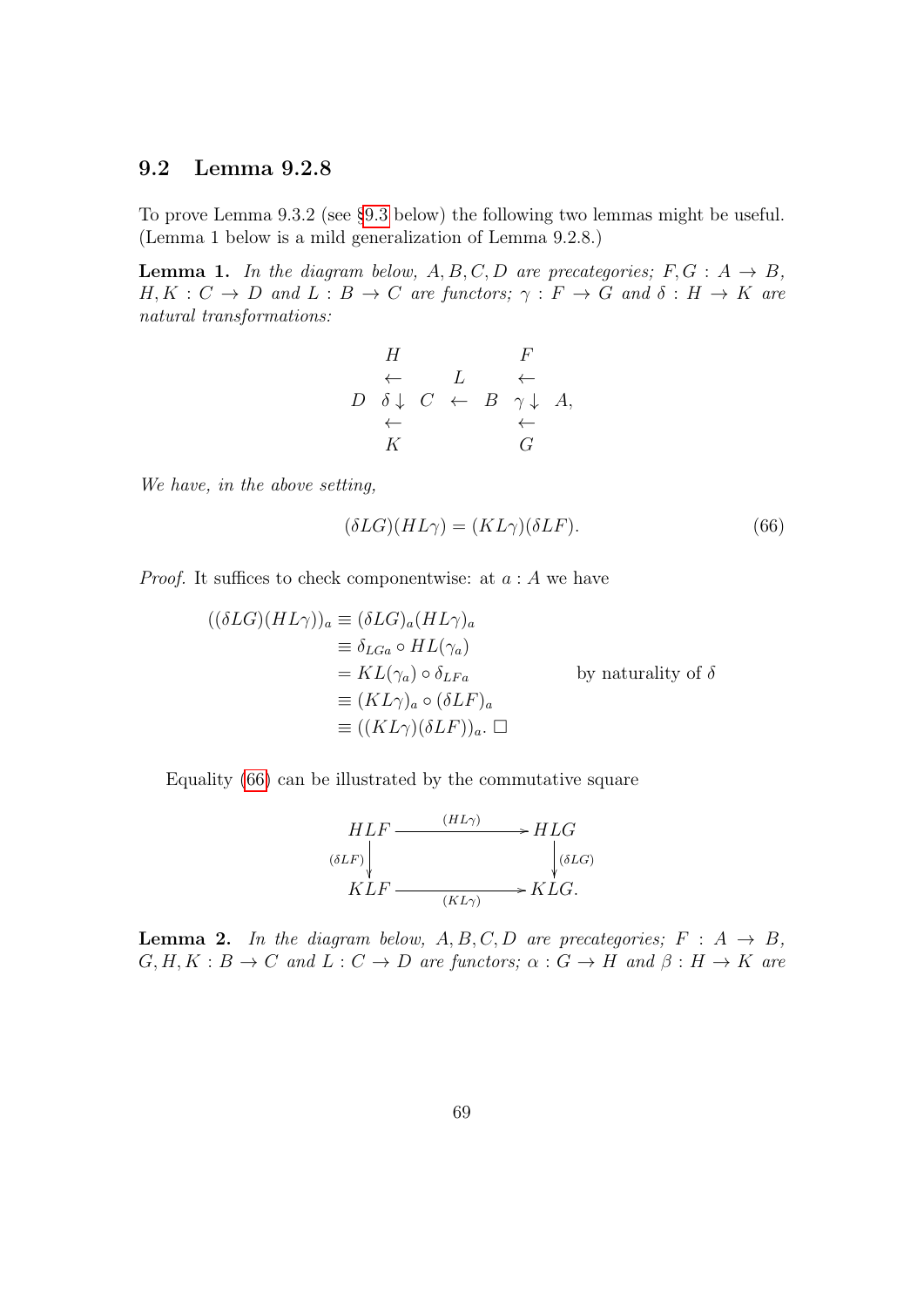$natural\ transitions:$ 



We have, in the above setting,

<span id="page-69-0"></span>
$$
(L\beta F)(L\alpha F) = L(\beta \alpha)F.
$$
\n(67)

*Proof.* It suffices to check componentwise: at  $a : A$  we have

$$
((L\beta F)(L\alpha F))_a \equiv (L\beta F)_a (L\alpha F)_a
$$
  
\n
$$
\equiv L(\beta_{Fa}) \circ L(\alpha_{Fa})
$$
  
\n
$$
= L(\beta_{Fa} \circ \alpha_{Fa})
$$
  
\n
$$
= L((\beta \alpha)_{Fa})
$$
  
\n
$$
= (L(\beta \alpha)F)_a. \quad \Box
$$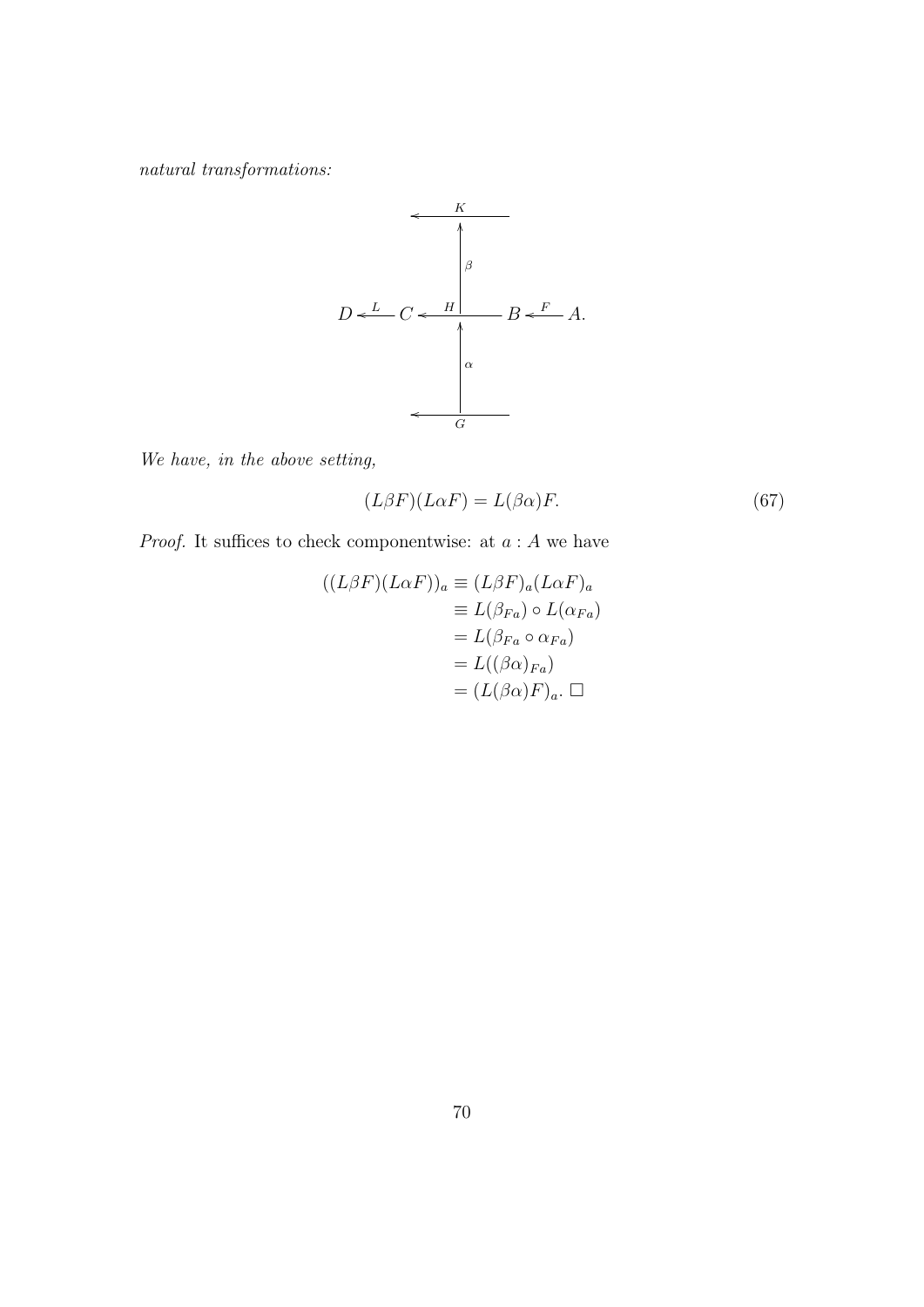# <span id="page-70-0"></span>9.3 Lemma 9.3.2

In the notation of [§9.2](#page-68-1) above, the diagrams and equalities below (which follow from [\(66\)](#page-68-0) above) will help us verify the equality  $\delta \gamma = 1_G$  in the proof of Lemma 9.3.2:

<span id="page-70-1"></span>
$$
1_A \tFG
$$
\n
$$
\leftarrow \tG' \leftarrow
$$
\n
$$
A \t\eta \downarrow A \leftarrow B \t\epsilon \downarrow B,
$$
\n
$$
\leftarrow \tGF
$$
\n
$$
1_B
$$
\n
$$
(\eta G' 1_B)(1_A G' \varepsilon) = (GF G' \varepsilon)(\eta G' FG),
$$
\n
$$
G'FG \xrightarrow{\quad (1_A G' \varepsilon)} G'
$$
\n
$$
(\eta G' FG) \downarrow \t\eta G' 1_B
$$
\n
$$
GFG'FG \xrightarrow{\quad (GF G' \varepsilon)} GFG',
$$
\n
$$
FG'
$$
\n
$$
\leftarrow \t1_B \leftarrow
$$
\n
$$
B \t\epsilon' \downarrow B \leftarrow B \t\epsilon \downarrow B,
$$
\n
$$
\leftarrow \t1_B \t\downarrow B \t\downarrow B
$$
\n
$$
1_B \t\downarrow B \t\downarrow B
$$
\n
$$
1_B \t\downarrow B \t\downarrow B
$$

<span id="page-70-2"></span>
$$
(\varepsilon' 1_B 1_B)(FG' 1_B \varepsilon) = (1_B 1_B \varepsilon)(\varepsilon' 1_B FG), \tag{69}
$$

$$
FG'FG \xrightarrow{(FG' 1_B \varepsilon)} FG'
$$
  
\n
$$
(\varepsilon' 1_B FG) \Big|_{\forall (\varepsilon' 1_B 1_B)}
$$
  
\n
$$
FG \xrightarrow{(1_B 1_B \varepsilon)} 1_B,
$$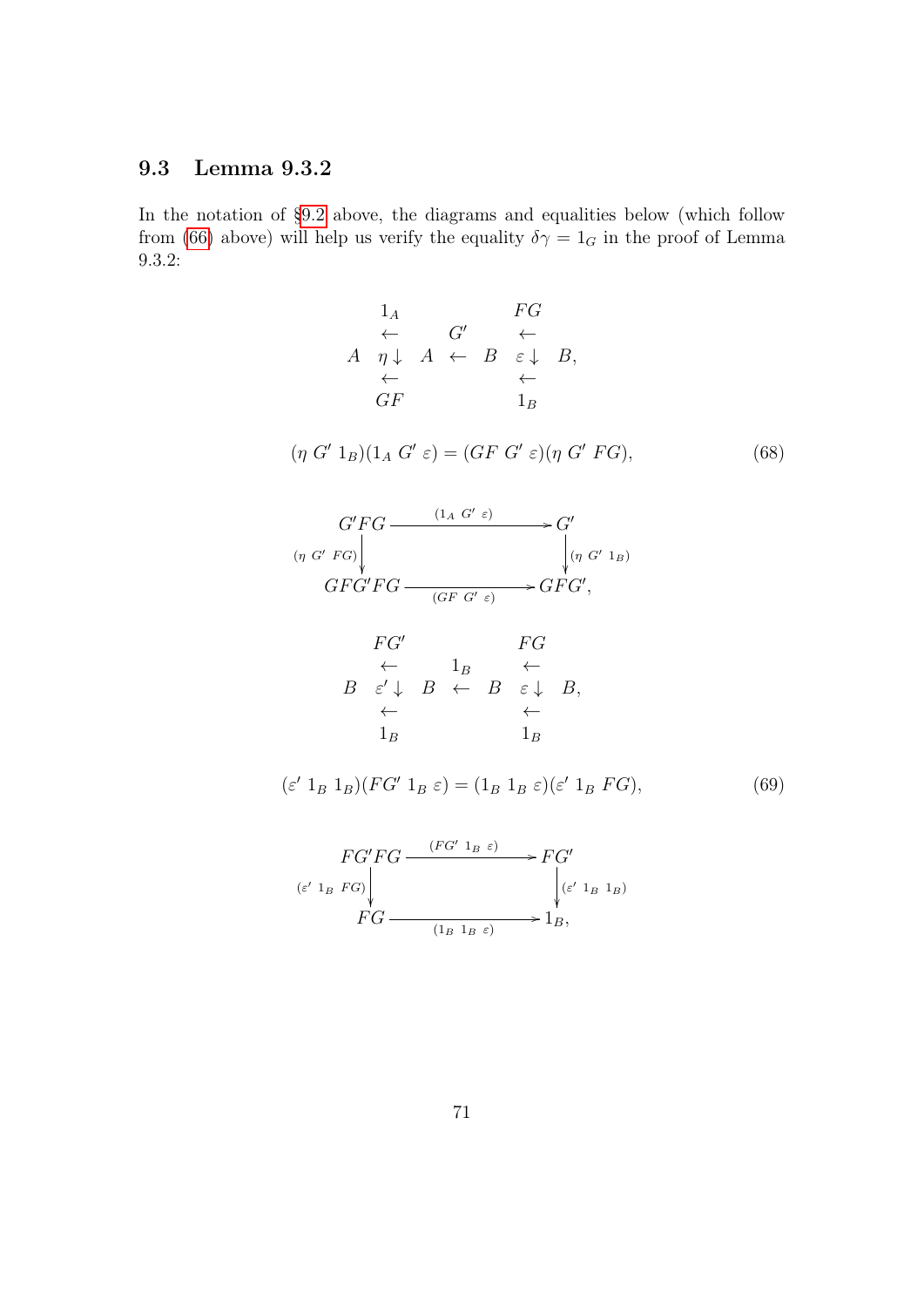1<sup>A</sup> 1<sup>A</sup> ← 1<sup>A</sup> ← A η ↓ A ← A η<sup>0</sup> ↓ A, ← ← GF G<sup>0</sup>F

<span id="page-71-0"></span>
$$
(\eta \ 1_A \ G'F)(1_A \ 1_A \ \eta') = (GF \ 1_A \ \eta')(\eta \ 1_A \ 1_A), \tag{70}
$$

$$
\begin{array}{ccc}\n1_A & \xrightarrow{(1_A 1_A \eta')} & G'F \\
\hline\n(\eta 1_A 1_A) & & \downarrow (\eta 1_A G'F) \\
\downarrow & & \downarrow (\eta 1_A G'F) \\
\hline\n\vdots & & \downarrow (\eta 1_A G'F)\n\end{array}
$$

Here is the verification of the equality  $\delta \gamma = 1_G$  in the proof of Lemma 9.3.2 announced at the beginning of this section:

$$
\delta \gamma \equiv (G\varepsilon')(\eta G') (G'\varepsilon)(\eta' G)
$$
\n
$$
= (G\varepsilon') (GFG'\varepsilon)(\eta G'FG)(\eta' G)
$$
\n
$$
= G (\varepsilon' (FG'\varepsilon)) ((\eta G'F \eta') \eta') G
$$
\n
$$
= G (\varepsilon (\varepsilon' FG)) ((GF\eta') \eta) G
$$
\n
$$
= G (\varepsilon (\varepsilon' F)) ((F\eta') \eta) G
$$
\n
$$
= (G\varepsilon)(\varepsilon' F)(F\eta')(\eta G)
$$
\n
$$
= (G\varepsilon)(\eta G)
$$
\n
$$
= 1_G
$$
\nby  $\Delta_1$ \nby  $\Delta_2$ ,\nby  $\Delta_2$ ,\nby  $\Delta_2$ ,\nby  $\Delta_2$ ,\nby  $\Delta_2$ ,\nby  $\Delta_2$ ,\nby  $\Delta_3$ ,\nby  $\Delta_3$ ,\nby  $\Delta_4$ ,\nby  $\Delta_5$ ,\nby  $\Delta_6$ ,\nby  $\Delta_7$ ,\nby  $\Delta_8$ ,\nby  $\Delta_9$ ,\nby  $\Delta_9$ ,\nby  $\Delta_1$ ,\nby  $\Delta_2$ ,\nby  $\Delta_3$ ,\nby  $\Delta_4$ ,\nby  $\Delta_5$ ,\nby  $\Delta_6$ ,\nby  $\Delta_7$ ,\nby  $\Delta_8$ ,\nby  $\Delta_9$ ,\nby  $\Delta_9$ ,\nby  $\Delta_9$ ,\nby  $\Delta_9$ ,\nby  $\Delta_9$ ,\nby  $\Delta_9$ ,\nby  $\Delta_9$ ,\nby  $\Delta_9$ ,\nby  $\Delta_9$ ,\nby  $\Delta_9$ ,\nby  $\Delta_9$ ,\nby  $\Delta_9$ ,\nby  $\Delta_9$ ,\nby  $\Delta_9$ ,\nby  $\Delta_9$ ,\nby  $\Delta_9$ ,\nby  $\Delta_9$ ,\nby  $\Delta_9$ ,\nby  $\Delta_9$ ,\nby  $\Delta_9$ ,\n

where  $\Delta_1$  and  $\Delta_2$  denote the first and second triangle identity.

## 9.4 Proof of Lemma 9.4.9

• The following observation, which could be made just before Definition 9.2.3, is used in the proof of Lemma 9.4.9.

In the setting of Definition 9.2.1, let  $p : F_0 = G_0$ ; for each  $a : A_0$  let  $p_a$ :  $Fa = Ga$  be the induced path; let a, a':  $A_0$ ; and define  $P : (A_0 \rightarrow B_0) \rightarrow U$  by  $P(f) := (\text{hom}_A(a, a') \to \text{hom}_B(fa, fa'))$ . Then we have

$$
p_{\star}(F_{a,a'})(g) = \text{idtoiso}(p_{a'}) \circ F_{a,a'}(g) \circ \text{idtoiso}((p_a)^{-1})
$$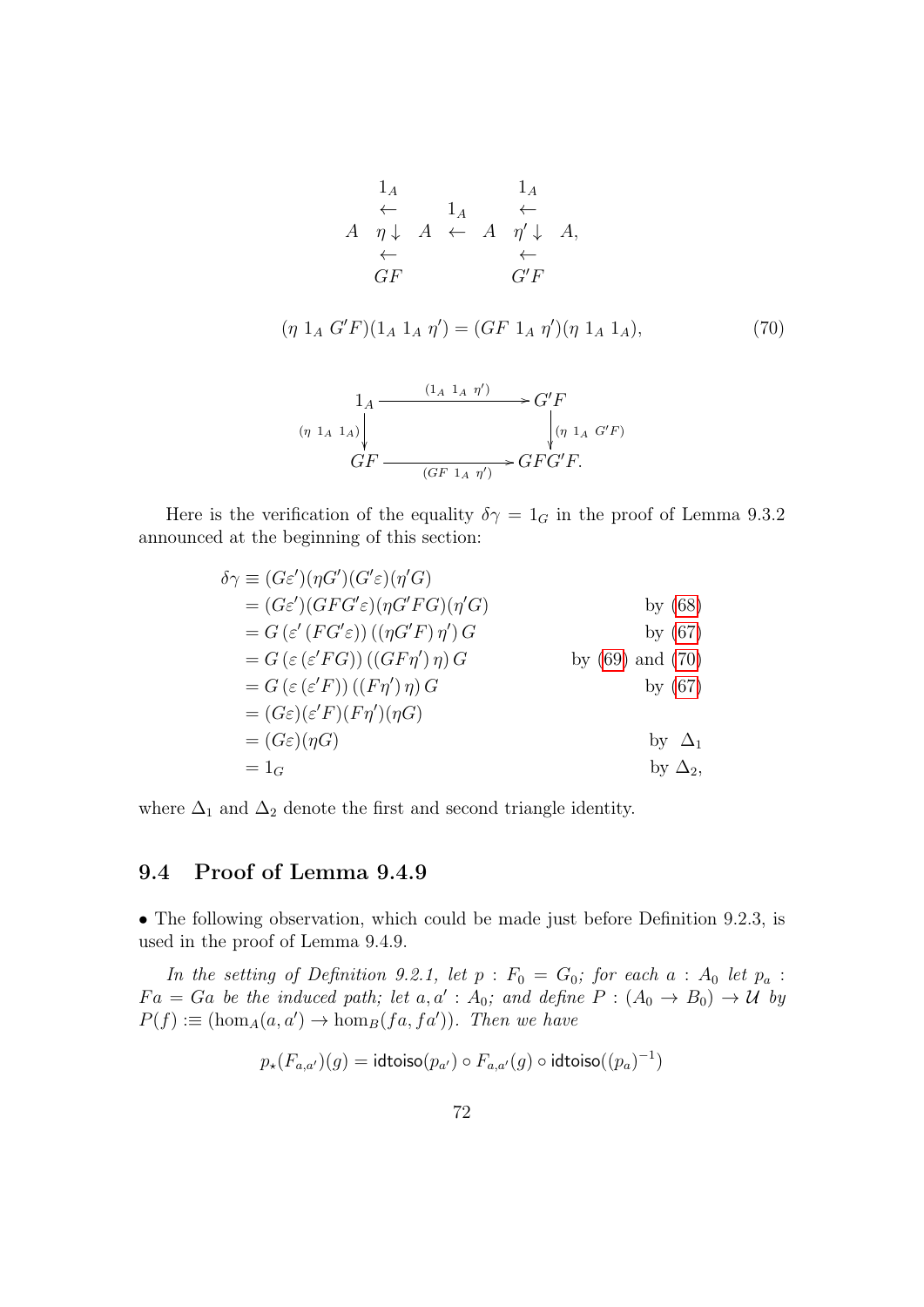for all  $g: \hom_A(a, a')$ .

• In the penultimate paragraph of the proof of Lemma 9.4.9, the phrase "the other triangle identity, which we have seen in Chapter 4 is equivalent to (9.4.11)" refers (I think) to Lemma 4.2.2.

# 10 Chapter 10

#### <span id="page-72-1"></span>10.1 A Lemma

Recall the notion of image (Definition 7.6.3 of the book):

**Definition 7.6.3.** Let  $f : A \rightarrow B$  be a function. The *n*-image of f is defined as

$$
\mathsf{im}_n(f) := \sum_{b:B} \|\mathsf{fib}_f(b)\|_n.
$$

When  $n = -1$ , we write simply  $\text{im}(f)$  and call it the **image** of f.

The following lemma, whose proof is straightforward, will be used in [§10.2](#page-72-0) below.

**Lemma.** Let  $f : A \rightarrow B$  be a map. Assume that B is a set. Then  $\text{im}(f)$  is a mere proposition if and only if  $f(a) = f(a')$  for all  $a, a' : A$ .

*Proof.* Suppose  $\text{im}(f)$  is a mere proposition and let  $a, a' : A$ . As

$$
\Big(f(a),\vert (a,\mathsf{refl}_{f(a)})\vert\Big), \Big(f(a'),\vert (a',\mathsf{refl}_{f(a')})\vert\Big) : \mathsf{im}(f),
$$

we have  $f(a) = f(a')$ . Conversely, assume  $f(a) = f(a')$  for all  $a, a' : A$ . Let  $x, x' : \text{im}(f)$ . We claim  $x = x'$ . We may suppose  $x \equiv (b, u), x' \equiv (b', u')$  (obvious notation). It suffices to show  $b = b'$ . As  $b = b'$  is a mere proposition, we may assume  $u \equiv |(a, p)|$  and  $u' \equiv |(a', p')|$  with

$$
a, a' : A, p : f(a) = b, p' : f(a') = b'.
$$

This implies  $b = b'$ , as required.  $\square$ 

### <span id="page-72-0"></span>10.2 Before Lemma 10.1.1

This is about the sentence "The obvious candidate for the coequalizer of the kernel pair of  $f : A \to B$  is the image of f, as defined in §7.6" a few paragraphs before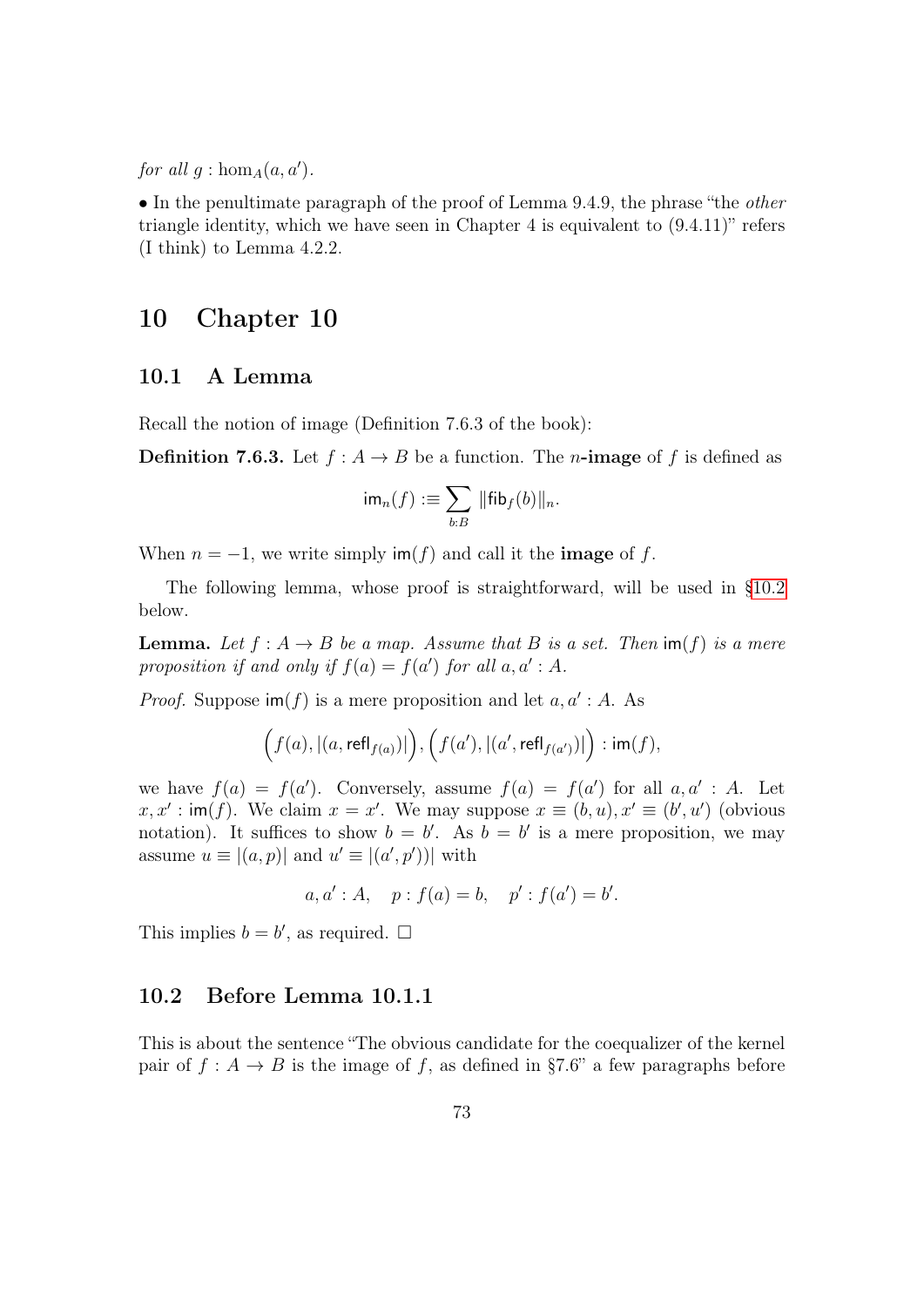Lemma 10.1.1. (It is clear from the context that A and B are sets.) Let us show that this obvious candidate is the good one. By Lemma 4.8.2 of the book (see [§4.6](#page-34-0) p. [35\)](#page-34-0) it suffices to prove the following statement:

If B : A  $\rightarrow$  Set is a set family over a set A and  $\sim$  is the equivalence relation on  $\sum_{a:A} B(a)$  defined by

$$
(a,b) \sim (a',b') \text{ if and only if } a = a',
$$

then the resulting quotient satisfies

$$
\left(\sum_{a:A} B(a)\right)\Bigg/\sim \quad = \quad \sum_{a:A} \|B(a)\|.
$$

Proof. Let us define a map

$$
h:\left(\sum_{a:A}||B(a)||\right) \rightarrow \left(\sum_{a:A}B(a)\right)\middle/\sim.
$$

It suffices to define, keeping  $a_0 : A$  fixed, the object  $h(a_0, \beta)$  for all  $\beta : ||B(a_0)||$ . Define

$$
f: B(a_0) \to \left(\sum_{a:A} B(a)\right) \sim
$$

by  $f(b) := q(a_0, b)$  for all  $b : B(a_0)$ , and let

$$
\tilde{f}: B(a_0)\to {\rm im}(f), \quad \operatorname{pr}_1: {\rm im}(f)\to \left(\sum_{a:A}\ B(a)\right)\!\!\Bigg/\!\!\!\sim
$$

be the canonical factorization of  $f$  (see Lemma 7.6.4 of the book). The lemma in [§10.1](#page-72-1) above implies that  $\mathsf{im}(f)$  is a mere proposition. As a result,  $\tilde{f}$  induces a map  $g: ||B(a_0)|| \to \text{im}(f)$  satisfying  $g(|b|) \equiv f(b)$  for all  $b: B(a_0)$ , and we can set  $h(a_0, \beta) := \mathsf{pr}_1(g(\beta))$  for all  $b : B(a_0)$ .

We leave it to the reader to check, using [§7.5](#page-54-0) above, that h is invertible.  $\Box$ 

#### 10.3 Proof of Lemma 10.1.13

To prove the equality merid<sub> $\star(\tau(N)) = \tau(S)$ , one can use the following lemma,</sub> whose proof is straightforward: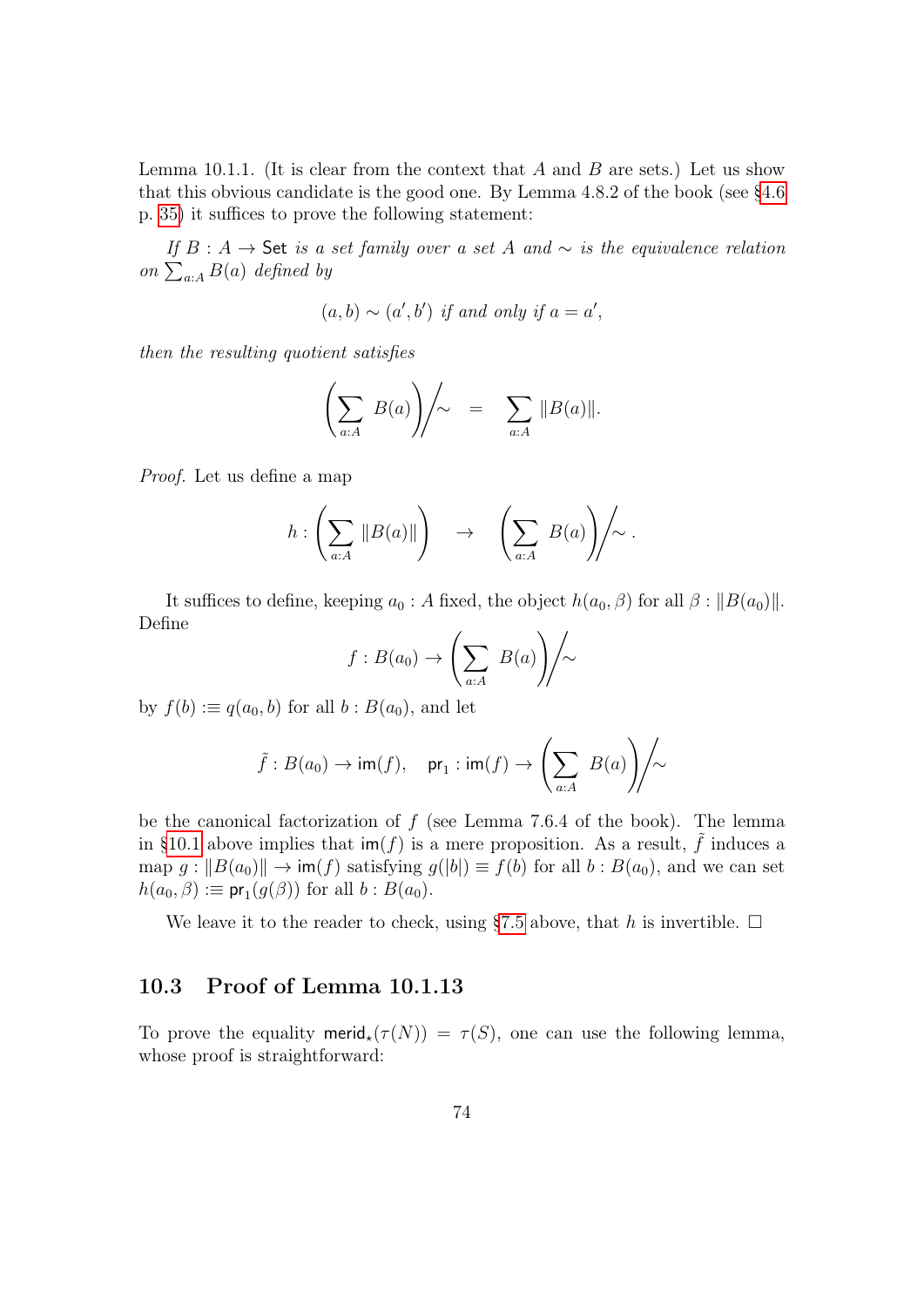**Lemma.** Let  $P: A \to B \to U$  be a type family, define  $Q: A \to U$  by

$$
Q(a) := \prod_{b:B} P(a,b),
$$

let  $p : a = a'$  be a path in A, let  $f : Q(a)$ , and let  $b : B$ . Then we have

$$
\mathsf{transport}^Q(p,f)(b) = \mathsf{transport}^{P(-,b)}(p,f(b)).
$$

## 10.4 The induction principle for acc (§10.3)

Here is a first particular case of the general induction principle for acc:

If we have a type family  $P : A \to U$  and

$$
f: \prod_{a:A} \left( \prod_{b:A} (b
$$

then we get

$$
g: \prod_{a:A} \mathsf{acc}(a) \to P(a)
$$

with

$$
g(a,\mathsf{acc}_{\leq}(a,\mathsf{pr}_1 \circ u)) \equiv f\bigg(a\ ,\ \lambda b.\lambda l.\Big(\mathsf{pr}_1u(b,l)\ ,\ g\big(b,\mathsf{pr}_1u(b,l)\big)\Big)\bigg)
$$

for all  $a : A$  and all  $u : \prod_{b:A} (b < a) \rightarrow \text{acc}(b) \times P(b)$ .

Here is a second particular case:

If  $\lt$  is well-founded, if we have a type family  $P : A \to U$ , and if we have

<span id="page-74-0"></span>
$$
f: \prod_{a:A} \left( \prod_{b:A} (b
$$

then we get  $g: \prod_{a:A} P(a)$  with  $g(a) \equiv f(a, \lambda b. \lambda l. g(b))$  for all  $a: A$ .

(We are using Lemma 10.3.2 of the book.)

## 10.5 Lemma 10.3.7

Here is a minor variant: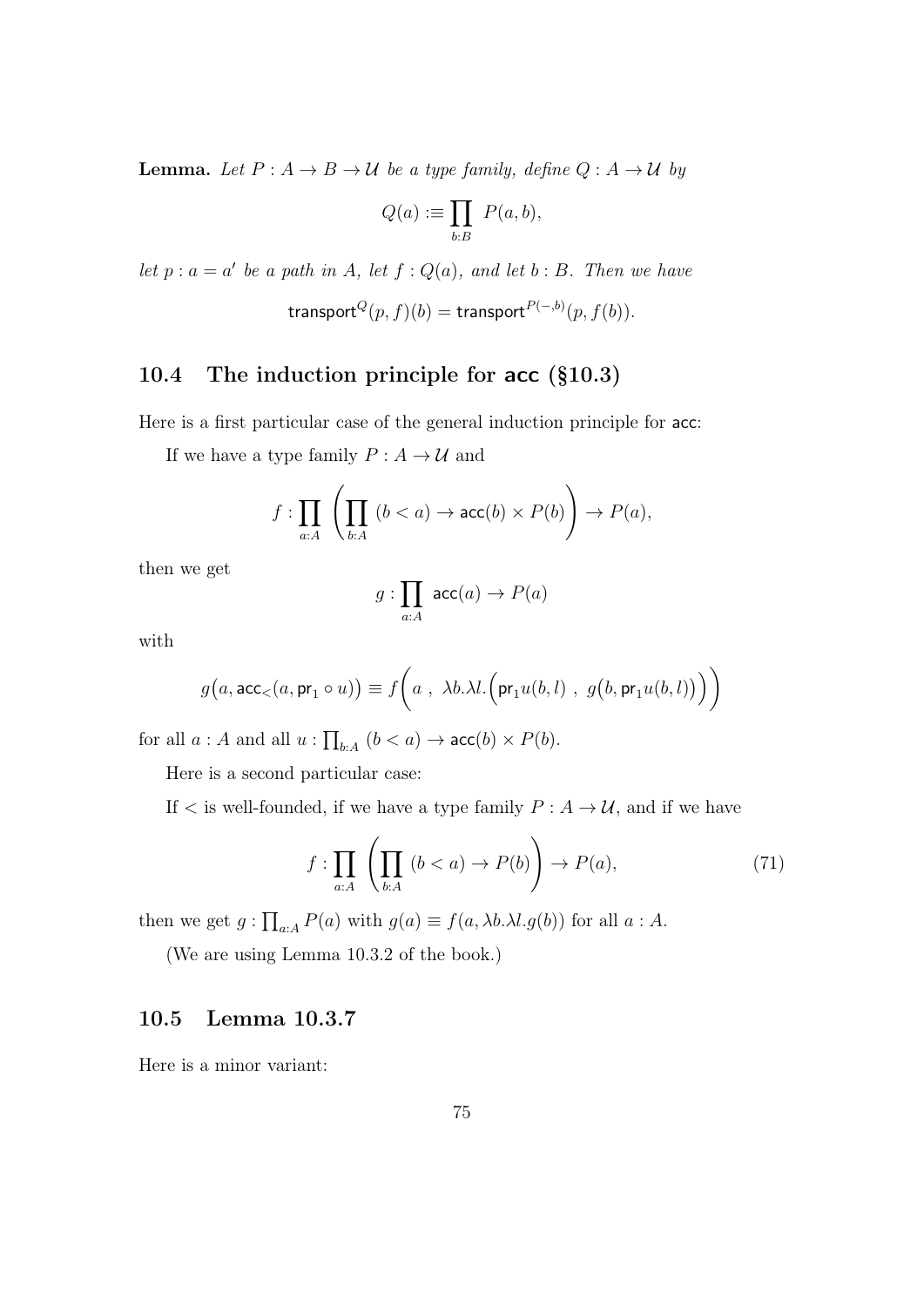Suppose P is a set and we have a function  $h : (P \to \text{Prop}) \to P$ . Then if  $\lt$  is a well-founded relation on A, there is a function  $g : A \rightarrow P$  such that for all  $a : A$ we have

$$
g(a) \equiv h\left(\{g(b) \mid b < a\}\right),
$$

where  $\{g(b) \mid b < a\} : P \to \text{Prop maps } p : P$  to

$$
\exists (b:A) \cdot (g(b) = p) \land (b < a).
$$

Proof. We shall use the induction principle containing Display [\(71\)](#page-74-0) above. Define

$$
f: \prod_{a:A} \left( \prod_{b:A} (b
$$

by

$$
f(a, s) := h(\{s(b, l) \mid l : b < a\}),
$$

where  $\{s(b, l) | l : b < a\} : P \to \text{Prop maps } p : P$  to

$$
\exists (b:A) . \exists (l:b
$$

We get

$$
g(a) \equiv f(a, \lambda b. \lambda l. g(b)) \equiv h(\lbrace g(b) \mid b < a \rbrace). \ \Box
$$

#### 10.6 Lemma 10.3.8

Recall the statement:

Assuming excluded middle,  $\lt$  is well-founded if and only if every nonempty subset  $B: \mathcal{P}(A)$  merely has a minimal element.

Here is a slightly different phrasing of the proof.

*Proof.* Suppose first  $\lt$  is well-founded and A has no minimal element. That is, for any  $a : A$  there merely exists a  $b : A$  with  $b < a$ . We shall show  $A = 0$ . We first claim

<span id="page-75-0"></span>
$$
\prod_{a:A} \left( \prod_{a':A} (a' < a) \to \mathbf{0} \right) \to \mathbf{0}.\tag{72}
$$

Let  $a : A$  and  $s : \prod_{a':A} (a' < a) \to \mathbf{0}$ . It suffices to prove  $\mathbf{0}$ . As observed above, there is a b: A and an  $l : b < a$ , yielding  $s(b, l) : \mathbf{0}$ . This proves [\(72\)](#page-75-0). Then  $\prod_{a:A} \mathbf{0}$ , that is  $A \to 0$ , follows by well-founded induction, and implies  $A = 0$ .

Now suppose that each nonempty subset merely has a minimal element, and assume that an inaccessible  $a_0 : A$  merely exists. As it suffices to prove 0, we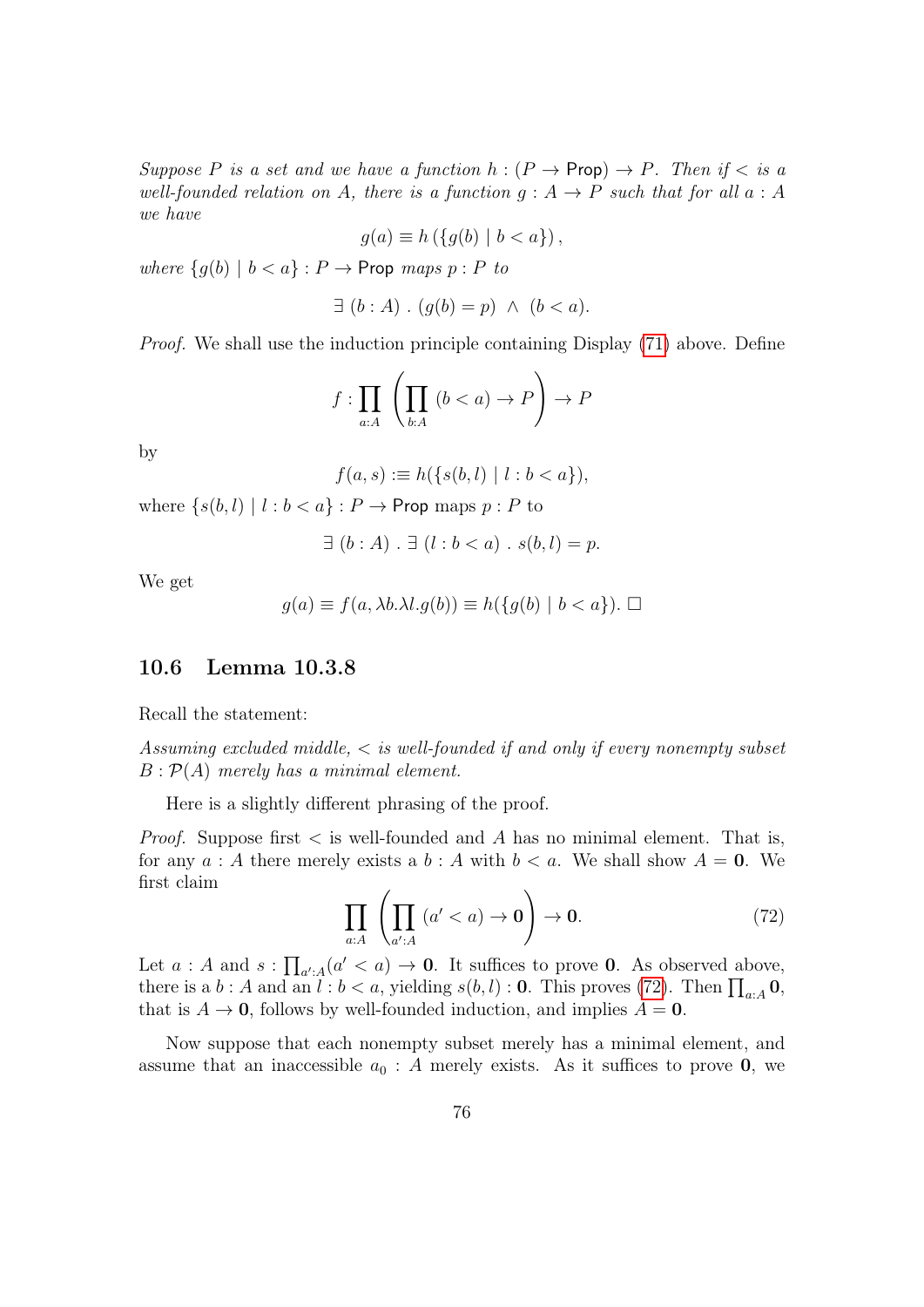can assume that  $a_0$  exists purely, and that it is minimal for the property of being inaccessible, which means that we have an  $h: \prod_{b:A} (b < a_0) \rightarrow acc(b)$ , yielding  $\mathsf{acc}_{\leq}(a_0, h): \mathbf{0}$ , as required.  $\square$ 

#### 10.7 Lemma 10.3.12

Recall the statement: Any simulation is injective.

Here is a slightly different phrasing of the proof:

*Proof.* We prove by well-founded induction on  $a : A$  that for any  $b : A$ , if  $f(a) =$  $f(b)$  then  $a = b$ . The inductive hypothesis for  $a : A$  says that for any  $a' < a$ , and any  $b: A$ , if  $f(a') = f(b)$  then  $a' = b$ .

Suppose  $f(a) = f(b)$ ; we must show  $a = b$ . By extensionality, it suffices to show that for any  $c : A$  we have  $(c < a) \Leftrightarrow (c < b)$ .

If  $c < a$ , then  $f(c) < f(a)$  by Definition 10.3.11(i) (see [§3.4](#page-25-0) p. [26\)](#page-25-0). Hence  $f(c) < f(b)$ , so by Definition 10.3.11(ii) there merely exists  $c' : A$  with  $c' < b$  and  $f(c) = f(c')$ . By the inductive hypothesis for a, we have  $c = c'$ , hence  $c < b$ .

If  $c < b$ , then  $f(c) < f(b)$  by Definition 10.3.11(i). Hence  $f(c) < f(a)$ , so by Definition 10.3.11(ii) there merely exists  $c'$ : A with  $c' < a$  and  $f(c) = f(c')$ . By the inductive hypothesis for a, we have  $c = c'$ , hence  $c < a$ .  $\square$ 

#### 10.8 Theorem 10.4.4

In the proof of Theorem 10.4.4 the notation  $\{f(x) | P(x)\}$ , introduced after Lemma 10.1.6, is used a lot.

## 11 Chapter 11

#### 11.1 The definition of  $\mathbb{Q}$  (§11.1)

The type  $\mathbb Q$  is defined in §11.1 as  $\mathbb Q := (\mathbb Z \times \mathbb N)/\approx$ , where  $\approx$  is defined by

$$
(u, a) \approx (v, b) := (u(b + 1) = v(a + 1)).
$$

One may add something like "We leave it to the reader to check that  $\approx$  is an equivalence relation".